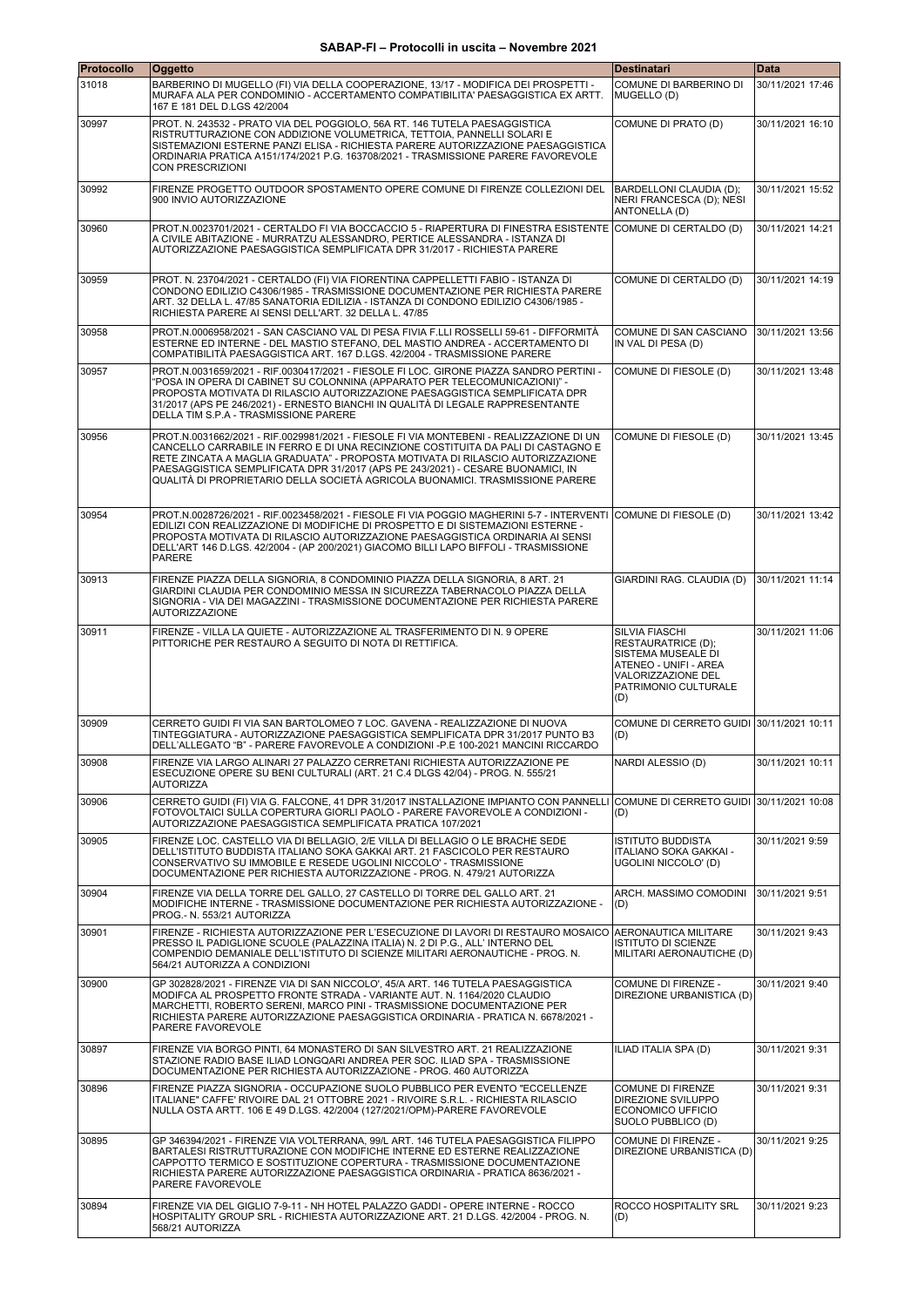| 30892 | GP 338650/2021 - FIRENZE VIA BEATA UMILIANA, 31 ART. 146 TUTELA PAESAGGISTICA<br>REALIZZAZIONE TRE BALCONI STEFANO COPPOLARO - TRASMISSIONE DOCUMENTAZIONE<br>PER RICHIESTA PARERE AUTORIZZAZIONE PAESAGGISTICA ORDINARIA - PRATICA 8451/2021 -<br>PARERE FAVOREVOLE                                                                                                             | COMUNE DI FIRENZE -<br>DIREZIONE URBANISTICA (D)                                                                 | 30/11/2021 9:15  |
|-------|----------------------------------------------------------------------------------------------------------------------------------------------------------------------------------------------------------------------------------------------------------------------------------------------------------------------------------------------------------------------------------|------------------------------------------------------------------------------------------------------------------|------------------|
| 30890 | FIRENZE VIA PIETRAPIANA 30 VIA DI MEZZO 17 - EX PALAZZO DELLA RIPA - INTERVENTO DI<br>RESTAURO E RISANAMENTO CON CAMBIO DI DESTINAZIONE D'USO - BACCI SRL - RICHIESTA<br>AUTORIZZAZIONE ART. 21 D.LGS. 42/2004 -PROG. N. 52/21V PERVENUTE INTEGRAZIONI<br><b>AUTORIZZA</b>                                                                                                       | <b>BACCI SRL (D)</b>                                                                                             | 30/11/2021 9:09  |
| 30889 | GP 302825/2021 - FIRENZE VIA BEATA UMILIANA, 23 ART. 146 TUTELA PAESAGGISTICA<br>STEFANO COPPOLARO, DUE TRADE SRL REALIZZAZIONE TRE BALCONI SUL FRONTE DEL<br>FABBRICATO IN VARIANTE AUT. N. 1726 DEL 07/10/2020 PRATICA N. 5778/2020 - TRASMISSIONE<br>DOCUMENTAZIONE PER RICHIESTA PARERE AUTORIZZAZIONE PAESAGGISTICA ORDINARIA -<br>PRATICA N. 7618/2021 - PARERE FAVOREVOLE | <b>COMUNE DI FIRENZE -</b><br>DIREZIONE URBANISTICA (D)                                                          | 30/11/2021 9:08  |
| 30862 | FIRENZE VIA DEL LEONE, 21 ART. 146 TUTELA PAESAGGISTICA AMPLIAMENTO TERRAZZA<br>ESTERNA PATRIZIA LO SAPIO - PARERE FAVOREVOLE A CONDIZIONI - AUTORIZZAZIONE<br>PAESAGGISTICA ORDINARIA - PRATICA N9644/2021                                                                                                                                                                      | COMUNE DI FIRENZE -<br>DIREZIONE URBANISTICA (D)                                                                 | 29/11/2021 14:23 |
| 30859 | FIRENZE VIA DEL MASCHERINO, 8 ART. 146 TUTELA PAESAGGISTICA MODIFICHE AL<br>POSIZIONAMENTO DELLA PISCINA, DELL'ANNESSO E ALLE SISTEMAZIONI ESTERNE JULIA<br>GUTBORD - TRASMISSIONE DOCUMENTAZIONE PER RICHIESTA PARERE AUTORIZZAZIONE<br>PAESAGGISTICA ORDINARIA - PRATICA 9913/2021 -COMUNICAZIONE MOTIVI OSTATIVI PARZIALI                                                     | BORGOGNI ARCH. LUCA (D);<br>COMUNE DI FIRENZE -<br>DIREZIONE URBANISTICA (D)                                     | 29/11/2021 14:14 |
| 30858 | FIRENZE VIA DEI BASTIONI, 7 ART. 146 TUTELA PAESAGGISTICA REALIZZAZIONE GARAGE<br>INTERRATO FEDERICO FRANCHINI, SERENA SOLA - PARERE FAVOREVOLE CON PRESCRIZIONI<br>ARCHEOLOGICHE -AUTORIZZAZIONE PAESAGGISTICA ORDINARIA - PRATICA 8647/2021                                                                                                                                    | COMUNE DI FIRENZE -<br>DIREZIONE URBANISTICA (D)                                                                 | 29/11/2021 14:10 |
| 30857 | FIRENZE VIA UGO FOSCOLO 46 - OPERE ESTERNE FINALIZZATE AL MIGLIORAMENTO<br>ENERGETICO E SISMICO DELL' EDIFICIO AI SENSI DELLA L. 77/2020 ART. 119 (SUPERBONUS<br>110%) - FANCIULLACCI ALESSANDRO - "AUTORIZZAZIONE PAESAGGISTICA" ORDINARIA ART.<br>146 D.LGS. 42/2004 - PARERE FAVOREVOLE A CONDIZIONI -PRATICA 6663/2021 -                                                     | COMUNE DI FIRENZE -<br>DIREZIONE URBANISTICA (D)                                                                 | 29/11/2021 14:03 |
| 30847 | VAGLIA(FI) - VIA DI CAMPOLUNGO 836 TUTELA PAESAGGISTICA SEMPLIFICATA DPR 31/2017 -<br>BANCHI ELEONORA - TRASMISSIONE PARERE NEGATIVO PARZIALE E PARERE FAVOREVOLE<br>PARZIALE                                                                                                                                                                                                    | COMUNE DI VAGLIA (D);<br>MORANDI MICHELE (D)                                                                     | 29/11/2021 13:07 |
| 30842 | CALENZANO FI - ORDINANZA CONTINGIBILE ED URGENTE N. 340 DEL 22/11/2021 AI SENSI<br>DELL'ART. 54 DEL D. LGS. 267/2000 A TUTELA DELL'INCOLUMITA' PUBBLICA, RELATIVA ALLA<br>MESSA IN SICUREZZA DELL'AREA PROSPICIENTE I MURI DI CONFINE DEL CIMITERO DI<br>CASAGLIA - COMUNICAZIONE                                                                                                | AREA EDILIZIA (D); SOCIETÀ<br>CIMITERI DI CALENZANO (D)                                                          | 29/11/2021 12:56 |
| 30841 | COMUNE DI MONTESPERTOLI IN LOC. ANSELMO STRADA PROVINCIALE, 80, ADEGUAMENTO<br>VIABILITA' ESISTENTE- LOTTO II. FAVOREVOLE BN 31                                                                                                                                                                                                                                                  | <b>COMUNE DI</b><br>MONTESPERTOLI (D)                                                                            | 29/11/2021 12:55 |
| 30840 | INNSBRUCK MOSTRA "WERDEN/BECOMING" NOTIFICA AUTORIZZAZIONE AL PRESTITO<br><b>CORRETTA</b>                                                                                                                                                                                                                                                                                        | BELLESI SANDRO (D);<br><b>FONDAZIONE CASA</b><br>BUONARROTI FIRENZE (D);<br>HESS JANA (D); SARTONI<br>ENRICO (D) | 29/11/2021 12:53 |
| 30838 | FIRENZE, CERTOSA DEL GALLUZZO. TRASFERIMENTO REPERTI ARCHEOLOGICI DAGLI SCAVI<br>DEL CANTIERE EX BANCO DI ROMA IN FIRENZE AI DEPOSITI ARCHEOLOGICI SABAP-FI DELLA<br>CERTOSA DEL GALLUZZO (FI). AUTORIZZAZIONE AI SENSI DELL'ART. 21 CO.1 LETT. B) DEL<br>D.LGS. 42/2004                                                                                                         | AGRESTI ALBERTO (D);<br>LEONINI VALENTINA (CC)                                                                   | 29/11/2021 12:41 |
| 30810 | BARBERINO DI MUGELLO (FI) - VILLA E PARCO LE MASCHERE - MANUTENZIONE<br>STRAORDINARIA PER DEMOLIZIONE E RICOSTRUZIONE PORZIONE DEL MURO DI CINTA E<br>ABBATTIMENTO DI ALBERI - INTEGRAZIONE/SOSTITUZIONE ELABORATI A SEGUITO DI N.O.<br>PROT. 15847 DEL 21/06/2021 - PRESA D'ATTO                                                                                                | COMUNE DI BARBERINO DI<br>MUGELLO (D); STUDIO AREO<br>ART FAUSTINI & TEMPERANI<br>(D)                            | 29/11/2021 9:22  |
| 30795 | P.E. N. 185/2021 DEL 27/01/2021 AP - PISTOIA VIA SAN FELICE 7/D - ACCERTAMENTO DI<br>COMPATIBILITA' PAESAGGISTICA - VALORI ALESSIO VALORI LIVIA MARIA - INVIO<br>OSSERVAZIONI/INTEGRAZIONI -PARERE FAVOREVOLE                                                                                                                                                                    | COMUNE DI PISTOIA (D)                                                                                            | 29/11/2021 6:35  |
| 30794 | PISTOIA VIA DI CALORIA E VALDIBURE, 43 DPR 31/2017 MARIA TERESA E MARIA LIVIA SUSINI<br>RISTRUTTURAZIONE - RIFACIMENTO TETTO, APERTURE FINESTRE, CONSOLIDAMENTO SOLAIO<br>E CONSOLIDAMENTO - TRASMISSIONE DOCUMENTAZIONE PER RICHIESTA PARERE<br>AUTORIZZAZIONE PAESAGGISTICA SEMPLIFICATA PRATICA N. P.E. N. 1626/2021 DEL 31/05/2021<br>PARERE FAVOREVOLE CON PRESCRIZIONI     | COMUNE DI PISTOIA (D)                                                                                            | 29/11/2021 6:33  |
| 30792 | QUARRATA PT VIA SCOPETANA - RIORGANIZZAZIONE FUNZIONALE DI DUE UNITA' IMMOBILIARI<br>CON SVUOTAMENTO DELL' INVOLUCRO ESISTENTE PER REALIZZAZIONE UNICA UNITA'<br>ABITATIVA - PERUZZI LILIANA MARIA - AUTORIZZAZIONE PAESAGGISTICA SEMPLIFICATA DPR<br>31/2017 - RICHIESTA PARERE PRATICA 089/2021-PARERE FAVOREVOLE CON PRESCRIZIONI                                             | COMUNE DI QUARRATA (PT) 29/11/2021 6:28<br>(D)                                                                   |                  |
| 30791 | PIEVE A NIEVOLE (PT) VIA FONDA 3 RICHIESTA DI PARERE SU ACCERTAMENTO DI<br>COMPATIBILITÀ PAESAGGISTICA ART. 167 PAPONI PAOLA-PARERE FAVOREVOLE                                                                                                                                                                                                                                   | COMUNE DI PIEVE A<br>NIEVOLE (D)                                                                                 | 29/11/2021 6:26  |
| 30790 | PIEVE A NIEVOLE (PT) VIA GIUSEPPE GARIBALDI 16 RICHIESTA DI PARERE SU ACCERTAMENTO<br>DI COMPATIBILITÀ PAESAGGISTICA, AI SENSI ART. 167 GIARDIELLO ALESSANDRO-PARERE<br><b>FAVOREVOLE</b>                                                                                                                                                                                        | COMUNE DI PIEVE A<br>NIEVOLE (D)                                                                                 | 29/11/2021 6:23  |
| 30755 | SESTO FIORENTINO (FI) VIA DELLA DOCCIOLA, 49 - RISTRUTTURAZIONE EDILIZIA PER OPERE<br>REALIZZATE IN CORSO D'OPERA IN DIFFORMITA' DAL TITOLO - CONSIGLI SIMONE -<br>ACCERTAMENTO DI COMPATIBILITÀ PAESAGGISTICA EX ART.167/181 DEL D.LGS 42/2004                                                                                                                                  | COMUNE DI SESTO<br>FIORENTINO (D)                                                                                | 26/11/2021 15:35 |
| 30743 | QUARRATA PT - INTEGRAZIONE NULLA OSTA N.28443 DEL 29/12/2017 EX CHIESA SAN MICHELE,<br>LOC. CATENA, VIA SAN MICHELE - FABRIZIO MARINO - TRASMISSIONE PARERE                                                                                                                                                                                                                      | POLI FLORIANO (D)                                                                                                | 26/11/2021 14:55 |
| 30742 | BUGGIANO PT - VIA COLUCCIO SALUTATI N.2 - OPERE DI MANUTENZIONE ORDINARIA DI<br>RESTAURO DELLE FACCIATE IN PIETRA DELL' IMMOBILE CASA DI COLUCCIO SALUTATI -<br>BECHINI ELENA - TRASMISSIONE AUTORIZZAZIONE ART. 21 D.LGS. 42/2004                                                                                                                                               | ARCH. DANIA LASCIALFARI<br>(D)                                                                                   | 26/11/2021 14:52 |
| 30722 | FIRENZE VIALE MICHELANGIOLO 29-31 - VILLA EX CORDE MONTIS - RICHIESTA<br>ACCERTAMENTO DI CONFORMITÀ PER PICCOLE MODIFICHE INTERNE - FILOCAMO CATERINA<br>GAMBERINI ANNA MARIA - PROG. N. 571/21 AUTORIZZA                                                                                                                                                                        | PALMIERI MARIO (D)                                                                                               | 26/11/2021 12:22 |
| 30720 | FIRENZE VIA A STRADELLA 14 - EX VILLA DEMIDOFF - OPERE INTERNE DI MANUTENZIONE<br>STRAORDINARIA - SENINVEST SRL - RICHIESTA AUTORIZZAZIONE ART. 21 D.LGS. 42/2004<br>PROG. N. 573/21 AUTORIZZA                                                                                                                                                                                   | ZAPPELLI MARZIO NOMURA<br>TAKEHITO (D)                                                                           | 26/11/2021 12:13 |
| 30714 | FIRENZE VIA IL PRATO 68R PALAZZO CORSINI RICHIESTA AUTORIZZAZIONE COLLOCAZIONE<br>INSEGNA-CIABATTINI & C. RISTORAZIONE SRL FAVOREVOLE A CONDIZIONI                                                                                                                                                                                                                               | LATINI ARCH. LEONARDO (D) 26/11/2021 12:01                                                                       |                  |
| 30713 | FIRENZE - (11645/2021/SUAP) - PIAZZA DELLA SIGNORIA, PIAZZA DUOMO, PIAZZA SANTO<br>SPIRITO, PIAZZALE MICHELANGIOLO - OCCUPAZIONE SUOLO PUBBLICO PER RIPRESE<br>FOTOGRAFICHE IL 29 NOVEMBRE 2021 - ASSOPIÙ SRL -RILASCIO NULLA OSTA ARTT. 106 E 49<br>D.LGS. 42/2004                                                                                                              | COMUNE DI FIRENZE<br>DIREZIONE SVILUPPO<br>ECONOMICO UFFICIO<br>SUOLO PUBBLICO (D)                               | 26/11/2021 11:59 |
| 30711 | BAGNO A RIPOLI FI VIALE DEL PIAN DI RIPOLI - VARIANTE A NULLA OSTA N. 13/2021 - PRATICA<br>983/2021 - ACF FIORENTINA SPA - RICHIESTA ELEMENTI ISTRUTTORI -AUTORIZZAZIONE<br>PAESAGGISTICA ORDINARIA ART. 146 D.LGS. 42/2004                                                                                                                                                      | COMUNE DI BAGNO A RIPOLI 26/11/2021 11:56<br>(D)                                                                 |                  |
| 30682 | PROT. N. 0133153/2021 - PISTOIA - COMUNICAZIONE INTERVENTO DI SOMMA URGENZA CON<br>ABBATTIMENTO DI PIOPPO ALL'INTERNO DEL CIMITERO PRINCIPALE ART. 27 - TRASMISSIONE<br>DOCUMENTAZIONE PER RICHIESTA PARERE - PRESA D'ATTO                                                                                                                                                       | COMUNE DI PISTOIA (D)                                                                                            | 26/11/2021 10:39 |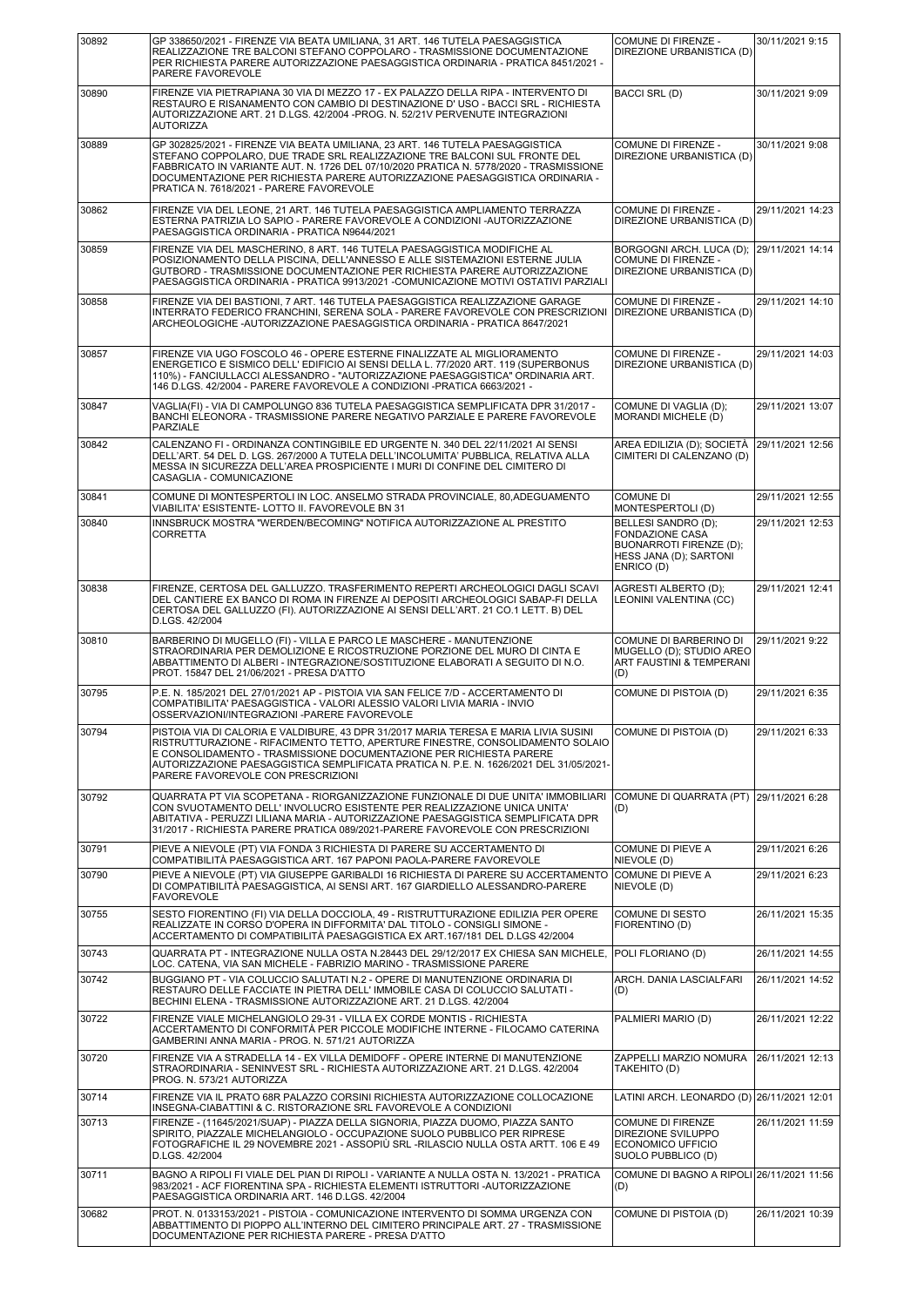| 30674 | ACCERTAMENTO IN SANATORIA ART. 160 DLGS 42/2004 -REGIONE TOSCANA APPLICAZIONE DI<br>SANZIONE AMMINISTRATIVA EX ART. 37 D.P.R. 380/01 SS.MM.II. E ART. 200 COMMA 5 DELLA L.R.<br>65/2014 POST COMUNICAZIONE CLASSIFICAZIONE INTERVENTO                                                                                                                                  | DIREZIONE GENERALE ABAP<br>SERVIZIO 3 (D); GALLORI<br>FRANCO (D); COMUNE DI<br>FIRENZE - DIREZIONE<br>URBANISTICA (CC);<br>PROCURA REPUBBLICA- C/O<br>TRIBUNALE DI FIRENZE (CC)          | 26/11/2021 10:20 |
|-------|------------------------------------------------------------------------------------------------------------------------------------------------------------------------------------------------------------------------------------------------------------------------------------------------------------------------------------------------------------------------|------------------------------------------------------------------------------------------------------------------------------------------------------------------------------------------|------------------|
| 30673 | PISTOIA CORSO S. FEDI 36 - SEDE CAMERA DI COMMERCIO, INDUSTRIA, ARTIGIANATO E<br>AGRICOLTURA PISTOIA - REALIZZAZIONE DI UNA NUOVA LINEA DI ADDUZIONE DEL GAS<br>METANO - RICHIESTA AUTORIZZAZIONE ART. 21 D.LGS. 42/2004 - AUTORIZZAZIONE                                                                                                                              | ARCHITETTO ALESSANDRO<br>SUPPRESSA (D)                                                                                                                                                   | 26/11/2021 10:20 |
| 30657 | MONTESPERTOLI (FI) DIPINTO SU TAVOLA MADONNA CON BAMBINO E SANTI FINE SEC. XV<br>CONSERVATO NELLA CHIESA PARROCCHIALE DI SAN MARTINO E GIUSTO A LUCARDO -<br>RESTAURO E TRASFERIMENTO OPERA AI SENSI DELL'ART. 21 DEL D.LGS. 42/2004 E SS.MM.II. -<br>DON COSTAGLI - PARERE FAVOREVOLE -                                                                               | <b>ARCIDIOCESI DI FIRENZE</b><br>(D); PARROCCHIA DI SAN<br><b>MARTINO E GIUSTO A</b><br>LUCARDO - PARRINI<br>EMANUELE (D); RESTAURO<br>DIPINTI E SCULTURE LIGNEE<br>DI SILVIA BENSI (CC) | 26/11/2021 8:51  |
| 30639 | QUARRATA PT VIA TACINAIA 33 - REALIZZAZIONE DI CAPPOTTO TERMICO, SOSTITUZIONE DI<br>INFISSI, INSTALLAZIONE DI PANNELLI FOTOVOLTAICI IN COPERTURA - AUTORIZZAZIONE<br>PAESAGGISTICA SEMPLIFICATA DPR 31/2017 - BELLOCCI ELENA - RICHIESTA PARERE PRATICA<br>0875/2021PARERE FAVOREVOLE CON PRESCRIZIONI                                                                 | COMUNE DI QUARRATA (PT)<br>(D)                                                                                                                                                           | 25/11/2021 17:39 |
| 30637 | MONTECATINI TERME PT VIA GIOVANNI BOVIO 24 - MANUTENZIONE STRAORDINARIA RELATIVE<br>AD EFFICIENTAMENTO ENERGETICO - RITAGGIO MICHELA - AUTORIZZAZIONE PAESAGGISTICA<br>SEMPLIFICATA DPR 31/2017 - RICHIESTA PARERE PRAT. 2021/0708-PARERE FAVOREVOLE CON<br><b>PRESCRIZIONI</b>                                                                                        | COMUNE DI MONTECATINI<br>TERME (PT) (D)                                                                                                                                                  | 25/11/2021 17:37 |
| 30635 | MONTECATINI TERME PT VIA ANTONIETTA - MANUTENZIONE FACCIATE - BONVICINI ANDREA<br>PER BONVICINI SPA - 44 AUTORIZZAZIONE PAESAGGISTICA SEMPLIFICATA DPR 31/2017 -<br>RICHIESTA PARERE PRAT. 2021/0731-PARERE FAVOREVOLE                                                                                                                                                 | COMUNE DI MONTECATINI<br>TERME (PT) (D)                                                                                                                                                  | 25/11/2021 17:35 |
| 30633 | BUGGIANO (PT) VIA CAMPOLUNGO ART. 146 TUTELA PAESAGGISTICA REALIZZAZZIONE<br>FABBRICATO BIFAMILIARE NATALI LEONETTO - TRASMISSIONE DOCUMENTAZIONE PER<br>RICHIESTA PARERE AUTORIZZAZIONE PAESAGGISTICA ORDINARIA PRATICA N. 006/2021-APO-<br>PARERE FAVOREVOLE CON PRESCRIZIONI                                                                                        | <b>COMUNE DI BUGGIANO PT</b><br>(D)                                                                                                                                                      | 25/11/2021 17:34 |
| 30631 | BUGGIANO (PT) VIA LUCCHESEART. 146 TUTELA PAESAGGISTICA REALIZZAZIONE IMPIANTO<br>SPORTIVO PADEL-TENNIS A FABBRICATO LUNA SRL - TRASMISSIONE DOCUMENTAZIONE PER<br>RICHIESTA PARERE AUTORIZZAZIONE PAESAGGISTICA ORDINARIA PRATICA N. 044/2021-APO-<br>PARERE FAVOREVOLE CON PRESCRIZIONI                                                                              | COMUNE DI BUGGIANO PT<br>(D)                                                                                                                                                             | 25/11/2021 17:32 |
| 30629 | BUGGIANO (PT) VIA DELL'INDIPENDENZA, 2 DPR 31/2017 REALIZZAZIONE PISCINA<br>PERTINENZIALE E PEDANA PER YOGA HEINEN AMANDA JANE - TRASMISSIONE<br>DOCUMENTAZIONE PER RICHIESTA PARERE AUTORIZZAZIONE PAESAGGISTICA SEMPLIFICATA<br>PRATICA N. 062/2021-APS-PARERE FAVOREVOLE CON PRESCRIZIONI                                                                           | COMUNE DI BUGGIANO PT<br>(D)                                                                                                                                                             | 25/11/2021 17:29 |
| 30626 | P.E. N. 185/2021 DEL 27/01/2021 AP - PISTOIA VIA SAN FELICE 7/D - ACCERTAMENTO DI<br>COMPATIBILITA' PAESAGGISTICA - VALORI ALESSIO VALORI LIVIA MARIA - INVIO<br>OSSERVAZIONI/INTEGRAZIONI-PARERE FAVOREVOLE                                                                                                                                                           | COMUNE DI PISTOIA (D)                                                                                                                                                                    | 25/11/2021 17:24 |
| 30624 | P.E. N. 1031/2021 DEL 12/04/2021 AP - PISTOIA VIA DI VALDIBRANA 179 - AUTORIZZAZIONE<br>PAESAGGISTICA SEMPLIFICATA PERAZZO SIMONA COMANDUCCI LUCA - INVIO<br>OSSERVAZIONI/INTEGRAZIONI-PARERE FAVOREVOLE CON PRESCRIZIONI                                                                                                                                              | COMUNE DI PISTOIA (D)                                                                                                                                                                    | 25/11/2021 17:22 |
| 30623 | P.E. N. 2475/2021 DEL 03/08/2021 - PISTOIA VIA GIUSEPPA 17 - OPERE DI EFFICIENTAMENTO<br>ENERGETICO CON REALIZZAZIONE DI CAPPOTTO ESTERNO, SOSTITUZIONE E INTEGRAZIONE<br>PERSIANE, MODIFICA AI PROSPETTI - MUCCIOLA SIMONE - AUTORIZZAZIONE PAESAGGISTICA<br>SEMPLIFICATA DPR 31/2017 - INVIO RICHIESTA PARERE -PARERE FAVOREVOLE                                     | COMUNE DI PISTOIA (D)                                                                                                                                                                    | 25/11/2021 17:20 |
| 30621 | P.E. N. 548/2021 DEL 01/03/2021 AP - PISTOIA VIA DI SCIABOLINO 8/A - AUTORIZZAZIONE<br>PAESAGGISTICA SEMPLIFICATA GHIANI MARIA CRISTINA - INVIO<br>OSSERVAZIONI/INTEGRAZIONI-PARERE FAVOREVOLE CON PRESCRIZIONI                                                                                                                                                        | COMUNE DI PISTOIA (D)                                                                                                                                                                    | 25/11/2021 17:18 |
| 30620 | PISTOIA VIA DI SCIABOLI, LOC. TORBECCHIA DPR 31/2017 POSA IN OPERA DI ARMADIO DI<br>SEZIONAMENTO BT LAURA VENTURA, E-DISTRIBUZIONE SPA - TRASMISSIONE<br>DOCUMENTAZIONE PER RICHIESTA PARERE AUTORIZZAZIONE PAESAGGISTICA SEMPLIFICATA<br>PRATICA P.E. N. 2744/2021 DEL 03/09/2021-PARERE FAVOREVOLE                                                                   | COMUNE DI PISTOIA (D)                                                                                                                                                                    | 25/11/2021 17:16 |
| 30618 | PISTOIA VIA BASSA DELLA VERGINE DPR 31/2017 POSA IN OPERA DI ARMADIO STRADALE<br>BALZINI DAVIDE PER E-DISTRIBUZIONE SPA - TRASMISSIONE DOCUMENTAZIONE PER<br>RICHIESTA PARERE AUTORIZZAZIONE PAESAGGISTICA SEMPLIFICATA PRATICA N. P.E. N.<br>2254/2021 DEL 15/07/2021-PARERE FAVOREVOLE                                                                               | COMUNE DI PISTOIA (D)                                                                                                                                                                    | 25/11/2021 17:15 |
| 30617 | P.E. N. 2166/2021 DEL 09/07/2021 - PISTOIA VIA DI SANTOMORO 145/B - INSTALLAZIONE<br>PANNELLI FOTOVOLTAICI - DEIANA GIAMPIERO - AUTORIZZAZIONE PAESAGGISTICA<br>SEMPLIFICATA DPR 31/2017 - RICHIESTA- PARERE FAVOREVOLE                                                                                                                                                | COMUNE DI PISTOIA (D)                                                                                                                                                                    | 25/11/2021 17:13 |
| 30614 | PRATO LOC. CERRETO VIA DI CERRETO E SOLANO - COMPLESSO PARROCCHIALE DI SAN<br>MICHELE A CERRETO - RESTAURO E RIORGANIZZAZIONE FUNZIONALE VARIANTE PROT. 13378<br>DEL 30.07.2021 - PARROCCHIA DI SAN MICHELE A CERRETO -RICHIESTA AUTORIZZAZIONE ART.<br>21 D.LGS. 42/2004                                                                                              | DIOCESI DI PRATO - UFFICIO 25/11/2021 17:08<br>BENI CULTURALI (D);<br>COMUNE DI PRATO (CC);<br>STUDIO ASSOCIATO N.<br>RICCHIUTI ARCH. E R.<br>TANZARELLA ING. (CC)                       |                  |
| 30610 | PESCIA PT VIA DEI CARDELLINI 6 - OPERE DI EFFICIENTAMENTO ENERGETICO - PACINI ILARIA<br>AUTORIZZAZIONE PAESAGGISTICA SEMPLIFICATA DPR 31/2017 - RICHIESTA PARERE PRATICA<br>575/2021- PARERE FAVOREVOLE                                                                                                                                                                | COMUNE DI PESCIA (D)                                                                                                                                                                     | 25/11/2021 16:59 |
| 30607 | PESCIA (PT) VIA VAL DI TORBOLA LOC. CERRETO - VELLANO L. 47/85 REALIZZAZIONE<br>MANUFATTO AD USO ABITATIVO RIF. CONDONO 162 PROT. N. 1816 DEL 11/02/1986 GAGGELLI<br>ANDREA PE-357-2021 - NUOVO INVIO PRATICA -PARERE CONTRARIO                                                                                                                                        | COMUNE DI PESCIA (D)                                                                                                                                                                     | 25/11/2021 16:54 |
| 30606 | PESCIA PT VIA DELLE CARTIERE - VALORIZZAZIONE DELLA CONNESSIONE TRA IL GIARDINO<br>GARZONIE IL TESSUTO URBANO E VALORIZZAZIONE AREA VERDE - COMUNE DI PESCIA -<br>AUTORIZZAZIONE PAESAGGISTICA SEMPIFICATA DPR 31/2017 - RICHIESTA PARERE PRATICA<br>617/2021-PARERE FAVOREVOLE                                                                                        | COMUNE DI PESCIA (D)                                                                                                                                                                     | 25/11/2021 16:52 |
| 30605 | PESCIA (PT) VIA CASANUOVA, 25 DPR 31/2017 SOSTITUZIONE INFISSI ESTERNI, RIFACIMENTO<br>PAVIMENTAZIONE ESTERNA, INSTALLAZIONE CAPPOTTO ESTERNO E PERGOLATO IN LEGNO<br>CICALINI FABIO, BIONDI ELENA - TRASMISSIONE DOCUMENTAZIONE PER RICHIESTA PARERE<br>AUTORIZZAZIONE PAESAGGISTICA SEMPLIFICATA PRATICA N. PE-541-2021-PARERE<br><b>FAVOREVOLE CON PRESCRIZIONI</b> | COMUNE DI PESCIA (D)                                                                                                                                                                     | 25/11/2021 16:50 |
| 30604 | PESCIA PT VIA DELLE CAVE 12/D - REALIZZAZIONE DI PISCINA E DI TETTOIA - BELPASSI<br>GIANLUCA VRTEV LORETA - AUTORIZZAZIO NE PAESAGGISTICA ART. 146 D.LGS. 42/2004 -<br>RICHIESTA PARERE PRATICA 414-2021-RICHIESTA DI INCONTRO                                                                                                                                         | COMUNE DI PESCIA (D)                                                                                                                                                                     | 25/11/2021 16:48 |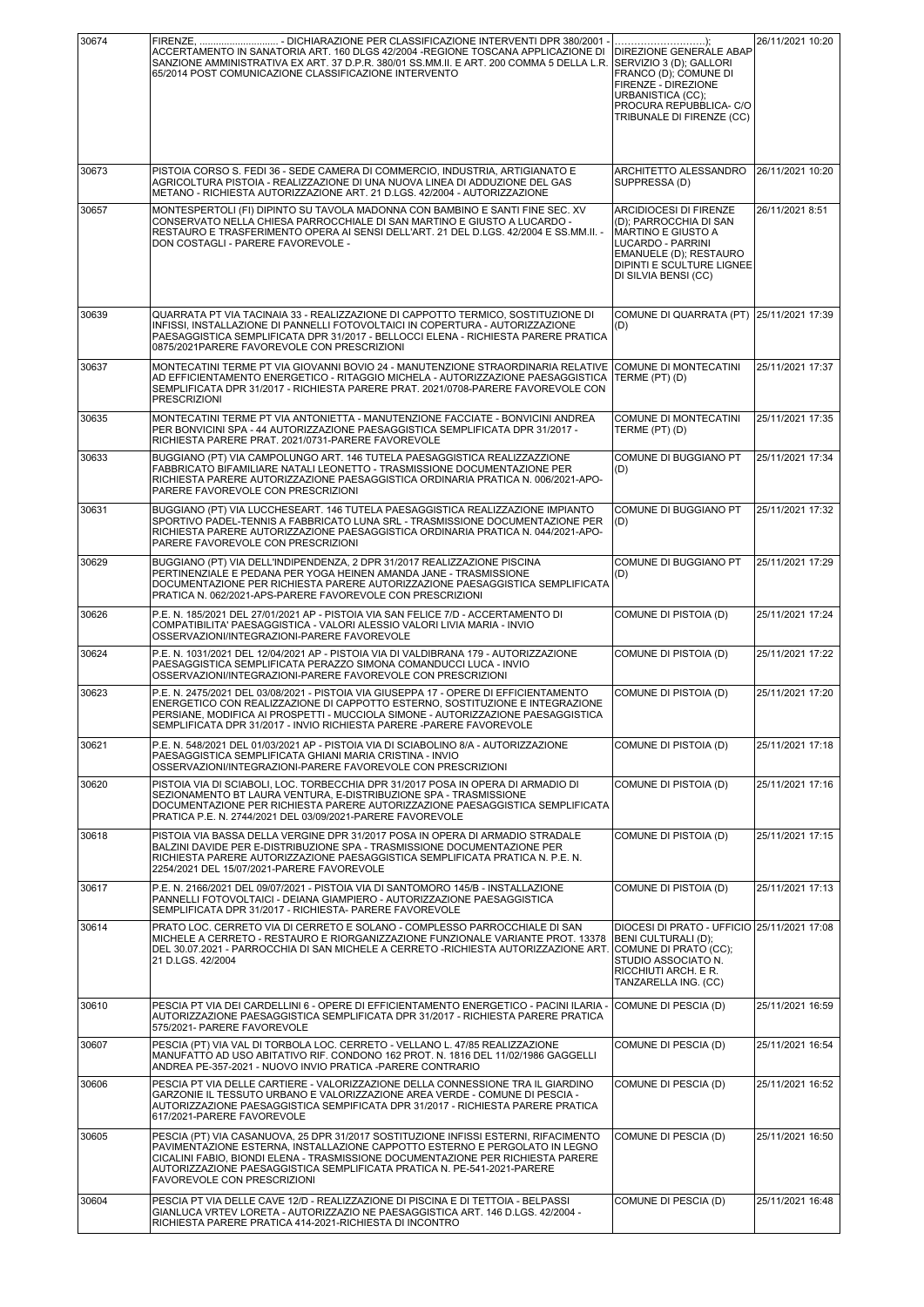| 30603 | MARLIANA (PT) VIA NUOVA, 99 LOC. FEMMINA MORTA REALIZZAZIONE DI UN FABBRICATO DI<br>CIVILE ABITAZIONE CON MODIFICA DELL'AREA DI SEDIME RISPETTO A QUANTO AUTORIZZATO<br>GIANLUCA BANDINI - ACCERTAMENTO DI COMPATIBILITA' PAESAGGISTICA - TRASMISSIONE<br>DOCUMENTAZIONE PER ACQUISIZIONE PARERE-PARERE FAVOREVOLE                                    | COMUNE MARLIANA (D)                                                                                                               | 25/11/2021 16:45 |
|-------|-------------------------------------------------------------------------------------------------------------------------------------------------------------------------------------------------------------------------------------------------------------------------------------------------------------------------------------------------------|-----------------------------------------------------------------------------------------------------------------------------------|------------------|
| 30600 | ABETONE CUTIGLIANO (PT) VIA BRENNERO, 450 ART. 167 INVOLUCRO EDILIZIO ESTERNO DEL<br>CONDOMINIO BOSCOLUNGO 2 SANTI DIEGO - TRASMISSIONE DOCUMENTAZIONE PER<br>RICHIESTA PARERE ACCERTAMENTO DI COMPATIBILITA' PAESAGGISTICA N. 2021/138 FASC.<br>2021/177-PARERE FAVOREVOLE                                                                           | ABETONECUTIGLIANO@POS 25/11/2021 16:40<br>TACERT.TOSCANA.IT (D)                                                                   |                  |
| 30591 | FIRENZE PIAZZA DI SANTA MARIA MAGGIORE, 1 PALAZZO DELLE CENTO FINESTRE ART. 21<br>MAESTRELLI MARCO PER PONTORME SRL RIPRISTINO DELLE SUPERFICI DECORATE<br>DANNEGGIATE DA INFILTRAZIONI D'ACQUA PER ROTTURA TUBAZIONE - TRASMISSIONE<br>DOCUMENTAZIONE PER RICHIESTA AUTORIZZAZIONE - PROG. N. 542/21 AUTORIZZA                                       | MAGGIORELLI FRANCESCO<br>(D)                                                                                                      | 25/11/2021 15:28 |
| 30587 | FIRENZE PIAZZA DUOMO, 24R E 25R ARTT. 21 E 22 APERTURA SU PARAMENTO MURARIO PER<br>IL COLLEGAMENTO FUNZIONALE DI DUE UNITA' IMMOBILIRI A DESTINAZIONE COMMERCIALE<br>RICHIEDENTE MICHELE MORFEA PROPRIETA' CARLO CIGNA - TRASMISSIONE<br>DOCUMENTAZIONE PER RICHIESTA AUTORIZZAZIONE - PROG. N. 537/21 AUTORIZZA                                      | COLAPIETRO ARCH.<br>FRANCESCO (D)                                                                                                 | 25/11/2021 15:19 |
| 30583 | FIRENZE VIA BORGO DEGLI ALBIZI, 28 ART. 21 VARIANTE AUT. PROT. 5932 DEL 11/05/2018 E N.<br>11653 DEL 12/06/2020 MATTEINI ALESSANDRO ALMAT SPA - PROG. N. 536/21V AUTORIZZA A<br><b>CONDIZIONI</b>                                                                                                                                                     | <b>BARONI MATTEO (D)</b>                                                                                                          | 25/11/2021 15:12 |
| 30564 | FIRENZE LUNGARNO ANNA MARIA LUISA DE' MEDICI TERRAZZA VASARIANA ART. 21 CASELLI<br>GIORGIO PER COMUNE DI FIRENZE RESTAURO E CONSOLIDAMENTO STRUTTURALE PER<br>LESIONI E DISSESTI STRUTTURALI - TRASMISSIONE DOCUMENTAZIONE PER RICHIESTA<br>AUTORIZZAZIONE - PROG. N. 574/21 AUTORIZZA                                                                | <b>COMUNE DI FIRENZE</b><br><b>DIREZIONE SERVIZI TECNICI</b><br>E BELLE ARTI PIAZZA<br>SIGNORIA (D)                               | 25/11/2021 14:23 |
| 30559 | FIRENZE PALAZZO PITTI - NUOVO ARCHIVIO/DEPOSITO LIBRARIO - TRASMISSIONE PROGETTO<br>PER L'ESPRESSIONE DEL PROVVEDIMENTO AUTORIZZATIVO - GALLERIE DEGLI UFFIZI PARERE<br>FAVOREVOLE PROG. 509/21                                                                                                                                                       | GALLERIE DEGLI UFFIZI (D)                                                                                                         | 25/11/2021 14:10 |
| 30556 | FIRENZE VIA SANTO SPIRITO 14 E LUNGARNO GUICCIARDINI 7 - PALAZZO GUICCIARDINI -<br>CONCESSIONE EDILIZIA IN SANATORIA - INTEGRAZIONE NULLAOSTA 14923-96 MARIA SERENA<br>GUICCIARDINI - COMUNICAZIONI                                                                                                                                                   | COMUNE DI FIRENZE -<br><b>DIREZIONE URBANISTICA</b><br>(D); SPAGNI ARCHITETTO<br>NICOLA (D)                                       | 25/11/2021 13:52 |
| 30540 | CERTALDO (FI) SPOSTAMENTO ALTARE LIGNEO DEL 1800 DEDICATO A BEATA GIULIA - INVIO<br><b>AUTORIZZAZIONE</b>                                                                                                                                                                                                                                             | <b>PROPOSITURA DI SAN</b><br>TOMMASO A CERTALDO (D)                                                                               | 25/11/2021 12:54 |
| 30497 | GP 338642/2021 - FIRENZE VIA DI RIPOLI, 212 ART. 146 TUTELA PAESAGGISTICA MODIFICHE<br>ESTERNE MIRIAM FUSARO - TRASMISSIONE DOCUMENTAZIONE PER RICHIESTA PARERE<br>AUTORIZZAZIONE PAESAGGISTICA ORDINARIA - PRATICA 10356/2021 - PARERE FAVOREVOLE                                                                                                    | COMUNE DI FIRENZE -<br>DIREZIONE URBANISTICA (D)                                                                                  | 25/11/2021 10:54 |
| 30493 | PRATO VIA VIRGINIA FROSINI, 14 - ACCERTAMENTO L. 47/1985 CONDONO EDILIZIO PG N.<br>19860014472 DEL 15/03/1986 - INCARDONE PAOLO C85-4387-1986 - TRASMISSIONE PARERE<br><b>FAVOREVOLE</b>                                                                                                                                                              | COMUNE DI PRATO (D)                                                                                                               | 25/11/2021 10:49 |
| 30492 | GP 338639/2021- FIRENZE VIA DI SAN SALVI, 17 REALIZZAZIONE FINESTRA A TETTO,<br>INSTALLAZIONE DI UNA CALDAIA E DI UNA POMPA DI CALORE ESTHER ANNE MATAIS -<br>TRASMISSIONE DOCUMENTAZIONE PER RICHIESTA PARERE AUTORIZZAZIONE<br>PAESAGGISTICA SEMPLIFICATA- PRATICA 10757/2021 DPR 31/2017-PARERE FAVOREVOLE                                         | COMUNE DI FIRENZE -<br>DIREZIONE URBANISTICA (D)                                                                                  | 25/11/2021 10:48 |
| 30490 | PRATO VIA VIRGINIA FROSINI, 16 - ACCERTAMENTO L. 47/1985 CONDONO EDILIZIO PG N.<br>19860014473 DEL 15/03/1986 - LO CONTE MICHELE C85-4386-1986 - TRASMISSIONE PARERE<br><b>FAVOREVOLE</b>                                                                                                                                                             | COMUNE DI PRATO (D)                                                                                                               | 25/11/2021 10:48 |
| 30488 | PRATO VIA VIRGINIA FROSINI 16/8/3 - CIAMPI ARMANDO - ACCERTAMENTO L. 47/1985 -<br>CONDONO EDILIZIO PROT. 19860034314 DEL 30.04.1986 - TRASMISSIONE PARERE FAVOREVOLE                                                                                                                                                                                  | COMUNE DI PRATO (D)                                                                                                               | 25/11/2021 10:46 |
| 30486 | PRATO VIA DON GIULIO FACIBENI 9 - MATI MAURO - ACCERTAMENTO L. 47/1985 - CONDONO<br>EDILIZIO PROT. 19860014482 DEL 15.03.1986 - TRASMISSIONE PARERE FAVOREVOLE                                                                                                                                                                                        | COMUNE DI PRATO (D)                                                                                                               | 25/11/2021 10:44 |
| 30484 | PRATO VIA VIRGINIA FROSINI 16 - MAGELLI ANDREA - ACCERTAMENTO L. 47/1985 - CONDONO<br>EDILIZIO PROT. 19860014478 DEL 14.03.1986 - TRASMISSIONE PARERE FAVOREVOLE                                                                                                                                                                                      | COMUNE DI PRATO (D)                                                                                                               | 25/11/2021 10:43 |
| 30483 | GP 338631/2021 - FIRENZE VIA DEI FALCUCCI, 29 TUTELA PAESAGGISTICA ART. 146 RAHWA<br>BELAY MODIFICA COPERTURA PER COIBENTAZIONE TERMICA E CONTESTUALE<br>INSTALLAZIONE DI LUCERNARIO E DISPOSITIVI DI SICUREZZA - TRASMISSIONE<br>DOCUMENTAZIONE PER RICHIESTA PARERE AUTORIZZAZIONE PAESAGGISTICA ORDINARIA -<br>PRATICA 8387/2021-PARERE FAVOREVOLE | <b>COMUNE DI FIRENZE -</b><br>DIREZIONE URBANISTICA (D)                                                                           | 25/11/2021 10:42 |
| 30481 | PRATO VIA MARIA MONTESSORI 10 - LENZI ANNA MARIA - ACCERTAMENTO L. 47/1985 -<br>CONDONO EDILIZIO PROT. 19860014464 DEL 15.03.1986 - TRASMISSIONE PARERE FAVOREVOLE                                                                                                                                                                                    | COMUNE DI PRATO (D)                                                                                                               | 25/11/2021 10:41 |
| 30479 | PRATO VIA MARIA MONTESSORI 10 - CAMBI LUIGI - ACCERTAMENTO L. 47/1985 - CONDONO<br>EDILIZIO PROT. 19860019604 DEL 27.03.1986 - TRASMISSIONE PARERE FAVOREVOLE                                                                                                                                                                                         | COMUNE DI PRATO (D)                                                                                                               | 25/11/2021 10:39 |
| 30478 | GP 341199/2021 - FIRENZE VIA DI RIPOLI, 212 TUTELA PAESAGGISTICA ART. 146 MODIFICHE<br>ESTERNE A FABBRICATO RESIDENZIALE GIACOMO NOCENTINI - TRASMISSIONE<br>DOCUMENTAZIONE PER RICHIESTA PARERE AUTORIZZAZIONE PAESAGGISTICA ORDINARIA -<br>PRATICA 10357/2021 PARERE FAVOREVOLE                                                                     | COMUNE DI FIRENZE -<br>DIREZIONE URBANISTICA (D)                                                                                  | 25/11/2021 10:39 |
| 30477 | PRATO VIA VIRGINIA FROSINI 14 - BONGI LORENO - ACCERTAMENTO L. 47/1985 - CONDONO<br>EDILIZIO PROT. 19860014469 DEL 15.03.1986 - TRASMISSIONE PARERE FAVOREVOLE                                                                                                                                                                                        | COMUNE DI PRATO (D)                                                                                                               | 25/11/2021 10:38 |
| 30476 | AMMINISTRATIVA EX ART. 33, CO. 3 DEL D.P.R. 380/01 SS.MM.II. E ART. 136 CO. 6 DELLA L.R.<br>65/2014 E SS.MM.II. (POS. A.1878 PROG. 57/II/2021)                                                                                                                                                                                                        | <b>DIREZIONE GENERALE ABAP</b><br>SERVIZIO 3 (D); COMUNE DI<br>SIGNA (CC); PROCURA<br>REPUBBLICA-C/O<br>TRIBUNALE DI FIRENZE (CC) | 25/11/2021 10:37 |
| 30475 | PRATO VIA VIRGINIA FROSINI 14 - BORGI FRANCESCO ANTONIO - ACCERTAMENTO L. 47/1985 -<br>CONDONO EDILIZIO PROT. 19860019593 DEL 27.03.1986 - TRASMISSIONE PARERE FAVOREVOLE                                                                                                                                                                             | COMUNE DI PRATO (D)                                                                                                               | 25/11/2021 10:36 |
| 30473 | GP 338625/2021 - FIRENZE VIA BENEDETTO FORTINI, SNC ART. 146 TUTELA PAESAGGISTICA<br>MESSA IN SICUREZZA DI MURO E RIQUALIFICAZIONE DELLA VIA ILARIA NASTI PER COMUNE DI<br>FIRENZE - TRASMISSIONE DOCUMENTAZIONE PER RICHIESTA PARERE AUTORIZZAZIONE<br>PAESAGGISTICA ORDINARIA - PRATICA 8713/2021-PARERE FAVOREVOLE                                 | COMUNE DI FIRENZE -<br>DIREZIONE URBANISTICA (D)                                                                                  | 25/11/2021 10:33 |
| 30472 | PRATO VIA MARIA MONTESSORI 10 - CECCONI FRANCESCO - ACCERTAMENTO L. 47/1985 -<br>CONDONO EDILIZIO PROT. 19860014465 DEL 15.03.1986 - TRASMISSIONE PARERE FAVOREVOLE                                                                                                                                                                                   | COMUNE DI PRATO (D)                                                                                                               | 25/11/2021 10:33 |
| 30471 | PRATO VIA VIRGINIA FROSINI 14 - CECCONI ROLANDO - ACCERTAMENTO L. 47/1985 -<br>CONDONO EDILIZIO PROT. 19860014468 DEL 15.03.1986 - TRASMISSIONE PARERE FAVOREVOLE                                                                                                                                                                                     | COMUNE DI PRATO (D)                                                                                                               | 25/11/2021 10:31 |
| 30468 | FIRENZE VIA DI VILLAMAGNA 38 - AMPLIAMENTO DI PORTA FINESTRA - GIANMARCO<br>CALDERONI - "AUTORIZZAZIONE PAESAGGISTICA" SEMPLIFICATA DPR 31/2017 - RICHIESTA<br>PARERE PRATICA 10704/2021-PARERE FAVOREVOLE                                                                                                                                            | COMUNE DI FIRENZE -<br>DIREZIONE URBANISTICA (D)                                                                                  | 25/11/2021 10:29 |
| 30467 | PRATO VIA VIRGINIA FROSINI 14 - CECCONI ROMANO - ACCERTAMENTO L. 47/1985 - CONDONO<br>EDILIZIO PROT. 19860014470 DEL 15.03.1986 - TRASMISSIONE PARERE FAVOREVOLE                                                                                                                                                                                      | COMUNE DI PRATO (D)                                                                                                               | 25/11/2021 10:29 |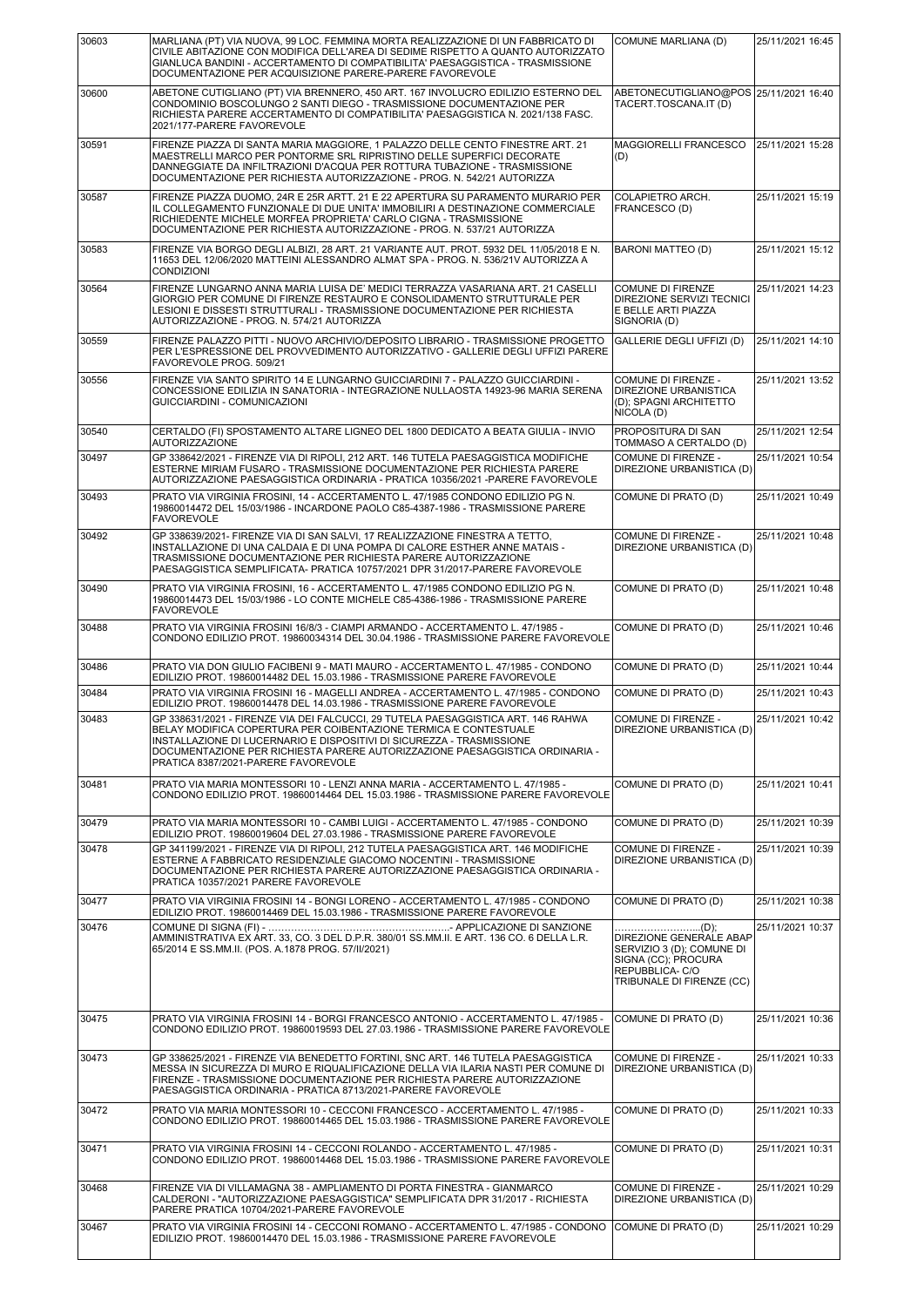| 30457 | CAMPI BISENZIO (FI) VIA SANTO STEFANO 67 69 - COMPLESSO DELLA PIEVE DI S. STEFANO -<br>REALIZZAZIONE DI CONTROPARETI IN CARTONGESSO E OPERE DI MANUTENZIONE ORDINARIA<br>QUALI TINTEGGIATURE E RIPRESE IMPIANTO ELETTRICO IN VANO COMMERCIALE -<br>AUTORIZZAZIONE EX ART. 21 DEL D.LGS 42/2004 (POS. A.2376 - PROG. 231/II/2021)                           | <b>BORRANI ARCH, MASSIMO</b><br>(D); COMUNE DI CAMPI<br>BISENZIO (D)                                    | 25/11/2021 10:05 |
|-------|------------------------------------------------------------------------------------------------------------------------------------------------------------------------------------------------------------------------------------------------------------------------------------------------------------------------------------------------------------|---------------------------------------------------------------------------------------------------------|------------------|
| 30455 | FIRENZE PONTE A VARLUNGO SNC - ADEGUAMENTO DI UN IMPIANTO DI TELEFONIA<br>DENOMINATO FI423 FIRENZE ANCONELLA - ALESSANDRA FREGOLI WIND TRE SPA -<br>"AUTORIZZAZIONE PAESAGGISTICA" SEMPLIFICATA DPR 31/2017 - RICHIESTA PARERE PRATICA<br>8580/2021 - PARERE FAVOREVOLE                                                                                    | COMUNE DI FIRENZE -<br>DIREZIONE URBANISTICA (D)                                                        | 25/11/2021 10:03 |
| 30452 | FIRENZE VIA COLUCCIO SALUTATI 20 - REALIZZAZIONE DI CAPPOTTO ESTERNO E<br>ISOLAMENTO DELLA COPERTURA - VERONIQUE CARLETTI - "AUTORIZZAZIONE<br>PAESAGGISTICA" SEMPLIFICATA DPR 31/2017 - RICHIESTA PARERE PRATICA 8441/2021<br>PARERE FAVOREVOLE                                                                                                           | COMUNE DI FIRENZE -<br>DIREZIONE URBANISTICA (D)                                                        | 25/11/2021 9:56  |
| 30449 | FIRENZE VIA BENEDETTO FORTINI. 146 ACCERTAMENTO DI COMPATIBILITÀ PAESAGGISTICA<br>ARTT. 167/181 DEL D.LGS. N. 42/2004 - TRASMISSIONE DOCUMENTAZIONE PER RICHIESTA<br>PARERE - PRATICA 7839/2021 - VANNINI FRANCESCO -PARERE FAVOREVOLE                                                                                                                     | <b>COMUNE DI FIRENZE -</b><br>DIREZIONE URBANISTICA (D)                                                 | 25/11/2021 9:51  |
| 30447 | FIRENZE VIA GIUSEPPE ZANARDELLI, 7 ACCERTAMENTO DI COMPATIBILITÀ PAESAGGISTICA<br>ARTT. 167/181 DEL D.LGS. N. 42/2004 - TRASMISSIONE DOCUMENTAZIONE PER RICHIESTA<br>PARERE - PRATICA 8622/2021 - CATANI LORENZO OPERE REALIZZATE NEGLI ANNI 1958/1961 -<br>PARERE FAVOREVOLE                                                                              | COMUNE DI FIRENZE -<br>DIREZIONE URBANISTICA (D)                                                        | 25/11/2021 9:40  |
| 30444 | FIRENZE VIA BENEDETTO DA MAIANO, 3/A - L. 47/1985 - TRASMISSIONE DOCUMENTAZIONE PER COMUNE DI FIRENZE -<br>RICHIESTA PARERE CONDONO 2593/1995 - MARCELLO FALAI - INVIO 1 DI 2 -PARERE<br><b>FAVOREVOLE</b>                                                                                                                                                 | DIREZIONE URBANISTICA (D)                                                                               | 25/11/2021 9:29  |
| 30443 | VERIFICA DELL'INTERESSE CULTURALE AI SENSI DELL'ART.12 DEL D. LGS. 42/2004.<br>PROCEDURA INFORMATIZZATA. PROPR. ISTITUTO DIOCESANO SOSTENTAMENTO CLERO<br>FIRENZE. AVVIO PROC. 13.11.2019. SCANDICCI, EDIFICIO AD USO RESIDENZIALE CON<br>ACCESSO DA VIA DI PORTO 26-28A-28B E DA VIA DELLA PIEVE 48. INVIO PARERE ISTRUTTORIO.<br>NON PRESENTA INTERESSE. | SEGRETARIATO REGIONALE 25/11/2021 9:28<br>DELLA TOSCANA (D)                                             |                  |
| 30442 | FIRENZE VIA ODOARDO BECCARI 4 - CIPRIANI SANDRO - PROPOSTA DI ACCERTAMENTO DI<br>COMPATIBILITÀ PAESAGGISTICA AI SENSI DEGLI ARTT. 167/181 DEL D.LGS. N. 42/2004 -<br>RICHIESTA PARERE [SCIA/DIA 9480/2021]-PARERE FAVOREVOLE -                                                                                                                             | COMUNE DI FIRENZE -<br>DIREZIONE URBANISTICA (D)                                                        | 25/11/2021 9:25  |
| 30440 | LASTRA A SIGNA (FI) VIA FRANCESCO FERRUCCI, 35 PRATICA 2020/380 - PENNESCHI, VILLANI -<br>ACCERTAMENTO COMPATIBILITA' PAESAGGISTICA EX ARTT. 167 E 181 DEL D.LGS 42/2004<br>POST INVIO INTEGRAZIONI                                                                                                                                                        | <b>COMUNE DI LASTRA A</b><br>SIGNA (D)                                                                  | 25/11/2021 8:35  |
| 30438 | CAMPI BISENZIO (FI), PIAZZA DELLA COSTITUZIONE 1 - IMMOBILE ADIACENTE ALLA CHIESA<br>SANT'ANDREA A SAN DONNINO - OPERE INTERNE - SHAHZAD GILBERT LOUIS PARROCCHIA DI<br>SANT'ANDREA - AUTORIZZAZIONE EX ART. 21 D.LGS. 42/2004 (POS. A/87 PROG. 235/II/2021)                                                                                               | COMUNE DI CAMPI BISENZIO 25/11/2021 8:21<br>(D); SORDELLA ARCH.<br>CRISTINA (D)                         |                  |
| 30437 | FIRENZE VIA DE' CERRETANI 4R 6R 8R-TORRE DE' MARIGNOLLI- ISTANZA DI RIESAME A<br>PARERE NEGATIVO RILASCIATO A CONDONO AI SENSI DELLA L. 47/85 DEL 28/02/1985 A NOME<br>LODI FOCARDI ADRIANA - PROT. 15551/A.225 DEL 26 NOVEMBRE 1986 -RILASCIO PARERE<br><b>FAVOREVOLE</b>                                                                                 | COMUNE DI FIRENZE -<br><b>DIREZIONE URBANISTICA</b><br>(D); POSI SERGIO (D)                             | 25/11/2021 8:11  |
| 30436 | FIRENZE PIAZZA SS. ANNUNZIATA ART. 106 OCCUPAZIONE SUOLO PUBBLICO PER PRANZO DI<br>NATALE PER I POVERI PER IL 25/12/2021 (OCCUPAZIONE DAL 23 AL 27/12/2021) IANARI<br>VITTORIO PER COMUNITA' DI SANT'EGIDIO - TRASMISSIONE DOCUMENTAZIONE PER<br>RICHIESTA RILSCIO NULLA OSTA PRATICA N. 167/2021/OPM-PARERE FAVOREVOLE                                    | <b>COMUNE DI FIRENZE</b><br><b>DIREZIONE SVILUPPO</b><br>ECONOMICO UFFICIO<br>SUOLO PUBBLICO (D)        | 25/11/2021 7:50  |
| 30435 | FIRENZE PIAZZA SAN FIRENZE - ARENGARIO ART. 106 OCCUPAZIONE SUOLO PUBBLICO PER<br>MANIFESTAZIONE ST.OSCAR DELLA MODA PER IL 05/12/2021 ROTONDO FEDERICA PER ONCE<br>SRL - TRASMISSISONE DOCUMENTAZIONE PER RICHIESTA RILASCIO NULLA OSTA PRATICA N.<br>166/2021/OPM-PARERE FAVOREVOLE                                                                      | <b>COMUNE DI FIRENZE</b><br><b>DIREZIONE SVILUPPO</b><br><b>ECONOMICO UFFICIO</b><br>SUOLO PUBBLICO (D) | 25/11/2021 7:47  |
| 30434 | FIRENZE PIAZZA DEL CARMINE ART. 106 OCCUPAZIONE SUOLO PUBBLICO PER EVENTO<br>LUMEN - VOCI ADOLESCENTI / CALL FOR QUARANTEENS DAL 01/12/2021 AL 12/01/2022 SPANO<br>MATTEO PER MUS.E ASSOCIAZIONE - RICHIESTA NULLA OSTA PRATICA 165/2021/OPM-PARERE<br><b>FAVOREVOLE</b>                                                                                   | COMUNE DI FIRENZE<br>DIREZIONE SVILUPPO<br>ECONOMICO UFFICIO<br>SUOLO PUBBLICO (D)                      | 25/11/2021 7:44  |
| 30433 | VICCHIO FI FRAZIONE VEZZANO 162 - AUTORIZZAZIONE PAESAGGISTICA SEMPLIFICATA DPR<br>31/2017 PROT.N.13411 DEL 01/10/2021 PRATICA 275 SANTONI MARIA LUISA - INTERVENTI DI<br>EFFICIENTAMENTO ENERGETICO SUPERBONUS - TRASMISSIONE PARERE FAVOREVOLE CON<br><b>PRESCRIZIONI</b>                                                                                | C VICCHIO (D)                                                                                           | 25/11/2021 7:00  |
| 30432 | VICCHIO FI VIA GRACCHIA 109 - REALIZZAZIONE PISCINA INTERRATA - PRATICA 88 ISLER<br>ANNALISA - RICHIESTA PARERE SU AUTORIZZAZIONE PAESAGGISTICA ART. 146 D.LGS. 42/2004<br>- TRASMISSIONE PARERE NEGATIVO                                                                                                                                                  | CAPPETTI GUIDO (D);<br>C VICCHIO (CC)                                                                   | 25/11/2021 6:58  |
| 30431 | VICCHIO FI VIA GRACCHIA 109 - RINFORZO STRUTTURALE E OPERE DI MIGLIORAMENTO<br>ENERGETICO E DI SICUREZZA - ISLER ANNALISA - AUTORIZZAZIONE PAESAGGISTICA<br>SEMPLIFICATA DPR 31/2017 - RICHIESTA PARERE PRATICA 138/2021 - TRASMISSIONE PARERE<br>FAVOREVOLE CON PRESCRIZIONI                                                                              | C VICCHIO (D)                                                                                           | 25/11/2021 6:54  |
| 30430 | VICCHIO FI VIA VEZZANO 147/B - AUTORIZZAZIONE PAESAGGISTICA SEMPLIFICATA DPR<br>31/2017 - PROT.N.13065 DEL 27/09/2021 PRATICA 262 CORSI ROSITA - RICHIESTA DI PARERE<br>PER INSTALLAZIONE DI PANNELLI FOTOVOLTAICI IN COPERTURA - TRASMISSIONE PARERE<br>FAVOREVOLE CON PRESCRIZIONI                                                                       | C VICCHIO (D)                                                                                           | 25/11/2021 6:52  |
| 30429 | VICCHIO FI FRAZ. VESPIGNANO VIA SPINOSO 40 - RIQUALIFICAZIONE ENERGETICA -<br>AUTORIZZAZIONE PAESAGGISTICA SEMPLIFICATA DPR 31/2017 - RICHIESTA PARERE<br>PROT.N.6750 DEL 25/05/2021 PRATICA 111 BECATTINI TIBERIO - PARERE FAVOREVOLE CON<br><b>PRESCRIZIONI</b>                                                                                          | C VICCHIO (D)                                                                                           | 25/11/2021 6:51  |
| 30428 | CALENZANO FI LOC. SOMMAIA 27 - INTERVENTO DI EFFICIENTAMENTO ENERGETICO -<br>PROPOSTA DI RILASCIO DELL'AUTORIZZAZIONE PAESAGGISTICA SEMPLIFICATA DPR 31/2017<br>DI CUI AL PROTOCOLLO Nº 2021/0028667 BAMBI ELISABETTA - BAMBI CELSO - GENSINI ANNA<br>(PROT. 2021/0036319 DEL 02/11/2021) - MOTIVI OSTATIVI PARZIALI E PARERE FAVOREVOLE<br>PARZIALE       | FONTANA MATTEO (D);<br>COMUNE DI CALENZANO<br>  (CC)                                                    | 25/11/2021 6:46  |
| 30427 | CALENZANO FI VIA DELLA SCUDERIE 5 - OPERE DI MIGLIORAMENTO ENERGETICO - PROPOSTA<br>DI RILASCIO DELL'AUTORIZZAZIONE PAESAGGISTICA SEMPLIFICATA DPR 31/2017 DI CUI AL<br>PROTOCOLLO N° 2021/0032548 ANTONELLI LORETTA (PROT. 2021/0036330 DEL 02/11/2021) -<br>COMUNICAZIONE DEI MOTIVI OSTATIVI PARZIALI E PARERE FAVOREVOLE PARZIALE                      | GIANASSI GIANLUCA (D);<br>COMUNE DI CALENZANO<br>(CC)                                                   | 25/11/2021 6:42  |
| 30407 | FIRENZE VIALE MANFREDO FANTI 4 - STADIO COMUNALE ARTEMIO FRANCHI - INTERVENTI DI<br>ADEGUAMENTO STATICO DELLA STRUTTURA E DI RESTAURO C.A. - RICHIESTA<br>AUTORIZZAZIONE ART. 21 D.LGS. 42/2004 - COMUNE DI FIRENZE PROG. N. 540/21 AUTORIZZA                                                                                                              | SPORT.SERVIZITECNICI@PE   24/11/2021 17:15<br>C.COMUNE.FI.IT (D)                                        |                  |
| 30405 | FIRENZE VIALE MICHELANGIOLO 51 - VILLA LA GATTAIA - CARLA ELISABETTA ROGLIO -<br>DOMANDA DI ACCERTAMENTO AI SENSI DELL'ART. 47/85- PROG. N. 529/21 AUTORIZZA E<br>COMUNICAZIONE COMUNE FIRENZE POS/S/49480                                                                                                                                                 | COMUNE DI FIRENZE -<br><b>DIREZIONE URBANISTICA</b><br>(D); ZORZET ARCH. OLIVIA<br>(D)                  | 24/11/2021 17:09 |
| 30400 | FIRENZE PIAZZA SAN LORENZO 1 ANGOLO BORGO LA NOCE - GIA' PALAZZO DEI MEDICI -<br>BANCA MONTE DEI PASCHI DI SIENA - ACCERTAMENTO ART. 160 D.LGS. 42/2004 PROG. N.<br>505/21 AUTORIZZA PROCURA                                                                                                                                                               | <b>BANCA MONTE DEI PASCHI</b><br>DI SIENA SPA (D)                                                       | 24/11/2021 16:59 |
| 30396 | FIRENZE VIA GINO CAPPONI 26 PALAZZO CAPPONI INVIO DOCUMENTAZIONE PER RICHIESTA DI GORI FRANCESCO (D)<br>NULLA OSTA ART. 21 PER INTERVENTI EDILIZI - PROG. N. 415/21 AUTORIZZA A CONDIZIONI                                                                                                                                                                 |                                                                                                         | 24/11/2021 16:53 |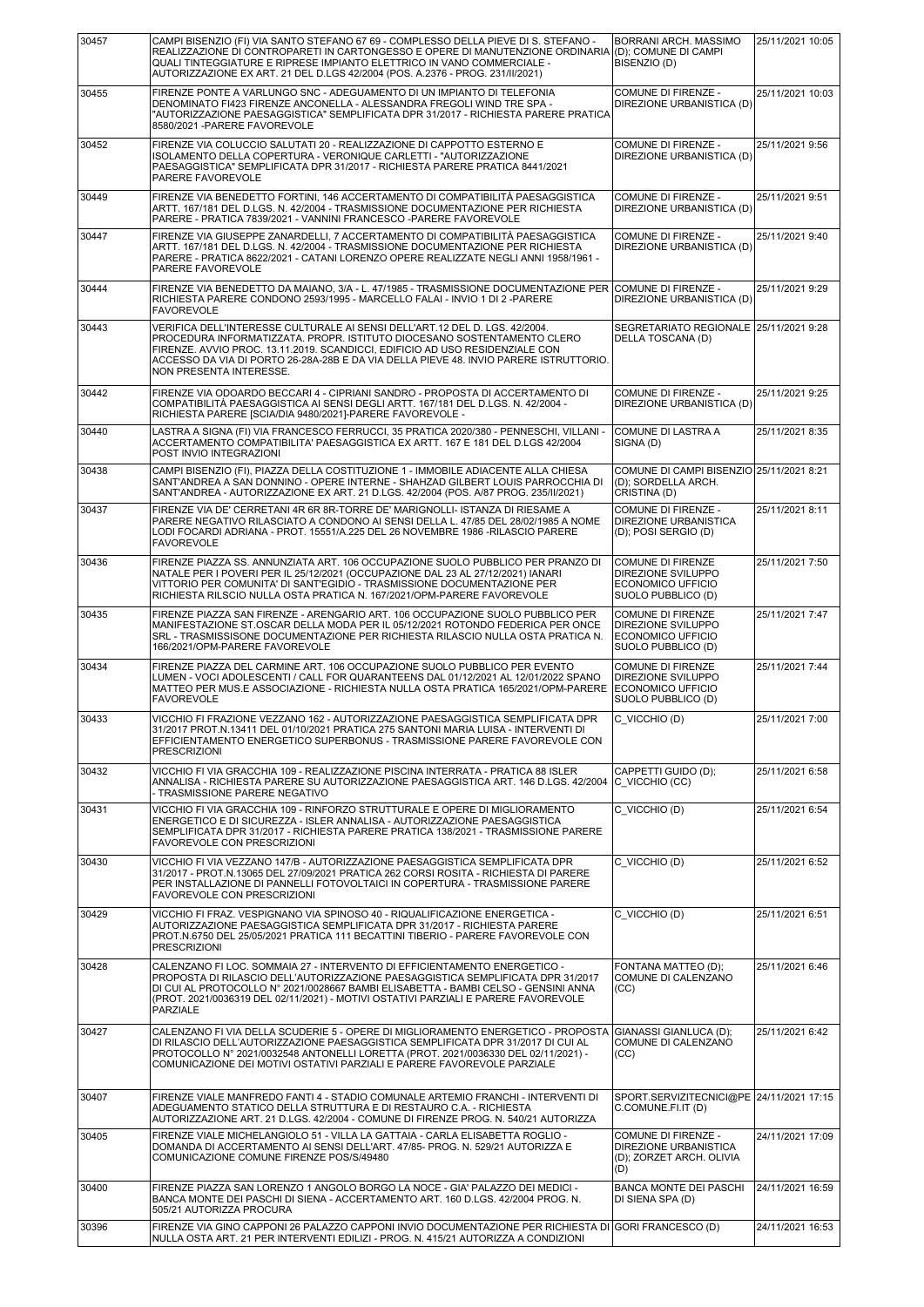| 30391 |                                                                                                                                                                                                                                                                   | DIREZIONE GENERALE ABAP 24/11/2021 16:45                                       |                  |
|-------|-------------------------------------------------------------------------------------------------------------------------------------------------------------------------------------------------------------------------------------------------------------------|--------------------------------------------------------------------------------|------------------|
|       | GIORGIA - TRASMISSIONE DOCUMENTAZIONE PER RICHIESTA AUTORIZZAZIONE - PROG. N.<br>282/21 AUTORIZZA PROCURA                                                                                                                                                         | SERVIZIO 3 (D); PROCURA<br>REPUBBLICA-C/O<br>TRIBUNALE DI FIRENZE (D);         |                  |
|       |                                                                                                                                                                                                                                                                   | COMUNE DI FIRENZE -<br>DIREZIONE URBANISTICA                                   |                  |
|       |                                                                                                                                                                                                                                                                   | (CC)                                                                           |                  |
| 30386 | FIRENZE PIAZZA SAN FELICE,  ART. 160 MODESTE MODIFICHE INTERNE -<br>OPERE ABUSIVE  - TRASMISSIONE DOCUMENTAZIONE PER RICHIESTA                                                                                                                                    | COMUNE DI FIRENZE -                                                            | 24/11/2021 16:37 |
|       | PARERE AUTORIZZAZIONE IN SANATORIA PROG. N. 282/21 COMUNICAZIONI PROCURA                                                                                                                                                                                          | DIREZIONE URBANISTICA<br>(CC); DIREZIONE GENERALE<br>ABAP SERVIZIO 3 (CC);     |                  |
|       |                                                                                                                                                                                                                                                                   | PROCURA REPUBBLICA- C/O<br>TRIBUNALE DI FIRENZE (CC)                           |                  |
|       |                                                                                                                                                                                                                                                                   |                                                                                |                  |
| 30380 | SCANDICCI (FI), VIA MARIO LUZI - RESTAURO E CONSOLIDAMENTO DI FABBRICATO EX RURALE<br>- INTEGRAZIONE A PRESCRIZIONI NULLA OSTA PROT. N. 28693 DEL 08/11/2021 - PROG. N.                                                                                           | ANGELICI BRUNO (D);<br>RECCHIA PIETRO - LEG.                                   | 24/11/2021 16:19 |
|       | 222/2021/II - PRESA D'ATTO                                                                                                                                                                                                                                        | RAPPR. HABITAT RPM SRL<br>(D); COMUNE DI SCANDICCI<br>(CC)                     |                  |
| 30375 | FIRENZE MOSTRA "GALILEO CHINI" TRASMISSIONE AUTORIZZAZIONE OPERE                                                                                                                                                                                                  | ALFIERI EMILIO (D);<br>DOTT.SSA FRANCESCA                                      | 24/11/2021 16:01 |
|       |                                                                                                                                                                                                                                                                   | CIARAVINO UFFICIO<br><b>MOSTRE OPERA</b><br>LABORATORI FIRENZE (D);            |                  |
|       |                                                                                                                                                                                                                                                                   | FANTONI LARA (D);<br>FELICIOTTI LAURA (D);                                     |                  |
|       |                                                                                                                                                                                                                                                                   | LUCARINI CARLO (D);<br>SARTONI ENRICO (D);<br>VALIANI DANTE (D);               |                  |
|       |                                                                                                                                                                                                                                                                   | DIREZIONE GENERALE ABAP<br>- SERVIZIO 4 (CC)                                   |                  |
| 30335 | FIRENZE PROGETTO OUTDOOR SPOSTAMENTO OPERA DI EMILIO VEDOVA INVIO                                                                                                                                                                                                 | BARDELLONI CLAUDIA (D);                                                        | 24/11/2021 11:36 |
|       | <b>AUTORIZZAZIONE</b>                                                                                                                                                                                                                                             | NERI FRANCESCA (D); NESI<br>ANTONELLA (D)                                      |                  |
| 30333 | FIRENZE - PALAZZO DEL PODESTÀ AL GALLUZZO - VIA DEL PODESTÀ 157 - 161 - VIC -<br>PRESENTA INTERESSE                                                                                                                                                               | SEGRETARIATO REGIONALE 24/11/2021 11:27<br>DELLA TOSCANA (D)                   |                  |
| 30330 | FIRENZE VIA DELLE CASCINE 35 - EX MANIFATTURA TABACCHI -RICHIESTA DI VARIANTE AL<br>NULLA OSTA N. 0017365 DEL 04/09/20 RELATIVO ALLE MODIFICHE ESTERNE PER<br>REALIZZAZIONE DI NUOVO ACCESSO CARRABILE SULLA VIA TARTINI E DEMOLIZIONE DI MURO                    | MANIFATTURA TABACCHI<br><b>DEVELOPMENT</b><br>MANAGEMENT SRL (D)               | 24/11/2021 11:08 |
|       | DI RECINZIONE INTERNO ALL'AREA DEL COMPLESSO EX MANIFATTURA TABACCHI - PROG. N.<br>554/21V AUTORIZZA                                                                                                                                                              |                                                                                |                  |
| 30329 | FIRENZE VIA DELLA FORTEZZA 8 PALAZZO MONARI TRASMISSIONE RICHIESTA<br>AUTORIZZAZIONE LAVORI ART. 21 PROG. N. 551/21 AUTORIZZA A CONDIZIONI                                                                                                                        | ARCH. MICHELE ARGIOLAS<br>(D)                                                  | 24/11/2021 10:59 |
| 30328 | BAGNO A RIPOLI FI, VIA DELLA NAVE - RESTI ARCHEOLOGICI RIFERIBILI A EVIDENZE DI EPOCA<br>ROMANA (II SEC. AC. C - III SEC. D. C.) SU AREA DISTINTA AL FOGLIO 23 PARTT. 1864 E 1602                                                                                 | AGENZIA DEL DEMANIO -<br>DIR. REG. TOSCANA E                                   | 24/11/2021 10:54 |
|       | (PORZIONI) DEL CATASTO DEL COMUNE - DECLARATORIA DI RICONOSCIMENTO<br>DELL'INTERESSE CULTUALE FINALIZZATA ALL'IMMISSIONE AL DEMANIO AI SENSI DEGLI ART. 91<br>DEL DLGS 42/2004 E DELL'ART 822 DEL CODICE CIVILE - COMUNICAZIONE DI AVVIO DEL                      | UMBRIA (D): AGENZIA<br><b>DEMANIO DIREZIONE</b><br><b>GENERALE ROMA (D);</b>   |                  |
|       | <b>PROCEDIMENTO</b>                                                                                                                                                                                                                                               | COMUNE DI BAGNO A RIPOLI<br>(D); SALVINI MONICA (D);                           |                  |
|       |                                                                                                                                                                                                                                                                   | ŚEGRETARIATO REGIONALE<br>PER LA TOSCANA (D):<br>VERNILLO ARIANNA (D)          |                  |
|       |                                                                                                                                                                                                                                                                   |                                                                                |                  |
| 30327 | BAGNO A RIPOLI FI. VIA DELLA NAVE - RESTI ARCHEOLOGICI RIFERIBILI A EVIDENZE DI EPOCA<br>ROMANA (II SEC. AC. C - III SEC. D. C.) SU AREA DISTINTA AL FOGLIO 23 PARTT. 1864 E 1602                                                                                 | AGENZIA DEL DEMANIO -<br>DIR. REG. TOSCANA E                                   | 24/11/2021 10:40 |
|       | (PORZIONI) DEL CATASTO DEL COMUNE - AVVIO DEL PROCEDIMENTO DI VERIFICA DI UFFICIO<br>DELL'INTERESSE CULTURALE AI SENSI DELL'ART, 12 DEL DLGS 42/2004 - COMUNICAZIONE                                                                                              | UMBRIA (D); AGENZIA<br>DEMANIO DIREZIONE<br><b>GENERALE ROMA (D):</b>          |                  |
|       |                                                                                                                                                                                                                                                                   | COMUNE BAGNO A RIPOLI<br>(D); SALVINI MONICA (D);                              |                  |
|       |                                                                                                                                                                                                                                                                   | SEGRETARIATO REGIONALE<br>PER LA TOSCANA (D);<br>VERNILLO ARIANNA (D)          |                  |
|       |                                                                                                                                                                                                                                                                   |                                                                                |                  |
| 30326 | FIRENZE VIA GUIDO MONACO 24 - CASA SS ROSARIO DELLE SUORE DOMENICANE - OPERE<br>INTERNE ED ESTERNE - CONGREGAZIONE DOMENICANA TOSCANA - RICHIESTA<br>AUTORIZZAZIONE ART. 21 D.LGS. 42/2004 - PROG. N. 550/21 AUTORIZZA PROG. N. 550/21                            | ARCH. FRANCESCA LISI (D)                                                       | 24/11/2021 10:37 |
| 30324 | FIRENZE VIA NAZIONALE 41/R - EX CINEMA APOLLO - PRIMATICCIO SRL - RICHIESTA<br>AUTORIZZAZIONE ART. 21 D.LGS. 42/2004 IN SOSTITUZIONE AUTORIZZAZIONE RILASCIATA CON  T (D)<br>PROT. 16779 DEL 14.08.2017 - PROG. N. 139/21V COMUNICAZIONE MOTIVI OSTATIVI PROT. N. | RANIERO.BOTTI@GEOPEC.I 24/11/2021 10:27                                        |                  |
|       | 20838 DEL 16/08/2021 PERVENUTE OSSERVAZIONI PROT.N. 22811 DEL 10/09/2021 PERVENUTE<br>INTEGRAZIONI PROT. N. 27781 DEL 29/10/2021 E PROT. N. 29332 DEL 15/11/2021 AUTORIZZA                                                                                        |                                                                                |                  |
| 30322 | MONTALE (PT) CHIESA PARROCCHIALE DI SAN MARTINO A FOGNANO VIA SESTINI, 30                                                                                                                                                                                         | DIOCESI DI PISTOIA (D); DON 24/11/2021 9:09                                    |                  |
|       | RESTAURO ORGANO A CANNE PARROCCHIA DI FOGNANO - RICHIEDENTE DON DABROWSKI -<br>PARERE FAVOREVOLE A CONDIZIONI -                                                                                                                                                   | <b>KRZYSZTOF DABROWSKI</b><br>LEGALE RAPPRESENTANTE<br>CHIESA DI SAN MARTINO A |                  |
|       |                                                                                                                                                                                                                                                                   | FOGNANO (D); SAMUELE<br><b>MAFFUCCI CONSERVAZIONE</b>                          |                  |
|       |                                                                                                                                                                                                                                                                   | E RESTAURO ORGANI<br>STORICI (CC)                                              |                  |
|       |                                                                                                                                                                                                                                                                   |                                                                                |                  |
| 30321 | VAIANO (PO), VIA DI MULINACCIO - COSTRUZIONE ED ESERCIZIO DI NUOVO ELETTRODOTTO IN<br>CAVO SOTTERRANEO. PRATICA E-DIS. N° 2414008 (NS. PROT. SABAP N° 29463 DEL 15/11/2021) -                                                                                     | E-DISTRIBUZIONE (D);<br><b>STUDIO CANOVARO</b>                                 | 23/11/2021 22:13 |
| 30320 | NULLA OSTA ARCHEOLOGIA AI SENSI DELL'ART. 28 D.LGS. 42/2004<br>PRATO (PO), VIA FERRUCCI 588 - COSTRUZIONE ED ESERCIZIO DI ELETTRODOTTO IN CAVO                                                                                                                    | INGEGNERIA (CC)<br>ENEL (D); FANTONI FABRIZIO 23/11/2021 22:11                 |                  |
|       | SOTTERRANEO A 0,4 KV. PRATICA E-DIS. N° 2422720 (NS. PROT. SABAP N° 29925 DEL<br>18/11/2021) - NULLA OSTA ARCHEOLOGIA AI SENSI DELL'AT. 28 D.LGS. 42/2004                                                                                                         | (CC)                                                                           |                  |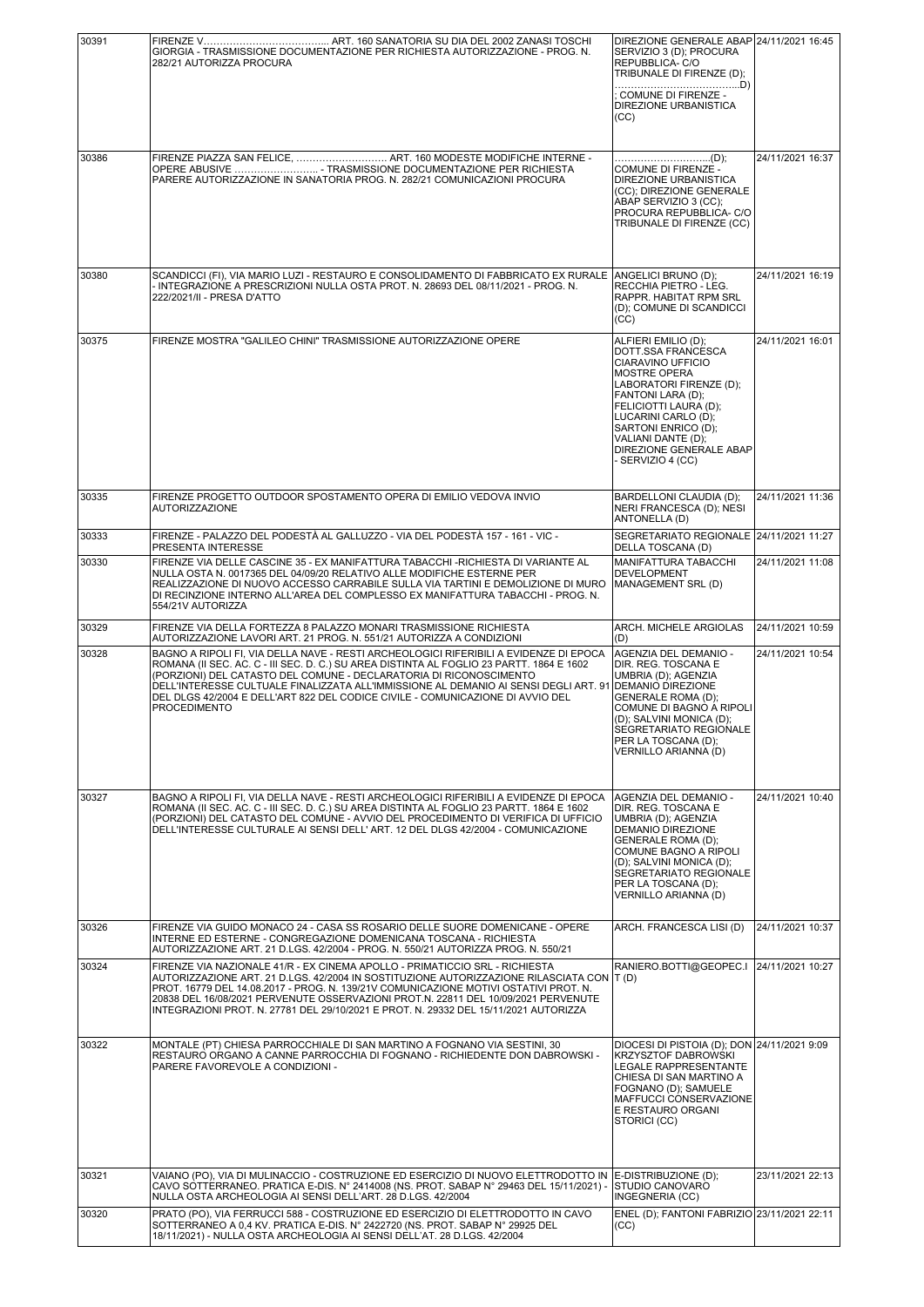| 30319 | PRATO, VIA TAGLIAMENTO 53. COSTRUZIONE ED ESERCIZIO DI ELETTRODOTTO IN CAVO<br>SOTTERRANEO A 0,4 KV CON ALLACCIAMENTO ED IMPIANTO ELETTRICO - PRATICA E-DIS.<br>2422636 (NS. PROT. SABAP N° 29924 DEL 18/11/2021) - NULLA OSTA ARCHEOLOGIA AI SENSI<br>DELL'ART. 28 D.LGS. 42/2004                                                                                                                                                          | ENEL (D); FANTONI FABRIZIO 23/11/2021 22:09<br>(CC)                                                                                                                                           |                  |
|-------|---------------------------------------------------------------------------------------------------------------------------------------------------------------------------------------------------------------------------------------------------------------------------------------------------------------------------------------------------------------------------------------------------------------------------------------------|-----------------------------------------------------------------------------------------------------------------------------------------------------------------------------------------------|------------------|
| 30318 | PRATO, VIA TRAVERSA FIORENTINA - COSTRUZIONE ED ESERCIZIO DI ELETTRODOTTO IN<br>CAVO SOTTERRANEO A 0,4 KV - PRATICA E-DIS. 2422268 (NS. PROT. SABAP N° 29581 DEL<br>16/11/2021) - NULLA OSTA ARCHEOLOGIA AI SENSI DELL'ART. 28 D.LGS. 42/2004                                                                                                                                                                                               | ENEL (D); FANTONI FABRIZIO 23/11/2021 22:08<br>(CC)                                                                                                                                           |                  |
| 30317 | PRATO, VIA MANFREDO PASQUINELLI 27B - COSTRUZIONE ED ESERCIZIO DI ELETTRODOTTO<br>IN CAVO SOTTERRANEO - PRATICA E-DIS. 2422232 (NS. PROT. SABAP N° 29579 DEL 16/11/2021) -<br>NULLA OSTA ARCHEOLOGIA AI SENSI DELL'ART. 28 D.LGS. 42/2004                                                                                                                                                                                                   | ENEL (D): FANTONI FABRIZIO 23/11/2021 22:06<br>(CC)                                                                                                                                           |                  |
| 30316 | PRATO (PO), VIA SAN PAOLO - COSTRUZIONE E L'ESERCIZIO DI UN NUOVO TRATTO DI<br>ELETTRODOTTO BT. PRATICA E-DIS. N° 2412152 (NS. PROT. SABAP N° 29566 DEL 16/11/2021) -<br>NULLA OSTA ARCHEOLOGIA AI SENSI DELL'ART. 28 D.LGS. 42/2004                                                                                                                                                                                                        | ENEL (D); STUDIO<br>CANOVARO INGEGNERIA<br>(CC)                                                                                                                                               | 23/11/2021 22:04 |
| 30315 | PRATO. VIA IPPODROMO - COSTRUZIONE ED ESERCIZIO DI ELETTRODOTTO IN CAVO<br>SOTTERRANEO - PRATICA E-DIS. 2422356 (NS. PROT. SABAP N° 29528 DEL 16/11/2021) - NULLA<br>OSTA ARCHEOLOGIA AI SENSI DELL'ART. 28 D.LGS. 42/2004                                                                                                                                                                                                                  | ENEL (D); FANTONI FABRIZIO 23/11/2021 22:02<br>(CC)                                                                                                                                           |                  |
| 30313 | MONTEMURLO (PO), VIA PASCOLI 8 - COSTRUZIONE ED ESERCIZIO DI ELETTRODOTTO IN CAVO ENEL (D); FANTONI FABRIZIO 23/11/2021 22:01<br>SOTTERRANEO A 0,4 KV. PRATICA E-DIS. N° 2420176 (NS. PROT. SABAP N° 29199 DEL<br>12/11/2021) - NULLA OSTA ARCHEOLOGIA AI SENSI DELL'ART. 28 D.LGS. 42/2004                                                                                                                                                 | (CC)                                                                                                                                                                                          |                  |
| 30312 | CARMIGNANO (PO), VIA DON MILANI. COSTRUZIONE ED ESERCIZIO DI ELETTRODOTTO IN CAVO ENEL (D); FANTONI FABRIZIO 23/11/2021 21:59<br>SOTTERRANEO A 0,4 KV - PRATICA E-DIS 2425308 (NS. PROT. SABAP N° 29927 DEL 18/11/2021) -<br>NULLA OSTA ARCHEOLOGIA AI SENSI DELL'ART. 28 D.LGS. 42/2004                                                                                                                                                    | (CC)                                                                                                                                                                                          |                  |
| 30311 | ENEL SESTO FIORENTINO (FI) VIA OLMI ART. 28 E LRT 39/2005 NUOVE LINEE SOTTERRANEA IN<br>BT PRATICA N. 2420532 - AUTORIZZAZIONE                                                                                                                                                                                                                                                                                                              | ENEL (D)                                                                                                                                                                                      | 23/11/2021 19:03 |
| 30281 | FIRENZE VIA DI SOFFIANO 190 CIMITERO DI SOFFIANO - RESTAURO N. 3 AFFRESCHI PITTORICI<br>SULLA PARETE ESTERNA DEL LOGGIATO OVEST I - LATO NORD - ARCICONFRATERNITA DELLA<br>MISERICORDIA DI FIRENZE - AUTORIZZAZIONE ART. 21 D.LGS. 42/2004                                                                                                                                                                                                  | VANNINI ARCH. ALESSIO (D);<br><b>ISTITUTO PER L'ARTE E IL</b><br><b>RESTAURO PALAZZO</b><br>SPINELLI (CC)                                                                                     | 23/11/2021 15:48 |
| 30280 | FIRENZE VIA SAN FELICE A EMA, 14/B TUTELA PAESAGGISTICA ART, 146 REALIZZAZIONE<br>PISCINA EVA FANI, IMMOBIL FANI SRL - PARERE FAVOREVOLE CON PRESCRIZIONI -<br>AUTORIZZAZIONE PAESAGGISTICA ORDINARIA - PRATICA 8700/2021                                                                                                                                                                                                                   | COMUNE DI FIRENZE -<br>DIREZIONE URBANISTICA (D)                                                                                                                                              | 23/11/2021 15:46 |
| 30278 | FIRENZE PARCO DELLE CASCINE - SOSTITUZIONE E NUOVO IMPIANTO SIEPI SU VIALE LINCOLN COMUNE DI FIRENZE (D);<br>E VIALE WASHINGTON AUTORIZZAZIONE A CONDIZIONI AI SENSI DELL'ART. 21 D.LGS. 42/2004<br>POST INTEGRAZIONI AL PROG. 59/21 POS. A/1027-                                                                                                                                                                                           | COMUNE DI FIRENZE -<br>DIREZIONE AMBIENTE (D)                                                                                                                                                 | 23/11/2021 15:43 |
| 30272 | MONTECATINI TERME PT - OPERE DI MANUTENZIONE STRAORDINARIA CONSISTENTI NELLA<br>PIANTUMAZIONE DI NUOVE ESSENZE NELLE AIUOLE LUNGO IL VIALE DEL PARCO DELLA<br>TORRETTA UBICATO ALL'INTERNO DELLA PINETA COMUNALE - COMUNE DI MONTECATINI -<br>AUTORIZZAZIONE UNICA ART. 21 E ART. 146 D.LGS. 42/2004 -                                                                                                                                      | COMUNE DI MONTECATINI<br>TERME (PT) (D)                                                                                                                                                       | 23/11/2021 15:15 |
| 30270 | FIRENZE VIA GABRIELE D'ANNUNZIO, 230 L. 47/1985 RICHIESTA PARERE DI COMPETENZA -<br>CONDONO 67381/1985 - DITTA FALAI NENCIONI MARIA LUISA                                                                                                                                                                                                                                                                                                   | COMUNE DI FIRENZE -<br>DIREZIONE URBANISTICA (D)                                                                                                                                              | 23/11/2021 15:02 |
| 30266 | FIRENZE PIAZZA OTTAVIANI, 11 E 12 ROSSO PALAZZO DA MAGNALE ART. 21 OPERE<br>COMPLEMENTARI SU FONDO COMMERCIALE CON FUNZIONE DI SOMMINISTRAZIONE GROSSO<br>GENNARO PER GVG SRL - TRASMISSIONE DOCUMENTAZIONE PER RICHIESTA<br>AUTORIZZAZIONE - PROG. N. 544/21 AUTORIZZA A CONDIZIONI                                                                                                                                                        | G.V.G. SRL(D)                                                                                                                                                                                 | 23/11/2021 14:50 |
| 30264 | FIRENZE RICHIESTA DI NULLA-OSTA PER SOSTITUZIONE INSEGNE DI ESERCIZIO - VIA DE'<br>TORNABUONI 3 R PALAZZO DETTO DEI GIANFIGLIAZZI - ART. 21 - PARERE FAVOREVOLE                                                                                                                                                                                                                                                                             | ZETTI MATTEO (D)                                                                                                                                                                              | 23/11/2021 14:44 |
| 30263 | FIRENZE BORGO DEGLI ALBIZI, 29 PALAZZO TORNAQUINCI DELLA STUFA ART. 21 RICHIESTA DI<br>NUOVO NULLA OSTA PER MODIFICHE INTERNE UNITA' 17 E 17A PER PERMETTERE L'USO<br>UNITARIO DEI DUE APPARTAMENTI - GEORGIEVA MAGDALENA IVANOVA PER MACCHI 2016 SRL<br>- TRASMISSIONE DOCUMENTAZIONE PER RICHIESTA AUTORIZZAZIONE - PROG. N. 444/21<br><b>AUTORIZZA</b>                                                                                   | MACCHI 2016 SRL (D)                                                                                                                                                                           | 23/11/2021 14:39 |
| 30262 | FIRENZE GIARDINI DELLA FORTEZZA DA BASSO PIAZZALE ORIANA FALLACI ART. 106<br>OCCUPAZIONE SUOLO PUBBLICO PER MANIFESTAZIONE ICE VILLAGE DAL 16/11/2021 AL<br>27/01/2022 TIZIANO CAPITANI PER SVILUPPO PG SRL - TRASMISSIONE DOCUMENTAZIONE PER<br>RICHIESTA NULLA OSTA - PRATICA 161/2021/OPM PARERE FAVOREVOLE                                                                                                                              | <b>COMUNE DI FIRENZE</b><br><b>DIREZIONE SVILUPPO</b><br>ECONOMICO UFFICIO<br>SUOLO PUBBLICO (D);<br>COMUNE DI FIRENZE<br>DIREZIONE UFFICIO DEL<br>SINDACO (CC); UNGARI<br>PIERFARNCESCO (CC) | 23/11/2021 14:27 |
| 30260 | FIRENZE. LUNGARNO PECORI GIRALDI, 4 ART.21 DLGS 42/04 PARERE FAVOREVOLE PROG.<br>561/21                                                                                                                                                                                                                                                                                                                                                     | GUARDIA DI FINANZA -<br><b>REPARTO TECNICO</b><br><b>LOGISTICO</b><br>AMMINISTRATIVO TOSCANA<br>⊕                                                                                             | 23/11/2021 14:10 |
| 30252 | LASTRA A SIGNA (FI), VIA BRACCIATICA 30 - OPERE ESEGUITE IN DIFFORMITA' RISPETTO ALLA<br>DIA 3608/2008 - PRATICA N. 679/2021 DEL 15/04/2021 - - ACCERTAMENTO DI COMPATIBILITA'<br>PAESAGGISTICA EX ART. 167 DEL D.LGS 42/2004 POST INTEGRAZIONE DOCUMENTAZIONE<br>INVIATA - CONFERMA PARERE FAVOREVOLE PROT. 21683/2021                                                                                                                     | CÓMUNE DI LASTRA A<br>SIGNA (D)                                                                                                                                                               | 23/11/2021 13:23 |
| 30250 | CAMPI BISENZIO (FI), VIA SAN GIUSTO 218 - INTERVENTO EDILIZIO DI NUOVA COSTRUZIONE DI<br>EDIFICIO RESIDENZIALE - FERRARO ANTONIO - AUTORIZZAZIONE PAESAGGISTICA EX ART.146<br>DLGS 42/2004                                                                                                                                                                                                                                                  | COMUNE DI CAMPI BISENZIO 23/11/2021 13:15<br>(D)                                                                                                                                              |                  |
| 30244 | FIRENZE, LARGO ENRICO FERMI CIV. 11. CASERMA DUCA D'AOSTA - LAVORI DI RISANAMENTO<br>PIAZZALE, AUTOLAVAGGIO E UFFICI CARBURANTI DELL' VIII REPARTO MOBILE DELLA POLIZIA<br>DI STATO. PROGETTO ESECUTIVO NCEU FOGLIO N. 142 PARTICELLA 29. PROPRIETÀ AGENZIA<br>DEL DEMANIO. INVIO PARERE DI COMPETENZA ARCHEOLOGICA AD INTEGRAZIONE<br>AUTORIZZAZIONE A CONDIZIONE ART. 21 - POS. A.2985 (PROG. 156/2020/II) PROT. 21114 DEL<br>19.10.2020. | <b>PROVVEDITORATO</b><br>INTERREGIONALE OO. PP.<br>TOSCANA - MARCHE -<br>UMBRIA (D)                                                                                                           | 23/11/2021 12:54 |
| 30242 | FIRENZE - RICHIESTA PARERE PER LA MANIFESTAZIONE IL MAGNIFICO. IL MERCATO IN VIA<br>CAVOUR, IL 13 E IL 27 NOVEMBRE, 11, 19 E 20 DICEMBRE 2021 IN VIA CAVOUR (DA PIAZZA SAN<br>MARCO FINO A VIA DE' GORI ESCLUSA) E NELLA PARTE RIALZATA DI PIAZZA SAN MARCO<br>PARERE FAVOREVOLE                                                                                                                                                            | <b>COMUNE DI FIRENZE</b><br><b>IDIREZIONE SVILUPPO</b><br>ECONOMICO UFFICIO<br>SUOLO PUBBLICO (D)                                                                                             | 23/11/2021 12:49 |
| 30235 | PRATO VIA DI GONFIENTI 4/4 - CONSOLIDAMENTO, STACCO, TRASPORTO E RESTAURO<br>COMPLETO DI AFFRESCO - INTERPORTO DELLA TOSCANA CENTRALE -AUTORIZZAZIONE ART.<br>50 D.LGS. 42/2004                                                                                                                                                                                                                                                             | <b>INTERPORTO DELLA</b><br>TOSCANA CENTRALE (D);<br>COMUNE DI PRATO (CC)                                                                                                                      | 23/11/2021 12:27 |
| 30223 | PRATO VIA DI CERRETO E SOLANO, 8 CHIESA DI S. MICHELE A CERRETO RESTAURO E<br>RISANAMENTO CONSERVATIVO - COLORITURE ESTERNE - AUTORIZZAZIONE INTEGRAZIONI<br>ALL'AUTORIZZAZIONE PROT. N. 13378 DEL 30/07/2018                                                                                                                                                                                                                               | CURIA DIOCESANA PRATO -<br>UFFICIO BENI CULTURALI<br>(D); STUDIO ASSOCIATO N.<br>RICCHIUTI ARCH. E R.<br>TANZARELLA ING. (CC)                                                                 | 23/11/2021 11:47 |
| 30213 | ENEL SESTO FIORENTINO (FI) VIA 14 LUGLIO ART. 28 E LRT 39/2005 NUOVA LINEA<br>SOTTERRANEA IN BT PRATICA N. 2420524 - AUTORIZZAZIONE                                                                                                                                                                                                                                                                                                         | ENEL(D)                                                                                                                                                                                       | 23/11/2021 10:54 |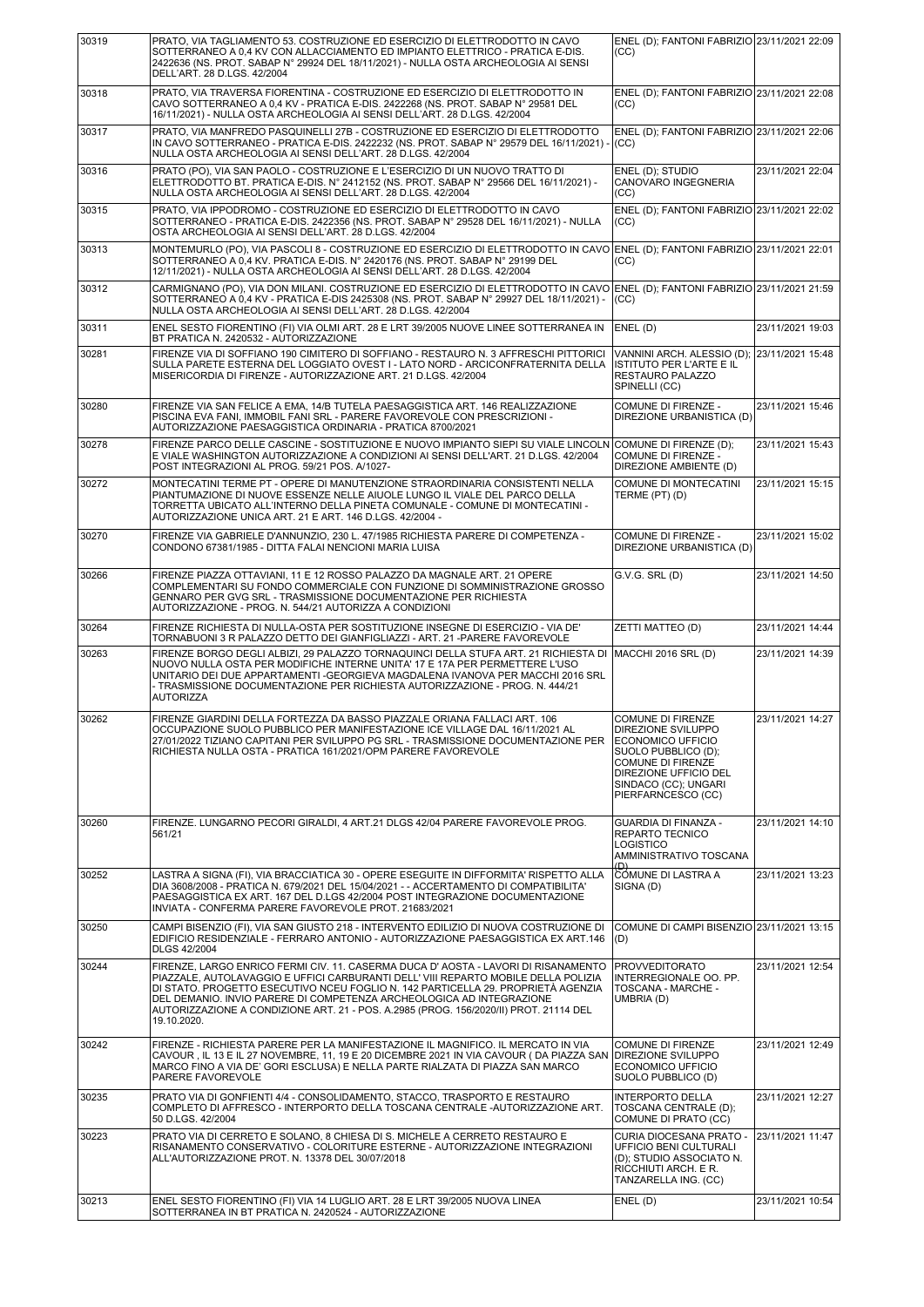| 30211 | FIRENZE, BASILICA SANTA MARIA NOVELLA- SPONSORIZZAZIONE TECNICA FASE 2 - LAVORI<br>FACCIATE ABSIDE - AUTORIZZAZIONE AI SENSI DEGLI ARTT. ART. 49 E 21 AL CAMBIO DEL<br>MESSAGGIO PUBBLICITARIO DAL 1 AL 15 DICEMBRE 2021                                                                                                                                                                                                                       | MEDIA FIRENZE (D): MEDIA<br>FIRENZE GROUP SRL (D);<br>COMUNE DI FIRENZE<br><b>DIREZIONE SVILUPPO</b><br><b>ECONOMICO UFFICIO</b><br>SUOLO PUBBLICO (CC); FEC<br><b>COORDINAMENTO</b><br>MINISTERO INTERNO (CC);<br>PREFETTURA DI FIRENZE<br>(CC) | 23/11/2021 10:39 |
|-------|------------------------------------------------------------------------------------------------------------------------------------------------------------------------------------------------------------------------------------------------------------------------------------------------------------------------------------------------------------------------------------------------------------------------------------------------|--------------------------------------------------------------------------------------------------------------------------------------------------------------------------------------------------------------------------------------------------|------------------|
| 30197 | FIRENZE - AUTORIZZAZIONE ALLO SPOSTAMENTO DI SEDE DI RILIEVO FUNERARIO IN MARMO<br>BIANCO (FINE I SEC. D. C. INIZIO II SEC. D.C.) AI SENSI DELL'ART 21 C. 2 DEL D GS 42/2004,<br>DICHIARATO DI INTERESSE -PARTICOLARMENTE IMPORTANTE - BOTTICELLI ANTICHITÀ                                                                                                                                                                                    | <b>BOTTICELLIANTICHITASNC</b><br>@LEGALMAIL.IT (D); BUENO<br>MICHELE (D); VERNILLO<br>ARIANNA (D)                                                                                                                                                | 22/11/2021 22:24 |
| 30195 | FIRENZUOLA FI LOC. BORDIGNANO - ORATORIO DI SANTA CRISTINA - OPERE INTERNE ED<br>ESTERNE - BADIALI GIORGIO (PARROCO) - ISTANZA AUTORIZZAZIONE ART. 21 D.LGS. 42/2004 -<br>TRASMISSIONE AUTORIZZAZIONE CON PRESCRIZIONI                                                                                                                                                                                                                         | DON GIORGIO BADIALI (D);<br>TINARELLI ANTONELLA (D);<br><b>ISTITUTO DIOCESANO</b><br>SOSTENTAMENTO CLERO<br>ARCIDIOCESI DI FIRENZE -<br>DON GIULIANO LANDINI (CC)                                                                                | 22/11/2021 18:45 |
| 30194 | CALENZANO (FI) LOC. LA FOGLIAIA VIA LARGA, 90 EX CARTIERA CAVALCANTI ART. 21 RICCI<br>STEFANO MANUTENZIONE ORDINARIA FACCIATE ESTERNE - TRASMISSIONE AUTORIZZAZIONE   PALADINI IRENE (CC)<br>CON PRESCRIZIONI                                                                                                                                                                                                                                  | RICCI STEFANO (D);                                                                                                                                                                                                                               | 22/11/2021 18:40 |
| 30193 | FIRENZE VIA CHIANTIGIANA 13R - MODIFICHE ESTERNE FRONTALI E TERGALI - MIRDASH MUCA<br>- AUTORIZZAZIONE PAESAGGISTICA ORDINARIA ART. 146 D.LGS. 42/2004 - RICHIESTA PARERE<br>PRATICA 8287/2021 - PARERE FAV                                                                                                                                                                                                                                    | <b>COMUNE DI FIRENZE -</b><br>DIREZIONE URBANISTICA (D)                                                                                                                                                                                          | 22/11/2021 18:28 |
| 30192 | MONTELUPO FIORENTINO (FI)- RICHIESTA AUTORIZZAZIONE INTITOLAZIONE SPAZIO PUBBLICO<br>ESPOSITIVO DEL MUSEO IN "FORNACE DEL MUSEO" - PARERE DI COMPETENZA                                                                                                                                                                                                                                                                                        | <b>PREFETTURA DI FIRENZE</b><br>(D); DEPUTAZIONE DI<br><b>STORIA PATRIA (CC)</b>                                                                                                                                                                 | 22/11/2021 18:26 |
| 30191 | COMUNE DI VAGLIA - RICHIESTA AUTORIZZAZIONE INTITOLAZIONE DI PARCHEGGIO PUBBLICO<br>A "LUIGI STRADA" - PARERE DI COMPETENZA                                                                                                                                                                                                                                                                                                                    | <b>PREFETTURA DI FIRENZE</b><br>(D); DEPUTAZIONE DI<br>STORIA PATRIA (CC)                                                                                                                                                                        | 22/11/2021 18:24 |
| 30190 | GP 338648/2021 - FIRENZE VIA DI RIPOLI, 212 TUTELA PAESAGGISTICA ART. 146 MODIFICHE<br>ESTERNE ROSARIA VITALE - TRASMISSIONE DOCUMENTAZIONE PER RICHIESTA PARERE<br>AUTORIZZAZIONE PAESAGGISTICA ORDINARIA - PRATICA 7795/2021-PARERE FAVOREVOLE                                                                                                                                                                                               | COMUNE DI FIRENZE -<br>DIREZIONE URBANISTICA (D)                                                                                                                                                                                                 | 22/11/2021 18:24 |
| 30189 | GP 338629/2021 - FIRENZE VIA BENEDETTO CROCE, 23-2-30-32 VIA ISONZO, 25-27-29-31-33-35<br>INTERVENTO SUI PROSPETTI COIBENTAZIONE TRA PIANO TERRENO E PRIMO, MODIFICA<br>COPERTURA PER INSTALLAZIONE COMIGNOLO, STRATO COIBENTE E SISTEMA ANTICADUTA<br>ALESSANDRO BAIA - TRASMISSIONE DOCUMENTAZIONE PER RICHIESTA PARERE<br>AUTORIZZAZIONE PAESAGGISTICA ORDINARIA - PRATICA 8361/2021 - TUTELA PAESAGGISTICA<br>ART. 146 - PARERE FAVOREVOLE | COMUNE DI FIRENZE -<br>DIREZIONE URBANISTICA (D)                                                                                                                                                                                                 | 22/11/2021 18:20 |
| 30188 | FIRENZE PIAZZALE MICHELANGELO - OCCUPAZIONE SUOLO PUBBLICO IN OCCASIONE DELLA<br>MANIFESTAZIONE DENOMINATA BABBONATALATA 2021 IL 12 DICEMBRE 2021 - ASSOCIAZIONE<br>CULTURALE CLASSIC SPECIAL FIRENZE - RICHIESTA RILASCIO NULLA OSTA ARTT. 106 E 49<br>D.LGS. 42/2004 (163/2021/OPM)-PARERE FAVOREVOLE                                                                                                                                        | <b>COMUNE DI FIRENZE</b><br><b>DIREZIONE SVILUPPO</b><br><b>ECONOMICO UFFICIO</b><br>SUOLO PUBBLICO (D)                                                                                                                                          | 22/11/2021 18:15 |
| 30187 | FIESOLE(FI) - VIA DOCCIA 4 - VILLA SAN MICHELE. RICHIESTA AUTORIZZAZIONE LAVORI ART. 21<br>D.LGS. 42/2004 PER REALIZZAZIONE BAGNO DISABILI PRESSO HOTEL. TRASMISSIONE<br>PROVVEDIMENTO DI AUTORIZZAZIONE                                                                                                                                                                                                                                       | ARCH. MAURO LATINI (D);<br>COMUNE DI FIESOLE (CC)                                                                                                                                                                                                | 22/11/2021 17:32 |
| 30186 | PROT.N.0028741/2021 - RIF.0022652/2021 - FIESOLE FI VI BOSCONI 54 - RIFACIMENTO<br>COPERTURA, INSERIMENTO PANNELLI SOLARI FOTOVOLTAICI E POMPA DI CALORE,<br>COIBENTAZIONE FACCIATE CON CAPPOTTO TERMICO, SOSTITUZIONE INFISSI - PROPOSTA<br>MOTIVATA DI RILASCIO AUTORIZZAZIONE PAESAGGISTICA AI SENSI DELL'ART. 146 D.LGS.<br>42/2004 (AP 189/2021) RICCARDO MORICHI. TRASMISSIONE PARERE                                                    | COMUNE DI FIESOLE (D)                                                                                                                                                                                                                            | 22/11/2021 17:29 |
| 30185 | PROT.N.0031121/2021 - RIF.0030163/2021 - FIESOLE FI VIA CALANDRINO 3 PIAN DI MUGNONE -<br>"OPERE SUPERBONUS 110% - ISOLAMENTO TERMICO E SISMABONUS" - PROPOSTA MOTIVATA<br>DI RILASCIO AUTORIZZAZIONE PAESAGGISTICA SEMPLIFICATA D.P.R. 31/2017 (APS PE<br>244/2021) - ROBERTO FRATINI. TRASMISSIONE PARERE                                                                                                                                    | COMUNE DI FIESOLE (D)                                                                                                                                                                                                                            | 22/11/2021 17:26 |
| 30184 | PROT.N.0031122/2021 - RIF.0029298/2021 - FIESOLE FI VIA GRAMSCI 2 E PIAZZA GARIBALDI 24 -<br>"RIPASSAMENTO COPERTURA CON INSERIMENTO COIBENTAZIONE TERMICA - RIFACIMENTO<br>FACCIATE E TINTEGGIATURA - RISANAMENTO CORNICI E REALIZZAZIONE FINESTRA A TETTO" -<br>PROPOSTA MOTIVATA DI RILASCIO AUTORIZZAZIONE PAESAGGISTICA SEMPLIFICATA DPR<br>31/2017 (APS PE 238) LANDI FRANCA. TRASMISSIONE PARERE                                        | COMUNE DI FIESOLE (D)                                                                                                                                                                                                                            | 22/11/2021 17:23 |
| 30183 | PROT.N.0031192/2021 - RIF.0025944/2021 - FIESOLE FI VIA DEL RENAIO 28-32 - "REALIZZAZIONE<br>CAPPOTTO TERMICO" - PROPOSTA MOTIVATA DI RILASCIO AUTORIZZAZIONE PAESAGGISTICA<br>SEMPLIFICATA DPR 31/2017 (APS PE 220/2021) - CONDOMINIO VIA DEL RENAIO 28/32 -<br>AMMINISTRATORE SIG. GIANLUIGI RIGACCI. TRASMISSIONE PARERE                                                                                                                    | COMUNE DI FIESOLE (D)                                                                                                                                                                                                                            | 22/11/2021 17:19 |
| 30182 | PROT.N.0028698/2021 - RIF.0021055/2021 - FIESOLE FI VIA MONTEBENI 13 - MANUTENZIONE<br>STRAORDINARIA PER EFFICIENTAMENTO ENERGETICO - PROPOSTA MOTIVATA DI RILASCIO<br>AUTORIZZAZIONE PAESAGGISTICA ORDINARIA AI SENSI DELL'ART. 146 D.LGS. 42/2004 (AP<br>173/2021) DANIELE BECOCCI - MATTIA BECOCCI - TRASMISSIONE PARERE                                                                                                                    | COMUNE DI FIESOLE (D)                                                                                                                                                                                                                            | 22/11/2021 17:15 |
| 30173 | VICCHIO FI LOC. SANTA MARIA A VEZZANO 44 - OPERE ESTERNE DI MANUTENZIONE<br>STRAORDINARIA - DELLA ROCCA CLAUDIA E BONI MARCO - ISTANZA PAESAGGISTICA<br>SEMPLIFICATA DPR 31/2017 - RICHIESTA PARERE PROT.N.5059 DEL 22/04/2021 NR. PRATICA 91<br>TRASMISSIONE PARERE NEGATIVO PARZIALE E PARERE FAVOREVOLE PARZIALE CON<br><b>CONDIZIONI</b>                                                                                                   | ARCH. SILVIA MONZALI (D);<br>C VICCHIO (CC)                                                                                                                                                                                                      | 22/11/2021 15:22 |
| 30172 | PROT. N.11936 DEL 10-09-2021 - FIRENZUOLA FI VIA CONIALE - CONDONO EDILIZIO N.<br>C/135/1995 - LIVERANI ANNA - RICHIESTA PARERE SU VINCOLO PAESAGGISTICO AI SENSI<br>DELL'ART. 32 LEGGE 47/1985 E S.M.I. - TRASMISSIONE PARERE FAVOREVOLE                                                                                                                                                                                                      | COMUNE DI FIRENZUOLA (D) 22/11/2021 15:20                                                                                                                                                                                                        |                  |
| 30171 | FIRENZUOLA- VIA CONIALE-PIAGNETA 304 320 ISTANZA DI CONDONO EDILIZIO LEGGE 47/1985 -<br>CAVALLARI CRISTINA PER OPERE ESEGUITE IN AREA SOGGETTA A VINCOLO PAESAGGISTICO<br>AI SENSI ART. 142 COMMA 1 LETTERA C DEL D.LGS. 42/2004 - TRASMISSIONE PARERE<br><b>FAVOREVOLE</b>                                                                                                                                                                    | COMUNE DI FIRENZUOLA (D) 22/11/2021 15:18                                                                                                                                                                                                        |                  |
| 30169 | BORGO SAN LORENZO FI LOC. SANT' ANSANO 10 - OPERE DI EFFICIENTAMENTO ENERGETICO<br>- FARRO SILVANA, ZAPPEDDU SARA, ZAPPEDDU VALENTINA, BURBERI GIOVANNI - ISTANZA<br>AUTORIZZAZIONE PAESAGGISTICA SEMPLIFICATA DPR 31/2017 - PRATICA 412/2017 - PARERE<br>FAVOREVOLE CON CONDIZIONI                                                                                                                                                            | COMUNE DI BORGO SAN<br>LORENZO (D)                                                                                                                                                                                                               | 22/11/2021 15:15 |
| 30168 | BORGO SAN LORENZO FI LOC. COLLINA - COSTRUZIONE NUOVO ELETTRODOTTO AEREO,<br>POSIZIONAMENTO NUOVI SOSTEGNI, SOSTITUZIONE DI ELETTRODOTTO AEREO ESISTENTE -<br>E-DISTRIBUZIONE SPA - ISTANZA AUTORIZZAZIONE PAESAGGISTICA SEMPLIFICATA DPR<br>31/2017 - TRASMISSIONE PARERE FAVOREVOLE A CONDIZIONI                                                                                                                                             | COMUNE DI BORGO SAN<br>LORENZO (D)                                                                                                                                                                                                               | 22/11/2021 15:14 |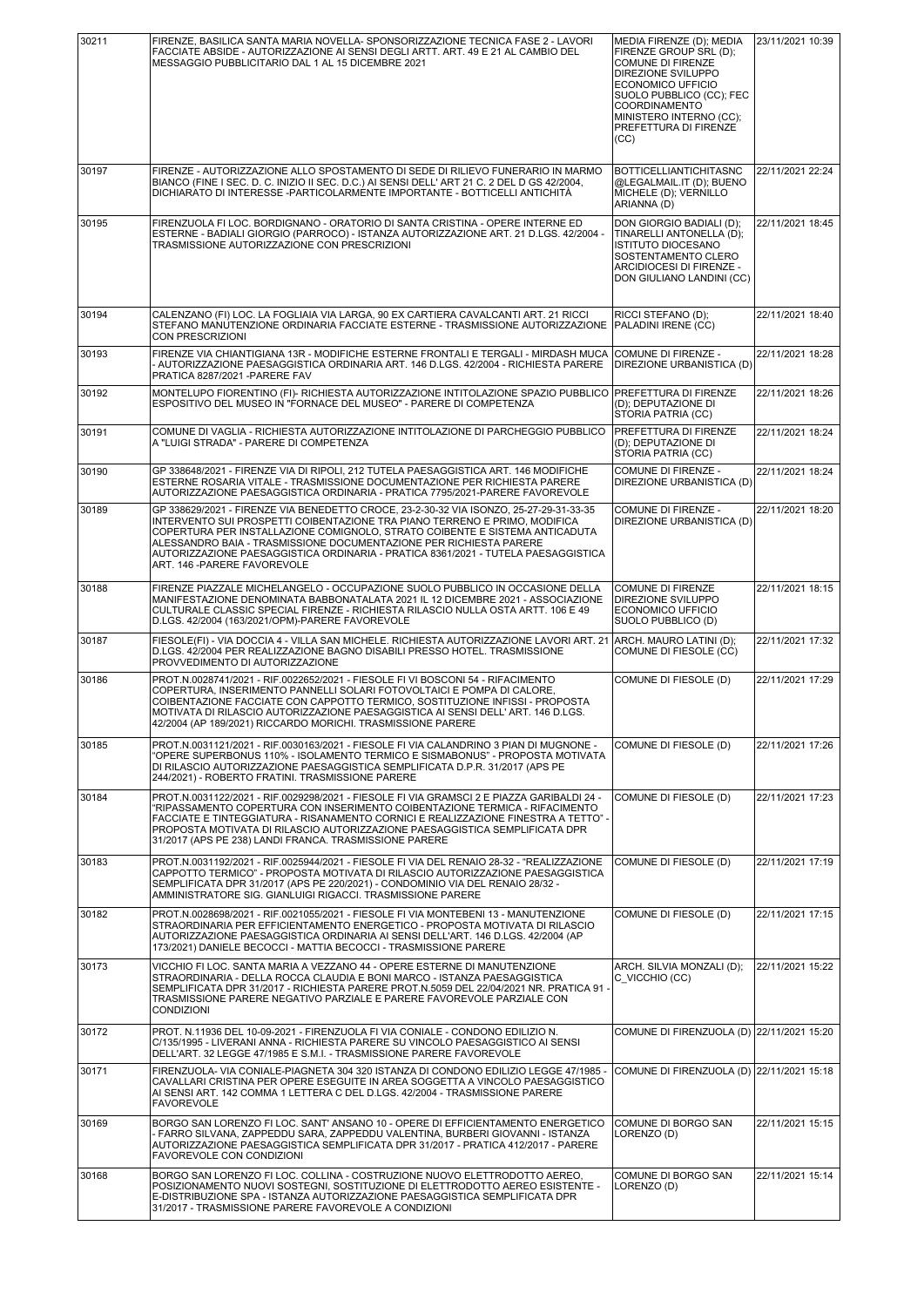| 30167 | ENEL FIGLINE INCISA VALDARNO (FI) LOC. POGGETTA ART. 28 E LRT 39/2005 NUOVO TRATTO                                                                                                                                                                                                                                                                                                                                       | ENEL(D)                                                                                                                                                                                                                       | 22/11/2021 15:08 |
|-------|--------------------------------------------------------------------------------------------------------------------------------------------------------------------------------------------------------------------------------------------------------------------------------------------------------------------------------------------------------------------------------------------------------------------------|-------------------------------------------------------------------------------------------------------------------------------------------------------------------------------------------------------------------------------|------------------|
|       | DI ELETTRODOTTO INTERRATO A BT CON DEMOLIZIONE DI TRATTO ELETTRODOTTO AEREO<br>ESISTENTE PER NUOVE FORNITURE/AUMENTI DI POTENZA PRATICA N. 2361356 (NS. PROT.<br>NUM. 19366 DEL 28.07.2021). AUTORIZZAZIONE AI SENSI DELL'ART. 28, COMMA 4 DEL D.LGS.<br>42/2004.                                                                                                                                                        |                                                                                                                                                                                                                               |                  |
| 30165 | BAGNO A RIPOLI (FI) VIA DEL CAROTA- VERIFICA PREVENTIVA DELL'INTERESSE<br>ARCHEOLOGICO AI SEN-SI DELL'ART. 28, C. 4, D.LGS N. 42/2004; L.R.T. N.39/2005. COSTRUZIONE<br>ED ESERCIZIO DI ELETTRODOTTO BT A 0,400 KV CON ALLACCIAMENTO ED IMPIANTO<br>ELETTRICO DI NUOVO CLIENTE- BT RIFERIMENTO: AUT 2392520 (NS. PROT. NUM. 23740 DEL<br>20.09.2021). AUTORIZZAZIONE AI SENSI DELL'ARTR. 28, COMMA 4 DEL D.LGS. 42/2004. | E-DISTRIBUZIONE (D)                                                                                                                                                                                                           | 22/11/2021 15:05 |
| 30162 | ENEL FIGLINE E INCISA VALDARNO (FI) VIALE PETRARCA ART. 28 E LRT 39/2005 LINEA BT<br>INTERRATA PRATICA N. 2379908 (NS. PROT. 24030 DEL 22.09.2021) - AUTORIZZAZIONE AI SENSI<br>DELL'ART. 28, COMMA 4 DEL D.LGS. 42/2004 E SS.MM.II.                                                                                                                                                                                     | ENEL(D)                                                                                                                                                                                                                       | 22/11/2021 14:41 |
| 30160 | CAMPI BISENZIO (FI) E SESTO FIORENTINO (FI) - VIA DEL PANTANO, 400 - IMPIANTO DI<br>DISCARICA PER RIFIUTI NON PERICOLOSI DI CASE PASSERINI - VIA POSTUMA EX ART. 43 CO. 6<br>L.R. 10/2010, D.G.R. N. 931/2019 E ART. 17-BIS D.P.G.R. N. 19/R/2017 - PROPONENTE: ALIA -<br>PRIMA SEDUTA DELLA CONFERENZA DI SERVIZI ISTRUTTORIA - CONTRIBUTO DI COMPETENZA                                                                | REGIONE TOSCANA (D);<br>COMUNE DI CAMPI BISENZIO<br>(CC); COMUNE DI SESTO<br>FIORENTINO (CC);<br>INGEGNERE SILVIA STADI -<br>SETTORE VIA REGIONE<br>TOSCANA (CC);<br>SEGRETARIATO REGIONALE<br>DEL MIC PER LA TOSCANA<br>(CC) | 22/11/2021 14:05 |
| 30152 | PROT.N.0022006/2021 - PRATICA 2021/0360 - SAN CASCIANO VAL DI PESA FI VIA VOLTERRANA<br>213 VILLA I TATTOLI - OPERE INTERNE PER REALIZZAZIONE DI CENTRALE TERMICA E<br>INSTALLAZIONE DI CANNA FUMARIA ESTERNA - BINI SMAGHI LORENZO - AUTORIZZAZIONE<br>PAESAGGISTICA SEMPLIFICATA DPR 31/2017 E ART. 21 D.LGS. 42/2004 - TRASMISSIONE<br>PARERE FAVORELE ART. 146 E AUTORIZZAZIONE ART. 21 D.LGS. 42/2004               | COMUNE DI SAN CASCIANO<br>IN VAL DI PESA (D): MAZZEI<br>AGNESE ARCH. (D)                                                                                                                                                      | 22/11/2021 13:33 |
| 30150 | ATHENS (USA) MOSTRA "WEALTH AND BEAUTY" OPERA COLLEZIONE CORSINI FIRENZE INVIO                                                                                                                                                                                                                                                                                                                                           | DIREZIONE GENERALE ABAP 22/11/2021 13:21<br>- SERVIZIO 4 (D)                                                                                                                                                                  |                  |
| 30149 | DOCUMENTAZIONE AUTORIZZAZIONE PRESTITO.<br>SAN CASCIANO IN VAL DI PESA (FI) VIA EMPOLESE CIMITERO DI CERBAIA ART. 21 CIAPPI<br>ROBERTO, SINDACO PRO TEMPORE DEL COMUNE AMPLIAMENTO DEL COMPLESSO<br>CIMITERIALE MEDIANTE RICOSTRUZIONE DEL MURO A RETTA E DI NUOVI LOCULI ED OSSARI -<br>TRASMISSIONE DOCUMENTAZIONE PER RICHIESTA AUTORIZZAZIONE PRATICA 2021/0879                                                      | COMUNE DI SAN CASCIANO<br>IN VAL DI PESA (D)                                                                                                                                                                                  | 22/11/2021 13:18 |
| 30147 | PRATO VIA GIUSEPPE MAZZINI - OPERE ESTERNE - LENZI ANTONIO RAPPRESENTANTE IL<br>CONDOMINIO MINIMO - RICHIESTA AUTORIZZAZIONE ARET. 21 D.LGS. 42/2004                                                                                                                                                                                                                                                                     | COMUNE DI PRATO (D);<br>STUDIO ASSOCIATO N.<br>RICCHIUTI ARCH. E R.<br>TANZARELLA ING. (D)                                                                                                                                    | 22/11/2021 13:15 |
| 30145 | (PROT.N. GE 2021/0236054) PRATICA A151/79/2021 P.G. 89115/2021 - PRATO VIA DELLA<br>RIMPOLLA, 4-10 - NIGRO GIOVANNI - ASSENSO AL RILASCIO DELL'AUTORIZZAZIONE<br>PAESAGGISTICA RIFERIMENTO NS. PROT. 25053 DEL 01/10/2021                                                                                                                                                                                                | COMUNE DI PRATO (D)                                                                                                                                                                                                           | 22/11/2021 13:08 |
| 30144 | PROT.N.0021011/2021 - PRATICA 2021/1047 - SAN CASCIANO VAL DI PESA FI VIA GABBIANO 34 -<br>RIFACIMENTO FACCIATA PRINCIPALE CON REALIZZAZIONE CAPPOTTO TERMICO ISOLANTE -<br>ALESSANDRO CARDINI CASTELLI DEL GREVE PESA AUTORIZZAZIONE PAESAGGISTICA<br>SEMPLIFICATA DPR 31/2017 - TRASMISSIONE PRECISAZIONE                                                                                                              | COMUNE DI SAN CASCIANO<br>IN VAL DI PESA (D)                                                                                                                                                                                  | 22/11/2021 13:06 |
| 30143 | USA MOSTRA "A KNIGHT'S TALE" OPERE MUSEO STIBBERT FIRENZE INVIO DOCUMENTAZIONE<br>RICHIESTA AUTORIZZAZIONE PRESTITO.                                                                                                                                                                                                                                                                                                     | DIREZIONE GENERALE ABAP 22/11/2021 12:56<br>- SERVIZIO 4 (D)                                                                                                                                                                  |                  |
|       |                                                                                                                                                                                                                                                                                                                                                                                                                          |                                                                                                                                                                                                                               |                  |
| 30140 | PRATO VIA CAVOUR 87 - EX PRESIDIO OSPEDALIERO MISERICORDIA E DOLCE DI PRATO -<br>ADEGUAMENTO ALLA PREVENZIONE INCENDI - AZIENDA USL TOSCANA CENTRO - PIANO DEI<br>SAGGI - TRASMISSIONE AUTORIZZAZIONE ART. 21 D.LGS. 42/2004                                                                                                                                                                                             | AZIENDA AUSL TOSCANA<br>CENTRO (D); AZIENDA USL<br>TOSCANA CENTRO - AREA<br>PRATESE (CC); COMUNE DI<br>PRATO (CC); MARRANI SARA<br>(CC)                                                                                       | 22/11/2021 12:50 |
| 30136 | (PROT.N. GE 2021/0167391) PRATICA A151/109/2021 - PRATO VIA PARONESE - VIALE 16 APRILE<br>1992 - INSTALLAZIONE CARTELLO PUBBLICITARIO MONOFACCIALE - POINT*STUDIO S.R.L. -<br>AUTORIZZAZIONE PAESAGGISTICA SEMPLIFICATA DPR 31/2017 - RICHIESTA PARERE DI<br><b>COMPETENZA</b>                                                                                                                                           | COMUNE DI PRATO (D);<br>POINT*STUDIO (D)                                                                                                                                                                                      | 22/11/2021 12:41 |
| 30133 | FIRENZE VIALE RAFFAELLO SANZIO, 24-26 ART. 146 TUTELA PAESAGGISTICA CHIARA FIASCHI<br>EFFICIENTAMENTO ENERGETICO E OPERE DI CONSOLIDAMENTO STATICO E RIDUZIONE<br>RISCHIO SISMICO - RICHIESTA ELEMENTI ISTRUTTORI- AUTORIZZAZIONE PAESAGGISTICA<br>ORDINARIA - PRATICA 8624/2021                                                                                                                                         | <b>COMUNE DI FIRENZE -</b><br>DIREZIONE URBANISTICA (D)                                                                                                                                                                       | 22/11/2021 12:35 |
| 30132 | FIRENZE VIA IPPOLITO PINDEMONTE, 45 ART. 146 TUTELA PAESAGGISTICA ALICE SANTONI,<br>HANY ABO EL FETOH AHMAD GOMAA MIGLIORAMENTO DELLE PRESTAZIONI TERMICHE E<br>RIFACIMENTO COPERTURA - PARERE FAVOREVOLE -AUTORIZZAZIONE PAESAGGISTICA<br>ORDINARIA - PRATICA 8677/2021                                                                                                                                                 | COMUNE DI FIRENZE -<br>DIREZIONE URBANISTICA (D)                                                                                                                                                                              | 22/11/2021 12:33 |
| 30127 | FIRENZE VIA ALBERTO ARNOLDI, 29 ART. 146 TUTELA PAESAGGISTICA REALIZZAZIONE DI LIEVI<br>MODIFICHE ESTERNE ALESSANDRA CARDINI, GRUPPO MSRL - AUTORIZZAZIONE<br>PAESAGGISTICA ORDINARIA - PRATICA 8631/2021 -PARERE FAVOREVOLE CON PRESCRIZIONI<br>ARCHEOLOGICHE                                                                                                                                                           | COMUNE DI FIRENZE -<br>DIREZIONE URBANISTICA (D)                                                                                                                                                                              | 22/11/2021 12:27 |
| 30121 | CASTELFIORENTINO (FI) VICOLO DELLE MONACHE, 15 MONASTERO DI SANTA MARIA DELLA<br>MARCA - INTERVENTO DI RIPRISTINO PORZIONE DEL MANTO DI COPERTURA ALA EST DEL<br>CHIOSTRO. RICHIEDENTE: BIANCHI MARIA GRAZIA PER MONASTERO - RICHIESTA<br>AUTORIZZAZIONE ART. 21 D.LGS. 42/2004. TRASMISSIONE PROVVEDIMENTO DI<br><b>AUTORIZZAZIONE</b>                                                                                  | <b>BRACCIALI ARCH.</b><br>SIMONETTA (D); COMUNE DI<br>CASTELFIORENTINO (CC)                                                                                                                                                   | 22/11/2021 12:06 |
| 30118 | ART. 21. FIRENZE - INVIO AUTORIZZAZIONE RESTAURI DIPINTO OLIO SU TELA MADONNA CON<br>BAMBINO DORMIENTE DI GIUSEPPE MAGNI; DUE SPECCHIERE GEMELLE INTAGLIATE E<br>DORATE E COPPIA DI CONSOLLE INTAGLIATE, LACCATE E DORATE E CAMPANA DETTA A PAN<br>DI ZUCCHERO E TRASMISSIONE VERBALI ALLA CITTA' METROPOLITANA DI FIRENZE.                                                                                              | CITTA' METROPOLITANA DI<br>FIRENZE (D)                                                                                                                                                                                        | 22/11/2021 11:55 |
| 30115 | FIESOLE (FI) ISTANZA DI AUTORIZZAZIONE PER L'ESECUZIONE DI LAVORI SU BENI IMMOBILI DI<br>INTERESSE STORICO ARTISTICO ART. 21 D.LGS. 42/2004- ISTITUTO UNIVERSITARIO EUROPEO,<br>VIA DEI ROCCETTINI, 9 - INSTALLAZIONE DI NR. 5 STRUTTURE LEGGERE GIARDINO<br>ANTISTANTE BIBLIOTECA. TRASMISSIONE PROVVEDIMENTO CONDIZIONATO DI<br><b>AUTORIZZAZIONE</b>                                                                  | GATI ARCH. PETER M. (D);<br>COMUNE DI FIESOLE (CC)                                                                                                                                                                            | 22/11/2021 11:22 |
| 30113 | FIRENZE VIALE MICHELANGIOLO 51 - TRASMISSIONE ATTESTAZIONE PROVVEDIMENTO DI                                                                                                                                                                                                                                                                                                                                              | ARCH. ANDREOLI NERI (D)                                                                                                                                                                                                       | 22/11/2021 10:52 |
| 30104 | <b>TUTELA</b><br>FIESOLE(FI) - VIA DOCCIA 4 - VILLA SAN MICHELE. RICHIESTA AUTORIZZAZIONE LAVORI ART. 21<br>D.LGS. 42/2004 PER REALIZZAZIONE BAGNO DISABILI PRESSO HOTEL. TRASMISSIONE<br>PROVVEDIMENTO DI AUTORIZZAZIONE                                                                                                                                                                                                | ARCH. MAURO LATINI (D);<br>COMUNE DI FIESOLE (CC)                                                                                                                                                                             | 19/11/2021 19:12 |
| 30059 | REPERTI ARCHEOLOGICI - ART.21 D.LGS. 42/2004 AUTORIZZAZIONE AL TRASFERIMENTO DA<br>PARTE DELLA COOP ARCHEOLOGIA DALLA SEDE DI PIAZZA DELLA LIBERTÀ AI DEPOSITI SABAP<br>DELLA CERTOSA DEL GALLUZZO -<br>SIGNA (FI) - INTITOLAZIONE DI PIAZZA EMANUELA LOI E VIA ANTONIO ZARA - PARERE DI                                                                                                                                 | VALERIA.MONTANARINI@AR<br>CHEOLOGIA.IT (D)<br>PREFETTURA DI FIRENZE (D) 19/11/2021 14:57                                                                                                                                      | 19/11/2021 15:53 |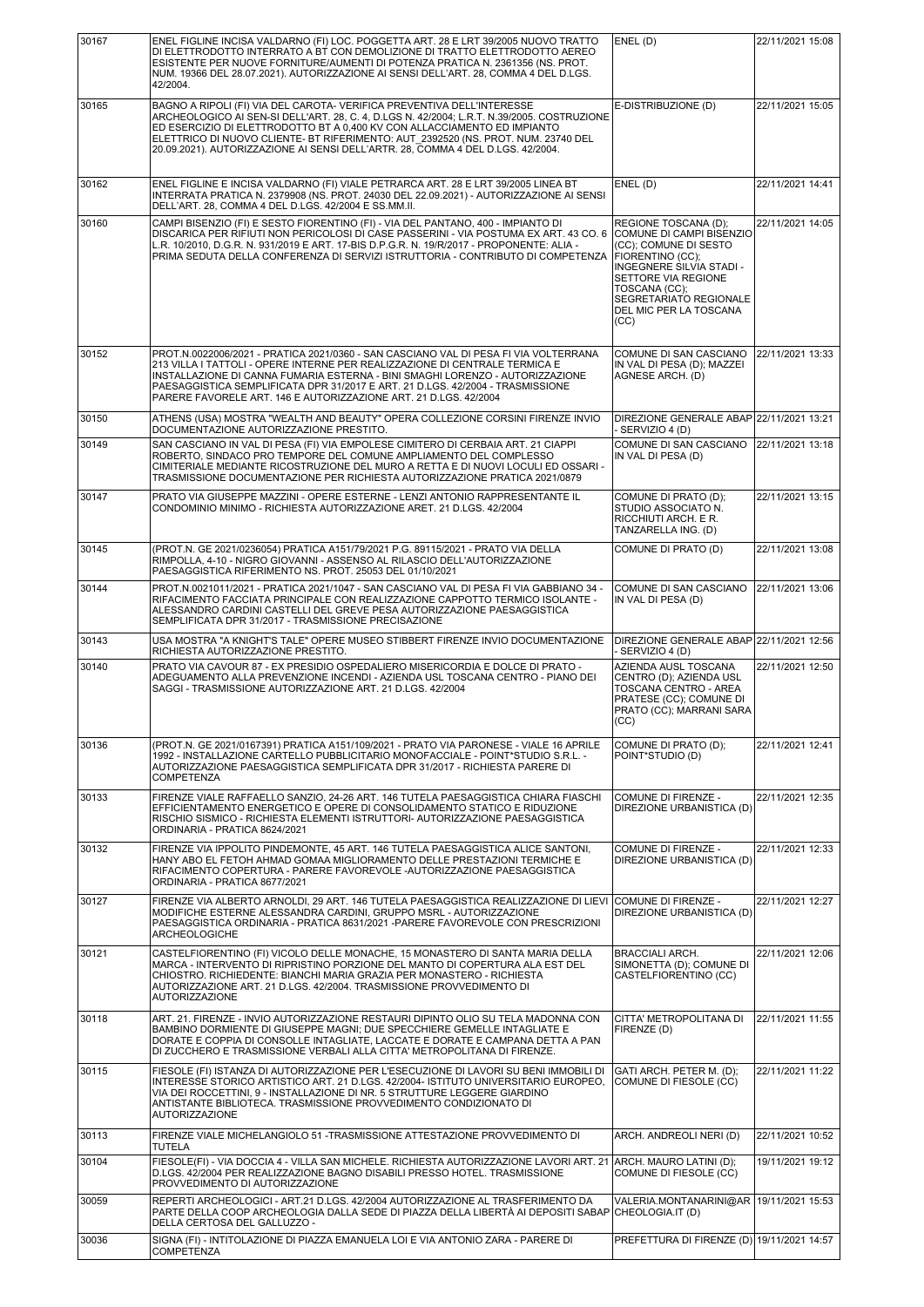| 30028 | PISTOIA VIA SANDRO PERTINI ART. 21 INTERVENTI DI MANUTENZIONE DEL RIFORNITORE<br>IDRICO UBICATO PRESSO HUB DI FONDAZIONE FS ITALIANE COMPLESSO STAZIONE<br>FERROVIARIA DI PISTOIA TICCI GABRIELE, RETE FERROVIARIA ITALIANA - TRASMISSIONE<br>DOCUMENTAZIONE PER RICHIESTA AUTORIZZAZIONE - AUTORIZZAZIONE                                                                                                                                                                                             | <b>RETE FERROVIARIA</b><br>ITALIANA (D)                                                                                                                         | 19/11/2021 14:22 |
|-------|--------------------------------------------------------------------------------------------------------------------------------------------------------------------------------------------------------------------------------------------------------------------------------------------------------------------------------------------------------------------------------------------------------------------------------------------------------------------------------------------------------|-----------------------------------------------------------------------------------------------------------------------------------------------------------------|------------------|
| 30026 | PESCIA PT PIAZZA DUOMO 1 - CATTEDRALE DI MARIA SS. ASSUNTA IN CIELO E SAN GIOVANNI<br>BATTISTA - RICHIESTA DI AUTORIZZAZIONE PER IL COMPLETAMENTO DELL'IMPIANTO<br>TERMICO DELLA CATTEDRALE E DI RISTRUTTURAZIONE PER ADEGUAMENTO FUNZIONALE<br>DELLA SACRESTIA AD USO DELLA PARROCCHIA ART. 21 D.LGS. 42/2004 - DIOCESI DI PESCIA -<br>AUTORIZZAZIONE CON PRESCRIZIONI                                                                                                                                | DIOCESI DI PESCIA -<br>UFFICIO BENI CULTURALI<br>ECCLESIASTICI (D)                                                                                              | 19/11/2021 14:06 |
| 30024 | FIESOLE FI - COMUNICAZIONE LAVORI DI SOMMA URGENZA ART. 27 D.LGS. 42/2004 - MESSA IN<br>SICUREZZA TRATTO DI MURO LUNGO VIA DEL CIMITERO - CAPITOLO DELLA CATTEDRALE.<br>RISCONTRO E COMUNICAZIONI CORRELATE                                                                                                                                                                                                                                                                                            | SANTONI ARCH. MAURO (D);<br>COMUNE DI FIESOLE (CC)                                                                                                              | 19/11/2021 13:58 |
| 30021 | PROT.N.0023924/2021 - FIESOLE FI VIA DELLE FONTANELLE 21 - REALIZZAZIONE DI FINESTRA A<br>TETTO - SANTARLASCI CARLO - PROPOSTA MOTIVATA DI RILASCIO AUTORIZZAZIONE<br>PAESAGGISTICA SEMPLIFICATA DPR 31/2017 E CONTESTUALE RICHIESTA DI AUTORIZZAZIONE<br>ART. 21, COMMA 4, D.LGS. 42/2004. TRASMISSIONE AUTORIZZAZIONE ART. 21 E PARERE ART.<br>146 D.LGS. 42/2004                                                                                                                                    | COMUNE DI FIESOLE (D)                                                                                                                                           | 19/11/2021 13:27 |
| 30019 | VERNIO (PO), PIAZZA DEL COMUNE 20 - ORATORIO SAN NICCOLÒ - INDAGINI NON DISTRUTTIVE<br>SULLE STRUTTURE LIGNEE DELLA COPERTURA E DEL CASSETTONATO - COMUNE DI VERNIO -<br>AUTORIZZAZIONE AI SENSI DELL'ART. 21 DEL D.LGS. N. 42 DEL 2004 (POS. A.1308/A.1388 -<br>PROG. 234/2021/II)                                                                                                                                                                                                                    | COMUNE DI VERNIO (D)                                                                                                                                            | 19/11/2021 13:10 |
| 30015 | CASTELFIORENTINO (FI) VILLA DI MELETO VIA DI MELETO 19 - ISTANZA MESSA IN SICUREZZA<br>CANTIERE DI PORZIONE DELLA COPERTURA CON OPERE URGENTI EX ART. 27 D.LGS. 42/2004.<br>PRESA D'ATTO E COMUNICAZIONI CORRELATE                                                                                                                                                                                                                                                                                     | <b>BRACCIALI ARCH.</b><br>SIMONETTA (D); COMUNE DI<br>CASTELFIORENTINO (CC);<br>PROCURA REPUBBLICA- C/O<br>TRIBUNALE DI FIRENZE (CC)                            | 19/11/2021 12:50 |
| 30013 | MONTECATINI TERME (PT) - SCUOLA PRIMARIA PASCOLI E DELL'INFANZIA D'ANGELI - VIA SAN<br>FRANCESCO D'ASSISI 20 - VIC - PRESENTA INTERESSE                                                                                                                                                                                                                                                                                                                                                                | SEGRETARIATO REGIONALE<br>DEL MIC PER LA TOSCANA<br>(D)                                                                                                         | 19/11/2021 12:40 |
| 30003 | 30003PRATICA 2021/1027 - SAN CASCIANO VAL DI PESA FI VIA G. TONIOLO 46-48 -<br>INSTALLAZIONE DI PANNELLI FOTOVOLTAICI, SOLARI E COIBENTAZIONE IN COPERTURA<br>OLTRE CAPPOTTO TERMICO SULLE FACCIATE - MARTELLI MARCO AUTORIZZAZIONE<br>PAESAGGISTICA SEMPLIFICATA DPR 31/2017 - TRASMISSIONE PARERE FAVOREVOLE CON<br><b>PRESCRIZIONI</b>                                                                                                                                                              | COMUNE DI SAN CASCIANO<br>IN VAL DI PESA (D)                                                                                                                    | 19/11/2021 12:10 |
| 30000 | PROT.N.0021365/2021 - SAN CASCIANO VAL DI PESA FI VIA TURATI 20 - MUGNAI STEFANO -<br>ACCERTAMENTO DI COMPATIBILITA' PAESAGGUISTICA - RICHIESTA PARERE VINCOLANTE AI<br>SENSI DELL'ART. 167, COMMA 5 D.LGS. 42/04 E S.M.I. - RIF.TO PRATICA N. 2021/0971 -<br>TRASMISSIONE PARERE FAVOREVOLE                                                                                                                                                                                                           | COMUNE DI SAN CASCIANO<br>IN VAL DI PESA (D)                                                                                                                    | 19/11/2021 12:01 |
| 29997 | FIRENZE PIAZZA DEL MERCATO CENTRALE E VIA DELL' ARIENTO - OCCUPAZIONE SUOLO<br>PUBBLICO PER INSTALLAZIONE STRUTTURE PER ILLUMINAZIONE FACCIATE IN OCCASIONE DI<br>F-LIGHT 2021 DAL 5 DICEMBRE 2021 AL 26 GENNAIO 2022 - MERCATO CENTRALE FIRENZE<br>S.R.L. - RICHIESTA RILASCIO NULLA OSTA ARTT. 104 E 49 D.LGS. 42/2004 (162/2021/OPM)-<br>PARERE FAVOREVOLE                                                                                                                                          | COMUNE DI FIRENZE<br>DIREZIONE SVILUPPO<br>ECONOMICO UFFICIO<br>SUOLO PUBBLICO (D)                                                                              | 19/11/2021 11:56 |
| 29994 | FIRENZE LIGHT FESTIVAL 2021 VARI EDIFICI E PIAZZE: "RIFLESSIONI" - RICHIESTA NULLA OSTA<br>D.LGS. 42/2004 DALL' 8 DICEMBRE 2021 AL 6 GENNAIO 2022 - PARERE FAVOREVOLE                                                                                                                                                                                                                                                                                                                                  | ASSESSORE SVILUPPO<br>ECONOMICO COMUNE DI<br>FIRENZE (D); PROMOZIONE<br>ECONOMICA COMUNE FI (D)                                                                 | 19/11/2021 11:50 |
| 29980 | FIRENZE, VIA DEL PODESTÀ. COSTRUZIONE ED ESERCIZIO DI ELETTRODOTTO IN CAVO<br>INTERRATO A 380V, COME DA VS RICHIESTA PRATICA E-DISTRIBUZIONE N. 2421688 (VS. PROT.<br>976071 DEL 10.11.2021); PROT. SABAP 29466 DEL 15.11.2021, CL. 34.43.01/14/2019.<br>AUTORIZZAZIONE DI COMPETENZA ARCHEOLOGICA.                                                                                                                                                                                                    | E-DISTRIBUZIONE (D)                                                                                                                                             | 19/11/2021 11:08 |
| 29977 | FIRENZE, VIA LUNA 24. REALIZZAZIONE ELETTRODOTTO INTERRATO A BT COME DA VS<br>RICHIESTA PRATICA 2419284 (VS. PROT. 952952 DEL 05.11.2021); PROT. SABAP 29070 DEL<br>11.11.2021, CL. 34.43.01/14/2019. AUTORIZZAZIONE DI COMPETENZA ARCHEOLOGICA.                                                                                                                                                                                                                                                       | ENEL(D)                                                                                                                                                         | 19/11/2021 11:03 |
| 29971 | ROMA MOSTRA "CARAVAGGIO E ARTEMISIA" GIÀ "LA GIUDITTA DI CARAVAGGIO" OPERA<br>COLLEZIONE CORSINI FIRENZE TRASMISSIONE DOCUMENTAZIONE AUTORIZZAZIONE<br><b>PRESTITO</b>                                                                                                                                                                                                                                                                                                                                 | DIREZIONE GENERALE ABAP 19/11/2021 10:51<br>- SERVIZIO 4 (D)                                                                                                    |                  |
| 29965 | EMPOLI, BIBLIOTECA COMUNALE R. FUCINI - INDAGINI ARCHEOLOGICHE EFFETTUATE NEL<br>2018-2019-2020, NEL CORSO DEI LAVORI DI CONSOLIDAMENTO E RESTAURO - MATERIALE<br>ARCHEOLOGICO RECUPERATO DALLO SCAVO E DALLE ASSISTENZE ARCHEOLOGICHE<br>ALL'INTERNO E ALL'ESTERNO DELL'EDIFICIO -PROPRIETÀ: COMUNE DI EMPOLI - RIFERIMENTO:<br>NS. PROG. 69/2015/II - AUTORIZZAZIONE ALLO SPOSTAMENTO DELLE CASSETTE DI MATERIALE<br>ARCHEOLOGICO ART. 21 DEL D.LGS. 42/2004                                         | COMUNE DI EMPOLI (D);<br>CARLO GHILLI BIBLIOTECA<br>COMUNALE DI EMPOLI (CC);<br><b>PRESIDENTE</b><br><b>ASSOCIAZIONE</b><br>ARCHEOLOGICA MEDIO<br>VALDARNO (CC) | 19/11/2021 10:25 |
| 29963 | COMUNI DI FIRENZE, CALENZANO, SIGNA (FI) - FINANZIAMENTO MINISTERO DELLA<br>TRANSIZIONE ECOLOGICA DI CUI AL DECRETO 9 OTTOBRE2020 RIGUARDANTE LA<br>REALIZZAZIONE DI INTERVENTI DI RIFORESTAZIONE NELL'AMBITO DEI TERRITORI DELLA CITTÀ<br>METROPOLITANA - PROGETTO DEFINITIVO "CMF2 - CORRIDOIO ECOLOGICO FRA ARNO E<br>PIANA FIORENTINA" - CONFERENZA DEI SERVIZI DECISORIA IN FORMA SEMPLIFICATA E IN<br>MODALITÀ ASINCRONA - II SEDUTA - RIFERIMENTO PROT. 27005 DEL 22.10.2021 -<br>COMUNICAZIONE | CITTA' METROPOLITANA DI<br>FIRENZE (D)                                                                                                                          | 19/11/2021 9:36  |
| 29961 | FIRENZE VIA AMBROGIO TRAVERSARI 37R-39R-41R-43R - VIA DI RIPOLI 37R - MESSA IN OPERA<br>DI TENDE FRANGISOLE E INSEGNE DI ESERCIZIO - HAMIDREZA TALEBI - "AUTORIZZAZIONE<br>PAESAGGISTICA" ORDINARIA ART. 146 D.LGS. 42/2004 - RICHIESTA PARERE PRATICA 7983/2021<br>PARERE FAVOREVOLE                                                                                                                                                                                                                  | COMUNE DI FIRENZE -<br>DIREZIONE URBANISTICA (D)                                                                                                                | 19/11/2021 9:28  |
| 29959 | MILANO MOSTRA "IL GRAN TOUR" OPERA FONDAZIONE CASSA DI RISPARMIO DI FIRENZE<br>TRASMISSIONE DOCUMENTAZIONE AUTORIZZAZIONE PRESTITO                                                                                                                                                                                                                                                                                                                                                                     | DIREZIONE GENERALE ABAP 19/11/2021 9:21<br>SERVIZIO 4 (D)                                                                                                       |                  |
| 29958 | GP 312328/2021 - FIRENZE VIA LUNGO L'AFFRICO, 64-66 ART. 146 TUTELA PAESAGGISTICA<br>JESSICA COSTA PER CONDOMINIO MIGLIORAMENTO IGIENICO SANITARIO CON<br>REALIZZAZIONE DI SCANNAFOSSO, MODIFICA DI UNA FINESTRA, REALIZZAZIONE DI FINESTRA<br>A TETTO E MANUTENZIONE ORDINARIA ALLA FACCIATA - TRASMISSIONE DOCUMENTAZIONE<br>PER RICHIESTA PARERE AUTOORIZZAZIONE PAESAGGISTICA ORDINARIA PRATICA N.<br>8193/2021-PARERE FAVOREVOLE COMUNICAZIONI ARCHEOLOGICHE                                      | COMUNE DI FIRENZE -<br>DIREZIONE URBANISTICA (D)                                                                                                                | 19/11/2021 9:16  |
| 29957 | VERNIO (PO) LOC. MEZZANA - STAZIONE PER OPERATORI DI COMUNICAZIONI -RICHIEDENTE:<br>TELEBIT - CONFERENZA DEI SERVIZI DEL 19.11.2021 (RIF. PROT. 5514/2021) PER<br>AUTORIZZAZIONE EX ART. 87 DLGS 259/2003 - PARERE DI COMPETENZA EX ART. 146 DEL<br>D.LGS 42/2004 POST RICHIESTA DI INTEGRAZIONI                                                                                                                                                                                                       | UNIONE DEI COMUNI VAL DI<br>BISENZIO (D)                                                                                                                        | 19/11/2021 9:09  |
| 29928 | PISTOIA LOC. SPAZZAVENTO-TORRENTE STELLA - RADDOPPIO DELLA TRATTA FERROVIARIA<br>PISTOIA - MONTECATINI TERME - VERIFICA PREVENTIVA DELL'INTERESSE ARCHEOLOGICO -<br>AUTORIZZAZIONE E PRESCRIZIONI                                                                                                                                                                                                                                                                                                      | RAIMONDI EMILIO-RETE<br>FERROVIARIA ITALIANA<br>S.P.A.-DIREZIONE<br><b>TERRITORIALE</b><br>PRODUZIONE FIRENZE-<br>INGEGNERIA (D)                                | 18/11/2021 16:31 |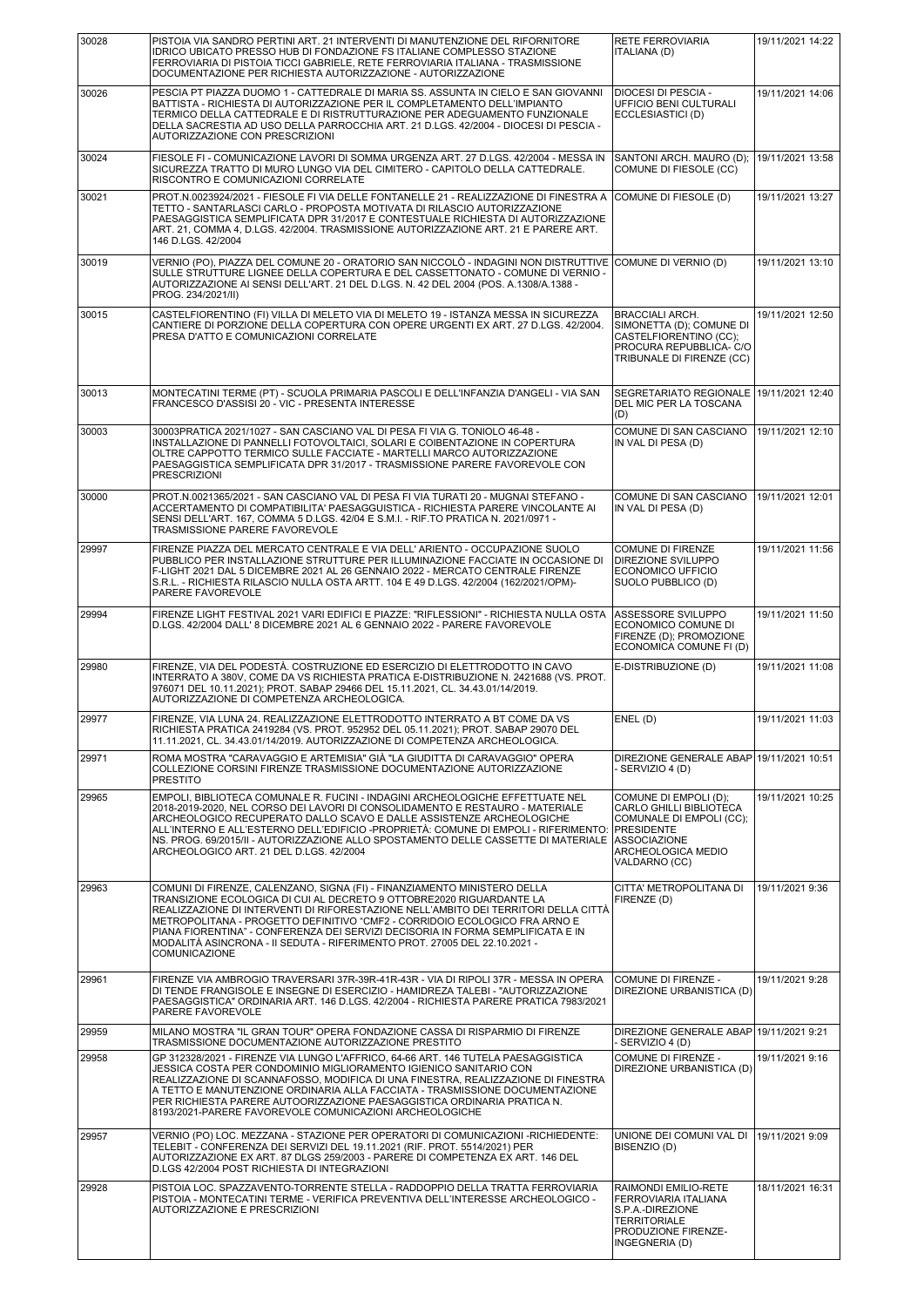| 29919 | SCANDICCI (FI) VIA DI VINGONE, 17 - DEMOLIZIONE E FEDELE RICOSTRUZIONE FABBRICATO<br>RURALE - NOCENTINI PAOLO PER FATTORIA SAN MICHELE A TORRI SOC. AGRICOLA SRL -<br>PRATICA PA-1019-2021 - AUTORIZZAZIONE PAESAGGISTICA EX ART. 146 DEL D.LGS 42/2004                                                                                                                                 | COMUNE SCANDICCI (D)                                                                                                         | 18/11/2021 15:38 |
|-------|-----------------------------------------------------------------------------------------------------------------------------------------------------------------------------------------------------------------------------------------------------------------------------------------------------------------------------------------------------------------------------------------|------------------------------------------------------------------------------------------------------------------------------|------------------|
| 29913 | VAGLIA (FI) CHIESA DI SAN ROMOLO A BIVIGLIANO ISTANZA ART. 21 - TRASMISSIONE<br>AUTORIZZAZIONE CON PRESCRIZIONI                                                                                                                                                                                                                                                                         | BERTOLI SERGIO (D)                                                                                                           | 18/11/2021 15:17 |
| 29897 | MARLIANA PT - PROGETTO DI RIQUALIFICAZIONE DEL BORGO STORICO DI CASORE AL MONTE<br>- CONCLUSIONE DEL PROCEDIMENTO DI VERIFICA PREVENTIVA DELL'INTERESSE<br>ARCHEOLOGICO - ART. 28 D. LGS. 42/2004                                                                                                                                                                                       | COMUNE MARLIANA (D);<br><b>LABORATORI</b><br>ARCHEOLOGICI SAN GALLO<br>SOCIETA' COOPERATIVA (D)                              | 18/11/2021 14:32 |
| 29867 | GP 312300/2021 - FIRENZE VAIA DELLA TORRE, SNC ART. 146 TUTELA PAESAGGISTICA<br>COMPLETAMENTO FABBRICATO REALIZZATO A GREZZO MARCO E LUIGI SOMIGLI -<br>TRASMISSIONE DOCUMENTAZIONE RICHIESTA PARERE AUTORIZZAZIONE PAESAGGISTICA<br>ORDINARIA - PRATICA 7802/2021 - PARERE FAVOREVOLE CON COMUNICAZIONI<br><b>ARCHEOLOGICHE</b>                                                        | COMUNE DI FIRENZE -<br>DIREZIONE URBANISTICA (D)                                                                             | 18/11/2021 12:10 |
| 29864 | GP 319764/2021 - FIRENZE VIA FRANCESCO CALASSO, 19 ART. 146 TUTELA PAESAGGISTICA<br>IMPIANTO FOTOVOLTAICO SU COPERTURA DI EDIFICIO ESISTENTE DEL CENTRO<br>COMMERCIALE ESSELUNGA LUIGI MEREGALLI PER ESSELUNGA SPA - TRASMISSIONE<br>DOCUMENTAZIONE PER RICHIESTA PARERE AUTORIZZAZIONE PAESAGGISTICA ORDINARIA -<br>PRATICA 8038/2021- PARERE FAVOREVOLE                               | COMUNE DI FIRENZE -<br>DIREZIONE URBANISTICA (D)                                                                             | 18/11/2021 12:06 |
| 29862 | COMUNE DI RUFINA IN LOC. CASTIGLIONI,23. PROC.AUTORIZZATIVO SEMPLIFICATO<br>DPR31/2017.TANINI ALESSANDRO STEFANO. FAVOREVOLE (BN 38)                                                                                                                                                                                                                                                    | COMUNE DI RUFINA (D)                                                                                                         | 18/11/2021 11:57 |
| 29860 | FIRENZE VIA DEI FALCUCCI, 41 - PROPOSTA DI ACCERTAMENTO DI COMPATIBILITÀ<br>PAESAGGISTICA AI SENSI DEGLI ARTT. 167/181 SCIA/DIA 5600/2021 ANDREA E LUCA BARELLI<br>INNOCENTI-RETTIFICA AL PROT. 20097 DEL 05/08/2021                                                                                                                                                                    | EDILIZIA URBANISTICA (D)                                                                                                     | 18/11/2021 11:50 |
| 29858 | FIRENZE - FORTEZZA DA BASSO - RESTAURO E VALORIZZAZIONE FUNZIONALE -<br>INTEGRAZIONE AL NULLA OSTA N.23890 DEL 06.12.2018 - COMUNE DI FIRENZE - PROG. N.<br>548/21 AUTORIZZA A CONDIZIONI                                                                                                                                                                                               | DIRIGENTE SERVIZIO BELLE<br>ARTI E FABBRICA DI<br>PALAZZO VECCHIO (D)                                                        | 18/11/2021 11:41 |
| 29855 | FIRENZE PIAZZA SANTA MARIA NOVELLA - OCCUPAZIONE SUOLO PUBBLICO PER RIPRESE<br>VIDEO LANCIO FILM DISNEY "ENCANTO" DEL 20.11.2021 - T3KNE SRL - RICHIESTA RILASCIO<br>NULLA OSTA ARTT. 106 E 49 D.LGS. 42/2004 (11501/2021/SUAP) - PARERE FAVOREVOLE                                                                                                                                     | <b>COMUNE DI FIRENZE</b><br>DIREZIONE SVILUPPO<br>ECONOMICO UFFICIO<br>SUOLO PUBBLICO (D)                                    | 18/11/2021 11:34 |
| 29830 | QUARRATA PT VIA RUBATTORNO 45 - STEFANO DISTRIBUZIONE SPA - ACCERTAMENTO DI<br>COMPATIBILITA' PAESAGGISTICA ART. 167 D.LGS. 42/2004 - RICHIESTA PARERE PRATICA<br>0760/2021-PARERE FAVOREVOLE                                                                                                                                                                                           | COMUNE DI QUARRATA (PT)<br>(D)                                                                                               | 18/11/2021 10:40 |
| 29828 | QUARRATA PT VIA SCOPETANA 209 - PACINI MELANIA PACINI KATIA PACINI PIA MORMILE<br>MICHELA - ACCERTAMENTO DI COMPATIBILITA' PAESAGGISTICA ART. 167 D.LGS. 42/2004 -<br>RICHIESTA PARERE PRATICA 0472/2021 - INVIO 2 DI 2-PARERE FAVOREVOLE                                                                                                                                               | COMUNE DI QUARRATA (PT)<br>(D)                                                                                               | 18/11/2021 10:37 |
| 29826 | QUARRATA PT VIA SCOPETANA 209 - PACINI MELANIA PACINI KATIA PACINI PIA MORMILE<br>MICHELA - ACCERTAMENTO DI COMPATIBILITA' PAESAGGISTICA ART. 167 D.LGS. 42/2004 -<br>RICHIESTA PARERE PRATICA 0472/2021 - INVIO 1 DI 2-PARERE FAVOREVOLE                                                                                                                                               | COMUNE DI QUARRATA (PT)<br>(D)                                                                                               | 18/11/2021 10:35 |
| 29825 | QUARRATA PT LOC. TACINAIA VIA DI TACINAIA 65 - REALIZZAZIONE MURETTO DI CINTA E<br>CONTENIMENTO SU TERRENO DI PERTINENZA - BINI ALESSANDRO - AUTORIZZAZIONE<br>PAESAGGISTICA SEMPLIFICATA DPR 31/2017 - RICHIESTA PARERE PRATICA 0855/2021-PARERE<br><b>FAVOREVOLE</b>                                                                                                                  | COMUNE DI QUARRATA (PT)<br>(D)                                                                                               | 18/11/2021 10:32 |
| 29823 | QUARRATA PT VIA TACINAIA - INSTALLAZIONE DI PANNELLI FOTOVOLTAICI - AUTORIZZAZIONE<br>PAESAGGISTICA BARGHINI SAMANTHA - TRASMISSIONE NUOVA SOLUZIONE COME RICHIESTO<br>CON NS INVIO PROT. 20230 DEL 06.08.2021-PARERE FAVOREVOLE                                                                                                                                                        | COMUNE DI QUARRATA (PT)<br>(D)                                                                                               | 18/11/2021 10:30 |
| 29821 | MONTECATINI TERME PT VIA DELLA VITTORIA 8 - RESTAURO E RISANAMENTO CONSERVATIVO<br>- PANATI MATTEO BASNAU SORINA DENISA - AUTORIZZAZIONE PAESAGGISTICA SEMPLIFICATA<br>DPR 31/2017 - RICHIESTA PARERE PRATICA 2021/0662-PARERE FAVOREVOLE CON<br><b>PRESCRIZIONI</b>                                                                                                                    | COMUNE DI MONTECATINI<br>TERME (PT) (D)                                                                                      | 18/11/2021 10:28 |
| 29820 | MONTECATINI TERME (PT) LOCALITA' AMORE, 14 ART. 167 SANATORIA DI EDIFICIO BIFAMILIARE COMUNE DI MONTECATINI<br>LORENZI ELENA, LUBRANI GUGLIELMA - TRASMISSIONE DOCUMENTAZIONE PER RICHIESTA<br>PARERE ACCERTAMENTO COMPATIBILITA' PAESAGGISTICA PRATICA N. 2021/0688/C -PARERE<br><b>FAVOREVOLE</b>                                                                                     | TERME (PT) (D)                                                                                                               | 18/11/2021 10:26 |
| 29818 | PROT. N. 46780/2021 - MONTECATINI TERME (PT) LOCALITA' AMORE, 127 ART. 167 SANATORIA<br>DI EDIFICIO QUADRIFAMILIARE LORENZI ELENA, LUBRANI GUGLIELMA - TRASMISSIONE<br>DOCUMENTAZIONE PER RICHIESTA PARERE ACCERTAMENTO COMPATIBILITA'<br>PAESAGGISTICA PRATICA N. 2021/0687/C -PARERE FAVOREVOLE                                                                                       | COMUNE DI MONTECATINI<br>TERME (PT) (D)                                                                                      | 18/11/2021 10:24 |
| 29815 | MONTECATINI TERME PT VIA PORTA DI BORGO 51 - TINTEGGIATURA ESTERNA DI EDIFICIO<br>RESIDENZIALE - GUIDARINI ANNA - AUTORIZZAZIONE PAESAGGISTICA SEMPLIFICATA DPR<br>31/2017 - INVIO PRATICA N. 2021/0691PARERE FAVOREVOLE CON PRESCRIZIONI                                                                                                                                               | COMUNE DI MONTECATINI<br>TERME (PT) (D)                                                                                      | 18/11/2021 10:22 |
| 29813 | MONTECATINI TERME PT VIALE SAN FRANCESCO D' ASSISI 40/B-40/A - VIALE DANTE ALIGHIERI<br>50 - ERRORI DI RILIEVO DELLO STATO AUTORIZZATO CON LO STATO DI FATTO DI FATTO<br>ESEGUITO - BUCCIERO GIANCARLO - AUTORIZZAZIONE PAESAGGISTICA SEMPLIFICATA DPR<br>31/2017 - INVIO PRATICA N. 2021/0632 PER RILASCIO PARERE -PARERE FAVOREVOLE                                                   | COMUNE DI MONTECATINI<br>TERME (PT) (D)                                                                                      | 18/11/2021 10:20 |
| 29807 | FIRENZE VIA DI SANTA MARTA, 7 MONASTERO DELLE BENEDETTINE DI SANTA MARTA ART. 21<br>REALIZZAZIONE DI N. 4 SERVIZI IGIENICI NELL'ALA EST DEL PRIMO CHIOSTRO IN VARIANTE<br>AUTORIZZAZIONE PROT. N. 16338 DEL 30/08/2010 MANETTI GIANNA PER MONASTERO DELLE<br>BENEDETTINE DI SANTA MARTA - TRASMISSIONE DOCUMENTAZIONE PER RICHIESTA<br>AUTORIZZAZIONE - PARERE FAVOREVOLE PROG. 461/21V | MONASTERO BENEDETTINE<br>DI SANTA MARTA A<br>MONTUGHI (D)                                                                    | 18/11/2021 10:04 |
| 29804 | FIRENZE (FI) - PALAZZA AL CANTO DI SANT'ANNA - VIA DEI PEPI 67 - VIA FIESOLANA 32 -<br>DICHIARAZIONE DI INTERESSE PARTICOLARMENTE IMPORTANTE                                                                                                                                                                                                                                            | <b>COMUNE DI FIRENZE</b><br>DIREZIONE UFFICIO DEL<br>SINDACO (D);<br>SEGRETARIATO REGIONALE<br>DEL MIC PER LA TOSCANA<br>(D) | 18/11/2021 9:50  |
| 29803 | PARMA MOSTRA "LE ORE DEL BON TON" OPERA MUSEO DEL NOVECENTO FIRENZE INVIO<br>AUTORIZZAZIONE PRESTITO.                                                                                                                                                                                                                                                                                   | BARDELLONI CLAUDIA (D);<br>DINI CARLA (D); NESI<br>ANTONELLA (D); DIREZIONE<br>GENERALE ABAP - SERVIZIO<br>4 (CC)            | 18/11/2021 9:44  |
| 29802 | PISTOIA (PT) - CHIESA DI SAN LEONE - PIAZZA SAN LEONE 3 - VIC - PRESENTA INTERESSE<br><b>CULTURALE</b>                                                                                                                                                                                                                                                                                  | SEGRETARIATO REGIONALE<br>DEL MIC PER LA TOSCANA<br>(D)                                                                      | 18/11/2021 9:41  |
| 29801 | FIRENZE VIA FRANCESCO CORTECCIA 28/18 - RISTRUTTURAZIONE EDILIZIA UNITA'<br>IMMOBILIARI FACENTI PARTE DELL' EDIFICIO VILLA DEMIDOFF - MARCELLO SILVIA - RICHIESTA<br>AUTORIZZAZIONE ARTT. 21 E 22 D.LGS. 42/2004 PARERE FAVOREVOLE PROG. 433/21                                                                                                                                         | MARCELLO SILVIA (D)                                                                                                          | 18/11/2021 9:37  |
| 29800 | FIRENZE PIAZZA DELLA SIGNORIA PALAZZO VECCHIO - ART. 21 COMPLESSO MONUMENTALE<br>DI PALAZZO VECCHIO ADEGUAMENTO ALLE NORME DI PREVENZIONE INCENDI LOTTO III -<br>REALIZZAZIONE NUOVO IMPIANTO AUDIO PER EVACUAZIONE (EVAC) CASELLI GIORGIO,<br>COMUNE DI FIRENZE - TRASMISSIONE DOCUMENTAZIONE PER RICHIESTA AUTORIZZAZIONE -<br>PROG. N. 480/21 AUTORIZZA                              | <b>COMUNE DI FIRENZE</b><br>DIREZIONE SERVIZI TECNICI<br>E BELLE ARTI PIAZZA<br>SIGNORIA (D)                                 | 18/11/2021 9:36  |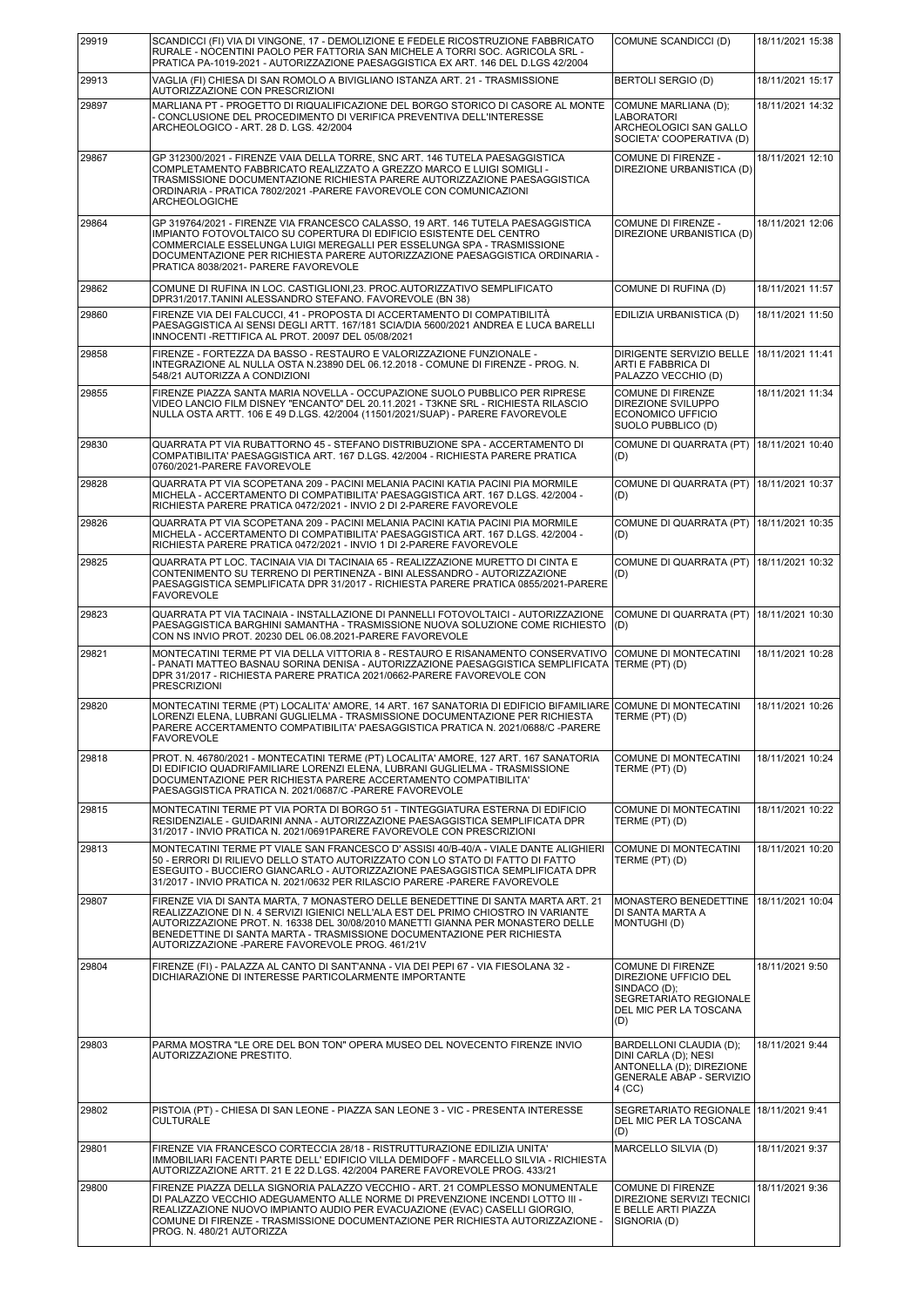| 29798 | FIRENZE VIA DELLA PIAZZUOLA 95 - VILLA LE LUNE - OPERE DI MIGLIORAMENTO ENERGETICO<br>PER ACCESSO SUPERBONUS 110% D.L. 34/2020 - CAU MARIA ELENA - RICHIESTA<br>AUTORIZZAZIONE ART. 21 D.LGS. 42/2004 PROG. N. 523/21 COMUNICAZIONE MOTIVI OSTATIVI                                                                                       | CAU MARIA ELENA (D);<br>TADDEI PARDELLI ARCH.<br>LORENZO (D)                                                                                                                                                                                                        | 18/11/2021 9:25  |
|-------|-------------------------------------------------------------------------------------------------------------------------------------------------------------------------------------------------------------------------------------------------------------------------------------------------------------------------------------------|---------------------------------------------------------------------------------------------------------------------------------------------------------------------------------------------------------------------------------------------------------------------|------------------|
| 29789 | FIRENZE VIA DEL PROCONSOLO - BADIA FIORENTINA - RESTAURO E RISANAMENTO<br>CONSERVATIVO FACCIATA ART. 21 D.LGS. 42/2004 E CONTESTUALE CERTIFICAZIONE AI FINI<br>DELLA CONCESSIONE DELLE AGEVOLAZIONI TRIBUTARIE DI LEGGE ART. 13 D.LGS. 42/2004 -<br>RICHIESTA AUTORIZZAZIONE PARROCCHIA DI SAN REMIGIO- PARERE FAVOREVOLE PROG.<br>527/21 | PARROCCHIA DI SAN<br>REMIGIO (D)                                                                                                                                                                                                                                    | 18/11/2021 9:03  |
| 29788 | FIRENZE VIA DELLE FARINE, 1 PALAZZO E CASE DEI GUIDACCI ART. 49 INSTALLAZIONE<br>ADDOBBI NATALIZI NEGOZIO CHANEL PIAZZA DELLA SIGNORIA CLABAUT CLORINNE PER<br>CHANEL SRL - TRASMISSIONE DOCUMENTAZIONE PER RICHIESTA AUTORIZZAZIONE - PARERE<br><b>FAVOREVOLE</b>                                                                        | <b>BIGI ARCH. ALESSANDRO</b><br>(D)                                                                                                                                                                                                                                 | 18/11/2021 9:00  |
| 29782 | FIRENZE VIALE GIOVINE ITALIA LE MURATE FABBRICATO DESTINATO A MAGAZZINO ART. 21<br>CONSOLIDAMENTO COPERTURA FABBRICATO ALL'INTERNO DEL PARCHEGGIO CASELLI<br>GIORGIO, COMUNE DI FIRENZE - TRASMISSIONE DOCUMENTAZIONE PER RICHIESTA<br>AUTORIZZAZIONE PROG. N. 545/21 AUTORIZZA                                                           | <b>COMUNE DI FIRENZE</b><br><b>DIREZIONE SERVIZI TECNICI</b><br>E BELLE ARTI PIAZZA<br>SIGNORIA (D)                                                                                                                                                                 | 18/11/2021 8:49  |
| 29779 | URGENTE - FIRENZE PIAZZA SAN GIOVANNI 3 - PALAZZO ARCIVESCOVILE - INSTALLAZIONE<br>GRAFICA PUBBLICITARIA DAL 01 AL 15 DICEMBRE 2021 - RICHIESTA AUTORIZZAZIONE ART. 49<br>D.LGS. 42/2004-PARERE FAVOREVOLE                                                                                                                                | MEDIA FIRENZE GROUP SRL 18/11/2021 8:41<br>(D)                                                                                                                                                                                                                      |                  |
| 29777 | FIRENZE VIA MAGGIO 13 - PALAZZO RIDOLFI - OPERE DI MODIFICA - DEL PANTA RIDOLFI<br>MARCO - RICHIESTA AUTORIZZAZIONE ART. 21 D.LGS. 42/2004 - PROG. N. 393/21 AUTORIZZA                                                                                                                                                                    | SELVAGGIA.LENSIORLANDIC<br>ARDINI@PEC.ARCHITETTIFI<br>RENZE.IT (D)                                                                                                                                                                                                  | 18/11/2021 8:32  |
| 29776 | FIRENZE PIAZZA SS. ANNUNZIATA - RICHIESTA PARERE PER LA MANIFESTAZIONE MERCATO<br>LA FIERUCOLA 2021 IL 19 DICEMBRE 2021-PARERE FAVOREVOLE                                                                                                                                                                                                 | COMUNE DI FIRENZE<br>DIREZIONE SVILUPPO<br>ECONOMICO UFFICIO<br>SUOLO PUBBLICO (D)                                                                                                                                                                                  | 18/11/2021 8:20  |
| 29767 | FIRENZE VIALE BENEDETTO CROCE, SNC - VIA ISONZO, SNC INTERVENTO SU COMPLESSO<br>DELLE CASE POPOLARI DI SORGANE - COMUNICAZIONE IN ESITO A VERIFICHE SU<br>INTERVENTO IN ASSENZA DI AUTORIZZAZIONE PAESAGGISTICA - ACCERTAMENTO<br>INSTALLAZIONE DI UNA PARETE DI VERDE VERICALE -ABUSO 28/2021                                            | COMUNE DI FIRENZE -<br>DIREZIONE URBANISTICA<br>(D); CASA SPA (CC);<br><b>COMUNE DI FIRENZE</b><br>POLIZIA MUNICIPALE<br>EDILIZIA (CC); NUCLEO<br>TUTELA PATRIMONIO<br><b>CULTURALE DI FIRENZE</b><br>(CC); PROCURA<br>REPUBBLICA- C/O<br>TRIBUNALE DI FIRENZE (CC) | 17/11/2021 15:52 |
| 29765 | PRATO MOSTRA "TURANDOT" OPERE MUSEO ANTROPOLOGIA E ETNOLOGIA DI FIRENZE<br>TRASMISSIONE DOCUMENTAZIONE AUTORIZZAZIONE PRESTITO.                                                                                                                                                                                                           | DIREZIONE GENERALE ABAP 17/11/2021 15:46<br>- SERVIZIO 4 (D)                                                                                                                                                                                                        |                  |
| 29764 | FIRENZE - VILLA LA QUIETE - AUTORIZZAZIONE PER RESTAURO DI N.9 OPERE PITTORICHE                                                                                                                                                                                                                                                           | SISTEMA MUSEALE DI<br>ATENEO - UNIFI - AREA<br>VALORIZZAZIONE DEL<br>PATRIMONIO CULTURALE<br>(D); SILVIA FIASCHI<br><b>RESTAURATRICE (CC)</b>                                                                                                                       | 17/11/2021 15:45 |
| 29761 | SCANDICCI (FI) VIA DI CASIGNANO, 35 - VARIANTE ALL' AUTORIZZAZIONE A CONDIZIONE PROT.<br>10741 DEL 09.06.2010 PER MODIFICHE INTERNE CON INTERVENTI STRUTTURALI COLONICA E<br>ANNESSI IN LOC. BIGALLO - GIOVANNI BERNI - AUTORIZZAZIONE ARTT. 21 E 22 D.LGS. 42/2004<br>(POS. A. 2719 E PROG. 187/2021)                                    | COLTRINARI ARCH. SABRINA 17/11/2021 15:30<br>(D); COMUNE DI SCANDICCI<br>(D)                                                                                                                                                                                        |                  |
| 29751 | PESCIA (PT) PIAZZA MAZZINI, 43 ART. 21 RIPRESA DEGLI INTONACI AMMALORATI E<br>TINTEGGIATURA DI INGRESSO E VANO SCALE CONDOMINIALI LORELLA VENUTI PER<br>CONDOMINIO - TRASMISSIONE DOCUMENTAZIONE PER RICHIESTA AUTORIZZAZIONE -<br>AUTORIZZAZIONE CON PRESCRIZIONI                                                                        | ARCH. PIERO MORONI (D)                                                                                                                                                                                                                                              | 17/11/2021 14:42 |
| 29744 | FIRENZE VIA PIETRO DAZZI 9 - VILLA DI QUARTO - MARCO RUSSO - CONDONO EDILIZIO<br>PRESENTATO IN DATA 11.03.1986 POSIZIONE S/15839 -COMUNICAZIONI IN ESITO A<br>TRASMISSIONE DOCUMENTAZIONE INTEGRATIVA                                                                                                                                     | COMUNE DI FIRENZE -<br>DIREZIONE URBANISTICA<br>(D); DEI BRUNO (D); ZIVOLO<br>RÓBERTA MARIA (D); BACCI<br>FABRIZIO (CC)                                                                                                                                             | 17/11/2021 14:16 |
| 29734 | FIRENZE VIA ZARA, 2 QUESTURA DI FIRENZE - ART. 27 LAVORI PROVVISORI INDISPENSABILI -<br>COMUNICAZIONE INIZIO LAVORI PROVVISORI DI ESTREMA URGENZA -PRESA IN ATTO                                                                                                                                                                          | CITTA' FUTURA SOCIETA'<br>COOPERATIVA (D)                                                                                                                                                                                                                           | 17/11/2021 12:40 |
| 29731 | FIRENZE VIA BOLOGNESE. 156 GIARDINO E BOSCO DI VILLA SALVIATI ART. 27 SITUAZIONI DI<br>URGENZA - DLGS 42/2004 - COMUNICAZIONE DI ABBATTIMENTO ALBERI MORTI IN PIEDI O<br>PERICOLO DI CADUTA SULLA STRADA PROPR. PROVVEDITORATO INTERREGIONALE OO.PP<br>TOSCANA.MARCHE-UMBRIA -PRESA D'ATTO                                                | ABALSAMO PAOLO (D)                                                                                                                                                                                                                                                  | 17/11/2021 12:33 |
| 29725 | FIRENZE VIA DI BROZZI 562/A - COSTANTINI DANIELA E STEFANO - PARERE FAVOREVOLE IN<br>ESITO AD ACCERTAMENTO DI COMPATIBILITÀ PAESAGGISTICA AI SENSI DEGLI ARTT. 167/181<br>DEL D.LGS. N. 42/2004 (CODICE DEI BENI CULTURALI E DEL PAESAGGIO) [PRATICA 11161/2020]                                                                          | COMUNE DI FIRENZE -<br>DIREZIONE URBANISTICA (D)                                                                                                                                                                                                                    | 17/11/2021 12:18 |
| 29724 | FIRENZE VIA DELLE MASSE 45 - DEMOLIZIONE E RICOSTRUZIONE DI LOCALI ACCESSORI -<br>SEYED ALIREZA GHOREISHI - AUTORIZZAZIONE PAESAGGISTICA ORDINARIA ART. 146 D.LGS.<br>42/2004 - PARERE FAVOREVOLE - PRATICA 8338/2021                                                                                                                     | COMUNE DI FIRENZE -<br>DIREZIONE URBANISTICA (D)                                                                                                                                                                                                                    | 17/11/2021 12:16 |
| 29721 | FIRENZE VIA DI SERPIOLLE 6/A - RIFACIMENTO COIBENTAZIONE COPERTURA - ALESSANDRO<br>BARONCINI - "AUTORIZZAZIONE PAESAGGISTICA" SEMPLIFICATA DPR 31/2017 -PARERE<br>FAVOREVOLE - PRATICA 6673/2021                                                                                                                                          | COMUNE DI FIRENZE -<br>DIREZIONE URBANISTICA (D)                                                                                                                                                                                                                    | 17/11/2021 12:12 |
| 29713 | FIRENZE VIA DEI SERRAGLI 8 PALAZZO FERONI MAGNANI TRASMISSIONE NULLA OSTA PER<br>LAVORI ART. 21 SU STEMMA -                                                                                                                                                                                                                               | <b>ARCHITETTO ENRICO</b><br>BIANCHINI (D)                                                                                                                                                                                                                           | 17/11/2021 11:46 |
| 29699 | MASSA E COZZILE FI VIA VACCHERECCIA - RICHIESTA DI AUTORIZZAZIONE ART. 21 D.LGS.<br>42/2004 PER IL RESTAURO CONSERVATIVO DEI DIPINTI MURALI POSTI ALL'INTERNO<br>DELL'EDICOLA SACRA DENOMINATA "MARGINE DI VACCHERECCIA" - COMUNE DI MASSA E<br>COZZILE - PARERE FAVOREVOLE A CONDIZIONI -                                                | COMUNE DI MASSA E<br>COZZILE (D); VINCENTI<br>MARINA (CC)                                                                                                                                                                                                           | 17/11/2021 10:47 |
| 29697 | SAN CASCIANO VAL DI PESA (FI) VIALE TOMMASO CORSINI 20-22 - ARCICONFRATERNITA<br>DELLA MISERICORDIA DI SAN CASCIANO IN VAL DI PESA - TRASMISSIONE AUTORIZZAZIONE AI<br>SENSI DELL'ART. 21                                                                                                                                                 | BARBETTI ARCH. LUISA (D);<br>COMUNE DI SAN CASCIANO<br>IN VAL DI PESA (CC)                                                                                                                                                                                          | 17/11/2021 10:41 |
| 29689 | FIRENZE VIA AMBROGIO TRAVERSARI 37R-39R-41R-43R - VIA DI RIPOLI 37R - MESSA IN OPERA<br>DI TENDE FRANGISOLE E INSEGNE DI ESERCIZIO - HAMIDREZA TALEBI - "AUTORIZZAZIONE<br>PAESAGGISTICA" ORDINARIA ART. 146 D.LGS. 42/2004 - RICHIESTA PARERE PRATICA 7983/2021<br>-PARERE FAVOREVOLE A CONDIZIONI                                       | COMUNE DI FIRENZE -<br>DIREZIONE URBANISTICA (D)                                                                                                                                                                                                                    | 17/11/2021 10:16 |
| 29687 | GP 312312/2021 - FIRENZE VIA GIOVANNI LANZA, 38/E ART. 146 TUTELA PAESAGGISTICA<br>BALCONE IN FACCIATA FRANCO CESERI - TRASMISSIONE DOCUMENTAZIONE PERE RICHIESTA<br>PARERE AUTORIZZAZIONE PAESAGGISTICA ORDINARIA - PRATICA N. 7740/2021-PARERE FAV.-                                                                                    | COMUNE DI FIRENZE -<br>DIREZIONE URBANISTICA (D)                                                                                                                                                                                                                    | 17/11/2021 10:12 |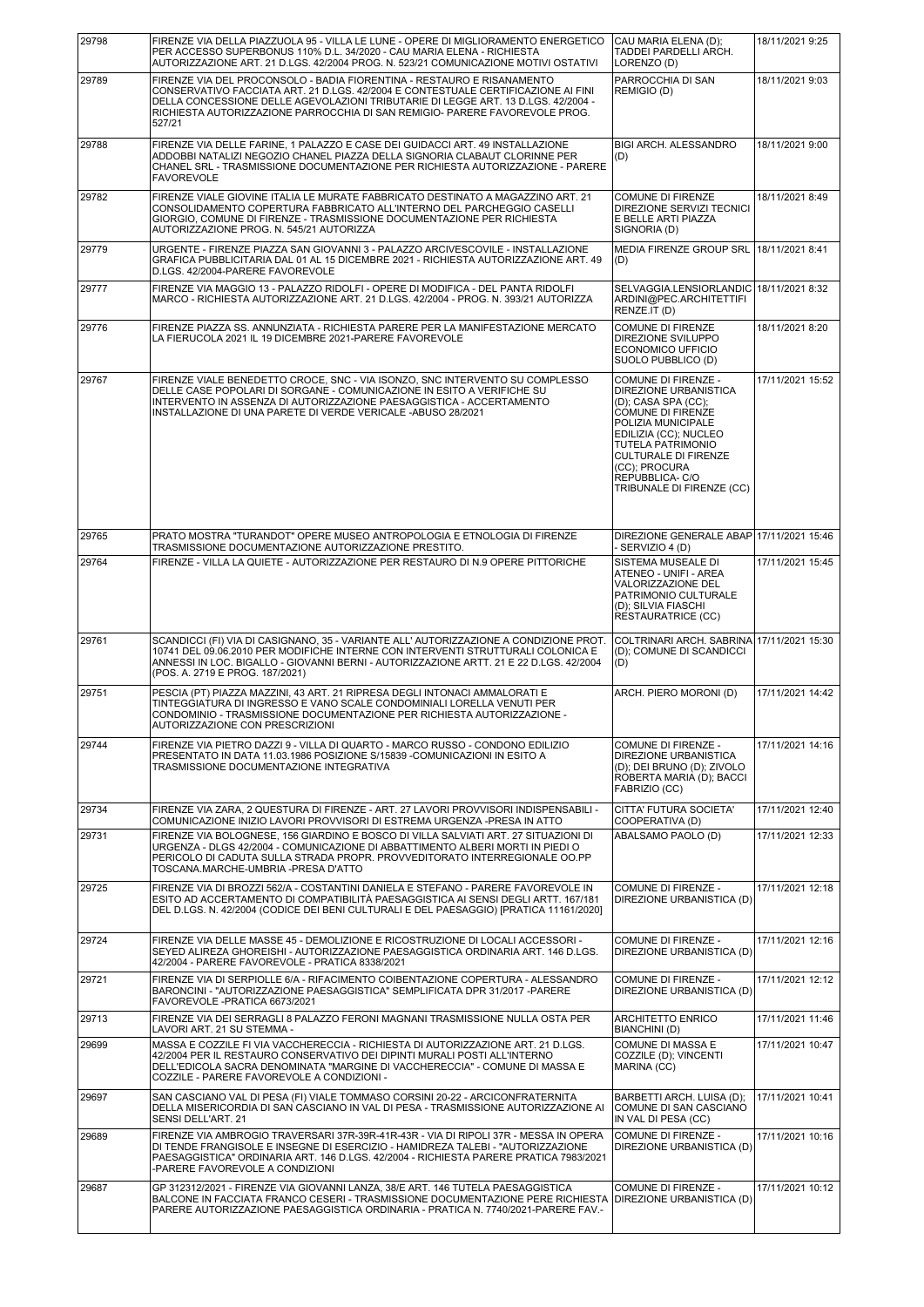| 29686 | FIRENZE VIA DI RICORBOLI 5R-7R - INTERVENTI SULLE FINITURE ESTERNE, SOSTITUZIONE<br>INFISSI, RICONFIGURAZIONE DI APERTURA ESTERNA, INSTALLAZIONE DI UNITA' ESTERNA IN<br>COPERTURA, REALIZZAZIONE DI COMIGNOLO - ANTONELLA CIUTI - "AUTORIZZAZIONE<br>PAESAGGISTICA" ORDINARIA ART. 146 D.LGS. 42/2004 - RICHIESTA PARERE PRATICA 8048/2021-<br>PARERE FAVOREVOLE -                    | COMUNE DI FIRENZE -<br>DIREZIONE URBANISTICA (D)                                                                                                                       | 17/11/2021 10:06 |
|-------|----------------------------------------------------------------------------------------------------------------------------------------------------------------------------------------------------------------------------------------------------------------------------------------------------------------------------------------------------------------------------------------|------------------------------------------------------------------------------------------------------------------------------------------------------------------------|------------------|
| 29678 | INNBRUSCK MOSTRA "WERDEN/BECOMING" OPERA DI SANTE PACINI ACCADEMIA DELLE ARTI<br>DEL DISEGNO FIRENZE RICHIESTA DI PRESTITO TRASMISSIONE DOCUMENTAZIONE PER<br>AUTORIZZAZIONE.                                                                                                                                                                                                          | DIREZIONE GENERALE ABAP 17/11/2021 9:05<br>- SERVIZIO 4 (D)                                                                                                            |                  |
| 29674 | GP 358623/2021 - FIRENZE VIA SAN IACOPINO, 3 ART. 146 TUTELA PAESAGGISTICA CRISTINA<br>BONANNI AMPLIAMENTO TERRAZZA - TRASMISSIONE DOCUMENTAZIONE RICHIESTA PARERE<br>AUTORIZZAZIONE PAESAGGISTICA ORDINARIA - PRATICA 11299/2021-PARERE FAV.-                                                                                                                                         | COMUNE DI FIRENZE -<br>DIREZIONE URBANISTICA (D)                                                                                                                       | 17/11/2021 8:52  |
| 29673 | GP 358684/2021 - FIRENZE VIA SAN IACOPINO, 3 ART. 146 TUTELA PAESAGGISTICA ALESSADRO<br>CIUCCI AMPLIAMENTO TERRAZZA - TRASMISSIONE DOCUMENTAZIONE PER RICHIESTA<br>PARERE AUTORIZZAZIONE PAESAGGISTICA ORDINARIA - PRATICA 11298/2021 - PARERE<br><b>FAVORELE</b>                                                                                                                      | COMUNE DI FIRENZE -<br>DIREZIONE URBANISTICA (D)                                                                                                                       | 17/11/2021 8:46  |
| 29672 | GP 319754/2021 - FIRENZE PIAZZALE VITTORIO GUI, 1 ART. 146 TUTELA PAESAGGISTICA<br>GIACOMO PARENTI PER IL COMUNE DI FIRENZE MODIFICA SISTEMAZIONI ESTERNE<br>COPERTURA AUDITORIUM AREA DI CARICO/SCARICO - TRASMISSIONE DOCUMENTAZIONE<br>RICHIESTA PARERE AUTORIZZAZIONE PAESAGGISTICA ORDINARIA - PRATICA 10324/2021 -<br>INVIO 1/2 PARERE FAVOREVOLE CON PRESCRIZIONI ARCHEOLOGICHE | COMUNE DI FIRENZE -<br>DIREZIONE URBANISTICA (D)                                                                                                                       | 17/11/2021 8:42  |
| 29671 | GP 319755/2021 - FIRENZE VIALE BELFIORE, 33 TUTELA PAESAGGISTICA ART. 146<br>INSTALLAZIONE IMPIANTI TECNOLOGICI E PANNELLI SOLARI ENRICO PALASCIANO -<br>TRASMISSIONE DOCUMENTAZIONE PER RICHIESTA PARERE AUTORIZZAZIONE<br>PAESAGGISTICA ORDINARIA - PRATICA 7158/2021 - INVIO 1/2 - PARERE FAVOREVOLE                                                                                | COMUNE DI FIRENZE -<br>DIREZIONE URBANISTICA (D)                                                                                                                       | 17/11/2021 8:35  |
| 29670 | 2021 - DOCUMENTO: DELEGA D'INDAGINE DEL P.M. (ID:698874)] - COMUNICAZIONI IN ESITO A<br>RICHIESTA INFORMAZIONI                                                                                                                                                                                                                                                                         | PROCURA DELLA<br>REPUBBLICA DI FIRENZE -<br>NOTIFICHE PENALI (D);<br>COMUNE DI FIRENZE -<br>DIREZIONE URBANISTICA<br>(CC); COMUNE DI FIRENZE<br>ANTONELLA TORRINI (CC) | 17/11/2021 8:31  |
| 29669 | GP 346375/2021 - FIRENZE VIA VINCENZO SALVAGNOLI, 4 ART. 146 TUTELA PAESAGGISTICA<br>MODIFICHE DI PROSPETTI TERGALI UGO ORSINO URSO, ALUNNO DUE SRL - TRASMISSIONE<br>DOCUMENTAZIONE RICHIESTA PARERE AUTORIZZAZIONE PAESAGGISTICA ORDINARIA -<br>PRATICA 8562/2021 - INVIO 1/2 [PRATICA 8562/2021]-PARERE FAVOREVOLE                                                                  | <b>COMUNE DI FIRENZE -</b><br>DIREZIONE URBANISTICA (D)                                                                                                                | 17/11/2021 8:29  |
| 29668 | FIRENZE VIA DI SAN LEONARDO 62 - RIFACIMENTO DI PORZIONE DEL MURO DI CINTA -<br>LORENZO GENTILE - AUTORIZZAZIONE PAESAGGISTICA ORDINARIA ART. 146 D.LGS. 42/2004 -<br>RICHIESTA PARERE PRATICA 8180/2021PARERE FAV. CONDIZIONI ARCHEOLOGICHE                                                                                                                                           | COMUNE DI FIRENZE -<br>DIREZIONE URBANISTICA (D)                                                                                                                       | 17/11/2021 8:23  |
| 29667 | GP 346377/2021 - FIRENZE VIA LORENZO XIMENES, 38 ART. 146 TUTELA PAESAGGISTICA<br>SUPERBONUS 110% MODESTE MODIFICHE ESTERNE FINALIZZATE ALL'EFFICIENTAMENTO<br>ENERGETICO SANDRO SANTI - TRASMISSIONE DOCUMENTAZIONE PER RICHIESTA PARERE<br>AUTORIZZAZIONE PAESAGGISTICA ORDINARIA - PRATICA 7207/2021PARERE FAVOREVOLE                                                               | COMUNE DI FIRENZE -<br>DIREZIONE URBANISTICA (D)                                                                                                                       | 17/11/2021 8:20  |
| 29666 | VAIANO (PO), VIA DI MULINACCIO - COSTRUZIONE ED ESERCIZIO DI NUOVO ELETTRODOTTO A<br>PARTIRE DA CONTAINER ESISTENTE CON 6 CAVI SOTTERRANEI IN MEDIA TENSIONE. PRATICA<br>E-DIS. N° 2369488 (NS. PROT. SABAP N° 28199 DEL 03/11/2021) - NULLA OSTA ARCHEOLOGIA AI<br>SENSI DELL'ART. 28 D.LGS. 42/2004                                                                                  | ENEL (D); STUDIO<br>CANOVARO INGEGNERIA<br>(CC)                                                                                                                        | 16/11/2021 18:11 |
| 29665 | MONTEMURLO (PO), VIA B. CELLINI - COSTRUZIONE ED ESERCIZIO DI ELETTRODOTTO IN CAVO<br>SOTTERRANEO A 0.4 KV. PRATICA E-DIS. N° 2418712 (NS. PROT. SABAP N° 28911 DEL<br>09/11/2021) - NULLA OSTA ARCHEOLOGIA AI SENSI DELL'ART. 28 D.LGS. 42/2004                                                                                                                                       | ENEL (D); FANTONI FABRIZIO 16/11/2021 18:08<br>(CC)                                                                                                                    |                  |
| 29664 | MONTEMURLO (PO), VIA LA MARMORA - COSTRUZIONE ED ESERCIZIO DI ELETTRODOTTO IN<br>CAVO SOTTERRANEO A 0,4 KV. PRATICA E-DIS. N° 2417788 (NS. PROT. SABAP N° 28822 DEL<br>09/11/2021) - NULLA OSTA ARCHEOLOGIA AI SENSI DELL'ART. 28 D.LGS. 42/2004                                                                                                                                       | ENEL (D); FANTONI FABRIZIO 16/11/2021 18:06<br>(CC)                                                                                                                    |                  |
| 29663 | PRATO (PO), VIA DEL PURGATORIO - COSTRUZIONE E L'ESERCIZIO DI UN NUOVO TRATTO DI<br>ELETTRODOTTO BT. PRATICA E-DIS. N° 2410112 (NS. PROT. SABAP N° 28821 DEL 09/11/2021) -<br>NULLA OSTA ARCHEOLOGIA AI SENSI DELL'ART. 28 D.LGS. 42/2004                                                                                                                                              | ENEL (D); STUDIO<br>CANOVARO INGEGNERIA<br>(CC)                                                                                                                        | 16/11/2021 18:03 |
| 29661 | PRATO (PO), PIAZZA SAN MARCO. COSTRUZIONE ED ESERCIZIO DI NUOVO ELETTRODOTTO IN<br>CAVO SOTTERRANEO IN BASSA TENSIONE E SOSTITUZIONE DI ELETTRODOTTO BT<br>INTERRATO. PRATICA E-DIS. N° 2408744 (NS. PROT. SABAP N° 28200 DEL 03/11/2021) - NULLA<br>OSTA OPERE DI SCAVO AI SENSI DELL'ART. 28 D.LGS. 42/2004 CON PRESCRIZIONI                                                         | ENEL (D); STUDIO<br>CANOVÁRO INGEGNERIA<br>(CC)                                                                                                                        | 16/11/2021 18:00 |
| 29657 | SESTO FIORENTINO (FI) - PARCO DI VILLA SOLARIA E ALTRI SITI - LAVORI URGENTI DI<br>ABBATTIMENTO ALBERI SECCHI/MORTI IN PIEDI - COMUNE DI SESTO FIORENTINO - PRESA<br>D'ATTO EX ART. 27 DEL D.LGS. 42/2004                                                                                                                                                                              | COMUNE DI SESTO<br>FIORENTINO (D)                                                                                                                                      | 16/11/2021 17:30 |
| 29656 | FIRENZE VIA DELLE CINQUE VIE. 81 TUTELA PAESAGGISTICA ART. 146 FABIO. LAPO E DUCCIO<br>MAZZANTI INSTALLAZIONE CAPPOTTO, COIBENTAZIONE TETTO E FOTOVOLTAICO IN<br>COPERTURA - PARERE FAVOREVOLE - AUTORIZZAZIONE PAESAGGISTICA ORDINARIA -<br>PRATICA N. 9413/2021                                                                                                                      | COMUNE DI FIRENZE -<br>DIREZIONE URBANISTICA (D)                                                                                                                       | 16/11/2021 17:30 |
| 29655 | FIRENZE VIA DI SAN IACOPINO, 3 ART. 146 TUTELA PAESAGGISTICA KATIA SERAFINELLI<br>AMPLIAMENTO TERRAZZA - PARERE FAVOREVOLE -AUTORIZZAZIONE PAESAGGISTICA<br>ORDINARIA - PRATICA 11300/2021                                                                                                                                                                                             | COMUNE DI FIRENZE -<br>DIREZIONE URBANISTICA (D)                                                                                                                       | 16/11/2021 17:28 |
| 29654 | FIRENZE VIA DI SAN IACOPINO, 3 ART. 146 TUTELA PAESAGGISTICA COIBENTAZIONE DEL<br>TETTO E DELLA FACCIATA TERGALE ALESSANDRO CIUCCI - PARERE FAVOREVOLE -<br>AUTORIZZAZIONE PAESAGGISTICA ORDINARIA - PRATICA 8424/2021                                                                                                                                                                 | <b>COMUNE DI FIRENZE -</b><br>DIREZIONE URBANISTICA (D)                                                                                                                | 16/11/2021 17:25 |
| 29653 | FIRENZE VIA DEL PONTE DI CERTOSA, 8 ART. 146 TUTELA PAESAGGISTICA SOSTITUZIONE<br>INFISSI E INSTALLAZIONE UNITA' ESTERNA DI POMPA DI CALORE GIOVANNI, PIETRO CARLO E<br>MATTEO MARCO MILAZZO - PARERE FAVOREVOLE AUTORIZZAZIONE PAESAGGISTICA<br>ORDINARIA - PRATICA 8565/2021 - [PRATICA 8565/2021]                                                                                   | COMUNE DI FIRENZE -<br>DIREZIONE URBANISTICA (D)                                                                                                                       | 16/11/2021 17:22 |
| 29650 | FIRENZE VIA DI SANTA MARGHERITA A MONTICI, 18 TUTELA PAESAGGISTICA ART. 146<br>CAPPOTTO TERMICO, COIBENTAZIONE COPERTURA, INSTALLAZIONE GAZEBO E PILLOZZO NEL<br>GIARDINO, MODIFICA APERTURA PIANO SEMINTERRATO ED INSTALLAZIONE DI DUE<br>LUCERNARI DANIELE PIERACCIOLI, SORAIA PATRIZIA ROSSETTI - PARERE FAVOREVOLE-<br>AUTORIZZAZIONE PAESAGGISTICA ORDINARIA - PRATICA 7699/2021  | COMUNE DI FIRENZE -<br>DIREZIONE URBANISTICA (D)                                                                                                                       | 16/11/2021 17:19 |
| 29648 | SAMBUCA PISTOIESE PT - CONFERENZA PAESAGGISTICA ART. 21 DELLA DISCIPLINA DEL PIT-<br>PPR PER L'ESAME AI FINI DELLA VERIFICA DI CONFORMAZIONE AL PIT-PPR DEL PIANO<br>OPERATIVO - RICHIESTA MODIFICA COMMA 8.1 ART. 20 DELLE N.T.A. DEL PIANO OPERATIVO<br>COMUNALE. RISCONTRO E VALUTAZIONI DI COMPETENZA                                                                              | <b>COMUNE DI SAMBUCA</b><br>PISTOIESE (D); REGIONE<br>TOSCANA (D)                                                                                                      | 16/11/2021 17:16 |
| 29647 | FIRENZE VIA DI SAN LEONARDO 80/B - MODIFICHE INTERNE ED ESTERNE VOLTE<br>ALL'EFFICIENTAMENTO ENERGETICO - NISTRI MARCELLA - "AUTORIZZAZIONE<br>PAESAGGISTICA" ORDINARIA ART. 146 D.LGS. 42/2004 - PARERE FAVOREVOLE -PRATICA<br>8031/2021                                                                                                                                              | COMUNE DI FIRENZE -<br>DIREZIONE URBANISTICA (D)                                                                                                                       | 16/11/2021 17:15 |
| 29645 | CARMIGNANO (PO), LOC. COMEANA, VIA DI CALCINAIA. PROGETTO DI ESTENSIONE RETE<br>DISTRIBUZIONE GAS METANO VI SPECIE- PROG. 2021-0103 - NULLA OSTA CON PRESCRIZIONI<br>AI SENSI DELL'ART. 28 D.LGS. 42/2004                                                                                                                                                                              | CENTRIA RETI GAS SRL (D)                                                                                                                                               | 16/11/2021 17:11 |
| 29602 | ABETONE CUTIGLIANO PT VIA BRENNERO 390 ABETONE - DUCCESCHI TERESA -<br>ACCERTAMENTO DI COMPATIBILITA' PAESAGGISTICA ART. 167 D.LGS. 42/2004 - RICHIESTA<br>PARERE PRATICA 2021/124-PARERE FAVOREVOLE                                                                                                                                                                                   | <b>COMUNE DI ABETONE</b><br>CUTIGLIANO (D)                                                                                                                             | 16/11/2021 15:22 |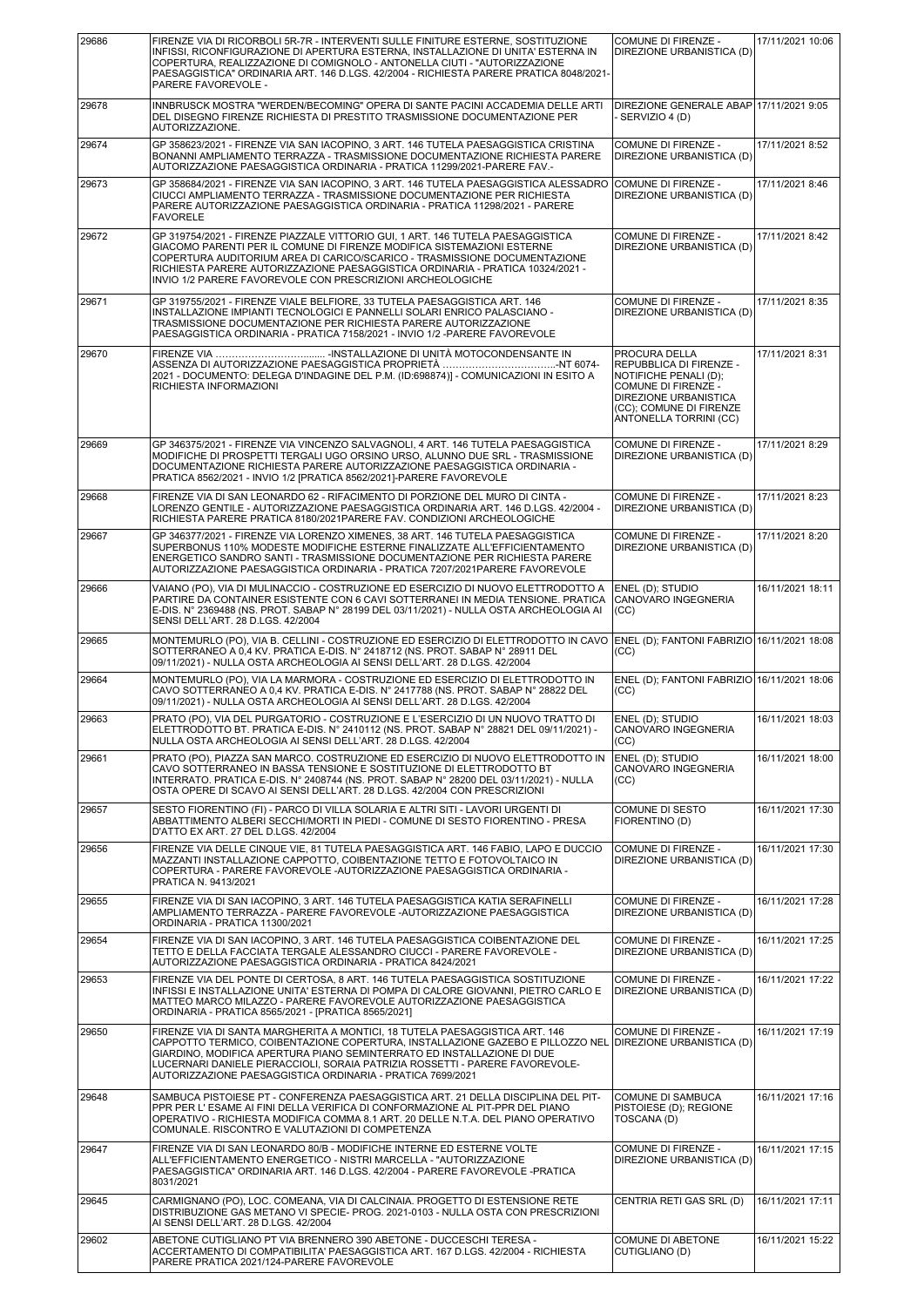| 29599 | SAN MARCELLO PITEGLIO PT VIA ROMA 151 SAN MARCELLO PISTOIESE - INSTALLAZIONE DI<br>CANNA FUMARIA IN FACCIATA - DITTA DU' MORSI DI DUCCI LUIGI - AUTORIZZAZIONE<br>PAESAGGISTICA SEMPLIFICATA DPR 31/20'17 - RICHIESTA PARERE PRATICA 7983/2021-PARERE<br><b>FAVOREVOLE</b>                                                                                                                                                                                | COMUNE DI SAN MARCELLO 116/11/2021 15:18<br>PITEGLIO (D)                                                                                        |                  |
|-------|-----------------------------------------------------------------------------------------------------------------------------------------------------------------------------------------------------------------------------------------------------------------------------------------------------------------------------------------------------------------------------------------------------------------------------------------------------------|-------------------------------------------------------------------------------------------------------------------------------------------------|------------------|
| 29594 | PISTOIA VIA CORSETTO E VERGIOLE, 9 DPR 31/2017 RIFACIMENTO COPERTURA E MODIFICHE<br>ALLE FACCIATE DI EDIFICIO RURALE PICCIRILLO VALENTINA - TRASMISSIONE<br>DOCUMENTAZIONE PER RICHIESTA PARERE AUTORIZZAZIONE PAESAGGISTICA SEMPLIFICATA<br>PRATICA EDILIZIA N. 1479/2021 - PARERE FAVOREVOLE CON PRESCRIZIONI                                                                                                                                           | COMUNE DI PISTOIA (D)                                                                                                                           | 16/11/2021 15:13 |
| 29592 | PISTOIA VIA DELLE MURICCIA. 18 DPR 31/2017 EFFICIENTAMENTO ENERGETICO SISMA BONUS<br>CAPOTTO TERMICO E RIFACIMENTO COPERTURA ARENIELLO TEODORO - TRASMISSIONE<br>DOCUMENTAZIONE PER RICHIESTA PARERE AUTORIZZAZIONE PAESAGGISTICA SEMPLIFICATA<br>PRATICA P.E. N. 1346/2021 DEL 10/05/2021-PARERE FAVOREVOLE CON PRESCRIZIONI                                                                                                                             | COMUNE DI PISTOIA (D)                                                                                                                           | 16/11/2021 15:09 |
| 29589 | PESCIA (PT) FRAZ. COLLODI VIA LUNGA EST DPR 31/2017 BELLANDI SIMONA RECUPERO DI<br>MANUFATTO - TRASMISSIONE DOCUMENTAZIONE AUTORIZZAZIONE PAESAGGISTICA<br>SEMPLIFICATA PRATICA APE-314-2021 - PARERE FAVOREVOLE CON PRESCRIZIONI                                                                                                                                                                                                                         | COMUNE DI PESCIA (D)                                                                                                                            | 16/11/2021 15:07 |
| 29585 | ABETONE CUTIGLIANO PT VIA BRENNERO 688 ABETONE - EFFICIENTAMENTO ENERGETICO -<br>PAGNINI PAMELA - AUTORIZZAZIONE PAESAGGISTICA SEMPLIFICATA DPR 31/2017 - RICHIESTA<br>PARERE PRATICA 2021/139-PARERE FAVOREVOLE CON PRESCRIZIONI                                                                                                                                                                                                                         | COMUNE DI ABETONE<br>CUTIGLIANO (D)                                                                                                             | 16/11/2021 15:04 |
| 29583 | CHIESINA UZZANESE PT VIA GARIBALDI 106 - MODIFICHE ESTERNE ACCERTAMENTO DI<br>COMPATIBILITA' PAESAGGISTICA ART. 181.LGS. 42/2004 - RICCI DANILO - RICHIESTA PARERE-<br>PARERE FAVOREVOLE CON PRESCRIZIONI                                                                                                                                                                                                                                                 | COMUNE DI CHIESINA<br>UZZANESE (D)                                                                                                              | 16/11/2021 15:02 |
| 29570 | SESTO FIORENTINO (FI) VIA DEI CAPPONI, 32 VILLA CAPPONI EX MONASTERO DI SAN<br>DOMENICO ART. 21 BN. 44 RESTAURO E RIQUALIFICAZIONE FUNZIONALE CON CAMBIO<br>DESTINAZIONE D'USO VARIANTE NULLA-OSTA KULISH DMITRY PER VILLA ANTICA SRL -<br>TRASMISSIONE DOCUMENTAZIONE PER RICHIESTA AUTORIZZAZIONE - INVIO 1 DI 5<br>PROPRIETA' SOCIETA' VILLA ANTICA SRL                                                                                                | GIGLI ARCH. LUCA (D); VILLA 16/11/2021 14:06<br>ANTICA SRL (D)                                                                                  |                  |
| 29556 | GP 363918/2021 - FIRENZE VIA SAN FELICE A EMA, 7-9 DPR 31/2017 INSTALLAZIONE DI TENDE<br>PAOLA FRANCESCA GIUA - TRASMISSIONE DOCUMENTAZIONE PER RICHIESTA PARERE<br>AUTORIZZAZIONE PAESAGGISTICA SEMPLIFICATA PRATICA N. 10443/2021 FAVOREVOLE-                                                                                                                                                                                                           | <b>COMUNE DI FIRENZE -</b><br>DIREZIONE URBANISTICA (D)                                                                                         | 16/11/2021 12:39 |
| 29549 | GENOVA - MOSTRA "I CAVALIERI DI MARINO MARINI" - OPERE DELLA FONDAZIONE MARINO<br>MARINI DI PISTOIA - AUTORIZZAZIONE PROROGA PRESTITO FINO AL 16 GENNAIO 2022.                                                                                                                                                                                                                                                                                            | CARNACINI CARLO (D);<br>PRESIDENTE@FONDAZIONE<br>MARINOMARINI.IT (D);<br>SERRATI FRANCESCA (D):<br>DIREZIONE GENERALE ABAP<br>- SERVIZIO 4 (CC) | 16/11/2021 12:28 |
| 29541 | FIRENZE VIA PIETRO METASTASIO 48 - VARIANTE A PRATICA 929 DEL 28.04.2021 PER MODIFICA<br>ESTERNA - MARIA SOLE FANTACCI - AUTORIZZAZIONE PAESAGGISTICA ORDINARIA ART. 146<br>D.LGS. 42/2004 - RICHIESTA PARERE PRATICA 6245/2021 - INVIO 4/5-PARERE NEGATIVO CON<br>PRESCR. ARCHEOLOGICHE -                                                                                                                                                                | COMUNE DI FIRENZE -<br>DIREZIONE URBANISTICA<br>(D); DIREZIONE GENERALE<br>PAESAGGIO (D)                                                        | 16/11/2021 12:12 |
| 29540 | FIRENZE VIA NAZIONALE 19/79 - OPERE DI MANUTENZIONE ORDINARIA E STRAORDINARIA A<br>PORZIONE DI IMMOBILE FACENTE PARTE DELL' AMPIO COMPLESSO DELL' EDUCANDATO DEL<br>FULIGNO - ASP MONTEDOMINI FIRENZE -RICHIESTA AUTORIZZAZIONE ART. 21 D.LGS. 42/2004                                                                                                                                                                                                    | AZIENDA SANITARIA SERVIZI 16/11/2021 12:11<br><b>ALLA PERSONA</b><br>MONTEDOMINI (D)                                                            |                  |
| 29537 | FIRENZE VIA DELLA CHIESA 87 - MODIFICA PAVIMENTAZIONE TERRAZZA - BONACCORSO<br>SALVESTRINI - "AUTORIZZAZIONE PAESAGGISTICA" SEMPLIFICATA DPR 31/2017 - RICHIESTA<br>PARERE PRATICA 8447/2021- INVIO 1/2 PARERE FAVOREVOLE                                                                                                                                                                                                                                 | COMUNE DI FIRENZE -<br>DIREZIONE URBANISTICA (D)                                                                                                | 16/11/2021 12:02 |
| 29536 | FIRENZE VIA DEL BALUARDO 36 - DELIMITAZIONE DI GIARDINO TERGALE MEDIANTE LA<br>REALIZZAZIONE DI PORZIONE DI MURO - MARIA SUSANNA GHERARDINI - "AUTORIZZAZIONE<br>PAESAGGISTICA" SEMPLIFICATA DPR 31/2017 - RICHIESTA PARERE PRATICA 8568/2021 -<br>PARERE FAV. CON PRESCR. ARCHEOLOGICO                                                                                                                                                                   | COMUNE DI FIRENZE -<br>DIREZIONE URBANISTICA (D)                                                                                                | 16/11/2021 11:58 |
| 29529 | FIRENZE FORTEZZA DA BASSO E PARCO DI VILLA VITTORIA - MANIFESTAZIONE "PITTI UOMO E<br>PITTI BIMBO EDIZIONE INVERNO 2022" - RICHIESTA DI NULLA OSTA PER INSTALLAZIONE<br>STRUTTURE TEMPORANEE DAL 22 NOVEMBRE 2021 AL 31 GENNAIO 2022 - PARERE<br><b>FAVOREVOLE</b>                                                                                                                                                                                        | SOCIETA' FIRENZE FIERA<br>SPA(D)                                                                                                                | 16/11/2021 11:38 |
| 29527 | GP 340235/2021 - FIRENZE VIA DEL DRAGO D'ORO, 29R-31R DPR 31/2017 MODIFICA DUE<br>APERTURE ESTERNE E REALIZZAZIONE CANNA FUMARIA FRANCESCO GIUNTA, PAOLA<br>UGOLINI - TRASMISSIONE DOCUMENTAZIONE PER RICHIESTA PARERE AUTORIZZAZIONE<br>PAESAGGISTICA SEMPLIFICATA - PRATICA 6868/2021 - PARERE FAV -                                                                                                                                                    | COMUNE DI FIRENZE -<br>DIREZIONE URBANISTICA (D)                                                                                                | 16/11/2021 11:38 |
| 29523 | FIRENZE VIA DELLA CHIESA 4 - INSTALLAZIONE DI DUE LUCERNARI A TETTO - VINCENZO<br>BUFALO - "AUTORIZZAZIONE PAESAGGISTICA" SEMPLIFICATA DPR 31/2017 - RICHIESTA<br>PARERE PRATICA 10787/2021 PARERE FAV -                                                                                                                                                                                                                                                  | COMUNE DI FIRENZE -<br>DIREZIONE URBANISTICA (D)                                                                                                | 16/11/2021 11:25 |
| 29522 | FIRENZE VIA PISANA 25 - REALIZZAZIONE DI TERRAZZA A TASCA E TRASLAZIONE DI CANNA<br>FUMARIA - ANDREA PUCCINI - "AUTORIZZAZIONE PAESAGGISTICA" SEMPLIFICATA DPR 31/2017<br>- RICHIESTA PARERE PRATICA 8665/2021-PARERE FAV -                                                                                                                                                                                                                               | COMUNE DI FIRENZE -<br>DIREZIONE URBANISTICA (D)                                                                                                | 16/11/2021 11:20 |
| 29520 | FIRENZE VIA SENESE 26 - RICONFIGURAZIONE DI APERTURA ESTERNA - SIBILLA OGGIONI -<br>"AUTORIZZAZIONE PAESAGGISTICA" SEMPLIFICATA DPR 31/2017 - RICHIESTA PARERE PRATICA<br>10466/2021- INVIO 1/2-PARERE FAVOREVOLE                                                                                                                                                                                                                                         | COMUNE DI FIRENZE -<br>DIREZIONE URBANISTICA (D)                                                                                                | 16/11/2021 11:16 |
| 29519 | FIRENZE PIAZZA DELLA CALZA, 6 ART. 21 RESTAURO CON RIQUALIFICAZIONE FUNZIONALE<br>DISTRIBUTIVA E IMPIANTISTICA DEL COMPLESSO EX CONVENTO DI SAN GIOVANNI BATISTA<br>DELLA CALZA DOMUX REX SRL - TRASMISSIONE DOCUMENTAZIONE PER RICHIESTA<br>AUTORIZZAZIONE - INVIO 1 DI 5 PROT. PROG. N. 354/21 PARERE FAVOREVOLE E MOTIVI<br><b>OSTATIVI PARZIALI</b>                                                                                                   | DE NAPOLI ANGELO (D)                                                                                                                            | 16/11/2021 11:15 |
| 29517 | GP 338623/2021 - FIRENZE VIA DI BELLOSGUARDO, 8-10 VARIANTE AUT. N. 420 DEL 25/02/2020<br>ED ALTRE MODIFICHE ESTERNE FRANCO LENTUCCI PER OLAM SRL ART. 146 TUTELA<br>PAESAGGISTICA - TRASMISSIONE DOCUMENTAZIONE PER RICHIESTA PARERE<br>AUTORIZZAZIONE PAESAGGISTICA ORDINARIA - PRATICA 8431/2021 - INVIO 2/2 A- PARERE FAV-                                                                                                                            | COMUNE DI FIRENZE -<br>DIREZIONE URBANISTICA (D)                                                                                                | 16/11/2021 11:11 |
| 29515 | RUFINA FI - ART.22 L.R. 69/2011 E ART. 158BIS D.LGS. 152/2006 - INDIZIONE DELLA CONFERENZA AUTORITA' IDRICA TOSCANA<br>DI SERVIZI DECISORIA PER APPROVAZIONE PROGETTO DEFINITIVO "REALIZZAZIONE<br>COLLETTORE FOGNARIO DA LOC. SANDETOLE (COMUNE DICOMANO) A LOC. SCOPETI<br>(COMUNE RUFINA)" PRESENTATO DA PUBLIACQUA SPA - FORMA SEMPLIFICATA E CON<br>MODALITÀ ASINCRONA AI SENSI DELL'ART. 14-BIS DELLA LEGGE MEDESIMA PARERE DI<br><b>COMPETENZA</b> | (D); INGEGNERIE TOSCANE<br>SRL (CC); PUBLIACQUA SPA<br>(CC)                                                                                     | 16/11/2021 11:10 |
| 29514 | FIRENZE VIA DI FAGNA 48 - RIQUALIFICAZIONE ENERGETICA DI EDIFICIO - ANGIOLO BERTI -<br>AUTORIZZAZIONE PAESAGGISTICA ORDINARIA ART. 146 D.LGS. 42/2004 - RICHIESTA PARERE<br>PRATICA 8402/2021 - PARERE FAV-                                                                                                                                                                                                                                               | COMUNE DI FIRENZE -<br>DIREZIONE URBANISTICA (D)                                                                                                | 16/11/2021 11:08 |
| 29510 | GP 338646/2021 - FIRENZE VIA DI SOFFIANO, 198 TUTELA PAESAGGISTICA ART. 146 VARIANTE<br>AUTORIZZAZIONE N. 1820 DEL 16/10/2020 PRATICA 6013/2021 LUCA MONDI' - TRASMISSIONE<br>DOCUMENTAZIONE PER RICHIESTA PARERE AUTORIZZAZIONE PAESAGGISTICA ORDINARIA -<br>PRATICA 8353/2021 - PARERE FAV. A COND.-                                                                                                                                                    | COMUNE DI FIRENZE -<br>DIREZIONE URBANISTICA (D)                                                                                                | 16/11/2021 11:01 |
| 29508 | GP 346384/2021 - FIRENZE VIA DEL FRANCIABIGIO, 9 ART. 146 TUTELA PAESAGGISTICA<br>INSTALLAZIONE CAPPOTTO TERMICO SU FACCIATA CIECA FRANCESCO MORCHI PER<br>CONDOMINIO - TRASMISSIONE DOCUMENTAZIONE PER RICHIESTA PARERE AUTORIZZAZIONE<br>PAESAGGISTICA ORDINARIA - PRATICA 7674/2021-PARERE FAV-                                                                                                                                                        | COMUNE DI FIRENZE -<br>DIREZIONE URBANISTICA (D)                                                                                                | 16/11/2021 10:57 |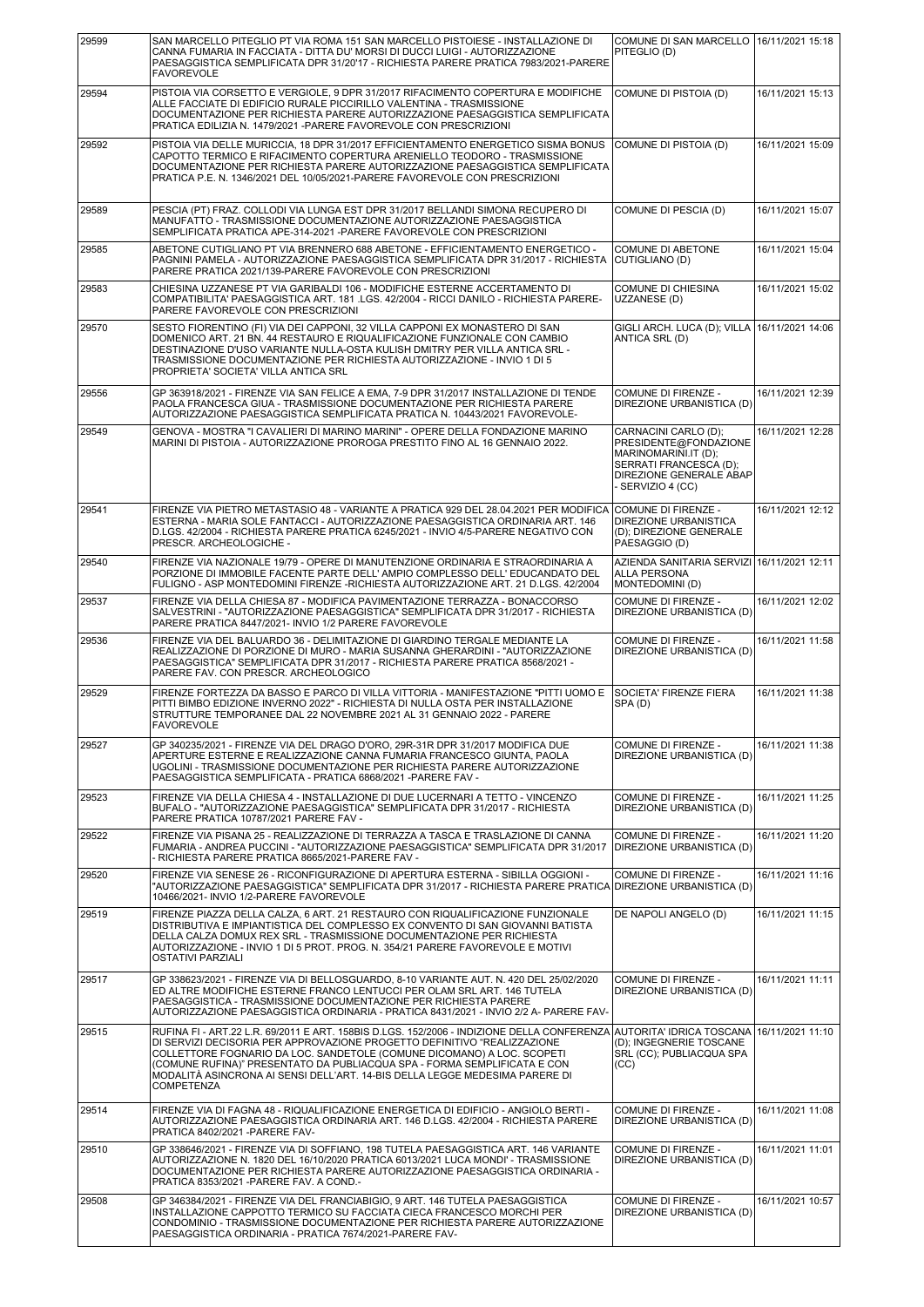| 29507 | GP 338640/2021 - FIRENZE VIA PIERO DI COSIMO, 16-18 ART. 146 TUTELA PAESAGGISTICA<br>MODIFICHE ALLE FACCIATE ED ALLE SISTEMAZIONI ESTERNE, POSA DI CAPPOTTO<br>TERMOISOLANTE E PANNELLI FOTOVOLTAICI IN COPERTURA GIOVANNI BIONDI, ANNASILVA<br>SIVIERI, MARCO BIONDI - TRASMISSIONE DOCUMENTAZIONE PER RICHIESTA PARERE<br>AUTORIZZAZIONE PAESAGGISTICA ORDINARIA - PRATICA 7375/2021 -PAR. FAV CON PRESCR-                        | COMUNE DI FIRENZE -<br>DIREZIONE URBANISTICA (D)                                                                                                                                                                                                                         | 16/11/2021 10:49 |
|-------|-------------------------------------------------------------------------------------------------------------------------------------------------------------------------------------------------------------------------------------------------------------------------------------------------------------------------------------------------------------------------------------------------------------------------------------|--------------------------------------------------------------------------------------------------------------------------------------------------------------------------------------------------------------------------------------------------------------------------|------------------|
| 29505 | PRATO NELLA SALA CONVEGNI DELL'EX MONTE DEI PEGNI, MUSEO DI PALAZZO PRETORIO,<br>OPERE DELL'ARTISTA VIINICIO BERTI (1950-1991).AUT. ART.21,DLGS 42/2004. FAVOREVOLE                                                                                                                                                                                                                                                                 | COMUNE DI PRATO - MUSEO 16/11/2021 10:45<br>DI PALAZZO PRETORIO (D);<br>DITTA DI RESTAURO<br>L'ATELIER S.N.C. (D)                                                                                                                                                        |                  |
| 29504 | GP 338641/2021 - FIRENZE VIA PIERO DI COSIMO, 16-18 ART. 146 TUTELA PAESAGGISTICA<br>MODIFICHE PARZIALI A FACCIATE ED ALLE SISTEMAZIONI ESTERNE, POSA DI CAPPOTTO<br>TERMOISOLANTE E PANNELLI FOTOVOLTAICI SULLE COPERTURE MARCO BIONDI -<br>TRASMISSIONE DOCUMENTAZIONE PER RICHIESTA PARERE AUTORIZZAZIONE<br>PAESAGGISTICA ORDINARIA - PRATICA 9293/2021-PARERE FAVOREVOLE CON PRESCRIZIONI                                      | COMUNE DI FIRENZE -<br>DIREZIONE URBANISTICA (D)                                                                                                                                                                                                                         | 16/11/2021 10:44 |
| 29501 | GP 338656/2021 - FIRENZE VIA UGO FOSCOLO, 13 R ART. 146 TUTELA PAESAGGISTICA<br>RISTRUTTURAZIONE EDILIZIA PER CAMBIO D'USO E FRAZIONAMENTO CARLA E MARCO<br>SCALETTI - TRASMISSIONE DOCUMENTAZIONE PER RICHIESTA PARERE AUTORIZZAZIONE<br>PAESAGGISTICA ORDINARIA - PRATICA 8347/2021-PARERE FAVOREVOLE                                                                                                                             | <b>COMUNE DI FIRENZE -</b><br>DIREZIONE URBANISTICA (D)                                                                                                                                                                                                                  | 16/11/2021 10:41 |
| 29498 | PROPOSTA DI ACCERTAMENTO DI COMPATIBILITÀ PAESAGGISTICA ARTT. 167/181 DEL D.LGS.<br>N. 42/2004 - PRATICA 7390/2021 - FIRENZE VIA DEI BARDI, 46-48 TOMMASO GRASSO PER<br>RISTORANTE DEI BARDI SRL-PARERE FAV                                                                                                                                                                                                                         | COMUNE DI FIRENZE -<br>DIREZIONE URBANISTICA (D)                                                                                                                                                                                                                         | 16/11/2021 10:36 |
| 29492 | VERIFICA DELL'INTERESSE CULTURALE AI SENSI DELL'ART.12 DEL D. LGS. 42/2004.<br>PROCEDURA INFORMATIZZATA. FIRENZE, CIMITERO DEL PINO. INVIO PARERE ISTRUTTORIO.<br>NON PRESENTA INTERESSE.                                                                                                                                                                                                                                           | SEGRETARIATO REGIONALE   16/11/2021 9:58<br>DELLA TOSCANA (D)                                                                                                                                                                                                            |                  |
| 29488 | PISTOIA VIA SANT' ANDREA 49 PALAZZO PAZZAGLI GALEOTTI - ENRICO GABBAI OSPIZIO<br>ISRAELITICO E OSPEDALE SETTIMIO SAADUN - P.E. N. 17/C/2021 DEL 06/04/2021 RISPOSTA A<br>PROT. N. 6956 DEL 18/03/2021 - CLASSIFICAZIONE OPERE IN MANUTENZIONE STRAORDINARIA -<br>APPLICAZIONE DI SANZIONE AMMINISTRATIVA                                                                                                                            | COMUNE DI PISTOIA (D);<br>DIREZIONE GENERALE ABAP<br>SERVIZIO 3 (D); DOTT.<br><b>ENRICO GABBAI LEGALE</b><br>RAPP. OSPIZIO ISRAELITICO<br>E OSPEDALE SETTIMIO<br>SAADUN (D); PROCURA<br>DELLA REPUBBLICA PISTOIA<br>(D); SEGRETARIATO<br>REGIONALE PER LA<br>TOSCANA (D) | 16/11/2021 9:45  |
| 29485 | MONTECATINI TERME PT VIA MAONA VIA RIAFRICO E VIA BUSTICHINI - PRATICA 2405560 -<br>PARERE ARCHEOLOGICO AI SENSI DELL'ART. 28, D. LGS N. 42/2004; L.R.T. N. 39/2005 -<br>COSTRUZIONE ED ESERCIZIO DI NUOVO ELETTRODOTTO IN CAVO AEREO BT (230-400 V) CON<br>LA CONTESTUALE DEMOLIZIONE DI PARTE DI ELETTRODOTTO ESISTENTE #32643227-2432420#                                                                                        | ENEL (D); PAOLUCCI<br>SANDRO (CC); STUDIO<br>CANOVARO INGEGNERIA<br>(CC)                                                                                                                                                                                                 | 16/11/2021 9:25  |
| 29483 | LARCIANO (PT) LOC. MUNGHERINO ART. 28 SCAVO STRADALE PER LA POSA DI<br>ELETTRODOTTO SOTTERRANEO A BT PRATICA N. 2403088 - PARERE PER LA VERIFICA<br>PREVENTIVA DELL'INTERESSE ARCHEOLOGICO                                                                                                                                                                                                                                          | ENEL (D); L. VIENNI<br>SOLUZIONE INGEGNERIA<br>(CC); PAOLUCCI SANDRO<br>(CC)                                                                                                                                                                                             | 16/11/2021 9:23  |
| 29481 | PROT. N. 48798/2021 - DOMANDA PER L'AUTORIZZAZIONE ALLA CONCESSIONE IN USO DI BENI<br>IMMOBILI TUTELATI AI SENSI DELL'ART. 106 COMMA 2 BIS DEL D. LGS. 42/2004 (PER<br>CONCESSIONE/AUTORIZZAZIONE PER IL PROGETTO NATALE 2021 D.G. N. 199 DEL 23-09-2021<br>ORGANIZZAZIONE EVENTO NATALE 2021 "UN NATALE DA FIABA" DURATA DELLA<br>CONCESSIONE DAL 27/11/2021 AL 09/01/2022) - TRASMISSIONE AUTORIZZAZIONE                          | COMUNE DI MONTECATINI<br>TERME (PT) (D)                                                                                                                                                                                                                                  | 16/11/2021 9:16  |
| 29480 | LAMPORECCHIO (PT) TRA VIA DI GREPPIANO E VIA DI CAPALLE ART. 28 E LRT 39/2005 NUOVI<br>ELETTRODOTTI IN CAVO AEREO E SOTTERRANEO A BT E POSA DI NUOVI ARMADI STRADALI<br>PER MIGLIORAMENTO IMPIANTI PRATICA N. 2400524 - PARERE PER LA VERIFICA PREVENTIVA<br>DELL'INTERESSE ARCHEOLOGICO                                                                                                                                            | ENEL (D); ENEL<br>POSSIBLESTUDIO (CC);<br>PAOLUCCI SANDRO (CC)                                                                                                                                                                                                           | 16/11/2021 9:15  |
| 29478 | VICCHIO FI VIA F. CACCINI - PARERE ARCHEOLOGICO AI SENSI DELL'ART. 28 D.LGS N. 42/2004 -<br>NUOVO ALLACCIAMENTO IN CAVO INTERRATO ALLA TENSIONE DI 400 V - PRATICA ENEL<br>1089900 - COD, RINTR, 112542330 #32752389-2442781#                                                                                                                                                                                                       | ENEL (D); SAMUELE ROCCHI   16/11/2021 9:13<br>(CC)                                                                                                                                                                                                                       |                  |
| 29476 | VINCI FI VIA DEI MARTIRI - VARIANTE A PRATICA N. 3 DEL 10.05.2019 INTERVENTI PUNTUALI E<br>ADEGUAMENTO DELLA VIABILITA' ESISTENTE - GALLETTI STEFANIA PRO LOCO DI VINCI -<br>AUTORIZZAZIONE PAESAGGISTICA SEMPLIFICATA DPR 31/2017 - PARERE FAVOREVOLE A<br>CONDIZIONI - PRATICA 422/2021                                                                                                                                           | COMUNE DI VINCI (D)                                                                                                                                                                                                                                                      | 16/11/2021 9:09  |
| 29473 | CERRETO GUIDI (FI) VIA DEL LUNGO, 18 DPR 31/2017 VARIANTE AUT. N. 3/2020 SISTEMAZIONI<br>ESTERNE AL RESEDE DI FABBRICATO RESIDENZIALE PUCCI MOIRA - PARERE FAVOREVOLE A<br>CONDIZIONE - AUTORIZZAZIONE PAESAGGISTICA SEMPLIFICATA PRATICA N. 85/2021                                                                                                                                                                                | COMUNE DI CERRETO GUIDI   16/11/2021 8:54<br>(D)                                                                                                                                                                                                                         |                  |
| 29459 | GP 312332/2021 - FIRENZE VIA COSSERIA, 2 TUTELA PAESAGGISTICA ART. 146 TOMMASO,<br>MASSIMO APOLLONIO E FRANCESCA MANETTI VARIANTE AUT. N. 2300/2020 PER RIPRISTINO<br>LUCERNARIO ORIGINARIO, REALIZZAZIONE TERRAZZA A TASCA TERGALE, INSERIMENTO<br>ISOLAMENTO FACCIATE E COPERTURA - TRASMISSIONE DOCUMENTAZIONE PER RICHIESTA<br>PARERE AUTORIZZAZIONE PAESAGGISTICA ORDINARIA - PRATICA N. 7646/2021 PARERE<br><b>FAVOREVOLE</b> | COMUNE DI FIRENZE -<br>DIREZIONE URBANISTICA (D)                                                                                                                                                                                                                         | 15/11/2021 18:04 |
| 29457 | GP 295710 - FIRENZE VIA FEDERIGO STIBBERT, 11 TUTELA PAESAGGISTICA ART. 146<br>CAPPOTTO SUI FRONTI TERGALE E LATERALE ED ISOLAMENTO IN COPERTURA ELENA, SILVIA<br>ENRICO E PIERO PAOLETTI - TRASMISSIONE DOCUMENTAZIONE PER RICHIESTA PARERE<br>AUTORIZZAZIONE PAESAGGISTICA ORDINARIA - PRATICA N. 6100/2021-PARERE FAV. A<br><b>CONDIZIONI</b>                                                                                    | COMUNE DI FIRENZE -<br>DIREZIONE URBANISTICA (D)                                                                                                                                                                                                                         | 15/11/2021 18:01 |
| 29454 | FIRENZE VIA GUIDO BANTI, 18 - PROPOSTA DI ACCERTAMENTO DI COMPATIBILITÀ<br>PAESAGGISTICA AI SENSI DEGLI ARTT. 167/181 DEL D.LGS. N. 42/2004 - PRATICA 8708/2021 -<br>REALIZZAZIONE CANNA FUMARIA NELLA PARETE TERGALE DI EDIFICIO REALIZZATA NEL 2011<br>ALESSIO DI TOMMASO PER CONDOMINIO -PARERE FAV. A CONDIZIONI                                                                                                                | COMUNE DI FIRENZE -<br>DIREZIONE URBANISTICA (D)                                                                                                                                                                                                                         | 15/11/2021 17:57 |
| 29452 | GP 303069/2021 - FIRENZE VIA DELLA CUPOLA, 243 TUTELA PAESAGGISTICA ART. 146<br>SOSTITUZIONE COPERTURA CAPANNONE LUCA AMEDEI, AMEDEI BROS SRL, GIANPAOLO<br>AMEDEI - TRASMISSIONE DOCUMENTAZIONE PER RICHIESTA PARERE AUTORIZZAZIONE<br>PAESAGGISTICA PRATICA N. 6714/2021-PARERE FAVOREVOLE                                                                                                                                        | COMUNE DI FIRENZE -<br>DIREZIONE URBANISTICA (D)                                                                                                                                                                                                                         | 15/11/2021 17:52 |
| 29418 | FIRENZE, BORGO PINTI 61. REALIZZAZIONE CABINA MT/BT E RELATIVI ELETTRODOTTI<br>INTERRATI A MT E BT COME DA VS RICHIESTA PRATICA 2415572 (VS. PROT. 923172 DEL<br>28.10.2021); PROT. SABAP 28282 DEL 04.11.2021, CL. 34.43.01/14/2019. AUTORIZZAZIONE DI<br>COMPETENZA ARCHEOLOGICA.                                                                                                                                                 | ENEL(D)                                                                                                                                                                                                                                                                  | 15/11/2021 15:15 |
| 29415 | FIRENZE, VIA SESTESE ANGOLO VIA GIULIO BECHI REALIZZAZIONE E MESSA IN ESERCIZIO DI<br>NUOVO ELETTRODOTTO INTERRATO A MEDIA E BASSA TENSIONE MT/BT (15KV/230-400V) E<br>NUOVA CABINA COME DA VS RICHIESTA PRATICA 2410756 (VS. PROT. 923157 DEL 28.10.2021);<br>PROT. SABAP 28281 DEL 04.11.2021, CL. 34.43.01/14/2019. AUTORIZZAZIONE DI COMPETENZA<br>ARCHEOLOGICA.                                                                | ENEL(D)                                                                                                                                                                                                                                                                  | 15/11/2021 15:12 |
| 29414 | CERRETO GUIDI (FI) - ISTANZA AI SENSI DELL' ART. 21 DEL CODICE DEI BENI CULTURALI E DEL<br>PAESAGGIO D.LGS 22 GENNAIO 2004 N. 42 E SUCCESSIVE MODIFICHE ED INTEGRAZIONI -<br>INSTALLAZIONE PORTA, INTERNA PER IL CENTRO CULTURALE SANTI SACCENTI -<br>AUTORIZZAZIONE CON PRESCRIZIONI                                                                                                                                               | COMUNE DI CERRETO GUIDI 15/11/2021 15:11<br>(D)                                                                                                                                                                                                                          |                  |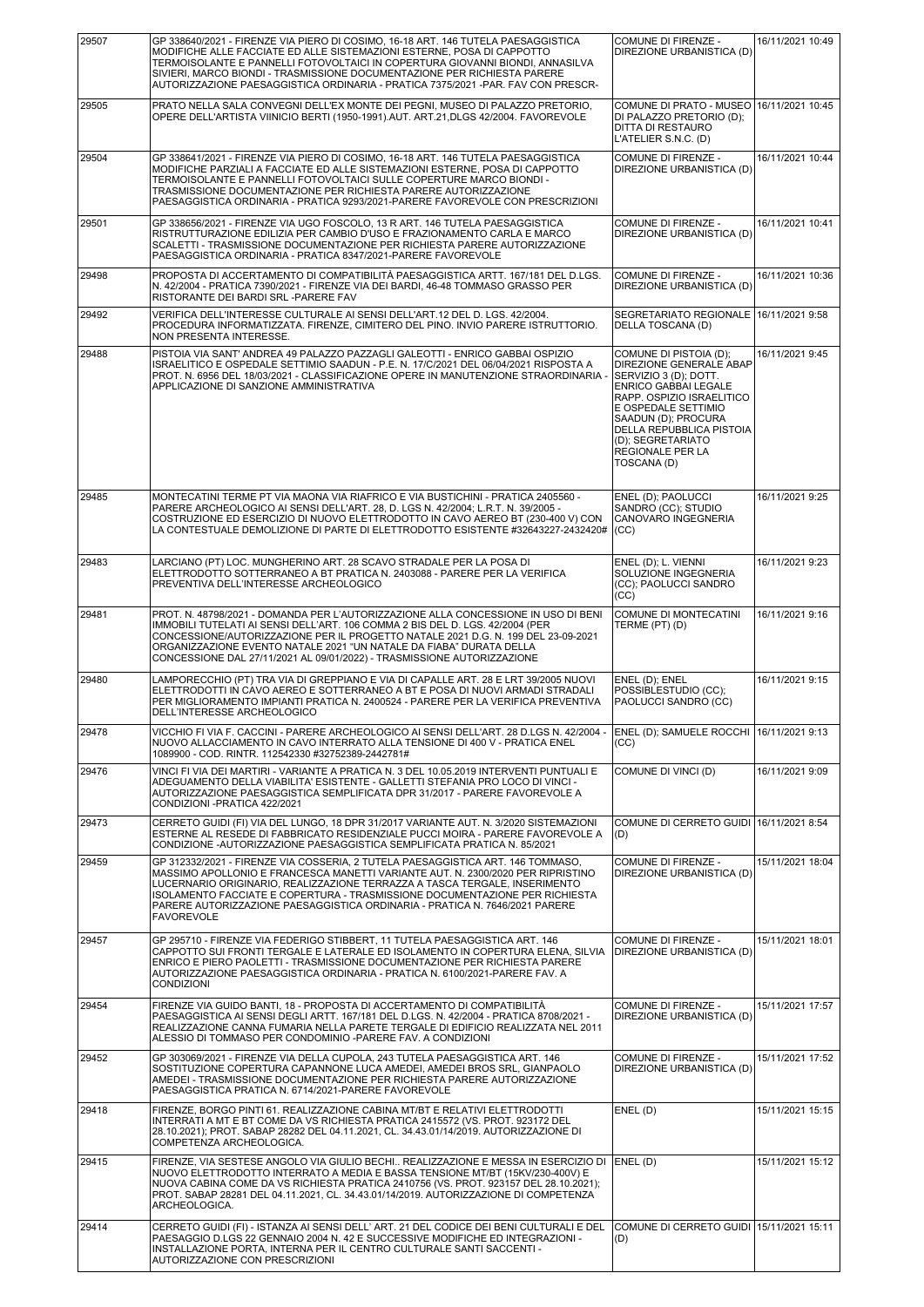| 29413 | FIRENZE, VIA VECCHIA DI POZZOLATICO. INTERVENTO: RICHIESTA AUTORIZZAZIONE AI<br>LAVORI DI SCAVO PER ESTENSIONE RETE ADDUZIONE GAS METANO; VS NOTA PROT. 20858<br>DEL 03.11.2021 ACQUISITA AL PROT. SABAP 28726 DEL 08.11.2021. AUTORIZZAZIONE DI<br>COMPETENZA ARCHEOLOGICA.                                                                                                                                                                       | <b>TOSCANA ENERGIA (D)</b>                                                                                                                                                                                                      | 15/11/2021 15:07 |
|-------|----------------------------------------------------------------------------------------------------------------------------------------------------------------------------------------------------------------------------------------------------------------------------------------------------------------------------------------------------------------------------------------------------------------------------------------------------|---------------------------------------------------------------------------------------------------------------------------------------------------------------------------------------------------------------------------------|------------------|
| 29408 | ASSOCIAZIONE DEI COMUNI DI MARLIANA E SERRAVALLE PISTOIESE (PT) - CONVOCAZIONE DI<br>CONFERENZA PAESAGGISTICA, AI SENSI DELL'ART. 21 DELLA DISCIPLINA DEL PIT CON<br>VALENZA DI PIANO PAESAGGISTICO, APPROVATO CON D.C.R. N. 37 DEL 27/03/2015 PER<br>L'ESAME DELLA CONFORMAZIONE, AI CONTENUTI DEL PIT-PPR, DEL PIANO STRUTTURALE<br>INTERCOMUNALE - VIDEO CONFERENZA PER IL 29/11/2021 ORE 09,30 -CONFERIMENTO<br><b>INCARICO ARCH. CORNIETI</b> | REGIONE TOSCANA (D);<br><b>CORNIETI MICHELE (CC)</b>                                                                                                                                                                            | 15/11/2021 14:57 |
| 29406 | COMUNE DI BUGGIANO (PT) - CONVOCAZIONE DI CONFERENZA PAESAGGISTICA, AI SENSI<br>DELL'ART. 21 DELLA DISCIPLINA DEL PIT CON VALENZA DI PIANO PAESAGGISTICO,<br>APPROVATO CON D.C.R. N. 37 DEL 27/03/2015 PER L'ESAME DELLA CONFORMAZIONE, AI<br>CONTENUTI DEL PIT-PPR, DEL "PIANO OPERATIVO". VIDEO CONFERENZA DEL 16.11.2021-<br>CONFERIMENTO INCARICO ARCH. CORNIETI                                                                               | REGIONE TOSCANA (D);<br><b>CORNIETI MICHELE (CC)</b>                                                                                                                                                                            | 15/11/2021 14:54 |
| 29404 | MONTECATINI TERME PT PIAZZALE IN ANGOLO TRA VIA REMO GROCCO E VIALE GIUSEPPE<br>VERDI - ALLESTIMENTO LUNA PARK DAL 13 NOVEMBRE 2021 AL 10 FEBBRAIO 2022 - DE LUCA<br>SALVATORE - RICHIESTA AUTORIZZAZIONE ART.106 D.LGS. N. 42 DEL 2004                                                                                                                                                                                                            | ING. MUZIO SALVATORI (D)                                                                                                                                                                                                        | 15/11/2021 14:47 |
| 29401 | SIGNA (FI) VIA DELLE MURA CASTELLANE, 4 - EFFICIENTAMENTO ENERGETICO - IMMOBILIARE<br>ELPA SRL - PRATICA B. APS2021/0249 - AUTORIZZAZIONE PAESAGGISTICA EX ART. 146 CON<br>PROCEDURA SEMPLIFICATA EX DPR 31/2017 POST RICHIESTA DI ELEMENTI ISTRUTTORI -<br><b>RETTIFICA</b>                                                                                                                                                                       | COMUNE DI SIGNA (D)                                                                                                                                                                                                             | 15/11/2021 14:42 |
| 29399 | PISTOIA MANIFESTAZIONE "MEDIOEVO A PISTOIA" OPERA CARIPT AUTORIZZAZIONE<br>SPOSTAMENTO TEMPORANEO ART.21                                                                                                                                                                                                                                                                                                                                           | <b>FONDAZIONE PISTOIA</b><br>MUSEI (D)                                                                                                                                                                                          | 15/11/2021 14:39 |
| 29386 | TRASMISSIONE DOCUMENTAZIONE PER ACCERTAMENTO - INVIO 1 DI 2 PROT. N. 27280 DEL<br>25/10/2021 PROG. N. 538/21 COMUNICAZIONI E AUTORIZZAZIONE                                                                                                                                                                                                                                                                                                        | COMUNE DI FIRENZE -<br><b>DIREZIONE URBANISTICA</b><br>(D); DIREZIONE GENERALE<br>ABAP SERVIZIO 3 (D);<br>PROCURATORE DELLA<br><b>REPUBBLICA C/O IL</b><br>TRIBUNALE DI FIRENZE (D)                                             | 15/11/2021 13:18 |
| 29381 | FIRENZE BORGO SAN JACOPO 36 - INSTALLAZIONE IMPIANTO DI IRRAGGIAMENTO A GAS<br>NELLA CHIESA DI SAN JACOPO SOPRARNO - CORTI GIANCARLO VICARIO GENERALE CURIA<br>ARCIVESCOVILE DI FIRENZE - RICHIESTA AUTORIZZAZIONE ART. 21 D.LGS. 42/2004 - PROG. N.<br>476/21 AUTORIZZA                                                                                                                                                                           | <b>CURIA ARCIVESCOVILE DI</b><br><b>FIRENZE - VICARIO</b><br><b>GENERALE CORTI</b><br>GIANCARLO (D)                                                                                                                             | 15/11/2021 13:06 |
| 29374 | FIRENZE CONDOMINIO COSTA SCARPUCCIA 7,9,11 E COSTA S. GIORGIO 30,2R RICHIESTA<br>AUTORIZZAZIONE LAVORI ART.21 PROG. N. 484/21 AUTORIZZA                                                                                                                                                                                                                                                                                                            | ARCH. SACCHINI EMILIO (D)                                                                                                                                                                                                       | 15/11/2021 12:59 |
| 29373 | EMPOLI (FI) PARROCCHIA DI SANTA MARIA A RIPA RESTAURO DIPINTO RAFFIGURANTE GESU'<br>INCONTRA LE PIE DONNE DI OTTAVIO VANNINI - NULLA OSTA AL RESTAURO EX ART. 21 D. LGS<br>42/2004                                                                                                                                                                                                                                                                 | <b>ARCIDIOCESI DI FIRENZE</b><br>UFFICIO PER I BENI<br><b>CULTURALI ECCLESIASTICI</b><br>E DELL'EDILIZIA DI CULTO<br>(D); PARROCCHIA DI SANTA<br>MARIA A RIPA - EMPOLI (D);<br><b>SANDRA PUCCI</b><br><b>RESTAURATRICE (CC)</b> | 15/11/2021 12:56 |
|       |                                                                                                                                                                                                                                                                                                                                                                                                                                                    |                                                                                                                                                                                                                                 |                  |
| 29370 | FIRENZE PIAZZA DELLE PALLOTTOLE, 1 - VIA DE MACCHERONI, 2 ART, 21 RESTAURO<br>CONSERVATIVO E MANUTENZIONE STRAORDINARIA DI TETTO E FACCIATE REALI EMANUELE<br>FRANCESCO - TRASMISSIONE DOCUMENTAZIONE PER RICHIESTA AUTORIZZAZIONE - PROG.<br>N. 483/21 E AMMISSIBILITA' CONTRIBUTO                                                                                                                                                                | COMUNE DI FIRENZE -<br><b>DIREZIONE URBANISTICA</b><br>(D): FOGGI ARCH.<br>ALESSANDRO (D)                                                                                                                                       | 15/11/2021 12:49 |
| 29365 | COMUNE DI LARCIANO CASTELLO (PT)- VIA SPINELLI AUTORIZZAZIONE LAVORI ART. 21                                                                                                                                                                                                                                                                                                                                                                       | COMUNE DI LARCIANO (D)                                                                                                                                                                                                          | 15/11/2021 12:39 |
| 29363 | SERRAVALLE PISTOIESE (PT) FRAZ. CANTAGALLO VIA DI BACO CONDOMINIO FATTORIA ART.<br>21 MALLOGGI MASSIMILIANO PER CONDOMINIO RIFACIMENTO FACCIATE E MANUTENZIONE DI<br>PORZIONI DELLE GRONDE - TRASMISSIONE AUTORIZZAZIONE                                                                                                                                                                                                                           | FEDI ARCH. ANTONIO (D)                                                                                                                                                                                                          | 15/11/2021 12:33 |
| 29362 | MONTALE (PT) LOC. TOBBIANA COMPLESSO DI SAN MICHELE ARCANGELO A TOBBIANA ART. 21<br>RESTAURO FACCIATE DEL COMPLESSO PARROCCHIALE DABROWSKI KRZYSZTOF PER<br>PARROCCHIA SAN MICHELE - TRASMISSIONE AUTORIZZAZIONE                                                                                                                                                                                                                                   | <b>GIOVANNELLI ARCH.</b><br>GIANLLUCA (D)                                                                                                                                                                                       | 15/11/2021 12:27 |
| 29361 | MASSA E COZZILE PT VIA VETRIANO5 - VILLA GUSCI - MANUTENZIONE STRAORDINARIA ALLE<br>FACCIATE, RESTAURO DELLE DECORAZIONI, RIFACIMENTO MARCIAPIEDE E RIAPERTURA<br>PORTA - LORENZI DANIELE CONDOMINIO VILLA GUSCI - TRASMISSIONE AUTORIZZAZIONE ART.<br>21 D.LGS. 42/2004                                                                                                                                                                           | <b>STUDIO PAGNINI</b><br>ARCHITETTI ASSOCIATI (D)                                                                                                                                                                               | 15/11/2021 12:20 |
| 29360 | FIRENZE VIA L. C. FARINI 4-6 - CONSOLIDAMENTO E RESTAURO ELEMENTI LAPIDEI DEL<br>PROSPETTO PRINCIPALE DEL TEMPIO EBRAICO DI FIRENZE - COMUNITA' EBRAICA DI FIRENZE<br>ENRICO FINK - RICHIESTA AUTORIZZAZIONE ART. 21 D.LGS. 42/2004 - PROG. 547/21                                                                                                                                                                                                 | RUSSO ARCH. ANNA MARIA<br>(D)                                                                                                                                                                                                   | 15/11/2021 12:16 |
| 29358 | FIRENZE- ACCADEMIA DI BELLE ARTI -VIA RICASOLI 66 -RICHIESTA AUTORIZZAZIONE LAVORI<br>ART. 21 PER LA SOSTITUZIONE DEGLI INFISSI ESTERNI DELL'AULA DENOMINATA "DELLA<br>MINERVA" PROG. N. 546/21 COMUNICAZIONI                                                                                                                                                                                                                                      | <b>ACCADEMIA DI BELLE ARTI</b><br>FIRENZE (D)                                                                                                                                                                                   | 15/11/2021 12:09 |
| 29355 | FIRENZE STAZIONE LEOPOLDA - APERTURA PROVVISORIA DI SETTO MURARIO - RICHIESTA<br>NULLAOSTA PER MANIFESTAZIONE LEOPOLDA 11 MATTEO RENZI - PARERE FAVOREVOLE                                                                                                                                                                                                                                                                                         | STAZIONE LEOPOLDA (D)                                                                                                                                                                                                           | 15/11/2021 11:59 |
| 29349 | PONTASSIEVE (FI) LOC. MOLINO L'ALBERO VIA DI MONTELORO, 49 ART.146 TUTELA<br>PAESAGGISTICA ALESSANDRO GIULIANI ADEGUAMENTO ALLA NORMATIVA SISMICA DI DUE U.I. (D)<br>CON OPERE DI EFFICIENTAMENTO ENERGETICO E MODIFICHE ALLA PERTINENZA ESTERNA -<br>TRASMISSIONE DOCUMENTAZIONE PER RICHIESTA PARERE DI COMPETENZA<br>AUTORIZZAZIONE PAESAGGISTICA ORDINARIA P.E.2021/01013                                                                      | COMUNE DI PONTASSIEVE                                                                                                                                                                                                           | 15/11/2021 11:44 |
| 29339 | PESCIA (PT) VIA DI COLLECCHIO,  OPERE ESEGUITE IN VIOLAZIONE DELL'ART. 21 E IN<br>DIFFORMITA' AUT. N. 04055/2014  COMUNICAZIONE CLASSIFICAZIONE<br>INTERVENTO EDILIZIO DPR 380/2001 IN OPERE DI MANUTENZIONE STRAORDINARIA -<br>APPLICAZIONE SANZIONE AMMINISTRATIVA                                                                                                                                                                               | COMUNE DI PESCIA (D);<br>DIREZIONE GENERALE ABAP<br>- SERVIZIO 3 (D);<br>PROCURA DELLA<br><b>REPUBBLICA PISTOIA (D):</b><br><b>SEGRETARIATO REGIONALE</b><br>PER LA TOSCANA (D)                                                 | 15/11/2021 11:29 |
| 29334 | PONTASSSIEVE FI VIA DELLE CROCI-PRATELLINO - REALIZZAZIONE DI NUOVO ELETTRODOTTO<br>CON POSA DI DUE ARMADI STRADALI - E-DISTRIBUZIONE SPA - AUTORIZZAZIONE<br>PAESAGGISTICA SEMPLIFICATA DPR 31/2017 - INVIO DOCUMENTAZIONE PER PARERE DI<br>COMPETENZA P.E.2021/00976 (DA CITARE IN CORRISPONDENZA)                                                                                                                                               | COMUNE DI PONTASSIEVE<br>(D)                                                                                                                                                                                                    | 15/11/2021 11:22 |
| 29326 | PISTOIA PIAZZA DELLA SALA N.5 - COMUNICAZIONE INTERVENTI DI SOMMA URGENZA ART. 27<br>D.LGS. 42/2004 PER MESSA IN SICUREZZA TETTOIA - BALDI STEFANO - PRESA D'ATTO                                                                                                                                                                                                                                                                                  | ING. PAOLO ARMANI (D)                                                                                                                                                                                                           | 15/11/2021 11:04 |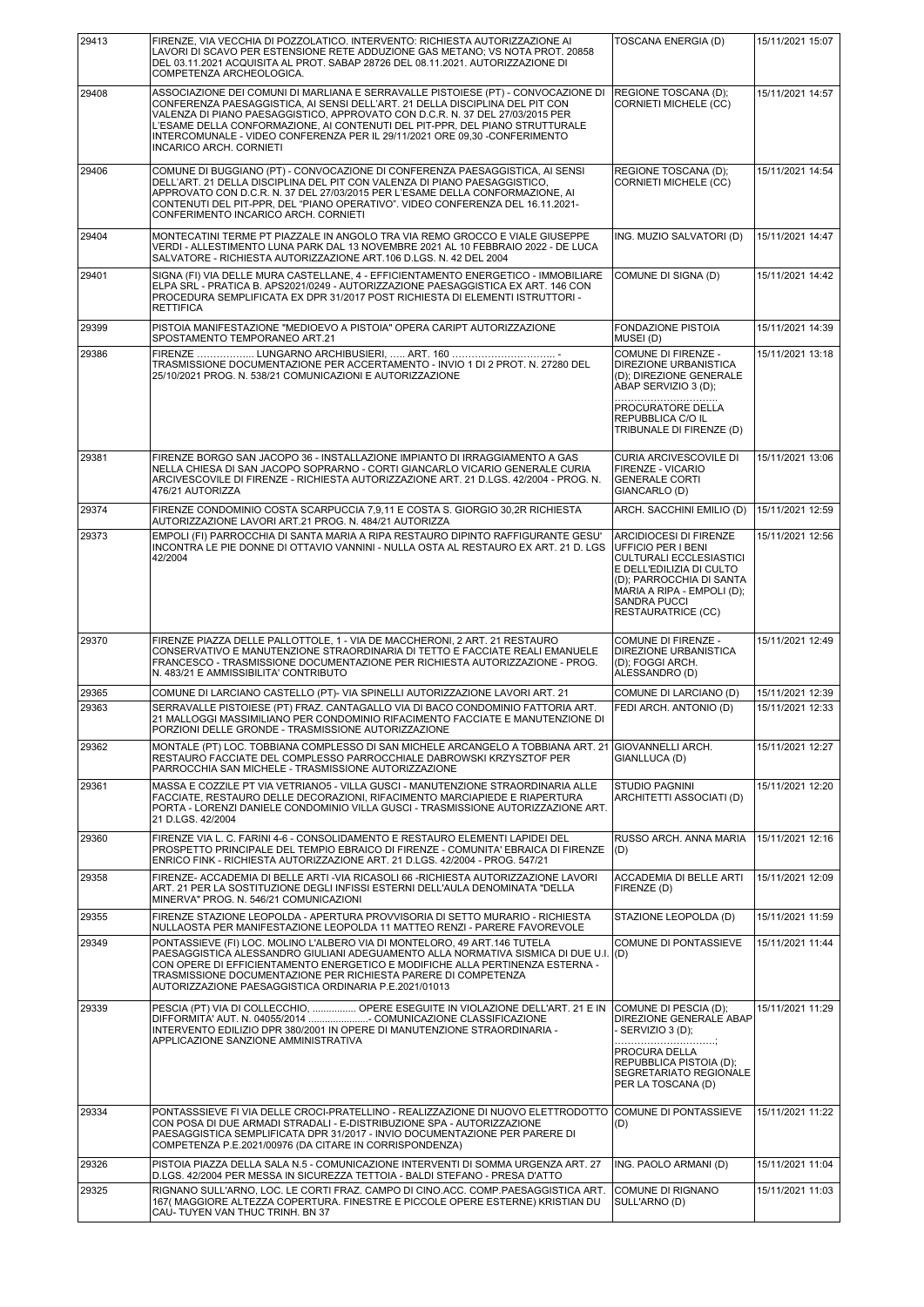| 29324 | LASTRA A SIGNA (FI) VIA LEON BATTISTA ALBERTI, 37 - CHIESA E PARROCCHIA DI SAN MARINO  ARCIDIOCESI DI FIRENZE<br>A GANGALANDI - RISANAMENTO E CONSOLIDAMENTO STRUTTURALE PORZIONE DI CANONICA<br>CON ALCUNE MODIFICHE ESTERNE - AUTORIZZAZIONE EX ART. 21 DEL D.LGS 42/2004 POST<br>RIHCIESTA DI ELEMENTI ISTRUTTORI (POS. A.001 - PROG. 221/2020/II)                                                                                                                                                                                                                                                                                                                                                                             | (D); COMUNE DI LASTRA A<br>SIGNA (D): PARROCCHA DI<br><b>SAN MARTINO A</b><br>GANGALANDI (D);<br>V.VALGUARNERA@PEC.ARC<br>HITETTIFIRENZE.IT (CC)                                                                                                                                                                                                                 | 15/11/2021 11:00 |
|-------|-----------------------------------------------------------------------------------------------------------------------------------------------------------------------------------------------------------------------------------------------------------------------------------------------------------------------------------------------------------------------------------------------------------------------------------------------------------------------------------------------------------------------------------------------------------------------------------------------------------------------------------------------------------------------------------------------------------------------------------|------------------------------------------------------------------------------------------------------------------------------------------------------------------------------------------------------------------------------------------------------------------------------------------------------------------------------------------------------------------|------------------|
| 29322 | PESCIA PT FRAZIONE SORANA VIA DELLA ROCCA DI SORANA 2 - RESTAURO DELLE FACCIATE<br>IN PIETRA - SMERALDI LIDO - RICHIESTA AUTORIZZAZIONE ART. 21 D.LGS. 42/2004 -<br>AUTORIZZAZIONE CON PRESCRIZIONI                                                                                                                                                                                                                                                                                                                                                                                                                                                                                                                               | <b>ASSOCIAZIONE</b><br><b>PROFESSIONALE</b><br><b>ARCHITETTI CERCHIAI</b><br>MAURIZIO E VEZZANI<br>ORNELLA (D)                                                                                                                                                                                                                                                   | 15/11/2021 10:54 |
| 29321 | PISTOIA VIA DI STRACCERIA - VIA ROMA - VIA DEL BOTTEGHINO - IMMOBILIARE GIRO SRL -<br>COMUNICAZIONE TINTEGGIATURE FACCIATE - PARERE                                                                                                                                                                                                                                                                                                                                                                                                                                                                                                                                                                                               | <b>GARGINI ARCH.</b>                                                                                                                                                                                                                                                                                                                                             | 15/11/2021 10:45 |
| 29319 | MONTECATINI TERME PT TERME DI MONTECATINI SPA - RICHIESTA DI CONCESSIONE NULLA<br>OSTA TERME LA SALUTE EVENTO "LA BAITA DI BABBO NATALE" INVERNO 2021-2022 A CURA<br>DELLA SOCIETÀ MUSIC STAFF SRL - TRASMISSIONE AUTORIZZAZIONE                                                                                                                                                                                                                                                                                                                                                                                                                                                                                                  | ALESSANDRO (D)<br>TERME DI MONTECATINI (D)                                                                                                                                                                                                                                                                                                                       | 15/11/2021 10:13 |
| 29316 | FIRENZE VIA DEI SERVI E PIAZZA SS. ANNUNZIATA - ISTANZA DI AUTORIZZAZIONE PER LE<br>OPERE DI MANUTENZIONE E RESTAURO DEGLI ELEMENTI DECORATIVI PRESENTI SULLE<br>FACCIATE PROSPICIENTI LA VIA PUBBLICA DELL'IMMOBILE DENOMINATO "PALAZZO BUDINI<br>GATTAI" GIÀ "PALAZZO GRIFONI" - FRANCESCO BUDINI GATTAI E PROT. N. 27595 DEL 28/10/2021<br>PROG. N. 549/21 AUTORIZZA                                                                                                                                                                                                                                                                                                                                                           | ARCH. MASSIMILIANO<br>NOVIELLO (D)                                                                                                                                                                                                                                                                                                                               | 15/11/2021 10:02 |
| 29305 | PISTOIA MOSTRA" MEDIOEVO A PISTOIA" OPERE DIOCESI DI PISTOIA, MUSEO CIVICO PISTOIA,<br>IMPRUNETA E EMPOLI TRASMISSIONE AUTORIZZAZIONE PRESTITO.                                                                                                                                                                                                                                                                                                                                                                                                                                                                                                                                                                                   | CRISTINA GELLI COMUNE DI<br>EMPOLI (D); DIOCESI<br>PISTOIA UFFICIO BENI<br>CULTURALI (D); DR.SSA<br>ELENA TESTAFERRATA<br><b>DIRETTRICE DEI MUSEI</b><br>CIVICI DI PISTOIA (D);<br><b>FONDAZIONE PISTOIA</b><br>MUSEI (D); MONS LUIGI<br>OROPALLO BASILICA DI<br><b>SANTA MARIA</b><br>ALL'IMPRUNETA (D);<br><b>DIREZIONE GENERALE ABAP</b><br>- SERVIZIO 4 (CC) | 15/11/2021 9:10  |
| 29303 | GP 289088/2021 - FIRENZE VIA ALESSIO BALDOVINETTI 18-16-16/18 L. 47/1985 INCREMENTO<br>SUPERFICIE UTILE IN CORSO D'OPERA E IN DIFFORMITA' DALLA LICENZA EDILIZIA,<br>REALIZZAZIONE GARAGE ESTERNO E MODIFICHE INTERNE ED ESTERNE MARA MARTINELLI -<br>TRASMISSIONE DOCUMENTAZIONE PER RICHIESTA PARERE DI COMPETENZA - CONDONO<br>65262/1985] PARERE NEGATIVO PARZIALE E POSITIVO PARZIALE                                                                                                                                                                                                                                                                                                                                        | COMUNE DI FIRENZE -<br><b>DIREZIONE URBANISTICA</b><br>(D); EDILIZIA URBANISTICA<br>(D)                                                                                                                                                                                                                                                                          | 15/11/2021 8:51  |
| 29302 | FIRENZE VIA DI BELLOSGUARDO 12 INVIO CONDONO EDILIZIO PER RICHIESTA PARERE AI<br>SENSI ART. 32 L. 47/85 - MARTINFIRST SRL [CONDONO 68419/1985] [CONDONO 16098/1985]<br>PARERE FAVOREVOLE                                                                                                                                                                                                                                                                                                                                                                                                                                                                                                                                          | COMUNE DI FIRENZE -<br>DIREZIONE URBANISTICA (D)                                                                                                                                                                                                                                                                                                                 | 15/11/2021 8:47  |
| 29274 | FIRENZE VILLA CAPPONI VIA DEL PIAN DEI GIULLARI, 3-5-1R-7-9-11; VIA VIVIANI, SNC E VIA G.<br>RIGHINI CHRISTOPH RUDOLF RAINER WILD - TRASMISSIONE ELABORATI DI PROGETTO<br>SUCCESSIVAMENTE AD AUTORIZZAZIONE AI SENSI DELL'ART, 21 DEL CODICE DEI BENI<br>CULTURALI E DEL PAESAGGIO - D. LGS. 22 GENNAIO 2004 N. 42, E SUCCESSIVE MODIFICHE<br>CON NS. PROT. N. 27377 DEL 26/10/21-POST ART. 160                                                                                                                                                                                                                                                                                                                                   | SAMMARRO ARCH. LUIGI<br>PIETRO (D); WILD<br><b>CHRISTOPH RUDOLF</b><br>RAINER (D)                                                                                                                                                                                                                                                                                | 12/11/2021 16:22 |
| 29271 | OGGETTO: GREVE IN CHIANTI (FI), VIA DI MUGNANA N. 106. IMMOBILE DENOMINATO<br>"CASTELLO DI MUGNANA". IMMOBILE DISTINTO CATASTALMENTE NEL NCEU AL F. 45 PART. 80.<br>IMMOBILE TUTELATO CON DM DEL 10.06.1913. PROPRIETÀ: CASTELLO DI MUGNANA SRL.<br>INTERVENTO: "REALIZZAZIONE DI SERVIZI IGIENICI PIANO SEMINTERRATO, RIAPERTURA DI<br>ALCUNE FINESTRE O PORTE TAMPONATE, RIPRISTINO DEL COLLEGAMENTO FUNZIONALE TRA<br>CANTINA E CORTILE MEDIANTE RECUPERO E COMPLETAMENTO DI UNA SCALA IN PARTE<br>ESISTENTE, INSTALLAZIONE DEL SISTEMA DELLE ACQUE REFLUE MEDIANTE<br>SUBIRRIGAZIONE". PROCEDIMENTO: AUTORIZZAZIONE AI SENSI DELL'ART. 21 DEL D. LGS. 22<br>GENNAIO 2004 N. 42, E SS.MM.II. TRASMISSIONE PARERE DI COMPETENZA | POCCIANTI CARLO (D)                                                                                                                                                                                                                                                                                                                                              | 12/11/2021 15:46 |
| 29260 | FIRENZE PIAZZA BRUNELLESCHI 26 NOVEMBRE 2021- PIAZZALE KENNEDY 1 DICEMBRE 2021 -<br>OCCUPAZIONE SUOLO PUBBLICO PER EVENTO EUROPEAN HIV/HVC TESTING WEEK 2021 PER<br>TEST RAPIDI HIV E HCV - C.A.T. (CENTRO DI ANIMAZIONE TRICCHEBALLACCHE)<br>SOCIETA COOPERATIVA S.C. - RICHIESTA RILASCIO NULLA OSTA ART. 106 D.LGS. 42/2004<br>(156/2021/OPM)-PARERE FAVOREVOLE                                                                                                                                                                                                                                                                                                                                                                | COMUNE DI FIRENZE<br><b>DIREZIONE SVILUPPO</b><br><b>ECONOMICO UFFICIO</b><br>SUOLO PUBBLICO (D)                                                                                                                                                                                                                                                                 | 12/11/2021 14:31 |
| 29257 | COMUNE DI FIRENZE - RICHIESTA AUTORIZZAZIONE ISCRIZIONE COMMEMORATIVA IN<br>RICORDO DI GIAMPAOLO TALANI-PARERE FAVOREVOLE                                                                                                                                                                                                                                                                                                                                                                                                                                                                                                                                                                                                         | <b>DEPUTAZIONE DI STORIA</b><br>PATRIA (D); PREFETTURA DI<br>FIRENZE (D)                                                                                                                                                                                                                                                                                         | 12/11/2021 14:26 |
| 29250 | INNSBRUCK MOSTRA "WERDER/BECOMING" TRASMISSIONE DOCUMENTAZIONE<br>AUTORIZZAZIONE PRESTITI                                                                                                                                                                                                                                                                                                                                                                                                                                                                                                                                                                                                                                         | DIREZIONE GENERALE ABAP 12/11/2021 13:42<br>- SERVIZIO 4 (D)                                                                                                                                                                                                                                                                                                     |                  |
| 29249 | COMUNI DI FIRENZE, IMPRUNETA, SAN CASCIANO VAL DI PESA, BARBERINO TAVARNELLE,<br>SCANDICCI E SESTO FIORENTINO - BRT (BUS RAPID TRANSIT) LINEA 2 - PROGETTO DI<br>FATTIBILITÀ TECNICO ECONOMICA PER LA REALIZZAZIONE DELLA LINEA DI BRT DIRETTRICE<br>POGGIBONSI - FIRENZE (GUIDONI) - INDIZIONE DELLA CONFERENZA DI SERVIZI PRELIMINARE,<br>CONVOCATA AI SENSI DELL'ART. 14, C. 3, DELLA L. 241/90 CON SVOLGIMENTO PREVISTO IN<br>FORMA SEMPLIFICATA E CON MODALITÀ ASINCRONA -RICHIESTA INTEGRAZIONI<br>DOCUMENTALI AI SENSI DELL'ART. 2, C.7 DELLA L. 241/1990                                                                                                                                                                  | CITTA' METROPOLITANA DI<br>FIRENZE (D); DABIZZI RITA<br>(D); COMUNE DI BARBERINO<br>TAVARNELLE (CC); COMUNE<br>DI CAMPI BISENZIO (CC);<br>COMUNE DI FIRENZE (CC);<br>COMUNE DI IMPRUNETA<br>(CC); COMUNE DI SAN<br>CASCIANO IN VAL DI PESA<br>(CC); COMUNE DI<br>SCANDICCI (CC); COMUNE<br>DI SESTO FIORENTINO (CC);<br>REGIONE TOSCANA (CC)                     | 12/11/2021 13:16 |
| 29247 | VICCHIO FI FRAZIONE VEZZANO 101-102 - ISTANZA AUTORIZZAZIONE PAESAGGISTICA<br>SEMPLIFICATA DPR 31/107 - CECCHERINI ROMANO E GIGLI BARBARA - COMUNICAZIONE A<br>SEGUITO DI OSSERVAZIONE DEL TECNICO INCARICATO                                                                                                                                                                                                                                                                                                                                                                                                                                                                                                                     | COMUNE DI VICCHIO (D);<br><b>BACCIOTTI STEFANIA (CC)</b>                                                                                                                                                                                                                                                                                                         | 12/11/2021 12:14 |
| 29245 | CERRETO GUIDI FI LOC. BASSA VIA XXVI GIUGNO 30 - TINO ROSSETTI - ISTANZA<br>AUTORIZZAZIONE PAESAGGISTICA SEMPLIFICATA DPR 31/2017 - COMUNICAZIONE A SEGUITO<br>DI OSSERVAZIONE DEL TECNICO INCARICATO                                                                                                                                                                                                                                                                                                                                                                                                                                                                                                                             | COMUNE DI CERRETO GUIDI<br>$(D)$ ;<br>MARCO.STACCHINI@ARCHI<br>WORLDPEC.IT (D)                                                                                                                                                                                                                                                                                   | 12/11/2021 12:04 |
| 29243 | CALENZANO FI VIA GIOVANNI BOCCACCIO SNC SETTIMELLO - INSTALLAZIONE IMPIANTO DI<br>RADIO-TRASMISSIONE PER RETE DI TELEFONIA MOBILE - ISTANZA DI AUTORIZZAZIONE<br>PAESAGGISTICA SEMPLIFICATA DPR 31/2017 DI CUI AL PROTOCOLLO N° 2021/0025480,<br>PRATICA INTESTATA A ILIAD ITALIA SPA - PRIMO INVIO (PROT. 2021/0034585 DEL 19/10/2021) -<br>PARERE FAVOREVOLE CON PRESCRIZIONI                                                                                                                                                                                                                                                                                                                                                   | COMUNE DI CALENZANO (D)                                                                                                                                                                                                                                                                                                                                          | 12/11/2021 11:54 |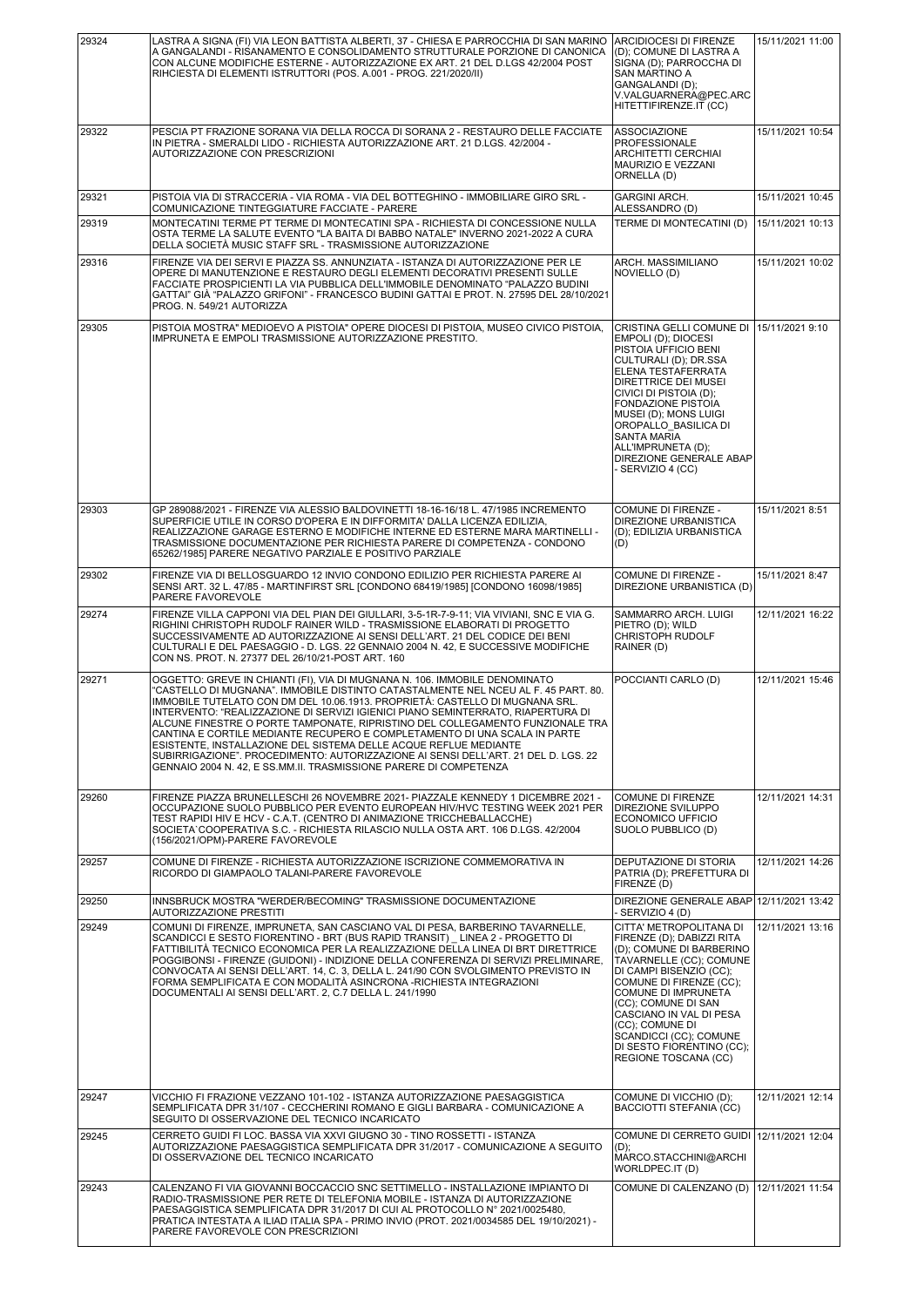| 29241 | VAIANO (PO). VIA BRAGA - LAVORI DI PEDONALIZZAZIONE - COMUNE DI VAIANO - CONFERENZA<br>DI SERVIZI EX ART. 14 E 14 BIS DELLA L. 241/1990 E SS.MM.II. - TRASMISSIONE PARERE DI<br><b>COMPETENZA</b>                                                                                                                                                                                               | COMUNE DI VAIANO (D);<br>MAZZUCA GESSICA (CC)                                                                                                                                             | 12/11/2021 11:36 |
|-------|-------------------------------------------------------------------------------------------------------------------------------------------------------------------------------------------------------------------------------------------------------------------------------------------------------------------------------------------------------------------------------------------------|-------------------------------------------------------------------------------------------------------------------------------------------------------------------------------------------|------------------|
| 29238 | SCARPERIA E SAN PIERO (FI) PIAZZA TORRICELLA, 73 - MESSA IN SICUREZZA EX CASA DEL<br>FASCIO - COMUNE DI SCAPERIA E SAN PIERO - AUTORIZZAZIONE EX ART. 21 DEL D.LGS<br>42/2007 POST RICHIESTA DI ELEMENTI ISTRUTTORI (POS. A/VARIE PROG. 128/2021/II)                                                                                                                                            | COMUNE SCARPERIA E SAN<br>PIERO A SIEVE (D); ALBISANI<br>DANTE (CC); PIERALLI<br>GIANNA (CC)                                                                                              | 12/11/2021 11:27 |
| 29227 | FIRENZE VIALE GIUSEPPE POGGI 1 "THE LODGE" ACCERTAMENTO EDILIZIO CON RICHIESTA DI<br>VALUTAZIONE COMM. SOCIETÀ LE RAMPE - M.661 M.851 M.819 M.131 - COMUNICAZIONI                                                                                                                                                                                                                               | COMUNE DI FIRENZE -<br>CORPO DI POLIZIA<br>MUNICIPALE (D); COMUNE DI<br>FIRENZE - DIREZIONE<br>URBANISTICA (D)                                                                            | 12/11/2021 10:56 |
| 29225 | PROT.N.0020999/2021 - PRATICA 2021/0994 - SAN CASCIANO VAL DI PESA FI VIA SCOPETI 34 -<br>MANUTENZIONE STRAORDINARIA - DE ROSA PAOLA FARMACIA SPEDALETTO SNC -<br>AUTORIZZAZIONE PAESAGGISTICA SEMPLIFICATA DPR 31/2017 - TRASMISSIONE PARERE<br><b>FAVOREVOLE CON PRESCRIZIONI</b>                                                                                                             | COMUNE DI SAN CASCIANO<br>IN VAL DI PESA (D)                                                                                                                                              | 12/11/2021 10:43 |
| 29224 | PROT.N.0021011/2021 - PRATICA 2021/1047 - SAN CASCIANO VAL DI PESA FI VIA GABBIANO 34 -<br>RIFACIMENTO FACCIATA PRINCIPALE CON REALIZZAZIONE CAPPOTTO TERMICO ISOLANTE -<br>ALESSANDRO CARDINI CASTELLI DEL GREVE PESA AUTORIZZAZIONE PAESAGGISTICA<br>SEMPLIFICATA DPR 31/2017 - TRASMISSIONE PARERE FAVOREVOLE CON PRESCRIZIONI                                                               | COMUNE DI SAN CASCIANO<br>IN VAL DI PESA (D)                                                                                                                                              | 12/11/2021 10:41 |
| 29223 | PROT. N. 16866/2021 - SAN CASCIANO IN VAL DI PESA (FI) VIA DELLA LIBERAZIONE, 18 LOC. LA<br>ROMOLA ART. 146 VARIANTE AUT. SEMPLIFICATA N. 813 DEL 12/12/2019 TRIPI ALESSANDRO E<br>MALANCHI ANTONELLA - RICHIESTA PARERE AUTORIZZAZIONE PAESAGGISTICA PRATICA<br>2021/0350 - TRASMISSIONE PARERE FAVOREVOLE CON PRESCRIZIONI                                                                    | COMUNE DI SAN CASCIANO<br>IN VAL DI PESA (D)                                                                                                                                              | 12/11/2021 10:35 |
| 29222 | PROT.N.0020497/2021 - SAN CASCIANO VAL DI PESA FI VIA MONTECAPRI 34 - ACCERTAMENTO<br>DI COMPATIBILITA' PAESAGGISTICA - RICHIESTA PARERE VINCOLANTE AI SENSI DELL'ART. 167.<br>COMMA 5 D.LGS. 42/2004 E S.M.I. - RIF.TO PRATICA N. 2021/0748 GALLI PAOLO E BIAGI PAOLA -<br>TRASMISSIONE PARERE FAVOREVOLE                                                                                      | COMUNE DI SAN CASCIANO<br>IN VAL DI PESA (D)                                                                                                                                              | 12/11/2021 10:32 |
| 29221 | PROT.N.0021111/2021 - SAN CASCIANO VAL DI PESA FI VIA B. CELLINI - FAILLI ILARIA, FAILLI<br>STEFANO, FAILLI VASCO, FAILLI CHIARA - ACCERTAMENTO DI COMPATIBILITA' PAESAGGISTICA<br>- RICHIESTA PARERE VINCOLANTE AI SENSI DELL'ART. 167, COMMA 5 D.LGS. 42/04 E S.M.I. -<br>RIF.TO PRATICA N. 2021/1009 - TRASMISSIONE PARERE FAVOREOLE                                                         | COMUNE DI SAN CASCIANO<br> IN VAL DI PESA (D)                                                                                                                                             | 12/11/2021 10:31 |
| 29220 | PISTOIA PIAZZA DUOMO 8 PALAZZO BRACCIOLINI - SOSTITUZIONE DELLO SPORTELLO<br>BANCOMAT - BANCA MONTE DEI PASCHI DI SIENA - RICHIESTA VARIANTE AUTORIZZAZIONE<br>MIC-SABAP-FI_UO4-6_IV/28/04/2021/0010714-P ART. 21 D.LGS. 42/2004 - AUTORIZZAZIONE CON<br><b>PRESCRIZIONI</b>                                                                                                                    | ARTELIA ITALIA SPA (D)                                                                                                                                                                    | 12/11/2021 10:30 |
| 29219 | (PROT.N. GE 2021/0233718) PRATICA PE/1332/2021 P.G. 82159/2021 - PRATO VIA DEL COLLE 11 -<br>EFFICIENTAMENTO ENERGETICO CON INSTALLAZIONE DI PANNELLI FOTOVOLTAICI -<br>BECHERUCCI SILVIA - AUTORIZZAZIONE PAESAGGISTICA SEMPLIFICATA - TRASMISSIONE<br>PARERE FAVOREVOLE CON PRESCRIZIONI                                                                                                      | COMUNE DI PRATO (D)                                                                                                                                                                       | 12/11/2021 10:28 |
| 29209 | FIRENZE, PIAZZA SS. ANNUNZIATA, 22 - ISTITUTO DEGLI INNOCENTI -CHIESA DI SANTA MARIA<br>DEGLI INNOCENTI - TRASMISSIONE DOCUMENTAZIONE DI PROGETTO                                                                                                                                                                                                                                               | ISTITUTO DEGLI INNOCENTI   12/11/2021 10:06<br>(D)                                                                                                                                        |                  |
| 29186 | CRATERE APULO A FIGURE ROSSE RISALENTE AL IV SEC. A. C. DICHIARATO DI INTERESSE<br>PARTICOLARMENTE IMPORTANTE AI SENSI DEGLI ARTT. 10C. 3, 13-15 DEL DLGS 42/2004 CON<br>DDR VENETO DEL 26.10.2020 - ALIENANTE DUEMMECI SRL ACQUIRENTE CRISTINA GIACOMELLI<br>- ESERCIZIO DIRITTO DI PRELAZIONE                                                                                                 | <b>BUENO MICHELE (D);</b><br>COMUNE DI PISTOIA (D);<br>PROVINCIA DI PISTOIA (D);<br>REGIONE TOSCANA (D);<br>SEGRETARIATO REGIONALE<br>DEL MIC PER LA TOSCANA<br>(D); VERNILLO ARIANNA (D) | 11/11/2021 19:49 |
| 29172 | PROT.N.0028728/2021 - RIF.0022277/2021 - FIESOLE FI VIA DI ONTIGNANO 1-3-5 -<br>PROCEDIMENTO DI AUTORIZZAZIONE PAESAGGISTICA AI SENSI DELL'ART. 146 D.LGS. 42/2004<br>(AP 186/2021). RICHIEDENTE: LORENZO CIRRI - TRASMISSIONE PARERE                                                                                                                                                           | COMUNE DI FIESOLE (D)                                                                                                                                                                     | 11/11/2021 17:00 |
| 29171 | FIRENZE VIA S. MARIA A MARIGNOLLE 2 - VILLA LA COLOMBAIA - RICHIESTA AUTORIZZAZIONE<br>PREVENTIVA PER TRASFERIMENTO DI PROPRIETA A TITOLO DI DONAZIONE ART. 56 D.LGS.<br>42/2004 - PROVINCIA RELIGIOSA DI FIRENZE DELLE SUORE ADORATRICI DEL SANGUE DI<br>CRISTO - COMUNICAZIONI                                                                                                                | PROVINCIA RELIGIOSA DI<br>FIRENZE DELLE SUORE<br>ADORATRICI DEL SANGUE<br>DI CRISTO (D);<br>SEGRETARIATO REGIONALE<br>DELLA TOSCANA (D)                                                   | 11/11/2021 16:55 |
| 29170 | PONTASSIEVE FI - PROGETTO DI FATTIBILITÀ TECNICO ECONOMICA PER IL RIUTILIZZO<br>DELL'AREA EX FERROVIA DENOMINATA "BORGO VERDE" - INDIZIONE DELLA CONFERENZA DI<br>SERVIZI PRELIMINARE, CONVOCATA AI SENSI DELL'ART. 14, C. 3, DELLA L. 241/90 CON<br>SVOLGIMENTO PREVISTO IN FORMA SEMPLIFICATA E CON MODALITÀ ASINCRONA AI SENSI<br>DELL'ART. 14-BIS DELLA LEGGE MEDESIMA. TRASMISSIONE PARERE | DIREZIONE EDILIZIA (D)                                                                                                                                                                    | 11/11/2021 16:46 |
| 29165 | ENEL PISTOIA ART. 28 LRT 39/2005 NUOVO ELETTRODOTTO IN CAVO SOTTERRANEO BT, BUCA<br>GIUNTI E POSA DI NUOVI ARMADI STRADALI PER NUOVA FORNITURA IN AREA PARCHEGGIO E<br>AREA VERDE ADIACENTE A VIA DELL'ANNONA PRATICA N. 2411672 - PARERE PER LA VERIFICA<br>PREVENTIVA DELL'INTERESSE ARCHEOLOGICO                                                                                             | ENEL (D)                                                                                                                                                                                  | 11/11/2021 16:12 |
| 29162 | ENEL MONTALE PT VIA DEL CASTAGNO - PRATICA 2405592 - ELETTRODOTTO AEREO PER<br>RADDOPPIAMENTO LINEA AEREA ESISTENTE - PARERE ARCHEOLOGICO AI SENSI DELL'ART.<br>28, C. 4, D. LGS N. 42/2004; L.R.T. N. 39/2005                                                                                                                                                                                  | ENEL(D)                                                                                                                                                                                   | 11/11/2021 16:06 |
| 29161 | ENEL PISTOIA VIA SAN FELICE PITECCIO ART. 28 E LRT 39/2005 SCAVO STRADALE PER POSA DI ENEL (D)<br>ELETTRODOTTO SOTTERRANEO IN BT PRATICA N. 2395436 - PARERE PER VERIFICA<br>PREVENTIVA DELL'INTERESSE ARCHEOLOGICO                                                                                                                                                                             |                                                                                                                                                                                           | 11/11/2021 16:01 |
| 29155 | FIRENZE VIA S.GIOVANNI GUALBERTO 26 - AUTORIZZAZIONE PAESAGGISTICA - ANNALISA<br>BACCI - DEPOSITO OSSERVAZIONI - PRATICA 6772/2021 - PARERE FAVOREVOLE POST<br><b>OSSERVAZIONI</b>                                                                                                                                                                                                              | COMUNE DI FIRENZE -<br><b>DIREZIONE URBANISTICA</b><br>(D); ORSELLI LORENZO (D)                                                                                                           | 11/11/2021 15:17 |
| 29152 | PROT.N.0040167/2021 - BAGNO A RIPOLI FI VIA DI LAPPEGGI 58B ANTELLA - PROGETTO N. 1000 /<br>2021- DALLA VILLA GIACOMO - RICHIESTA PARERE SU ABBATTIMENTO ALBERI -<br>AUTORIZZAZIONE PAESAGGISTICA SEMPLIFICATA DPR 31/2017 - PARERE FAVOREVOLE A<br>CONDIZIONE                                                                                                                                  | COMUNE DI BAGNO A RIPOLI 11/11/2021 15:14<br>(D)                                                                                                                                          |                  |
| 29151 | GP 302861/2021 - FIRENZE VIA DEI FALCUCCI, 9 TUTELA PAESAGGISTICA ART. 146 ISOLAMENTO<br>TERMICO SU FACCIATA TERGALE, LATERALE, IN COPERTURA E SOSTITUZIONE INFISSI PAOLO<br>FALORNI - TRASMISSIONE DOCUMENTAZIONE RICHIESTA PARERE AUTORIZZAZIONE<br>PAESAGGISTICA PRATICA 7627/2021 - PARERE FAVOREVOLE                                                                                       | COMUNE DI FIRENZE -<br>DIREZIONE URBANISTICA (D)                                                                                                                                          | 11/11/2021 15:11 |
| 29150 | PROT.N.0021364/2021 - PRATICA 2021/0739 - SAN CASCIANO VAL DI PESA FI VIA VOLTERRANA -<br>INSTALLAZIONE COPERTURA TEMPORANEA - AUTORIZZAZIONE PAESAGGISTICA<br>SEMPLIFICATA FAGGIOLI VALENTINO - TRASMISSIONE PARERE FAVOREVOLE CON<br><b>PRESCRIZIONI</b>                                                                                                                                      | COMUNE DI SAN CASCIANO<br>IN VAL DI PESA (D)                                                                                                                                              | 11/11/2021 15:11 |
| 29149 | GP 302852/2021 - FIRENZE VIA CIUTO BRANDINI, 1 TUTELA PAESAGGISTICA ART. 146<br>REALIZZAZIONE PERGOLA E SISTEMAZIONE AREE ESTERNE MISURI STEFANO, VEZZOSI<br>MICHELA - RICHIESTA PARERE AUTORIZZAZIONE PAESAGGISTICA PRATICA N. 7621/2021 -<br>PARERE FAVOREVOLE                                                                                                                                | COMUNE DI FIRENZE -<br>DIREZIONE URBANISTICA (D)                                                                                                                                          | 11/11/2021 15:08 |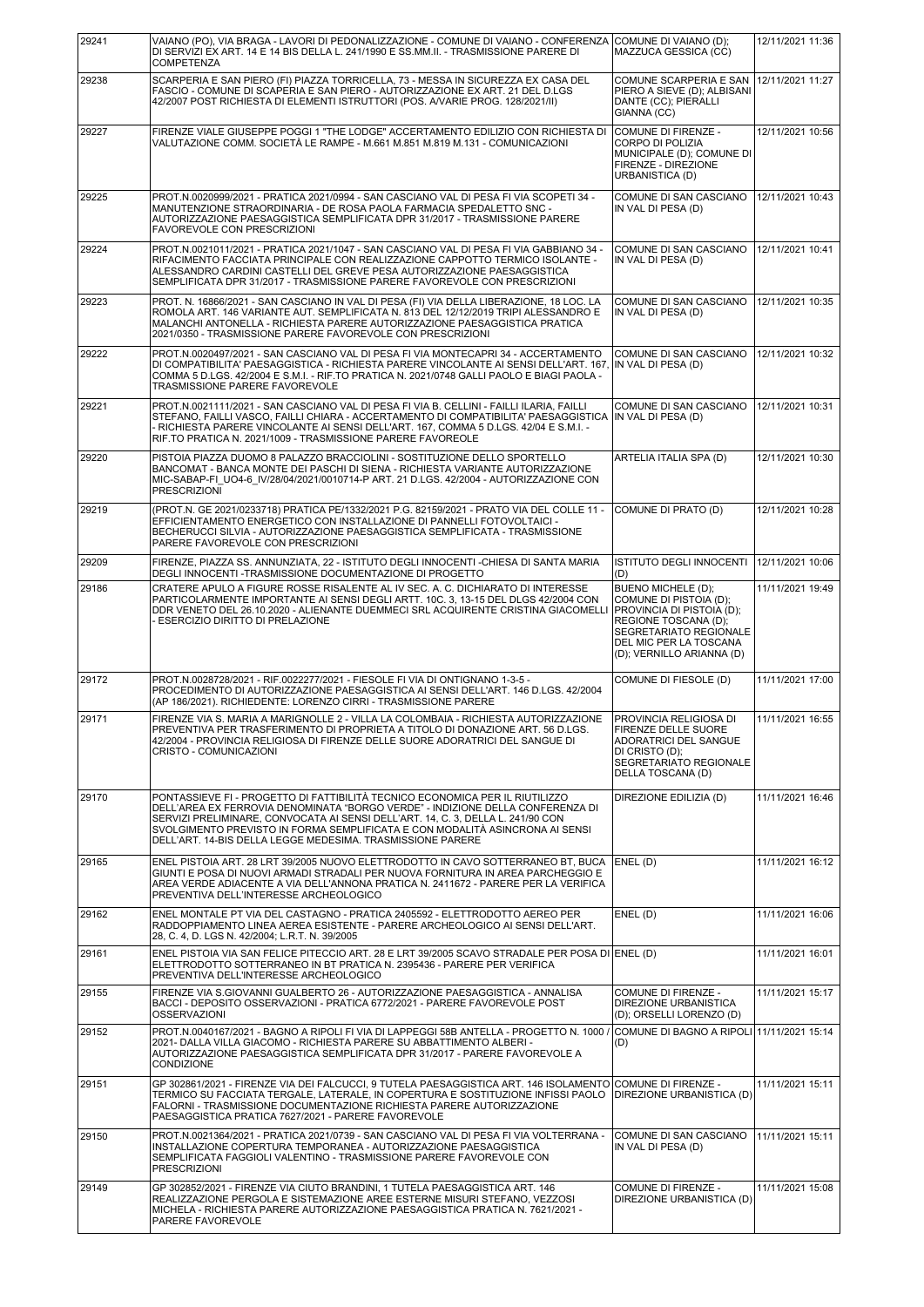| 29148 | PROT. N. 15002/2021 - SAN CASCIANO IN VAL DI PESA (FI) VIA J. F. KENNEDY, SNC ART. 146<br>TUTELA PAESAGGISTICA REALIZZAZIONE FABBRICATO AD USO RESIDENZIALE VIGNOLINI<br>SIMONE, VIGNOLINI COSTRUZIONI SRL - RICHIESTA PARERE AUTORIZZAZIONE<br>PAESAGGISTICA ORDINARIA PRATICA 2021/0551 - TRASMISSIONE PARERE FAVOREVOLE CON<br><b>PRESCRIZIONI</b>                                   | COMUNE DI SAN CASCIANO<br>IN VAL DI PESA (D)                                                                                                                                                                                  | 11/11/2021 15:08 |
|-------|-----------------------------------------------------------------------------------------------------------------------------------------------------------------------------------------------------------------------------------------------------------------------------------------------------------------------------------------------------------------------------------------|-------------------------------------------------------------------------------------------------------------------------------------------------------------------------------------------------------------------------------|------------------|
| 29147 | FIRENZE VIA DEI BENCI  - COMUNICAZIONE TARDIVA DENUNCIA DI<br>TRASFERIMENTO DI PROPRIETÀ DI BENI IMMOBILI TUTELATI (ART. 59 D. LGS 42/2004 SS.MM. E<br>II.) - INTEGRAZIONE COMUNICAZIONE EFFETTUATA IN DATA 3 GENNAIO 2005 - AMPLIFIN SPA -<br>CHIUSURA SANATORIA AMMINISTRATIVA                                                                                                        | PROCURA REPUBBLICA- C/O   11/11/2021 15:07<br>TRIBUNALE DI FIRENZE (D)                                                                                                                                                        |                  |
| 29145 | FIRENZE VIA DEI BENCI 5 - PALAZZO BARDI ALLE GRAZIE - COMUNICAZIONE TARDIVA<br>DENUNCIA DI TRASFERIMENTO DI PROPRIETÀ DI BENI IMMOBILI TUTELATI (ART. 59 D. LGS<br>42/2004 SS.MM. E II.) - INTEGRAZIONE COMUNICAZIONE EFFETTUATA IN DATA 3 GENNAIO 2005<br>AMPLIFIN SPA - CHIUSURA SANATORIA AMMINISTRATIVA                                                                             | AMPLIFIN SPA (D)                                                                                                                                                                                                              | 11/11/2021 14:58 |
| 29112 | MONTECATINI TERME PT VIALE DELLA LIBERTA' 15 - MODIFICHE PROSPETTICHE CON<br>APERTURA DI FINESTRA - BORGIOLI GIANLUCA - AUTORIZZAZIONE PAESAGGISTICA<br>SEMPLIFICATA DPR 31/2017 - INVIO PRATICA N. 2021/0675- PARERE FAVOREVOLE                                                                                                                                                        | COMUNE DI MONTECATINI<br>TERME (PT) (D)                                                                                                                                                                                       | 11/11/2021 11:58 |
| 29111 | MONTECATINI TERME PT CORSO GIACOMO MATTEOTTI 15 - MANUTENZIONE DI PORZIONE DI<br>FACCIATA - BONVICINI SPA BONVICINI ANDREA - AUTORIZZAZIONE PAESAGGISTICA<br>SEMPLIFICATA DPR 31/2017 - INVIO PRATICA N. 2021/0682 PER PARERE DI COMPETENZA-<br>PARERE FAVOREVOLE                                                                                                                       | COMUNE DI MONTECATINI<br>TERME (PT) (D)                                                                                                                                                                                       | 11/11/2021 11:55 |
| 29108 | MASSA E COZZILE PT VIA CALDERAIO 17 - MAGRINI LETIZIA - ACCERTAMENTO DI<br>COMPATIBILITA' PAESAGGISTICA ART. 167 D.LGS. 42/2004 - RICHIESTA PARERE PRATICA<br>359/2021-PARERE FAVOREVOLE                                                                                                                                                                                                | COMUNE DI MASSA E<br>COZZILE (D)                                                                                                                                                                                              | 11/11/2021 11:52 |
| 29107 | BUGGIANO PT VIA G. BUOZZI 16 - RICHIESTA DI REVISIONE AUTORIZZAZIONE PAESAGGISTICA<br>N.059/2021-APS DEL 23.09.2021 PROT. N.16285 ALAURA FRANCESCA - RILASCIATA IN DATA<br>14.10.2021 - TRASMISSIONE DI DOCUMENTAZIONE ATTINENTE LA RICHIESTA DI REVISIONE AI<br>FINI DELLA ACQUISIZIONE DEL PARERE DI CUI ALL'ARTICOLO 11 COMMA 8 DEL DPR 31/2017 -<br>PARERE FAVOREVOLE               | COMUNE DI BUGGIANO PT<br>(D)                                                                                                                                                                                                  | 11/11/2021 11:50 |
| 29092 | SESTO FIORENTINO (FI) VILLA SAN LORENZO AL PRATO - REALIZZAZIONE DI TINTEGGIATURA -<br>AUTORIZZAZIONE EX ART. 21 DEL D.LGS 42/2004 A CONDIZIONE (POS. A/1296 PROG. 213/II/2021)                                                                                                                                                                                                         | COMUNE DI SESTO<br>FIORENTINO (D); MICHELA<br>DEL CARLO C/O COMUNE DI<br>SETO FIORENTINO (CC)                                                                                                                                 | 11/11/2021 10:56 |
| 29080 | QUARRATA (PT) VIA EUROPA, 374 LOC. SANTONUOVO ART. 21 AMPLIAMENTO VOLUMETRICO<br>PER REALIZZAZIONE CUCINA PARROCCHIALE MARINI MAURO CIRCOLO RICREATIVO MCL<br>SANTONUOVO - TRASMISSIONE AUTORIZZAZZIONE                                                                                                                                                                                 | GOTI GEOM. LISA (D)                                                                                                                                                                                                           | 11/11/2021 10:31 |
| 29063 | CHIESINA UZZANESE PT VIA DELLA LAMA 15 - RISTRUTTURAZIONE CON AMPLIAMENTO DI<br>FABBRICATO A DESTINAZIONE ARTIGIANALE ED UFFICI - VIVA SRL - AUTORIZZAZIONE<br>PAESAGGISTICA ART. 146 D.LGS. 42/2004 - RICHIESTA PARERE -PARERE FAVOREVOLE                                                                                                                                              | COMUNE DI CHIESINA<br>UZZANESE (D)                                                                                                                                                                                            | 11/11/2021 9:47  |
| 29060 | MONTECATINI TERME PT VIA GIOVANNI BOVIO 25 - RIFACIMENTO TINTEGGIATURE FACCIATE -<br>PELLEGRINI ANNA - AUTORIZZAZIONE PAESAGGISTICA SEMPLIFICATA DPR 31/2017 -<br>RICHIESTA PARERE PRATICA N. 2021/0667-PARERE FAVOREVOLE CON PRESCRIZIONI                                                                                                                                              | COMUNE DI MONTECATINI<br>TERME (PT) (D)                                                                                                                                                                                       | 11/11/2021 9:45  |
| 29059 | MONTECATINI TERME PT VIA AMENDOLA 31 - MANUTENZIONE STRAORDINARIA E RECUPERO<br>ABITATIVO SOTTOTETTO AUTORIZZAZIONE PAESAGGISTICA SEMPLIFICATA - FUCINI<br>NICOLETTA - INVIO INTEGRAZIONI PRAT. 2021/0556A-PARERE FAVOREVOLE CON<br><b>PRESCRIZIONI</b>                                                                                                                                 | COMUNE DI MONTECATINI<br>TERME (PT) (D)                                                                                                                                                                                       | 11/11/2021 9:40  |
| 29053 | SESTO FIORENTINO (FI) VIA GRAMSCI 333 - PALAZZO PRETORIO - STUDIO DI FATTIBILITA'<br>TECNICO-ECONOMICA DENOMINATO "RECUPERO FUNZIONALE DI PALAZZO PRETORIO<br>CENTRO ESPOSITIVO URBAN CENTER DELLA COMUNITA" - COMUNE DI SESTO FIORENTINO -<br>AUTORIZZAZIONE EX ART. 21 DEL D.LGS 42/2004 A CONDIZIONE (POS. A/3125)                                                                   | COMUNE DI SESTO<br>FIORENTINO (D); MICHELA<br>DEL CARLO C/O COMUNE DI<br>SETO FIORENTINO (CC)                                                                                                                                 | 11/11/2021 9:20  |
| 29047 | FIRENZE PIAZZA STAZIONE 1 - ATTESTAZIONE ESISTENZA PROVVEDIMENTO DI TUTELA -<br>GENERALI ITALIA SPA. TRASMISSIONE ESITO                                                                                                                                                                                                                                                                 | PAONNE MARCO (D)                                                                                                                                                                                                              | 11/11/2021 8:28  |
| 29044 | [ID: 6117] PROGETTO: AUTOSTRADA A1 MILANO-NAPOLI AMPLIAMENTO DELLA TERZA CORSIA<br>TRATTA FIRENZE SUD - INCISA VALDARNO SUB TRATTA DAL KM 306+895 AL KM 313+120 -<br>VARIANTE SAN DONATO - PROROGA DEL TERMINE DI VALIDITA DEL DECRETO DI<br>COMPATIBILITÀ AMBIENTALE - PARERE FAVOREVOLE                                                                                               | DG ABAP SERVIZIO 5 (D)                                                                                                                                                                                                        | 10/11/2021 20:40 |
| 29043 | VAGLIA (FI) PRATOLINO- FATTORIA VECCHIA VIA SAN JACOPO N. 769 SAGGI NEL RESEDE -<br>ISTANZA AUTORIZZAZIONE LAVORI ART. 21 - TRASMISSIONE AUTORIZZAZIONE CON<br><b>PRESCRIZIONI</b>                                                                                                                                                                                                      | NENCIONI ARCH. SILVIA (D)                                                                                                                                                                                                     | 10/11/2021 18:50 |
| 29042 | SESTO FIORENTINO (FI) VIA DI CARMIGNANELLO, 2/A TUTELA PAESAGGISTICA ORDINARIA ART.<br>146 TUCCI ANNALISA- PRATICA EDILIZIA: N. 20078/2021 DEL 27/05/2021 - - REALIZZAZIONE DI<br>PISCINA AD USO PRIVATO - ASPETTI ARCHEOLOGICI                                                                                                                                                         | COMUNE DI SESTO<br>FIORENTINO (D)                                                                                                                                                                                             | 10/11/2021 18:16 |
| 29041 | ENEL CAMPI BISENZIO FI VIA SAN JACOPO - PRATICA 2414668 - PARERE PER LA VERIFICA<br>PREVENTIVA DELL'INTERESSE ARCHEOLOGICO AI SENSI DELL'ART. 28 C. 4 D.LGS N. 42/2004;<br>L.R.T. N.39/2005 - REALIZZAZIONE NUOVO TRATTO ELETTRODOTTO AEREO/ INTERRATO, A<br>BASSA TENSIONE BT (230-400 V) #32935649-2461321#                                                                           | ENEL (D)                                                                                                                                                                                                                      | 10/11/2021 17:58 |
| 29040 | ENEL CALENZANO FI VIA CARLO PISACANE - VIA DELLA COSTITUZIONE - PRATICA 2414652 -<br>PARERE PER LA VERIFICA PREVENTIVA DELL'INTERESSE ARCHEOLOGICO AI SENSI DELL'ART.<br>28 C. 4 D.LGS N. 42/2004; L.R.T. N.39/2005 - REALIZZAZIONE E MESSA IN ESERCIZIO DI NUOVO<br>TRATTO ELETTRODOTTO INTERRATO A BASSA TENSIONE BT (230/400 V), IN CANALIZZAZIONE<br>PREDISPOSTA #32862137-2455597# | ENEL (D)                                                                                                                                                                                                                      | 10/11/2021 17:55 |
| 29039 | BORGO SAN LORENZO FI - IMMOBILE LA GUARDIA, VIA DI TASSAIA 61 POLCANTO - MODIFICHE<br>INTERNE E COMPLETAMENTO INTERVENTI DI CUI AL NULLA OSTA 11812 DEL 18.10.2007 -<br> PARINI STEFANO E CRISTINA CELESCHI - ISTANZA AUTORIZZAZIONE ART. 21 D.LGS. 42/2004 -<br>AUTORIZZAZIONE CON PRESCRIZIONI                                                                                        | GRASSI ALESSANDRO (D)                                                                                                                                                                                                         | 10/11/2021 17:37 |
| 29035 | 160 D.LGS 42/2004-  -LAVORI ESEGUITI IN ASSENZA DI AUTORIZZAZIONE ART. 21 -<br>PROG. 502/21                                                                                                                                                                                                                                                                                             | ; DIREZIONE<br><b>GENERALE ABAP SERVIZIO</b><br>3 (D); COMUNE DI FIRENZE -<br>DIREZIONE URBANISTICA<br>(CC); COMUNE DI FIRENZE<br>POLIZIA MUNICIPALE<br>EDILIZIA (CC); PROCURA<br>REPUBBLICA-C/O<br>TRIBUNALE DI FIRENZE (CC) | 10/11/2021 16:15 |
| 29034 | FIRENZE PIAZZA DEGLI ANTINORI 2 E 4R - TRASMISSIONE PARERE VINCOLANTE CIRCA<br>L'IRROGAZIONE DELLA SANZIONE PECUNIARIA AI SENSI DELL'ART. 33 COMMA 4 DEL DPR<br>380/2001 POST TRASMISSIONE INTEGRAZIONI RELATIVAMENTE AGLI ABUSI RISCONTRATI IN 6<br>UNITÀ IMMOBILIARI [ABUSO 22/2021] -                                                                                                | COMUNE DI FIRENZE -<br>DIREZIONE URBANISTICA (D)                                                                                                                                                                              | 10/11/2021 16:07 |
| 29024 | IMPRUNETA, VIA IMPRUNETANA PER POZZOLATICO, 88 IN LOC. POZZOLATICO. ABBATTIMENTO<br>CON SOSTITUZIONE DI ESSENZA ARBOREA. TRENTI M.GRAZIA. FAVOREVOLE                                                                                                                                                                                                                                    | COMUNE DI IMPRUNETA (D)                                                                                                                                                                                                       | 10/11/2021 15:20 |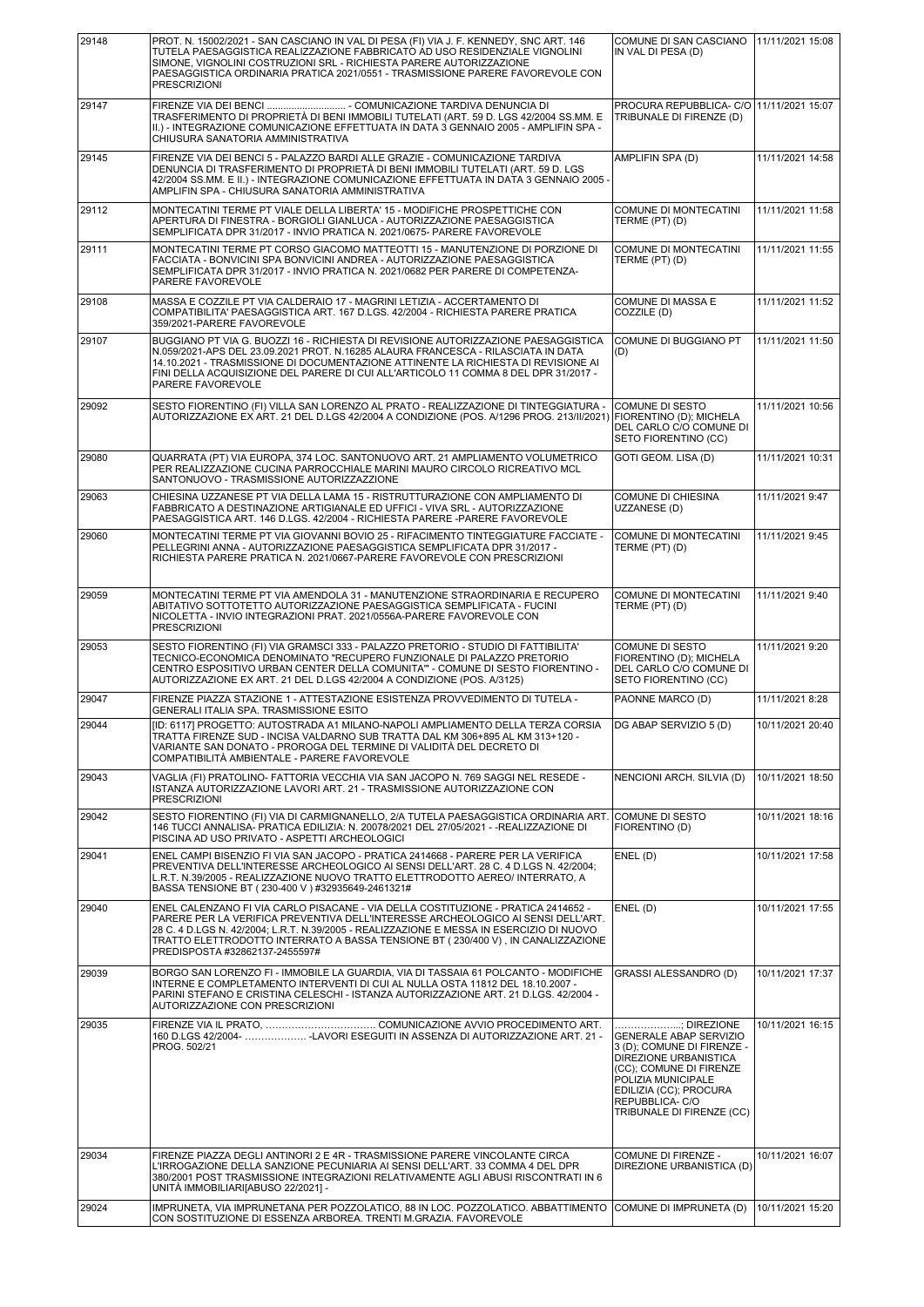| 29022 | MOSTRA "DONATELLO" (FIRENZE, PALAZZO STROZZI E MUSEO NAZIONALE DEL BARGELLO, 19                                                                                                                                                                                                                                                                                                                                                                                             | <b>FEC COORDINAMENTO</b>                                                                                                                                                                                                                                | 10/11/2021 15:19 |
|-------|-----------------------------------------------------------------------------------------------------------------------------------------------------------------------------------------------------------------------------------------------------------------------------------------------------------------------------------------------------------------------------------------------------------------------------------------------------------------------------|---------------------------------------------------------------------------------------------------------------------------------------------------------------------------------------------------------------------------------------------------------|------------------|
|       | MARZO - 31 LUGLIO 2022; LONDRA, VICTORIA AND ALBERT MUSEUM, 11 FEBBRAIO -11 GIUGNO<br>2023).RICHIESTA DI PRESTITO DI OPERE DI PROPRIETÀ DEL FONDO EDIFICI DI CULTO<br>COMUNICAZIONI                                                                                                                                                                                                                                                                                         | MINISTERO INTERNO (D);<br>PREFETTURA DI FIRENZE -<br>FEC (CC)                                                                                                                                                                                           |                  |
| 29020 | FIRENZE VIA DELL' ERTA CANINA 60 - VILLA DELLA SORGENTE - RESTAURO E RISANAMENTO<br>CONSERVATIVO -  - RICHIESTA ACCERTAMENTO ART. 160 D.LGS. 42/2004 - 1/2<br>PROT. N. 13454 DEL 26/05/2021 - PROG. N. 235/21 PERVENUTE INTEGRAZ. PROT. N. 27523 DEL<br>27/10/2021 - ACCERT, 160 AUTORIZZA                                                                                                                                                                                  | COMUNE DI FIRENZE -<br>DIREZIONE URBANISTICA<br>(D): DIREZIONE GENERALE<br>ABAP - SERVIZIO 3 (D);<br>PROCURA REPUBBLICA- C/O<br>TRIBUNALE DI FIRENZE (D);                                                                                               | 10/11/2021 15:12 |
| 29007 | FUCECCHIO FI VIA RAMONI 128 - RISTRUTTURAZIONE EDILIZIA CON AMPLIAMENTO DI<br>FABBRICATO DI CIVILE ABITAZIONE - CATERINA E GRAZIA CARDINI, SCACCIA CALOGERO -<br>ISTANZA PAESAGGISTICA SEMPLIFICATA DPR 31/2017 - PRATICA 004/APS/2021 - PARERE<br>FAVOREVOLE A CONDIZIONI                                                                                                                                                                                                  | COMUNE DI FUCECCHIO (D)                                                                                                                                                                                                                                 | 10/11/2021 14:19 |
| 29000 | FIRENZE, PIAZZA DELL'UNITÀ ITALIANA.- AREA SULLA QUALE INSISTONO RESTI ARCHEOLOGICI<br>RIFERIBILI A EDIFICIO DI EPOCA ROMANA (I - V D. C.), DISTINTA AL CATASTO DEL COMUNE DI<br>FIRENZE AL F. 165 - DECLARATORIA DI RICONOSCIMENTO DELL'INTERESSE CULTURALE<br>FINALIZZATA ALL'IMMISSIONE DEI RESTI ARCHEOLOGICI NEL DEMANIO DELLO STATO AI SENSI<br>DELL' ART. 91 DEL DLGS 42/2004 E DELL' ART. 822 DEL C. C. - COMUNICAZIONE DI AVVIO DEL<br>PROCEDIMENTO AMMINISTRATIVO | AGENZIA DEL DEMANIO -<br>DIR. REG. TOSCANA E<br>UMBRIA (D); AGENZIA<br>DEMANIO DIREZIONE<br><b>GENERALE ROMA (D);</b><br>COMUNE DI FIRENZE (D);<br>SALVINI MONICA (D);<br>SEGRETARIATO REGIONALE<br>DEL MIC PER LA TOSCANA<br>(D); VERNILLO ARIANNA (D) | 10/11/2021 13:30 |
| 28999 | FIGLINE- INCISA, IN VIA PERTINI. PROCEDIMENTO AUTORIZZATORIO SEMPLIFICATO AI SENSI<br>DEL D.P.R. 13 FEBBRAIO 2017, N. 31. PROCEDIMENTO AUTORIZZATORIO SEMPLIFICATO AI<br>SENSI DEL D.P.R. 13 FEBBRAIO 2017, N. 31. PAPINI SAMUELE -RESP. LEGALE. BN 17                                                                                                                                                                                                                      | COMUNE DI FIGLINE E<br>INCISA VALDARNO (D)                                                                                                                                                                                                              | 10/11/2021 13:12 |
| 28998 | FIRENZE, PIAZZA DELL'UNITÀ ITALIANA,- AREA SULLA QUALE INSISTONO RESTI ARCHEOLOGICI<br>RIFERIBILI A EDIFICIO DI EPOCA ROMANA (I - V D. C.), DISTINTA AL CATASTO DEL COMUNE DI<br>FIRENZE AL F. 165 - COMUNICAZIONE DI AVVIO DI PROCEDIMENTO DI VERIFICA DI UFFICIO<br>DELL'INTERESSE CULTURALE AI SENSI DELL'ART 12 DE DLGS 42/2004.                                                                                                                                        | AGENZIA DEL DEMANIO -<br>DIR. REG. TOSCANA E<br>UMBRIA (D); AGENZIA<br>DEMANIO DIREZIONE<br><b>GENERALE ROMA (D);</b><br>COMUNE DI FIRENZE (D);<br>SALVINI MONICA (D);<br>SEGRETARIATO REGIONALE<br>DEL MIC PER LA TOSCANA<br>(D); VERNILLO ARIANNA (D) | 10/11/2021 13:07 |
| 28984 | [ID: 6145] PROCEDURA DI VIA E VERIFICA DEL PIANO DI UTILIZZO TERRE - PROGETTO: "ASSE<br>STRADALE DI COLLEGAMENTO TRA GLI SVINCOLI DI PRATO EST E PRATO OVEST -<br>"DECLASSATA DI PRATO" - RADDOPPIO DI VIALE LEONARDO DA VINCI NEL TRATTO COMPRESO  E PAESAGGIO - SERVIZIO V<br>TRA VIA MARX E VIA NENNI MEDIANTE LA REALIZZAZIONE DE UN SOTTOPASSO -<br>TRASMISSIONE PARERE ENDOPROCEDIMENTALE                                                                             | DIREZIONE GENERALE<br>ARCHEOLOGIA BELLE ARTI<br>(D); DIREZIONE GENERALE<br>ABAP - SERVIZIO 3 (CC);<br>DIREZIONE GENERALE ABAP<br>SERVIZIO II (CC)                                                                                                       | 10/11/2021 12:03 |
| 28956 | PROT. N. 22660/2021 - BAGNO A RIPOLI (FI) VIA DEL CAROTA, 15 ARTT. 167 E 181 RICHIEDENTE:<br>ENTE GIURIDICO MONASTERO DELLO SPIIRITO SANTO . INTERVENTO DI AVVENUTA<br>REALIZZAZIONE DI MODIFICHE ESTERNE SU EDIFICIO RURALE E MAGAZZINO IN ASSENZA DI<br>AUTORIZZAZIONE PAESAGGISTICA - TRASMISSIONE PARERE ACCERTAMENTO COMPATIBILITÀ<br>PAESAGGISTICA - PRATICA N. 389/2020                                                                                              | COMUNE DI BAGNO A RIPOLI 10/11/2021 10:04<br>(D)                                                                                                                                                                                                        |                  |
| 28954 | PONTASSSIEVE FI VIA DELLE CROCI-PRATELLINO - REALIZZAZIONE DI NUOVO ELETTRODOTTO<br>CON POSA DI DUE ARMADI STRADALI - E-DISTRIBUZIONE SPA - AUTORIZZAZIONE<br>PAESAGGISTICA SEMPLIFICATA DPR 31/2017 - TRASMISSIONE PARERE - P.E.2021/00976                                                                                                                                                                                                                                 | COMUNE DI PONTASSIEVE<br>(D)                                                                                                                                                                                                                            | 10/11/2021 10:00 |
| 28953 | FIRENZE VIA SENESE, 270 POSA IN OPERA DI CAPPOTTO SULLE FACCIATE E PANNELLO<br>COIBENTE IN COPERTURA MARCO FIASCHI PER CONDOMINIO ART. 146 TUTELA<br>PAESAGGISTICA - TRASMISSIONE DOCUMENTAZIONE RICHIESTA PARERE - AUTORIZZAZIONE<br>PAESAGGISTICA ORDINARIA - PRATICA 5228/2021-CONTRARIO                                                                                                                                                                                 | COMUNE DI FIRENZE -<br>DIREZIONE URBANISTICA<br>(D); REGIONE TOSCANA (CC)                                                                                                                                                                               | 10/11/2021 9:46  |
| 28951 | GP 338638/2021 - FIRENZE LARGO ENRICO FERMI, 2 ART. 146 TUTELA PAESAGGISTICA<br>RESTAURO E RISANAMENTO CONSERVATIVO VILLINO LA PACE FRANCESCO NAPOLITANO PER<br>UNIVERSITA' DEGLI STUDI DI FIRENZE - TRASMISSIONE DOCUMENTAZIONE PER RICHIESTA<br>PARERE AUTORIZZAZIONE PAESAGGISTICA ORDINARIA - PRATICA 8412/2021 - PARERE<br>FAVOREVOLE A CONDIZIONI                                                                                                                     | COMUNE DI FIRENZE -<br>DIREZIONE URBANISTICA (D)                                                                                                                                                                                                        | 10/11/2021 9:22  |
| 28949 | GP 338616/2021 - FIRENZE VIA DEL PORTICO, 5 TUTELA PAESAGGISTICA ART. 146 VALERIO<br>CAPECCHI APERTURA PICCOLA FINESTRA, POSA PANNELLO TERMICO SU PORZIONE<br>FACCIATA NORD E POSA ISOLAMENTO TERMICO SULLE COPERTURE - TRASMISSIONE<br>DOCUMENTAZIONE PER RICHIESTA PARERE AUTORIZZAZIONE PAESAGGISTICA ORDINARIA -<br>PRATICA 8379/2021 - PARERE FAVOREVOLE                                                                                                               | <b>COMUNE DI FIRENZE -</b><br>DIREZIONE URBANISTICA (D)                                                                                                                                                                                                 | 10/11/2021 9:18  |
| 28947 | GP 338645/2021 - FIRENZE VIA DI SANTA MARGHERITA A MONTICI, 5 ART. 146 TUTELA<br>PAESAGGISTICA REALIZZAZIONE LOGGETTA A COPERTURA DI BALCONE E<br>RICONFIGURAZIONE APERTURE ESTERNE POSTE NEL CORTILE INTERNO DANIELE E CESARE<br>NEPI, ANNA PESERICO - TRASMISSIONE DOCUMENTAZIONE PER RICHIESTA PARERE<br>AUTORIZZAZIONE PAESAGGISTICA ORDINARIA - PRATICA 8335/2021 PARERE FAVOREVOLE                                                                                    | COMUNE DI FIRENZE -<br>DIREZIONE URBANISTICA (D)                                                                                                                                                                                                        | 10/11/2021 9:15  |
| 28945 | FIRENZE VIA SAN MICHELE DELLE CAMPORA 21 - COIBENTAZIONE COPERTURA,<br>REALIZZAZIONE LINEA VITA, DEMOLIZIONE ABBAINO DI COPERTURA E REALIZZAZIONE DI<br>NUOVA APERTURA - STEFANO NEGRI - "AUTORIZZAZIONE PAESAGGISTICA" SEMPLIFICATA<br>DPR 31/2017 - RICHIESTA PARERE PRATICA 9442/2021-PARERE FAVOREVOLE A CONDIZIONI                                                                                                                                                     | COMUNE DI FIRENZE -<br>DIREZIONE URBANISTICA (D)                                                                                                                                                                                                        | 10/11/2021 9:11  |
| 28943 | AGLIANA PT VIA SELVA LOC. MANNELLI - PIERATTINI GIANLUCA - ISTANZA DI AUTORIZZAZIONE<br>PAESAGGISTICA SEMPLIFICATA PER RECUPERO PAESAGGIO AGRARIO - INDIZIONE<br>CONFERENZA DEI SERVIZI SEMPLIFICATA ASINCRONA PRATICA 648/2021 - TRASMISSIONE<br><b>PARERE</b>                                                                                                                                                                                                             | <b>SUAP COMUNI DI</b><br>QUARRATA - AGLIANA -<br>MONTALE (D)                                                                                                                                                                                            | 10/11/2021 9:03  |
| 28942 | FIRENZE VIA DELLA STUFA, 23 ART. 21 GERONI PIETRO VARIANTI AUTORIZZAZIONE N.<br>5609/2021 OPERE DI MANUTENZIONE STRAORDINARIA - TRASMISSIONE DOCUMENTAZIONE<br>PER RICHIESTA AUTORIZZAZIONE - PROG. N. 514/21 AUTORIZZA                                                                                                                                                                                                                                                     | VANNINI ARCH. ELISABETTA   10/11/2021 8:47<br>(D)                                                                                                                                                                                                       |                  |
| 28939 | GUARDIA DI FINANZA - NUCLEO DI POLIZIA ECONOMICO FINANZIARIA PRATO - SEZIONE<br>TUTELA ECONOMICO. PROCEDURA ROTTAMAZIONE ARMI CONFISCATE RELATIVA AI<br>PROCEDIMENTI PENALI N.1845/12 RGNR, N.4950/15. INVIO NULLA OSTA.                                                                                                                                                                                                                                                    | GLAUCO ANGELETTI (D);<br><b>GUARDIA DI FINANZA -</b><br>GRUPPO DI PRATO (D)                                                                                                                                                                             | 09/11/2021 21:49 |
| 28938 | QUESTURA DI FIRENZE, DIVISIONE POLIZIA AMMINISTRATIVA E SOCIALE - UFFICIO ARMI<br>ESPLOSIVI. PROCEDURA ROTTAMAZIONE/DISATTIVAZIONE. PINZAUTI ANTONIO LEGALE<br>RAPPRESENTANTE ARMERIA RIVA D'ARNO SRL. INVIO NULLA OSTA DISATTIVAZIONE ARMA.                                                                                                                                                                                                                                | GLAUCO ANGELETTI (D);<br>QUESTURA DI FIRENZE -<br>UFFICIO ARMI E ESPLOSIVI<br>(D)                                                                                                                                                                       | 09/11/2021 21:40 |
| 28937 | LEGIONE CARABINIERI TOSCANA. STAZIONE CC DI RUFINA (FI). PROCEDIMENTO<br>ROTTAMAZIONE ARMI. ELENCO 71/25-21/2014 - FUCILE MONOCANNA MAVI, CAL. 24, MATR. 6367.<br>INVIO NULLA OSTA.                                                                                                                                                                                                                                                                                         | GLAUCO ANGELETTI (D);<br>STAZIONE CARABINIERI DI<br>RUFINA (D)                                                                                                                                                                                          | 09/11/2021 21:31 |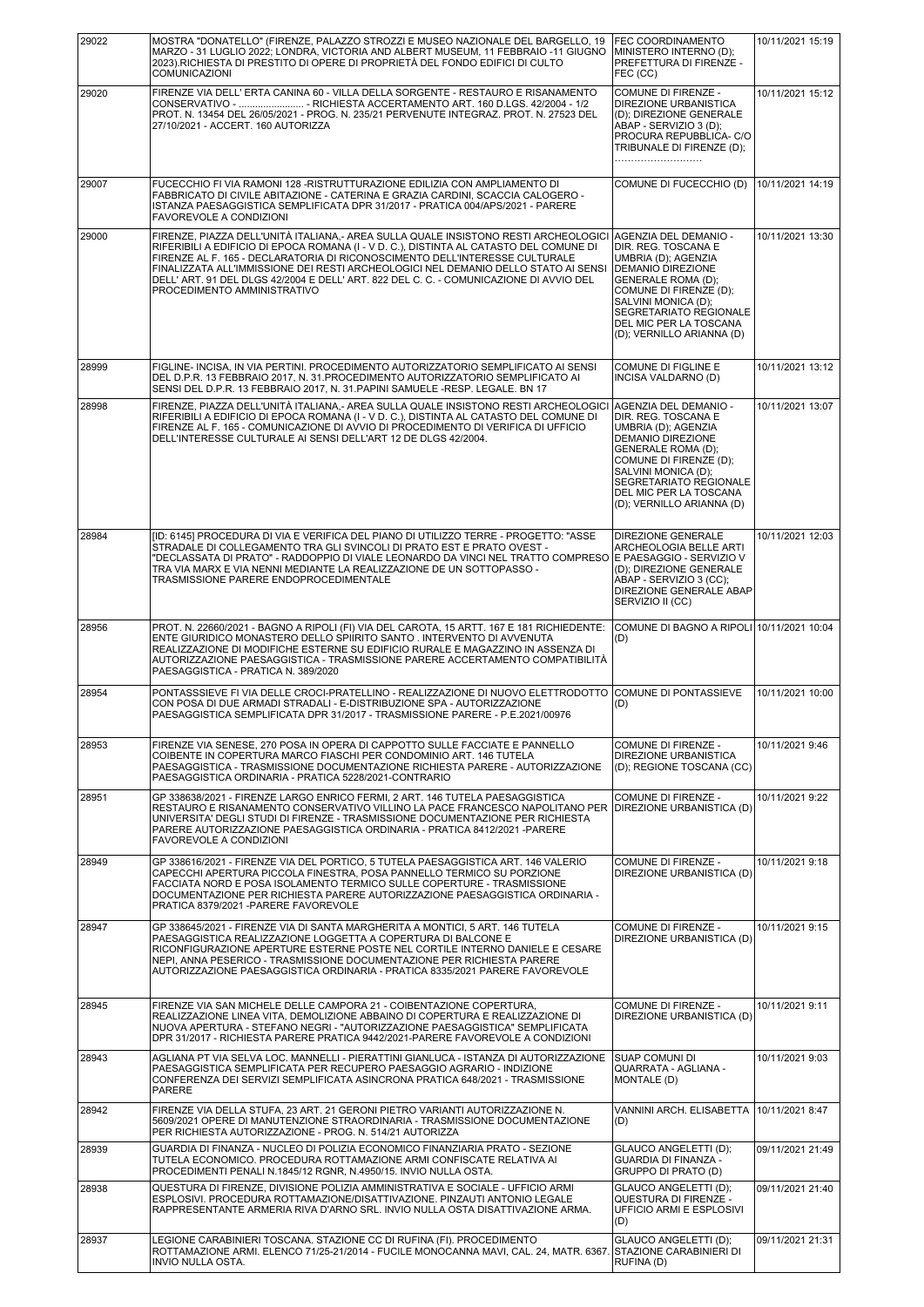| 28936 | LEGIONE CARABINIERI TOSCANA - STAZIONE CC DI RUFINA (FI). PROCEDURA ROTTAMAZIONE<br>ARMI. ELENCO 71/25-24/2014 (ARMI DALLA N.1 ALLA N.3). INVIO NULLA OSTA.                                                                                                                                                                                  | <b>GLAUCO ANGELETTI (D):</b><br>STAZIONE CARABINIERI DI<br>RUFINA (D); GLAUCO<br>ANGELETTI (CC)                    | 09/11/2021 19:53 |
|-------|----------------------------------------------------------------------------------------------------------------------------------------------------------------------------------------------------------------------------------------------------------------------------------------------------------------------------------------------|--------------------------------------------------------------------------------------------------------------------|------------------|
| 28935 | COMMISSARIATO P.S. DI EMPOLI (FI) - PROCEDURA ROTTAMAZIONE ARMI - 4° VERSAMENTO<br>(ARMI DALLA N.1 ALLA N.100), 5° VERSAMENTO (ARMI DALLA N.1 ALLA N.100). INVIO NULLA<br>OSTA E E COMUNICAZIONE ESAME D'APPROFONDIMENTO PER NUMERO DIECI ARMI.                                                                                              | GLAUCO ANGELETTI (D);<br>QUESTURA DI FIRENZE -<br>COMMISSARIATO DI P.S. DI<br>EMPOLI (D); GLAUCO<br>ANGELETTI (CC) | 09/11/2021 19:47 |
| 28934 | FIRENZE, COMPAGNIA CARABINIERI OLTRARNO - ARMI DESTINATE ALLA ROTTAMAZIONE.<br>INVIO NULLA OSTA A NOTA 37/48-6-2007 (ARMI DALLA N.1 ALLA N.43).                                                                                                                                                                                              | COMPAGNIA CARABINIERI<br>OLTRARNO (D); GLAUCO<br>ANGELETTI (D); GLAUCO<br>ANGELETTI (CC)                           | 09/11/2021 19:39 |
| 28933 | LEGIONE CARABINIERI TOSCANA - STAZIONE CC DI PONTASSIEVE (FI) - ELENCO ARMI<br>DESTINATE ALLA ROTTAMAZIONE - ANNO 2021 (DALLA N.221 ALLA N.244). INVIO NULLA OSTA.                                                                                                                                                                           | LEGIONE CARABINIERI<br>TOSCANA - STAZIONE DI<br>PONTASSIEVE (D); GLAUCO<br>ANGELETTI (CC)                          | 09/11/2021 19:32 |
| 28932 | LEGIONE CARABINIERI TOSCANA. STAZIONE CC DI CAMPI BISENZIO (FI). PROCEDURA<br>ROTTAMAZIONE ARMI. INVIO NULLA OSTA                                                                                                                                                                                                                            | LEGIONE CARABINIERI<br>TOSCANA - STAZIONE DI<br>CAMPI BISENZIO (D);<br>GLAUCO ANGELETTI (CC)                       | 09/11/2021 19:26 |
| 28931 | BORGO SAN LORENZO (FI). COMANDO COMPAGNIA CARABINIERI - PROCEDURA<br>ROTTAMAZIONE ARMI IN GIACENZA PRESSO LA STAZIONE CC DI SCARPERIA (FI). INVIO NULLA<br>OSTA.                                                                                                                                                                             | GLAUCO ANGELETTI (D);<br>STAZIONE CARABINIERI<br>BORGO SAN LORENZO (D)                                             | 09/11/2021 19:13 |
| 28930 | BORGO SAN LORENZO (FI). COMANDO COMPAGNIA CARABINIERI - PROCEDURA<br>ROTTAMAZIONE ARMI IN GIACENZA PRESSO LA STAZIONE CC DI RONTA (FI). INVIO NULLA<br>OSTA.                                                                                                                                                                                 | STAZIONE CARABINIERI<br>BORGO SAN LORENZO (D):<br>GLAUCO ANGELETTI (CC)                                            | 09/11/2021 19:06 |
| 28929 | BORGO SAN LORENZO (FI). COMANDO COMPAGNIA CARABINIERI - PROCEDURA<br>ROTTAMAZIONE ARMI IN GIACENZA PRESSO LA STAZIONE CC DI PALAZZUOLO SUL SENIO (FI) -<br><b>INVIO NULLA OSTA</b>                                                                                                                                                           | STAZIONE CARABINIERI<br>BORGO SAN LORENZO (D):<br>GLAUCO ANGELETTI (CC)                                            | 09/11/2021 18:59 |
| 28928 | BORGO SAN LORENZO (FI) COMANDO COMPAGNIA CARABINIERI - PROCEDURA PER LA<br>ROTTAMAZIONE DELLE ARMI IN GIACENZA PRESSO LA STAZIONE CC DI MARRADI (FI) - INVIO<br><b>NULLA OSTA</b>                                                                                                                                                            | <b>STAZIONE CARABINIERI</b><br>BORGO SAN LORENZO (D);<br>GLAUCO ANGELETTI (CC)                                     | 09/11/2021 18:51 |
| 28927 | BORGO SAN LORENZO (FI) COMANDO COMPAGNIA CARABINIERI - PROCEDURA PER LA<br>ROTTAMAZIONE DELLE ARMI IN GIACENZA PRESSO LA STAZIONE CC DI MARRADI (FI) - INVIO<br><b>NULLA OSTA</b>                                                                                                                                                            | STAZIONE CARABINIERI<br>BORGO SAN LORENZO (D);<br>GLAUCO ANGELETTI (CC)                                            | 09/11/2021 18:42 |
| 28925 | BORGO SAN LORENZO (FI) COMANDO COMPAGNIA CARABINIERI - PROCEDURA<br>ROTTAMAZIONE ARMI (DM 14/04/1982) IN GIACENZA PRESSO STAZIONE CC DI FIRENZUOLA.<br><b>INVIO NULLA OSTA.</b>                                                                                                                                                              | STAZIONE CARABINIERI<br>BORGO SAN LORENZO (D);<br>GLAUCO ANGELETTI (CC)                                            | 09/11/2021 18:24 |
| 28918 | BORGO SAN LORENZO (FI) COMANDO COMPAGNIA CARABINIERI - PROCEDURA<br>ROTTAMAZIONE ARMI (DM 14/04/1982) IN GIACENZA PRESSO LA STAZIONE CC DI BARBERINO<br>DI MUGELLO. INVIO NULLA OSTA                                                                                                                                                         | STAZIONE CARABINIERI<br>BORGO SAN LORENZO (D);<br>GLAUCO ANGELETTI (CC)                                            | 09/11/2021 18:13 |
| 28895 | BARBERINO TAVARNELLE (FI) STRADA DI SPICCIANO 20 - TUTELA PAESAGGISTICA ORDINARIA<br>ART. 146 HASKASA BARDHUL - PARERE FAVOREVOLE VINCOLANTE                                                                                                                                                                                                 | COMUNE DI BARBERINO<br>TAVARNELLE (D)                                                                              | 09/11/2021 17:10 |
| 28852 | MONSUMMANO TERME PT VIA GROTTA GIUSTI 1411 - OPERE DI RISTRUTTURAZIONE DEL<br>COMPLESSO ALBERGHIERO TERMALE GROTTA GIUSTI - CASTELLO SGR SPA - RICHIESTA<br>VARIANTE ART. 21 D.LGS. 42/2004 - DINIEGO PARZIALE                                                                                                                               | BIAGI ARCH. SUSANNA (D);<br>SCHIAVO GIAMPIERO (D)                                                                  | 09/11/2021 14:36 |
| 28850 | PISTOIA VIA SANT'ANDREA, 12 PALAZZO PARIBENI ART. 21 SOSTITUZIONE TRE FINESTRE E<br>RELATIVE PERSIANE UNITA' IMMOBILIARE PIANO PRIMO SCASSO MAURO - TRASMISSIONE<br>DOCUMENTAZIONE PER RICHIESTA AUTORIZZAZIONE - AUTORIZZAZIONE                                                                                                             | GIACHETTI ARCH.<br>COSTANZA (D)                                                                                    | 09/11/2021 14:26 |
| 28844 | PISTOIA VIA CURTATONE E MONTANARA, 51 PALAZZO GANUCCI CANCELLIERI ART, 21<br>RIFACIMENTO FACCIATE E MANUTENZIONE DI ALCUNE PORZIONI DELLE GRONDE MAFFEI<br>MICHELE PER GALIGHERA 51 SRL - TRASMISSIONE DOCUMENTAZIONE PER RICHIESTA<br>AUTORIZZAZIONE - AUTORIZZAZIONE CON PRESCRIZIONI                                                      | FEDI ARCH. ANTONIO (D)                                                                                             | 09/11/2021 14:04 |
| 28820 | FIRENZE VIA DEL PONTE A IOZZI 2 - RIFACIMENTO COPERTURA SPOGLIATOIO E<br>INSTALLAZIONE PANNELLI SOLARI - VINCENZO LUCCHETTI FONDAZIONE SOLIDARIETA'<br>CARITAS ONLUS - "AUTORIZZAZIONE PAESAGGISTICA" SEMPLIFICATA DPR 31/2017 - RICHIESTA<br>PARERE PRATICA 10411/2021-PARERE FAVOREVOLE                                                    | COMUNE DI FIRENZE -<br>DIREZIONE URBANISTICA (D)                                                                   | 09/11/2021 12:17 |
| 28818 | GP 338643/2021 - FIRENZE VIA DELLA PESCAIA, 19 TUTELA PAESAGGISTICA ART, 146<br>EFFICIENTAMENTO ENERGETICO E MODESTE MODIFICHE ESTERNE LORENZO VANNOZZI -<br>TRASMISSIONE DOCUMENTAZIONE PER RICHIESTA PARERE AUTORIZZAZIONE<br>PAESAGGISTICA ORDINARIA - PRATICA 5987/2021 - PARERE FAVOREVOLE                                              | COMUNE DI FIRENZE -<br>DIREZIONE URBANISTICA (D)                                                                   | 09/11/2021 12:13 |
| 28801 | PONTASSIEVE (FI) LOC. MOLINO L'ALBERO VIA DI MONTELORO, 49 ART.146 TUTELA<br>PAESAGGISTICA PARERE FAVOREVOLE ALESSANDRO GIULIANI ADEGUAMENTO ALLA<br>NORMATIVA SISMICA DI DUE U.I. CON OPERE DI EFFICIENTAMENTO ENERGETICO E<br>MODIFICHE ALLA PERTINENZA ESTERNA -                                                                          | COMUNE DI PONTASSIEVE<br>(D)                                                                                       | 09/11/2021 11:17 |
| 28796 | FIRENZE, VILLA LA PIETRA SEDE NEW-YORK UNIVERSITY, "DECORAZIONI DEL GROTTINO"<br>(ART.3475) CONSERVATE PRESSO VILLA LA PIETRA SRL. AUTORIZZAZIONE AL RESTAURO ART.<br>21, DLGS 42/2004                                                                                                                                                       | VILLA LA PIETRA SEDE<br>NEWYORK UNIVERSITY (D)                                                                     | 09/11/2021 10:58 |
| 28792 | IMPRUENTA, VIA IMPRUNETANA PER POZZOLATICO, 24- TRASFORMAZIONE DI FINESTRA IN<br>PORTAFINESTRA AUT. SEMPLIFICATA DPR 31/2017. SANTELLI RENZA- FAVOREVOLE                                                                                                                                                                                     | COMUNE DI IMPRUNETA (D)                                                                                            | 09/11/2021 10:29 |
| 28790 | ENEL QUARRATA (PT) VIA IV NOVEMBRE ART. 28 E LRT 39/2005 NUOVO ELETTRODOTTO IN<br>CAVO AEREO BT CON CONTESTUALE DEMOLIZIONE DI PARTE DI ELETTRODOTTO ESISTENTE<br>E DI RELATIVI SOSTEGNI DI LINEA AEREA PRATICA N. 2409720 - PARERE ARCHEOLOGICO                                                                                             | ENEL (D)                                                                                                           | 09/11/2021 10:16 |
| 28788 | ENEL MONTALE (PT) VIA BOCCACCIO ART. 28 E LRT 39/2005 NUOVO ELETTRODOTTO IN CAVO<br>INTERRATO A PARTIRE DA BUCA GIUNTO SU ELETTRODOTTO ESISTENTE CON CONTESTUALE<br>POSA DI NUOVO CASSETTO STRADALE E DEMOLIZIONE ELETTRODOTTO AEREO BT E DI SUO<br>SOSTEGNO PRATICA N.2402464 - PARERE ARCHEOLOGICO                                         | ENEL (D)                                                                                                           | 09/11/2021 10:09 |
| 28784 | ENEL AGLIANA (PT) VIA LOMBARDI ART. 28 E LRT 39/2005 NUOVO ELETTRODOTTO IN CAVO<br>AEREO BT CON CONTESTUALE OPERA DI SOSTEGNO DI LINEA AEREA PRATICA N. 2402476 -<br>PARERE ARCHEOLOGICO                                                                                                                                                     | ENEL(D)                                                                                                            | 09/11/2021 9:59  |
| 28781 | FIRENZE VIA CAVOUR 18 - MANUTENZIONE STRAORDINARIA SALA CED NELLA FORESTERIA DI<br>PALAZZO BASTOGI - REGIONE TOSCANA - RICHIESTA AUTORIZZAZIONE ART. 21 D.LGS. 42/2004<br>- PROG. N. 504/21 AUTORIZZA                                                                                                                                        | CONSIGLIO REGIONALE<br>TOSCANA (D); REGIONE<br>TOSCANA (D)                                                         | 09/11/2021 9:39  |
| 28771 | PRIMO INVIO DI DUE - FIRENZE VIALE DELLA GIOVINE ITALIA 1 - INTERVENTO DI<br>ADEGUAMENTO FUNZIONALE DI UNA PORZIONE DEL PRESIDIO MONTEDOMINI PER LA<br>REALIZZAZIONE DI UN CSM (CENTRO DI SALUTE MENTALE) - AZIENDA USL TOSCANA CENTRO -<br>RICHIESTA AUTORIZZAZIONE ART. 21 D.LGS. 42/2004 PROG. N. 397/21 AUTORIZZA A<br><b>CONDIZIONI</b> | AZIENDA SANITARIA DI<br>FIRENZE - AREA TECNICA<br>(D)                                                              | 09/11/2021 9:15  |
| 28767 | FIRENZE VILLA CANCELLI VIA INCONTRI, 21 ART. 21 GORI SILVANO PER VILLA I CANCELLI SRL<br>VARIANTE AUTORIZZAZIONE NULLA OSTA N. 2619 DEL 3/02/2020 - PROG. N. 521/21V AUTORIZZA<br>A CONDIZIONI                                                                                                                                               | CAPPA MARCHELLO ARCH.<br>ALDO (D)                                                                                  | 09/11/2021 9:07  |
| 28762 | ENEL PISTOIA VIA SAN FELICE PITECCIO ART. 28 E LRT 39/2005 SCAVO STRADALE PER POSA DI ENEL (D)<br>ELETTRODOTTO SOTTERRANEO IN BT PRATICA N. 2395436 - PARERE PER VERIFICA<br>PREVENTIVA DELL'INTERESSE ARCHEOLOGICO                                                                                                                          |                                                                                                                    | 09/11/2021 8:55  |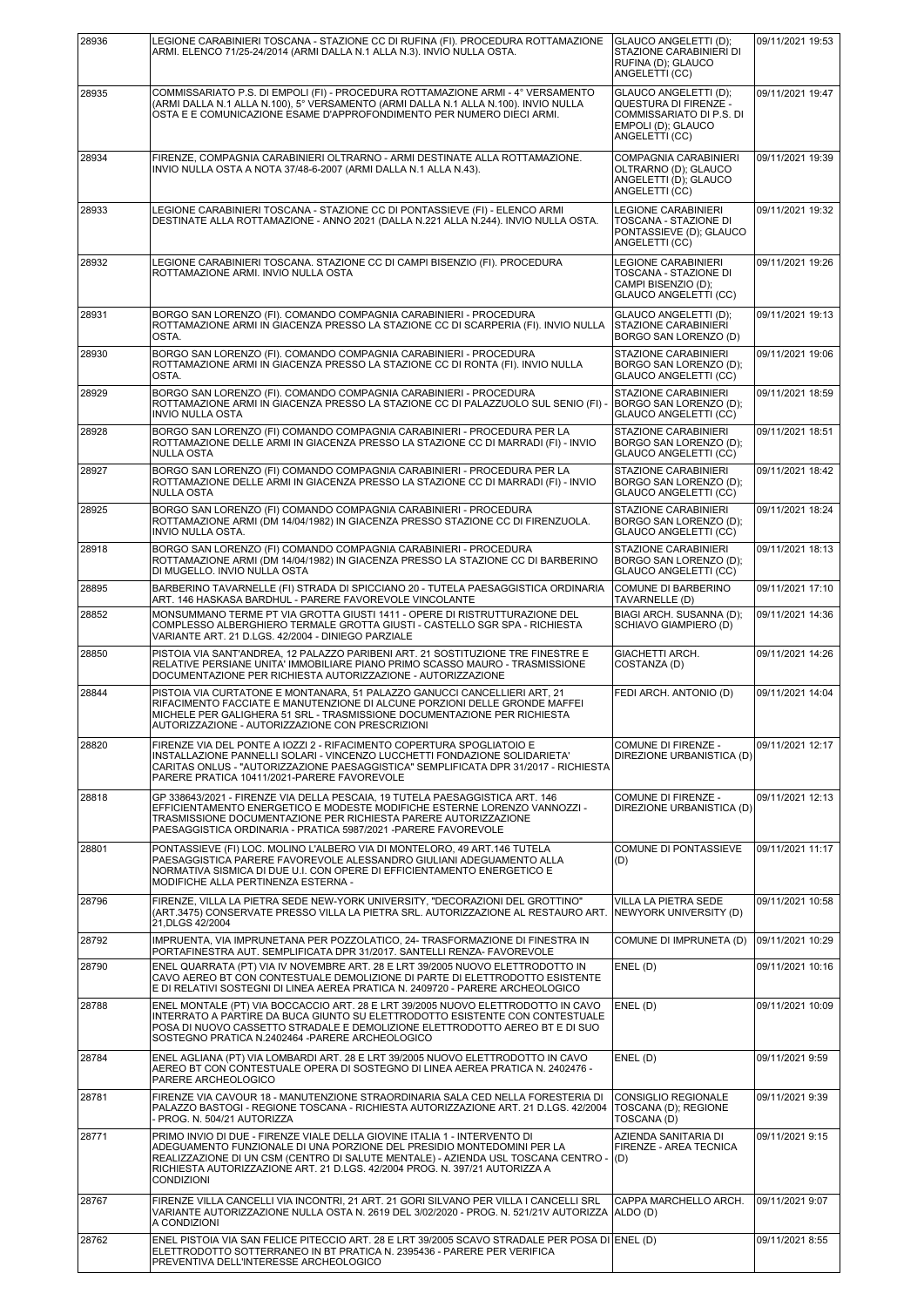| 28758 | ENEL PISTOIA- SERRAVALLE PISTOIESE - QUARRATA PT VIA DI PONTASSIO - PRATICA 2405420                                                                                                                                                                                                                                                                                                                                              | ENEL (D)                                                                                                                                                                             | 09/11/2021 8:45  |
|-------|----------------------------------------------------------------------------------------------------------------------------------------------------------------------------------------------------------------------------------------------------------------------------------------------------------------------------------------------------------------------------------------------------------------------------------|--------------------------------------------------------------------------------------------------------------------------------------------------------------------------------------|------------------|
|       | - PARERE ARCHEOLOGICO AI SENSI DELL'ART. 28, D. LGS N. 42/2004; L.R.T. N. 39/2005 -<br>COSTRUZIONE ED ESERCIZIO DI ELETTRODOTTO IN CAVO SOTTERRANEO A BASSA TENSIONE<br>$(230-400 V)$                                                                                                                                                                                                                                            |                                                                                                                                                                                      |                  |
| 28756 | FIRENZE PIAZZALE BAMBINI E BAMBINE DI BESLAN INCROCIO VIA FAUSTO DIONISI - PIAZZA<br>DEL CROCIFISSO - MANIFESTAZIONE PITTI IMMAGINE I SEMESTRE 2022 DAL 11 AL 14 GENNAIO<br>2022 - RICHIESTA NULLA OSTA PER INSTALLAZIONE PENSILINE - PARERE FAVOREVOLE                                                                                                                                                                          | PITTI IMMAGINE SRL (D)                                                                                                                                                               | 09/11/2021 8:38  |
| 28753 | FIRENZE VIA CAVOUR, 21 - PALAZZO DEI MACCHIAIOLI O MORROCCHI - RICHIESTA DI NULLA-<br>OSTA PER OPERE FINALIZZATE AL RESTAURO DI TUTTE LE SUPERFICI DECORATE E CAMBIO<br>DI DESTINAZIONE DA NEGOZI ABITAZIONI IN UN UNICA STRUTTURA - IMMOBILE IN ATTESA DI<br>EMISSIONE DI VINCOLO - RICHIEDENTE: SOCIETA' SCRIPTA SRL - PROG. N. 590/18 -<br>COMUNICAZIONI                                                                      | BENUCCI ARCH. GIORGIO<br>(D)                                                                                                                                                         | 09/11/2021 8:10  |
| 28746 | CITTA' METROPOLITANA DI FIRENZE - BRT (BUS RAPID TRANSIT) LINEA 1 - PROGETTO DI<br>FATTIBILITÀ TECNICO ECONOMICA PER LA REALIZZAZIONE DELLA LINEA DI BRT DIRETTRICE<br>GREVE IN CHIANTI - FIRENZE (ROVEZZANO) - INDIZIONE DELLA CONFERENZA DI SERVIZI<br>PRELIMINARE, CONVOCATA AI SENSI DELL'ART. 14, C. 3, DELLA L. 241/90 CON SVOLGIMENTO<br>PREVISTO IN FORMA SEMPLIFICATA E CON MODALITÀ ASINCRONA - RICHIESTA INTEGRAZIONI | CITTA' METROPOLITANA DI<br>FIRENZE (D)                                                                                                                                               | 08/11/2021 17:59 |
| 28733 | SIGNA (FI) VIA DEL CASTELLO, 51-49 - MODIFICHE AI PROSPETTI - DI GIANGI ANTONIO -<br>PRATICA BUSTA 2021/0117 - AUTORIZZAZIONE PAESAGGISTICA EX ART. 146 DEL D.LGS 42/2004<br>CON PROCEDURA SEMPLIFICATA EX DPR 31/2017 CON PRESCRIZIONI                                                                                                                                                                                          | COMUNE DI SIGNA (D)                                                                                                                                                                  | 08/11/2021 17:12 |
| 28732 | EMPOLI FI VIA DEL GIARDINO 64-66 - PARERE PREVENTIVO IN ORDINE ALLA VALUTAZIONE DI<br>ELEMENTI DI RISCHIO ARCHEOLOGICO, AI SENSI DELL ARTT 95 QUATER DEL REGOLAMENTO<br>COMUNALE - PERMESSO A COSTRUIRE COEF IMMOBILIARE SPA                                                                                                                                                                                                     | ARCH. GIUSEPPE MARIO<br>PADULA (D); COMUNE DI<br>EMPOLI(D)                                                                                                                           | 08/11/2021 17:10 |
| 28730 | VINCI (FI) VIA DEL CASTELLO, SNC ART. 21 E PARERE ARCHEOLOGICO TORCHIA GIUSEPPE<br>PER COMUNE DI VINCI INSTALLAZIONE DI UN POZZETTO DEGRASSATORE SU SUOLO<br>PUBBLICO - AUTORIZZAZIONE CON PRESCRIZIONI                                                                                                                                                                                                                          | COMUNE DI VINCI (D); RICCO 08/11/2021 17:06<br>PAOLA (CC); SEGRETERIA<br>AF 4 E 6 - SEZIONE II (CC)                                                                                  |                  |
| 28729 | SP 43 "DI PIETRAMARINA" AL KM 0+930 COMUNE DI VINCI - INTERVENTI DI MANUTENZIONE<br>STRAORDINARIA SUL PONTE SITO SU SP 43 KM 0+930-INDIZIONE CONFERENZA DEI SERVIZI<br>SEMPLIFICATA AI SENSI DELLA L.241/90 E S.M.I                                                                                                                                                                                                              | CITTA' METROPOLITANA DI<br>FIRENZE (D); RICCO PAOLA<br>(CC); SEGRETERIA AF 4 E 6 -<br>SEZIONE II (CC)                                                                                | 08/11/2021 17:02 |
| 28728 | ENEL CERRETO GUIDI (FI) VIA DELLE LAZZERETTE ART. 28 E LRT 39/2005 ELETTRODOTTO<br>INTERRATO A BT CON ALLACCIAMENTO ED IMPIANTO ELETTRICO DI NUOVO CLIENTE PRATICA<br>N. 2416724 - PARERE PER LA VERIFICA PREVENTIVA DELL'INTERESSE ARCHEOLOGICO                                                                                                                                                                                 | ENEL (D)                                                                                                                                                                             | 08/11/2021 16:59 |
| 28723 | SIGNA (FI) VIA DELLE MURA CASTELLANE, 4 - EFFICIENTAMENTO ENERGETICO - IMMOBILIARE<br>ELPA SRL - PRATICA B. APS 2021/0249 - AUTORIZZAZIONE PAESAGGISTICA EX ART. 146 DEL<br>D.LGS 42/2004 CON PROCEDURA SEMPLIFICATA EX DPR 31/2017                                                                                                                                                                                              | COMUNE DI SIGNA (D)                                                                                                                                                                  | 08/11/2021 16:38 |
| 28714 | PRATO VIA DELLE SACCA INSTALLAZIONE SRB ILIAD DENOMINATA PRATO SANTA LUCIA COD.<br>PO59100 032 ANTE 109-2021 ILIAD ITALIA SPA -CONFERENZA DEI SERVIZI SEMPLIFICATA IN<br>MODALITA' ASINCRONA - TRASMISSIONE RICHIESTA DI INTEGRAZIONI                                                                                                                                                                                            | COMUNE DI PRATO (D)                                                                                                                                                                  | 08/11/2021 15:39 |
| 28713 | (PROT.N. GE 2021/0205830) PRATICA A151/177/2021 P.G. 164541/2021 - PRATO VIA DI<br>CANTAGALLO 301/B - INSTALLAZIONE CAPPOTTO TERMICO, PANNELLI FOTOVOLTAICI E<br>REALIZZAZIONE DI PENSILINA A SBALZO E DI PERGOTENDA - GUERRI LILIANA -<br>AUTORIZZAZIONE PAESAGGISTICA SEMPLIFICATA AI SENSI DPR 31/2017 - TRASMISSIONE<br>PARERE NEGATIVO                                                                                      | COMUNE DI PRATO (D);<br>STUDIO ASSOCIATO N.<br>RICCHIUTI ARCH. E R.<br>TANZARELLA ING. (D)                                                                                           | 08/11/2021 15:35 |
| 28711 | (PROT.N. GE 2021/0229432) PRATICA A151/60/2021 P.G. 73635/2021 - PRATO VIA NATRETA 1 -<br>ISTANZA DI AUTORIZZAZIONE PAESAGGISTICA SEMPLIFICATA DPR 31/2017 - FRATONI DANIELA<br>- RIFERIMENTO NS PROT. 19647 DEL 30/07/2021 - TRASMISSIONE PARERE FAVOREVOLE CON<br><b>PRESCRIZIONI</b>                                                                                                                                          | COMUNE DI PRATO (D)                                                                                                                                                                  | 08/11/2021 15:33 |
| 28708 | PROT.N.0070300/2021 - PRATICA EDILIZIA: N. 22100/2021 - SESTO FIORENTINO FI VIA DI<br>SERRAVALLE - PARERE SU AUTORIZZAZIONE PAESAGGISTICA SEMPLIFICATA DPR 31/2017 -<br>MANUTENZIONE, ADEGUAMENTO PROGRAMMATO DI LINEA ELETTRICA AEREA ESISTENTE -<br>SOSTITUZIONE DI SOSTEGNI ESISTENTI E CONDUTTORE - GELLI ROBERTO E-DISTRIBUZIONE<br><b>SPA</b>                                                                              | COMUNE DI SESTO<br><b>FIORENTINO (D)</b>                                                                                                                                             | 08/11/2021 15:26 |
| 28707 | ENEL SESTO FIORENTINO (FI) ETTORE MAIORANA ART. 28 E LRT 39/2005 NUOVO TRATTO DI<br>ELETTRODOTTO INTERRATO A MT E BT NUOVA CABINA PRATICA N. 2410308 - PARERE PER LA<br>VERIFICA PREVENTIVA DELL'INTERESSE ARCHEOLOGICO                                                                                                                                                                                                          | ENEL (D)                                                                                                                                                                             | 08/11/2021 15:24 |
| 28706 | PARERE PER PATROCINIO DEL MINISTERO PER MANIFESTAZIONE TOURISMA - SALONE<br>INTERNAZIONALE DELL'ARCHEOLOGIA E TURISMO CULTURALE (FIRENZE, 17-19 DICEMBRE<br>2021). RIF. PROT. MIC-UDCM GABINETTO N. 27179 DEL 29/09/2021                                                                                                                                                                                                         | UFFICIO DI GABINETTO -<br>MINISTERO PER I BENI E LE<br>ATTIVITÀ CULTURALI E PER<br>IL TURISMO (D); DIREZIONE<br>GENERALE ARCHEOLOGIA<br>BELLE ARTI E PAESAGGIO -<br>SERVIZIO IV (CC) | 08/11/2021 15:22 |
| 28698 | PESCIA (PT) PIAZZA MAZZINI, 89 PALAZZO BERNARDINI ART. 21 RESTAURO FACCIATE VENUTI<br>LORELLA PER CONDOMINIO - TRASMISSIONE DOCUMENTAZIONE PER RICHIESTA<br>AUTORIZZAZIONE - AUTORIZZAZIONE CON PRESCRIZIONI                                                                                                                                                                                                                     | ARCH. PIERO MORONI (D)                                                                                                                                                               | 08/11/2021 14:53 |
| 28694 | PESCIA PT VIA CROCE DI COLLEVITI DALL' INCROCIO CON VIA GALEOTTI - ESTENSIONE DELLA<br>RETE DI DISTRIBUZIONE GAS METANO - TOSCANA ENERGIA SPA - RICHIESTA<br>AUTORIZZAZIONE ART. 21 D.LGS. 42/2004 - AUTORIZZAZIONE CON PRESCRIZIONI                                                                                                                                                                                             | COMUNE DI PESCIA (D);<br>TOSCANA ENERGIA (D)                                                                                                                                         | 08/11/2021 14:14 |
| 28693 | SCANDICCI (FI) VIA MARIO LUZI ANGOLO VIA GALILEO GALILEI EX VIA SAN BARTOLO IN TUTO -<br>RESTAURO E CONSOLIDAMENTO FABBRICATO EX RURALE VARIANTE PROT. 10908 DEL<br>01.06.2021 - HABITAT RPM SRL - AUTORIZZAZIONE EX ART. 21 D.LGS. 42/2004 CON<br>PRESCRIZIONI (POS. A.2669 - PROG. 222/2021/II)                                                                                                                                | COMUNE DI SCANDICCI (D);<br>RECCHIA PIETRO - LEG.<br>RAPPR. HABITAT RPM SRL<br>(D); ANGELICI ARCH. BRUNO<br>(CC)                                                                     | 08/11/2021 13:33 |
| 28677 | FIRENZE, LICEO ARTISTICO - ISTITUTO STATALE D'ARTE - CORSO DI PERFEZIONAMENTO DI<br>PORTA ROMANA E SESTO FIORENTINO. SEDE DI SESTO FIORENTINO (FI): TRASFERIMENTO<br>CASSETTE CON REPERTI ARCHEOLOGICI DEL PROGETTO PTCO TUGIO DI GIUNTA.<br>COMUNICAZIONI (RIF. PROT. SABAP N. 26106 DEL 12.10.2021).                                                                                                                           | LICEO ARTISTICO DI PORTA<br>ROMANA E SESTO<br>FIORENTINO (D)                                                                                                                         | 08/11/2021 13:01 |
| 28669 | CALENZANO (FI) VIA DEL MOLINO, 50 TUTELA PAESAGGISTICA SEMPLIFICATA DPR 31/2017<br>PARERE FAVOREVOLE A CONDIZIONE ROSSINI FRANCESCO - - INSTALLAZIONE IMPIANTO<br><b>FOTOVOLTAICO</b>                                                                                                                                                                                                                                            | COMUNE DI CALENZANO (D)                                                                                                                                                              | 08/11/2021 12:23 |
| 28644 | CALENZANO FI LOC. COLLINA SNC - TUTELA PAESAGGISTICA SEMPLIFICATA DPR 31/2017<br>PARERE FAVOREVOLE A CONDIZIONE GIGLIOLI CATERINA -INSTALLAZIONE DI PALI A SUOLO E<br>APPOSIZIONE DI RETE METALLICA, INSTALLAZIONE DI CANCELLO DI ACCESSO -                                                                                                                                                                                      | COMUNE DI CALENZANO (D)                                                                                                                                                              | 08/11/2021 9:41  |
| 28643 | CALENZANO (FI) VIA DI PAGNELLE, 24 TUTELA PAESAGGISTICA SEMPLIFICATA DPR 31/20017 -<br>PARERE FAVOREVOLE- FESTA GIUSEPPE, BARLETTA SILVIA                                                                                                                                                                                                                                                                                        | COMUNE DI CALENZANO (D)                                                                                                                                                              | 08/11/2021 9:37  |
| 28642 | CALENZANO (FI) VIA FERDINANDO SANTI, SNC TUTELA PAESAGGISTICA SEMPLIFICATA DPR<br>31/20017 PARERE FAVOREVOLE A CONDIZIONE BALLINI VALTER -RIPRISTINO E MESSA IN<br>SICUREZZA DI PORZIONE DI ARGINATURA DEL TORRENTE MARINA -                                                                                                                                                                                                     | COMUNE DI CALENZANO (D)                                                                                                                                                              | 08/11/2021 9:33  |
| 28640 | FIRENZE VIALE FILIPPO STROZZI 1 - RICHIESTA NULLA OSTA ISTALLAZIONI TEMPORANEE<br>CARTELLONISTICA FORTEZZA DA BASSO PORTA SANTA MARIA NOVELLA PER EVENTI ANNO<br>2022 - FIRENZE FIERA SPA                                                                                                                                                                                                                                        | <b>SOCIETA' FIRENZE FIERA</b><br>SPA(D)                                                                                                                                              | 08/11/2021 9:26  |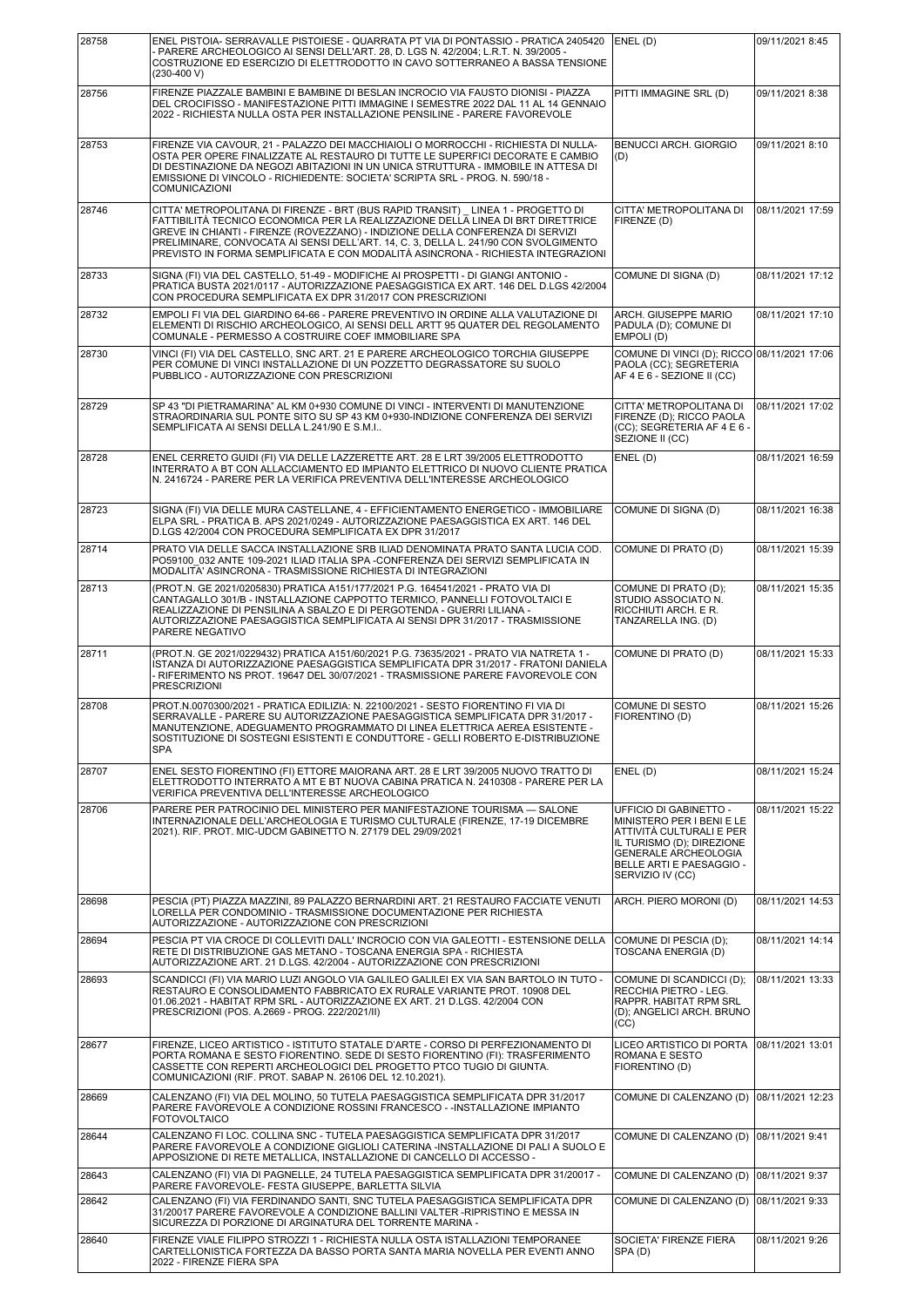| 28639 | FIRENZE - RICHIESTA DI NULLA OSTA PICCOLI INTERVENTI ATTI A CONSERVARE IL<br>COMPENDIO DELLA FORTEZZA DA BASSO - FIRENZE FIERA PARERE FAVOREVOLE                                                                                                                                                                                                                                                                                                                                                                                                                                                                               | SOCIETA' FIRENZE FIERA<br>SPA(D)                                                                                                                                                                                                                                                 | 08/11/2021 9:22  |
|-------|--------------------------------------------------------------------------------------------------------------------------------------------------------------------------------------------------------------------------------------------------------------------------------------------------------------------------------------------------------------------------------------------------------------------------------------------------------------------------------------------------------------------------------------------------------------------------------------------------------------------------------|----------------------------------------------------------------------------------------------------------------------------------------------------------------------------------------------------------------------------------------------------------------------------------|------------------|
| 28638 | FIRENZE VIA DEL POPDESTA' 161 - PROGETTO DI AUTORECUPERO DEL PALAZZO DEL<br>PODESTÀ AL GALLUZZO - PROPRIETÀ DEL COMUNE DI FIRENZE - RICHIESTA AUTORIZZAZIONE<br>ART. 21 D.LGS. 42/2004 - COOPERATIVA IL MORO PODESTA' - PROG. N. 357/21 AUTORIZZA A<br><b>CONDIZIONI</b>                                                                                                                                                                                                                                                                                                                                                       | COOPERATIVA IL MORO<br>PODESTA' (D)                                                                                                                                                                                                                                              | 08/11/2021 9:11  |
| 28637 | FIRENZE STAZIONE DI SANTA MARIA NOVELLA PIAZZA DELLA STAZIONE 1 - OPERE DI FINITURA<br>DEI VARCHI DI ACCESSO AI TRENI - RICHIESTA AUTORIZZAZIONE ART. 21 D.LGS. 42/2004 -<br>RETE FERROVIARIA ITALIANA SPA - PROG. N. 361/21V AUTORIZZA                                                                                                                                                                                                                                                                                                                                                                                        | <b>RETE FERROVIARIA</b><br><b>ITALIANA (D)</b>                                                                                                                                                                                                                                   | 08/11/2021 9:05  |
| 28636 | FIRENZE BORGO DEGLI ALBIZI 27 - PALAZZO TANAGLI - MODIFICHE INTERNE - GLADIO DI MORI<br>FRANCESCO & C. SAS - RICHIESTA AUTORIZZAZIONE ART. 21 D.LGS. 42/2004 - PROG. N. 532/21<br>AUTORIZZA A CONDIZIONI                                                                                                                                                                                                                                                                                                                                                                                                                       | <b>GLADIO DI MORI</b><br>FRANCESCO & C. SAS (D)                                                                                                                                                                                                                                  | 08/11/2021 8:49  |
| 28635 | FIRENZE COSTA DEI MAGNOLI 19-21 - RIPASSATURA DEL MANTO DI COPERTURA E RESTAURO<br>FACCIATA - FABRIZIO GALLORI - AUTORIZZAZIONE PAESAGGISTICA ORDINARIA ART. 146<br>D.LGS. 42/2004 - RICHIESTA PARERE PRATICA 8334/2021-PARERE FAVOREVOLE                                                                                                                                                                                                                                                                                                                                                                                      | COMUNE DI FIRENZE -<br>DIREZIONE URBANISTICA (D)                                                                                                                                                                                                                                 | 08/11/2021 8:49  |
| 28634 | FIRENZE PIAZZA TADDEO GADDI 2 - REALIZZAZIONE DI TERRAZZA A TASCA E ABBAINO SU<br>PROSPETTO TERGALE - DEBORA GAZZO - AUTORIZZAZIONE PAESAGGISTICA ORDINARIA ART.<br>146 D.LGS. 42/2004 - RICHIESTA PARERE PRATICA 8308/2021-PARERE FAV.                                                                                                                                                                                                                                                                                                                                                                                        | COMUNE DI FIRENZE -<br>DIREZIONE URBANISTICA (D)                                                                                                                                                                                                                                 | 08/11/2021 8:46  |
| 28633 | FIRENZE VIA DELLA VIGNA NUOVA 17 - PALAZZO BERARDI - LUCCIOLI SIMONE DAVID -<br>RICHIESTA NULLA OSTA A VARIANTE ART. 21 D.LGS. 42/2004 - RIFERIMENTO PROT. N° 5596 DEL<br>04/03/2021 - PROG. N. 508/21V AUTORIZZA                                                                                                                                                                                                                                                                                                                                                                                                              | DONNALOIA FRANCESCO (D) 08/11/2021 8:35                                                                                                                                                                                                                                          |                  |
| 28632 | FIRENZE VIA DELLA CANONICA, 1 CATTEDRALE DI SANTA MARIA DEL FIORE ART. 21<br>MANUTENZIONE ORDINARIA DELLA COPERTURA DELLA TRIBUNA MORTA SUD-EST DELLA<br>PARTE ABSIDALE SUD DELLA CATTEDRALE BAGNOLI LUCA PER OPERA DI SANTA MARIA EL<br>FIORE - TRASMISSIONE DOCUMENTAZIONE PER RICHIESTA AUTORIZZAZIONE - PROG. N.<br>503/21 AUTORIZZA                                                                                                                                                                                                                                                                                       | OPERA DI SANTA MARIA DEL 08/11/2021 8:26<br>FIORE (D)                                                                                                                                                                                                                            |                  |
| 28625 | FIRENZE VIA DEGLI ALFANI  - ACCERTAMENTO IN SANATORIA -  RETTIFICA A NS.<br>NOTA PROT. N. 25870 DEL 08/10/2021 RELATIVA A COMUNICAZIONE CONCLUSIONE<br>PROCEDIMENTO IN ESITO AD APPLICAZIONE DI SANZIONE AMMINISTRATIVA EX ART. 37 D.P.R.<br>380/01 SS.MM.II. E ART. 200 COMMA 5 DELLA L.R. 65/2014                                                                                                                                                                                                                                                                                                                            | COMUNE DI FIRENZE -<br>DIREZIONE URBANISTICA<br>(CC); PROCURA DELLA<br>REPUBBLICA - C/O<br>TRIBUNALE DI FIRENZE (CC)                                                                                                                                                             | 05/11/2021 17:32 |
| 28621 | FIRENZE VIA DELLE CASCINE,  - COMUNICAZIONE DI AVVIO DI PROCEDIMENTO, AI SENSI E<br>PER GLI EFFETTI DEGLI ARTT. 7 E 8 DELLA L. 241/90 E SUCCESSIVE MODIFICHE E<br>INTEGRAZIONI, RELATIVO ALL'APPLICAZIONE DELLE SANZIONI AMMINISTRATIVE PREVISTE<br>DALL'ART 160, COMMA 1 (ORDINE DI REINTEGRAZIONE) DEL D. LGS 42/2004 E SS.MM.II., E<br>CONTESTUALE APPLICAZIONE DI SANZIONE AMMINISTRATIVA EX ART. 33, COMMA 3 DEL D.P.R.<br>380/01 SS.MM.II. E ART. 199 COMMA 3 DELLA L.R. 65/2014 IN ESITO A RICHIESTA DI PARERE AI<br>SENSI ART. 33, COMMA 3, DPR 380/01 -  REALIZZAZIONE MANUFATTO DI COLORE VERDE                      | SPA (D); DIREZIONE<br>GENERALE ABAP - SERVIZIO<br>3 (D);  (D); COMUNE DI<br>FIRENZE - DIREZIONE<br>URBANISTICA (CC); COMUNE<br>DI FIRENZE POLIZIA<br>MUNICIPALE EDILIZIA (CC);<br>PROCURA DELLA<br>REPUBBLICA - C/O<br>TRIBUNALE DI FIRENZE (CC)                                 | 05/11/2021 17:26 |
| 28620 | SESTO FIORENTINO (FI) INTERVENTI DI RESTAURO AL PALAZZO COMUNALE BALAUSTRA SU<br>PIAZZA VITTORIO VENETO E BALCONCINO SALA PILADE BIONDI - PROT. N. 64620/2021 - SI<br>PRENDE ATTO (POS. A/2078 - PROG. 191/2020/II E 203/2021/II)                                                                                                                                                                                                                                                                                                                                                                                              | COMUNE DI SESTO<br>FIORENTINO (D); MILA<br>MARTELLI - COMUNE DI<br>SESTO FIORENTINO (CC);<br>PIETRINI ALESSANDRO (CC)                                                                                                                                                            | 05/11/2021 17:24 |
| 28618 | FIRENZE VIA DELLE CASCINE  - COMUNICAZIONE DI AVVIO DI PROCEDIMENTO, AI SENSI E<br>PER GLI EFFETTI DEGLI ARTT. 7 E 8 DELLA L. 241/90 E SUCCESSIVE MODIFICHE E<br>INTEGRAZIONI, RELATIVO ALL'APPLICAZIONE DELLE SANZIONI AMMINISTRATIVE PREVISTE<br>DALL'ART 160, COMMA 1 (ORDINE DI REINTEGRAZIONE) DEL D. LGS 42/2004 E SS.MM.II., E<br>CONTESTUALE APPLICAZIONE DI SANZIONE AMMINISTRATIVA EX ART. 33, COMMA 3 DEL D.P.R.<br>380/01 SS.MM.II. E ART. 199 COMMA 3 DELLA L.R. 65/2014 IN ESITO A RICHIESTA DI PARERE AI<br>SENSI ART. 33, COMMA 3, DPR 380/01 [ABUSO 178/2021]                                                 | <b>GENERALE ABAP - SERVIZIO</b><br><b>COMUNE DI FIRENZE -</b><br><b>DIREZIONE URBANISTICA</b><br>(CC); COMUNE DI FIRENZE<br>POLIZIA MUNICIPALE<br>EDILIZIA (CC); PROCURA<br>DELLA REPUBBLICA - C/O<br>TRIBUNALE DI FIRENZE (CC)                                                  | 05/11/2021 17:21 |
| 28616 | FIRENZE VIA DELLE CASCINE,  - COMUNICAZIONE DI AVVIO DI PROCEDIMENTO, AI SENSI E<br>PER GLI EFFETTI DEGLI ARTT. 7 E 8 DELLA L. 241/90 E SUCCESSIVE MODIFICHE E<br>INTEGRAZIONI, RELATIVO ALL'APPLICAZIONE DELLE SANZIONI AMMINISTRATIVE PREVISTE<br>DALL'ART 160, COMMA 1 (ORDINE DI REINTEGRAZIONE) DEL D. LGS 42/2004 E SS.MM.II., E<br>CONTESTUALE APPLICAZIONE DI SANZIONE AMMINISTRATIVA EX ART. 33, COMMA 3 DEL D.P.R.<br>380/01 SS.MM.II. E ART. 199 COMMA 3 DELLA L.R. 65/2014 IN ESITO A RICHIESTA DI PARERE AI<br>SENSI ART. 33. COMMA 3. DPR 380/01 - ABUSO 177/2021 -  REALIZZAZIONE<br>MANUFATTO DI COLORE GIALLO | DIREZIONE GENERALE ABAP<br>- SERVIZIO 3 (D); DIREZIONE<br><b>GENERALE ABAP SERVIZIO</b><br>3 (D); COMUNE DI FIRENZE -<br>DIREZIONE URBANISTICA<br>(CC); COMUNE DI FIRENZE<br>POLIZIA MUNICIPALE<br>EDILIZIA (CC); PROCURA<br>DELLA REPUBBLICA - C/O<br>TRIBUNALE DI FIRENZE (CC) | 05/11/2021 17:17 |
| 28614 | FIRENZE VIA DELLE CASCINE,  - COMUNICAZIONE DI AVVIO DI PROCEDIMENTO, AI SENSI E<br>PER GLI EFFETTI DEGLI ARTT. 7 E 8 DELLA L. 241/90 E SUCCESSIVE MODIFICHE E<br>INTEGRAZIONI, RELATIVO ALL'APPLICAZIONE DELLE SANZIONI AMMINISTRATIVE PREVISTE<br>DALL'ART 160, COMMA 1 (ORDINE DI REINTEGRAZIONE) DEL D. LGS 42/2004 E SS.MM.II., E<br>CONTESTUALE APPLICAZIONE DI SANZIONE AMMINISTRATIVA EX ART. 33, COMMA 3 DEL D.P.R.<br>380/01 SS.MM.II. E ART. 199 COMMA 3 DELLA L.R. 65/2014 IN ESITO A RICHIESTA AI SENSI<br>DELL'ART. 33, COMMA 3, DEL DPR 380/01- ABUSO 179/2021 -  REALIZZAZIONE MANUFATTO<br>DI COLORE MARRONE  | ; DIREZIONE GENERALE<br>ABAP - SERVIZIO 3 (D);<br>; PROCURA<br>REPUBBLICA-C/O<br>TRIBUNALE DI FIRENZE (D);<br>COMUNE DI FIRENZE -<br>DIREZIONE URBANISTICA<br>(CC); COMUNE DI FIRENZE<br>POLIZIA MUNICIPALE<br>EDILIZIA (CC)                                                     | 05/11/2021 17:11 |
| 28613 | CANTAGALLO (PO), VIA NUOVA PER MIGLIANA,  - DEMOLIZIONI ED ESECUZIONE<br>DI TRACCE IN CORRISPONDENZA DELLE MURATURE E DEI PAVIMENTI SENZA<br>AUTORIZZAZIONE EX ART. 21 DEL D.LGS 42/2004 -  CONCLUSIONE DEL<br>PROCEDIMENTO IN ESITO AL PAGAMENTO DELLA SANZIONE AMMINISTRATIVA                                                                                                                                                                                                                                                                                                                                                | CARABINIERI FORESTALI<br>STAZIONE DI VERNIO (CC);<br>COMUNE DI CANTAGALLO<br>(CC); CORPO UNICO POLIZIA<br>MUNICIPALE COMUNI DI<br>CANTAGALLO VAIANO<br>VERNIO (CC); DIREZIONE<br><b>GENERALE ABAP - SERVIZIO</b><br>3 (CC); PROCURA DELLA<br>REPUBBLICA DI PRATO (CC)            | 05/11/2021 17:10 |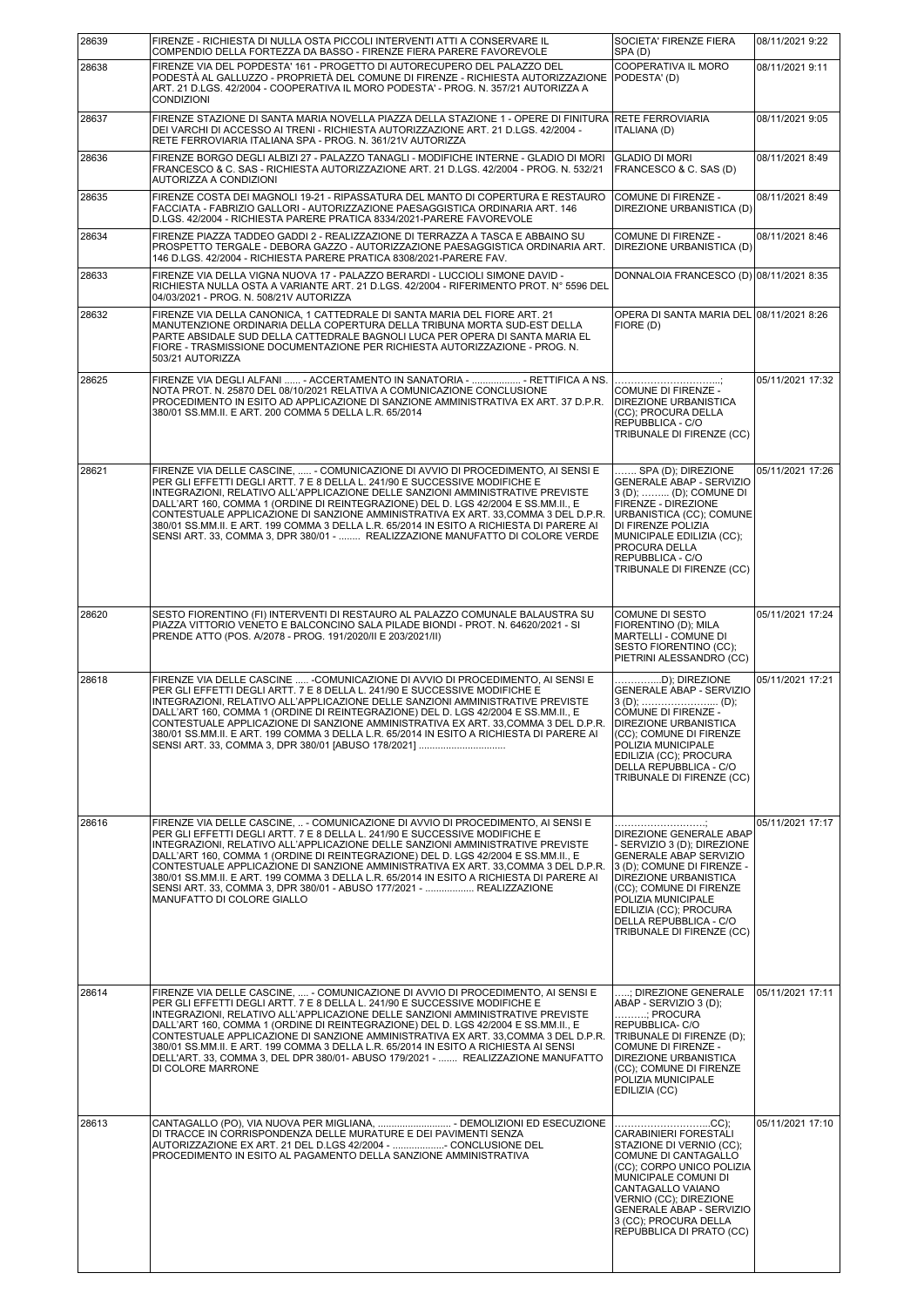| 28582 | FIRENZE VIA FAENZA 4 - AUTORIZZAZIONE EX ART. 21 D. LGS. 42/2004 - PROGETTO DI<br>CONSERVAZIONE SUPERFICI DIPINTE E DECORATE - PALAZZO SASSI DELLA TOSA -                                                                                                                                                                                                                                                                                                                                                                                                                                                                                                                                                                                                                                                                                                                                                                                                                                                                                                                                                                                                                                                                                                                                                           | RSONE SRL (D); VALENTINI<br>VENTURA SRL RESTAURO E<br>CONSERVAZIONE OPERE<br>D'ARTE<br>VALENTINI.VENTURA@LEGA<br>LMAIL.IT (CC)                        | 05/11/2021 15:23 |
|-------|---------------------------------------------------------------------------------------------------------------------------------------------------------------------------------------------------------------------------------------------------------------------------------------------------------------------------------------------------------------------------------------------------------------------------------------------------------------------------------------------------------------------------------------------------------------------------------------------------------------------------------------------------------------------------------------------------------------------------------------------------------------------------------------------------------------------------------------------------------------------------------------------------------------------------------------------------------------------------------------------------------------------------------------------------------------------------------------------------------------------------------------------------------------------------------------------------------------------------------------------------------------------------------------------------------------------|-------------------------------------------------------------------------------------------------------------------------------------------------------|------------------|
| 28568 | OGGETTO: GREVE IN CHIANTI (FI), SR 222 - KM 244700. AREA DISTINTA CATASTALMENTE AL F.<br>130 PART. 233. INTERVENTO: "ABBATTIMENTO DI 6 ALBERI PER ACCESSO CARRABILE<br>ALL'AREA PARCHEGGIO". IMMOBILE PRESUNTIVAMENTE CULTURALE, AI SENSI DELLA PARTE II<br>DEL D.LGS. 42/2004. RICHIEDENTE: COMUNE DI CERTALDO. AMBITO DI PAESAGGIO N. 9, AI<br>SENSI DEL PIANO D'INDIRIZZO TERRITORIALE DELLA REGIONE TOSCANA. AREA TUTELATA AI<br>SENSI DELLA PARTE III DEL DECRETO LEGISLATIVO 22 GENNAIO 2004, N. 42 E SUCCESSIVE<br>MODIFICHE (CODICE DEI BENI CULTURALI E DEL PAESAGGIO), AI SENSI DELL'ART. 142 COMMA<br>1 LETT. G) DEL CODICE. AUTORIZZAZIONE AI SENSI DELL'ART. 21 DEL D. LGS. 22 GENNAIO 2004<br>N. 42, E SS.MM.II E PARERE NELL'AMBITO DELLA PROCEDURA DI AUTORIZZAZIONE<br>PAESAGGISTICA, AI SENSI DELL'ART. 146 DEL CODICE. PROCEDIMENTO SEMPLIFICATO AI<br>SENSI DELL'ART. 16 DEL DPR 31/2017, DI CUI AL PUNTO B22 DELL'ALLEGATO B, AI SENSI<br>DELL'ART. 3, COMMA 1, DEL "REGOLAMENTO RECANTE INDIVIDUAZIONE DEGLI INTERVENTI<br>ESCLUSI DALL'AUTORIZZAZIONE PAESAGGISTICA O SOTTOPOSTI A PROCEDURA<br>AUTORIZZATORIA SEMPLIFICATA". (RICHIESTA PERVENUTA CON NOTA PROT. N. 19594 DEL<br>29.10.2021, ASSUNTA AGLI ATTI CON IL SEGUENTE PROT. N. 27902 DEL 29.10.2021)<br><b>TRASMISSIONE PARERE</b> | COMUNE DI GREVE IN<br>CHIANTI (D)                                                                                                                     | 05/11/2021 14:48 |
| 28563 | IMPRUENTA, LOC. FALCIANI, VIA CHIANTIGIANA PER IL FERRONE, 73. MASSA DANIELA.<br>PROC.AUTORIZZATIVO AI SENSI DEL DPR31/2017- FAVOREVOLE                                                                                                                                                                                                                                                                                                                                                                                                                                                                                                                                                                                                                                                                                                                                                                                                                                                                                                                                                                                                                                                                                                                                                                             | COMUNE DI IMPRUNETA (D)                                                                                                                               | 05/11/2021 14:26 |
| 28561 | ENEL CAMPI BISENZIO FI VIA VOLTA PRATA - PRATICA 2406644 - PARERE PER LA VERIFICA<br>PREVENTIVA DELL'INTERESSE ARCHEOLOGICO AI SENSI DELL'ART. 28 C. 4 D.LGS N. 42/2004;<br>L.R.T. N.39/2005 - REALIZZAZIONE E MESSA IN ESERCIZIO DI NUOVO TRATTO ELETTRODOTTO<br><b>INTERRATO A BASSA TENSIONE BT</b>                                                                                                                                                                                                                                                                                                                                                                                                                                                                                                                                                                                                                                                                                                                                                                                                                                                                                                                                                                                                              | ENEL (D)                                                                                                                                              | 05/11/2021 13:58 |
| 28560 | CERRETO GUIDI (FI) VIA SOLDAINI, 35 LOC. BASSA MODIFICHE ESTERNE E OPERE DI<br>EFFICIENTAMENTO ENERGETICO BOBIRNEA TRANDAFIR - PARERE FAVOREVOLE A<br>CONDIZIONI POST TRASMISSIONE DOCUMENTAZIONE INTEGRATIVA TUTELA PAESAGGISTICA<br>SEMPLIFICATA DPR 31/17-72/2021                                                                                                                                                                                                                                                                                                                                                                                                                                                                                                                                                                                                                                                                                                                                                                                                                                                                                                                                                                                                                                                | COMUNE DI CERRETO GUIDI 05/11/2021 13:53<br>(D)                                                                                                       |                  |
| 28559 | CERRETO GUIDI (FI) VIA GUIDI, 8 DPR 31/2017 MODIFICHE ESTERNE A FABBRICATO<br>RESIDENZIALE CALUGI DANIELE PER CONDOMINIO - PARERE FAVOREVOLE A CONDIZIONI -<br>TUTELA PAESAGGISTICA SEMPLIFICATA PRATICA N. 87/2021                                                                                                                                                                                                                                                                                                                                                                                                                                                                                                                                                                                                                                                                                                                                                                                                                                                                                                                                                                                                                                                                                                 | COMUNE DI CERRETO GUIDI 05/11/2021 13:51<br>(D)                                                                                                       |                  |
| 28558 | SIGNA (FI) VIA DEI BERRI 49 - RIFACIMENTO DELLA COPERTURA CON INSERIMENTO DI<br>ISOLAMENTO TERMICO, IMPERMEABILIZZAZIONE E INSTALLAZIONE LINEA VITA - LORENZO E<br>FRANCA CARRADORI - PRATICA 2021/0325 - AUTORIZZAZIONE PAESAGGISTICA EX ART. 146<br>DEL D.LGS 42/2004 CON PROCEDURA SEMPLIFICATA EX DPR 31/2017 CON PRESCRIZIONE                                                                                                                                                                                                                                                                                                                                                                                                                                                                                                                                                                                                                                                                                                                                                                                                                                                                                                                                                                                  | COMUNE DI SIGNA (D)                                                                                                                                   | 05/11/2021 13:40 |
| 28557 | SAN CASCIANO VAL DI PESA FI VIA VOLTERRANA 65-67 CERBAIA - CASA BANDINELLI-GRADI -<br>VARIANTE RISPETTO A NULLA OSTA DEL 26.102020 PROT. 21729 - MOMMARELLI ALBERTO -<br>TRASMISSIONE AUTORIZZAZIONE ART. 21 D.LGS. 42/2004 E PRONUNCIA AMMISSIBILITA' AI<br><b>CONTRIBUTI</b>                                                                                                                                                                                                                                                                                                                                                                                                                                                                                                                                                                                                                                                                                                                                                                                                                                                                                                                                                                                                                                      | MAUGERI ARCH. VALENTINA<br>(D); COMUNE DI SAN<br>CASCIANO IN VAL DI PESA<br>(CC)                                                                      | 05/11/2021 13:29 |
| 28548 | P.E. N. 1134/2021 DEL 22/04/2021 - PISTOIA VIA ROCCON ROSSO 18/A - CARIFI SILVIA -<br>ACCERTAMENTO DI COMPATIBILITA' PAESAGGISTICA ARTT. 167 E 181 D.LGS. 42/2004 - INVIO<br>RICHIESTA PARERE - PARERE FAVOREVOLE                                                                                                                                                                                                                                                                                                                                                                                                                                                                                                                                                                                                                                                                                                                                                                                                                                                                                                                                                                                                                                                                                                   | COMUNE DI PISTOIA (D)                                                                                                                                 | 05/11/2021 12:47 |
| 28545 | PISTOIA VIA SCALA DI GIACCHERINO. 7 ART. 146 TUTELA PAESAGGISTICA MONCINI GABRIELE<br>REALIZZAZIONE PISCINA PERTINENZIALE AD USO PRIVATO - TRASMISSIONE<br>DOCUMENTAZIONE PER RICHIESTA PARERE AUTORIZZAZIONE PAESAGGISTICA ORDINARIA<br>P.E. N. 481/2021 DEL 23/02/2021 AP-PARERE FAVOREVOLE CON PRESCRIZIONI                                                                                                                                                                                                                                                                                                                                                                                                                                                                                                                                                                                                                                                                                                                                                                                                                                                                                                                                                                                                      | COMUNE DI PISTOIA (D)                                                                                                                                 | 05/11/2021 12:45 |
| 28522 | SIGNA (FI) PIAZZA CAMILLO CAVOUR, 35 - INSERIMENTO DI CAPPOTTO SU FACCIATA<br>PRINCIPALE E LATERALE E FACCIATE PROSPICIENTI CORTILE - INTERNO FRANCO MAGNOLFI<br>PER SOC. TILDE SAS - PRATICA N. BUSTA 2021/0465 - AUTORIZZAZIONE PAESAGGISTICA EX<br>ART. 146 DEL D.LGS 42/2004 CON PROCEDURA SEMPLIFICATA EX DPR 31/2017 CON<br><b>PRESCRIZIONI</b>                                                                                                                                                                                                                                                                                                                                                                                                                                                                                                                                                                                                                                                                                                                                                                                                                                                                                                                                                               | COMUNE DI SIGNA (D)                                                                                                                                   | 05/11/2021 11:59 |
| 28519 | FIRENZE, UFFICIO VINCOLI BENI MOBILI, AVVIO DEL PROCEDIMENTO DI DICHIARAZIONE<br>DELL'INTERESSE CULTURALE PER L'OPERA: MAESTRO DELLA PREDELLA DELL'ASHMOLEAN,<br>MADONNA COL BAMBINO E SANTI. OSSERVAZIONI.                                                                                                                                                                                                                                                                                                                                                                                                                                                                                                                                                                                                                                                                                                                                                                                                                                                                                                                                                                                                                                                                                                         | SEGRETARIATO REGIONALE 05/11/2021 11:44<br>DELLA TOSCANA (D);<br> ALBERTO PASCUCCI E<br> MARCO SFRISO AVVOCATI<br>(CC): GAMBOGI AVV.<br>GIANLUCA (CC) |                  |
| 28518 | FIRENZE VIA DEL CIMITERO DEL PINO, 1 CIMITERO DEL PINO ARTT. 21 E 22 REALIZZAZIONE<br>SEPOLCRETO DENOMINATO LIBERTINO LUCIANA MATTEI - TRASMISSIONE DOCUMENTAZIONE<br>PER RICHIESTA AUTORIZZAZIONE - PROG. N. 516/21 AUTORIZZA                                                                                                                                                                                                                                                                                                                                                                                                                                                                                                                                                                                                                                                                                                                                                                                                                                                                                                                                                                                                                                                                                      | MANTOVANI ARCH. SILVIA<br>(D)                                                                                                                         | 05/11/2021 11:40 |
| 28515 | FIRENZE FORTEZZA DA BASSO - PARCO DI VILLA VITTORIA MANIFESTAZIONE - "PITTI UOMO E<br>PITTI BIMBO EDIZIONE INVERNO 2022" - RICHIESTA DI NULLA OSTA PER INSTALLAZIONI<br>STRUTTURE TEMPORANEE DAL 06/12/2021 AL 24/01/2022-PARERE FAVOREVOLE                                                                                                                                                                                                                                                                                                                                                                                                                                                                                                                                                                                                                                                                                                                                                                                                                                                                                                                                                                                                                                                                         | FIRENZE FIERA SPA (D);<br>RUP.FABIANI@PEC.FIRENZE<br>FIERA.IT (D)                                                                                     | 05/11/2021 11:36 |
| 28513 | SI RITRASMETTE CON ALLEGATI LEGGIBILI - FIRENZE VIA DI SAN SALVI 12 - PRESIDIO<br>SANITARIO - ADEGUAMENTO SISMICO DELLA TORRE PIEZOMETRICA - PAOLO MORELLO<br>MARCHESE ASL TOSCANA CENTRO - RICHIESTA AUTORIZZAZIONE ART. 21 D.LGS. 42/2004 -<br>PROG. N. 515/21 A CONDIZIONI (SALVINI)                                                                                                                                                                                                                                                                                                                                                                                                                                                                                                                                                                                                                                                                                                                                                                                                                                                                                                                                                                                                                             | ARCH. MATTEO BARALLI (D)                                                                                                                              | 05/11/2021 11:31 |
| 28512 | FIRENZE VIA BERNARDO RUCELLAI 9-13-15 - INTEGRAZIONE RELAZIONE - CHIESA<br>PROTESTANTE EPISCOPALE DI S.JAMES - PARERE FAVOREVOLE A CONDIZIONI PROG.<br>270/2021                                                                                                                                                                                                                                                                                                                                                                                                                                                                                                                                                                                                                                                                                                                                                                                                                                                                                                                                                                                                                                                                                                                                                     | ARCH. CHIARA DI BATTISTA<br>(D)                                                                                                                       | 05/11/2021 11:29 |
| 28508 | FIRENZE PIAZZA SANTA CROCE, 16 OPERA DI SANTA CROCE ART. 21 REALIZZAZIONE NUOVO<br>IMPIANTO DI CLIMATIZZAZIONE PER LE AREE MUSEALI DEL COMPLESSO MONUMENTALE<br>PANCANI MARCO PER OPERA DI SANTA CROCE ONLUS - TRASMISSIONE DOCUMENTAZIONE<br>PER RICHIESTA AUTORIZZAZIONE - INVIO 1/4 E 2/4- PARERE FAVOREVOLE PROG. 451/2021                                                                                                                                                                                                                                                                                                                                                                                                                                                                                                                                                                                                                                                                                                                                                                                                                                                                                                                                                                                      | OPERA DI SANTA CROCE<br>ONLUS (D)                                                                                                                     | 05/11/2021 11:17 |
| 28500 | FIRENZE, BASILICA DI S.TRINITA, DESIDERIO DA SETTIGNANO "MADDALENA PENITENTE".<br>SCULTURA LIGNEA POLICROMKA (ART.3479). AUTORIZZAZIONE INTERVENTO ART. 21, DLGS<br>42/2004 E SEG.                                                                                                                                                                                                                                                                                                                                                                                                                                                                                                                                                                                                                                                                                                                                                                                                                                                                                                                                                                                                                                                                                                                                  | <b>ARCIDIOCESI DI FIRENZE</b><br>(D); BASILICA DI SANTA<br>TRINITA (D); OPIFICIO DELLE<br>PIETRE DURE E<br>LABORATORI DI RESTAURO<br>DI FIRENZE (D)   | 05/11/2021 10:56 |
| 28495 | BORGO A BUGGIANO (PT) VIA LIVORNESE, 1 LOC. SANTA MARIA CONVENTO DEGLI<br>AGOSTINIANI E CHIESA DI SANTA MARIA IN SELVA ART. 21 - TRASMISSIONE<br>AUTORIZZAZIONEINTERVENTO PROPOSTO NELL'AMBITO BONUS FACCIATE PER<br>MANUTENZIONE ORDINARIA DELLE FACCIATE PAGANO GIUSEPPE, PROVINCIA TOSCANA<br>DEGLI AGOSTINIANI EREMITANI - TRASMISSIONE DOCUMENTAZIONE PER RICHIESTA<br><b>AUTORIZZAZIONE</b>                                                                                                                                                                                                                                                                                                                                                                                                                                                                                                                                                                                                                                                                                                                                                                                                                                                                                                                   | ARCHITETTO (D);<br><b>ARCHITETTO SCARDIGLI</b><br>SIMONE (D)                                                                                          | 05/11/2021 10:46 |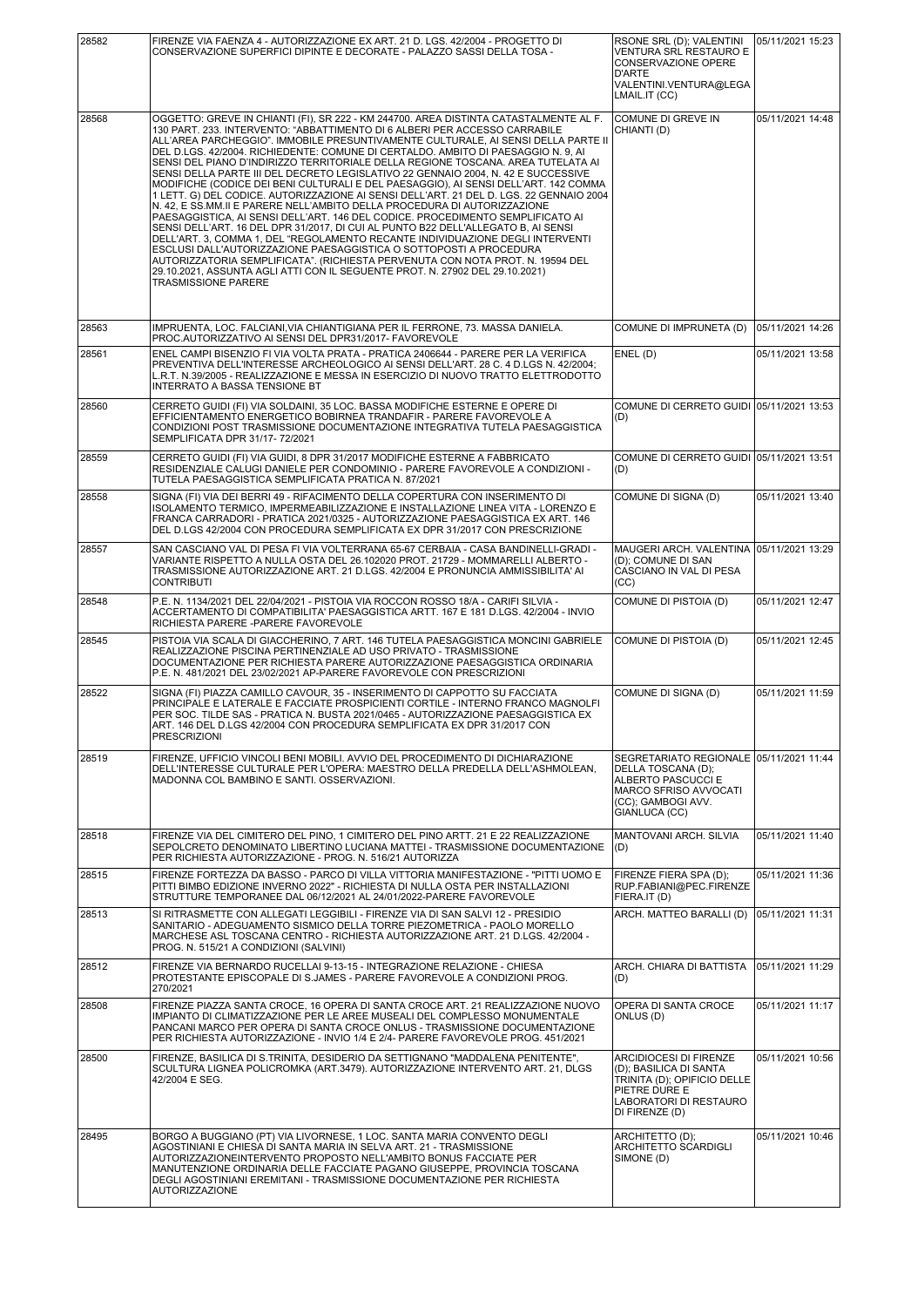| 28489 | PRATO - PIAZZA DELL'OSPEDALE, 5 - EX PRESIDIO OSPEDALIERO "MISERICORDIA E DOLCE" -<br>PROGETTO: LAVORI DI RESTAURO E RISANAMENTO CONSERVATIVO DELLE COPERTURE<br>DELL'EX PRESIDIO OSPEDALIERO "MISERICORDIA E DOLCE" DI PRATO - PROPRIETÀ: AZIENDA<br>U.S.L. TOSCANA CENTRO - PARTICOLARI COSTRUTTIVI A VARIANTE A SEGUITO DELLE<br>PRESCRIZIONI CONTENUTE NELL'AUTORIZZAZIONE PROT. 20741 DEL 30.09.2019 (PROG.<br>37/2019/II) - AUTORIZZAZIONE CON PRESCRIZIONI - POS. A.486                                                                                     | AZIENDA U.S.L. TOSCANA<br>CENTRO - DIP. TECNICO -<br>PRATO - ING. G. GAVAZZI<br>(D); ARCH. NOSTRATO<br>CHIARA (CC); COMUNE DI<br>PRATO (CC)                                                                 | 05/11/2021 10:28 |
|-------|--------------------------------------------------------------------------------------------------------------------------------------------------------------------------------------------------------------------------------------------------------------------------------------------------------------------------------------------------------------------------------------------------------------------------------------------------------------------------------------------------------------------------------------------------------------------|-------------------------------------------------------------------------------------------------------------------------------------------------------------------------------------------------------------|------------------|
| 28486 | PRATO - VIA DELL'ACCADEMIA 26 - IMMOBILE DENOMINATO "PALAZZO INGHIRAMI E<br>FABBRICATO ATTIGUO" - RICHIESTA AUTORIZZAZIONE ALLA ALIENAZIONE AI SENSI DELL'ART.<br>55 DEL D.LGS. 42 DEL 2004 - INVIO PARERE DI COMPETENZA                                                                                                                                                                                                                                                                                                                                           | SEGRETARIATO REGIONALE 05/11/2021 10:01<br>DEL MIC PER LA TOSCANA<br>(D)                                                                                                                                    |                  |
| 28485 | FIRENZE STATUA DI SANT' ANTONIO DA PADOVA NELLA CAPPELLA DI SANT' ANTONIO DEL<br>CIMITERO DI SOFFIANO AUTORIZZAZIONE ART. 21 D.LGS. 42/2004                                                                                                                                                                                                                                                                                                                                                                                                                        | VANNINI ARCH. ALESSIO (D)                                                                                                                                                                                   | 05/11/2021 9:59  |
| 28484 | PRATO - VIA DELL'ACCADEMIA 26 - IMMOBILE DENOMINATO "PALAZZO INGHIRAMI E<br>FABBRICATO ATTIGUO" - RICHIESTA AUTORIZZAZIONE ALLA ALIENAZIONE AI SENSI DELL'ART.<br>55 DEL D.LGS. 42 DEL 2004 - RICHIESTA MOTIVI OSTATIVI                                                                                                                                                                                                                                                                                                                                            | REGIONE TOSCANA (D);<br>SEGRETARIATO REGIONALE<br>DEL MIC PER LA TOSCANA<br>(D)                                                                                                                             | 05/11/2021 9:58  |
| 28483 | PRATO - VIA LUIGI MUZZI, 51 - PALAZZO CROCINI - ACCERTAMENTO IN SANATORIA AI SENSI<br>ART. 160 DEL D. LGS. 42/2004 PER UNITÀ IMMOBILIARE POSTA AL SECONDO PIANO PER<br>MODIFICHE INTERNE E TRASFORMAZIONE DELLA DESTINAZIONE DI UN LOCALE ESISTENTE AL<br>PIANO SOPPALCO IN SERVIZIO IGIENICO - NCEU. F. 47, PART. 334, SUB. 519 - COMUNICAZIONE<br>PER AUTORIZZAZIONE PROROGA - POS. A.2124 (PROG. 25/2019/II)                                                                                                                                                    | COMUNE DI PRATO -<br><b>DIREZIONE URBANISTICA</b><br>(D): GEOM. MAZZONI<br>ALBERTO (D); UNICREDIT<br>LEASING S.P.A. AMM.RE<br>DEL. E LEG. RAPPR. ENRICO<br>VERDOSCIA (D)                                    | 05/11/2021 9:43  |
| 28477 | VERIFICA DELL'INTERESSE CULTURALE AI SENSI DELL'ART.12 DEL D. LGS. 42/2004.<br>PROCEDURA INFORMATIZZATA. CAMPI BISENZIO, EX CASELLO IDRAULICO. INVIO PARERE<br>ISTRUTTORIO. NON PRESENTA INTERESSE.                                                                                                                                                                                                                                                                                                                                                                | SEGRETARIATO REGIONALE 05/11/2021 9:19<br>DELLA TOSCANA (D)                                                                                                                                                 |                  |
| 28470 | ROMA MOSTRA "CARAVAGGIO E ARTEMISIA" OPERA COLLEZIONE CORSINI FIRENZE<br>TRASMISSIONE AUTORIZZAZIONE PRESTITO.                                                                                                                                                                                                                                                                                                                                                                                                                                                     | <b>GALLERIA CORSINI -</b><br>PALAZZO CORSINI (D);<br><b>GALLERIE NAZIONALI DI</b><br>ARTE ANTICA PALAZZO<br><b>BARBERINI ROMA</b><br>UFF.MOSTRE (D);<br><b>DIREZIONE GENERALE ABAP</b><br>- SERVIZIO 4 (CC) | 05/11/2021 8:43  |
| 28462 | FIESOLE (FI) VIA SAN JACOPO A GIRONE PARERE PER LA VERIFICA PREVENTIVA<br>DELL'INTERESSE ARCHEOLOGICO AI SENSI DELL'ART. 28, C. 4, D.LGS N. 42/2004; L.R.T.<br>N.39/2005. COSTRUZIONE ED ESERCIZIO DI ELETTRODOTTO IN CAVO INTERRATO A 380V -<br>RIFERIMENTO: AUT 2409728 DA CITARE NELL'OGGETTO DELLE RISPOSTE- AUTORIZZAZIONE<br>ARCHEOLOGICA                                                                                                                                                                                                                    | E-DISTRIBUZIONE (D)                                                                                                                                                                                         | 04/11/2021 23:23 |
| 28461 | ENEL FIESOLE (FI) VIA DEL GIRONE ART. 28 E LRT 39/2005 ELETTRODOTTO IN CAVO<br>INTERRATO PRATICA N. 2413660 - AUTORIZZAZIONE ARCHEOLOGICA                                                                                                                                                                                                                                                                                                                                                                                                                          | ENEL(D)                                                                                                                                                                                                     | 04/11/2021 23:20 |
| 28460 | ENEL CASTELFIORENTINO (FI) VIA MARTIRI DELLE FOSSE ARDEATINE ART, 28 D.LGS 42/2004 E<br>LRT 39/2005 ELETTRODOTTO INTERRATO A BT CON ALLACCIAMENTO ED IMPIANTO ELETTRICO<br>DI NUOVO CLIENTE PRATICA N. 2414060 - AUTORIZZAZIONE ARCHEOLOGICA                                                                                                                                                                                                                                                                                                                       | ENEL(D)                                                                                                                                                                                                     | 04/11/2021 23:16 |
| 28448 | LASTRA A SIGNA E SIGNA (FI) - PAUR AI SENSI DEL D.LGS. 152/2006 ART. 27-BIS E DELLA L.R.<br>10/2010 ART. 73-BIS - REALIZZAZIONE DI UN NUOVO TRACCIATO STRADALE TRA LO SVINCOLO<br>DEL SGC FI-PI-LI DI LASTRA A SIGNA E SIGNA, ATTRAVERSANDO IL FIUME ARNO E LA<br>REALIZZAZIONE DI UNA CASSA D'ESPANSIONE IN RIVA SINISTRA DELL'ARNO - PROPONENTE:<br>SETTORE PROGETTAZIONE E REALIZZAZIONE VIABILITÀ REGIONALE FIRENZE-PRATO-PISTOIA<br>- CONTRIBUTO TECNICO ISTRUTTORIO SULLA DOCUMENTAZIONE INTEGRATIVA TRASMESSA<br>CON NOTA NS. PROT. N. 25949 DEL 11/10/2021 | REGIONE TOSCANA (D);<br>CITTA' METROPOLITANA DI<br>FIRENZE (CC); COMUNE DI<br>LASTRA A SIGNA (CC);<br>COMUNE DI SIGNA (CC);<br>COMUNE SCANDICCI (CC)                                                        | 04/11/2021 17:06 |
| 28443 | ENEL FUCECCHIO FI VIA GRAMSCI - PRATICA 2409744 - PARERE PER LA VERIFICA PREVENTIVA<br>DELL'INTERESSE ARCHEOLOGICO AI SENSI DELL'ART. 28, C. 4, D. LGS. N. 42/2004; L.R.T. N.<br>39/2005 - COSTRUZIONE ED ESERCIZIO DI ELETTRODOTTO INTERRATO A BASSA TENSIONE,<br>CON ALLACCIAMENTO ED IMPIANTO ELETTRICO DI NUOVO CLIENTE                                                                                                                                                                                                                                        | ENEL (D)                                                                                                                                                                                                    | 04/11/2021 16:50 |
| 28437 | ENEL FUCECCHIO FI VIA SOTTO LA VALLE - PRATICA 2409716 - PARERE PER LA VERIFICA<br>PREVENTIVA DELL'INTERESSE ARCHEOLOGICO AI SENSI DELL'ART. 28, C. 4, D. LGS. N. 42/2004;<br>L.R.T. N. 39/2005 - COSTRUZIONE ED ESERCIZIO DI ELETTRODOTTO INTERRATO A BASSA<br>TENSIONE, CON ALLACCIAMENTO ED IMPIANTO ELETTRICO DI NUOVO CLIENTE                                                                                                                                                                                                                                 | ENEL(D)                                                                                                                                                                                                     | 04/11/2021 16:30 |
| 28434 | ENEL FUCECCHIO (FI) VIA MONTEVERDI ART. 28 E LRT 39/2005 ELETTRODOTTO INTERRATO A<br>BT CON ALLACCIAMENTO ED IMPIANTO NUOVO CLIENTE PRATICA N. 2411192 - PARERE PER LA<br>VERIFICA PREVENTIVA DELL'INTERESSE ARCHEOLOGICO                                                                                                                                                                                                                                                                                                                                          | ENEL(D)                                                                                                                                                                                                     | 04/11/2021 16:25 |
| 28432 | ENEL EMPOLI (FI) VIA DI CORTENUOVA ART. 28 E LRT N. 39/2005 ELETTRODOTTO INTERRATO A ENEL (D)<br>BT CON ALLACCIAMENTO ED IMPIANTO ELETTRICO DI NUOVO CLIENTE PRATICA N. 2411360 -<br>PARERE PER LA VERIFICA PREVENTIVA DELL'INTERESSE ARCHEOLOGICO                                                                                                                                                                                                                                                                                                                 |                                                                                                                                                                                                             | 04/11/2021 16:22 |
| 28430 | EMPOLI (FI) VIA CACIAGLI 15 PARERE PER LA VERIFICA PREVENTIVA DELL'INTERESSE<br>ARCHEOLOGICO AI SENSI DELL'ART. 28, C. 4, D. LGS. N. 42/2004; L.R.T. N. 39/2005.<br>COSTRUZIONE ED ESERCIZIO DI ELETTRODOTTO INTERRATO A BASSA TENSIONE, CON<br>ALLACCIAMENTO ED IMPIANTO ELETTRICO DI NUOVO CLIENTE- -RIFERIMENTO: AUT 2409620<br>DA CITARE NELL'OGGETTO DELLE RISPOSTE                                                                                                                                                                                           | E-DISTRIBUZIONE (D)                                                                                                                                                                                         | 04/11/2021 16:15 |
| 28425 | ENEL CERTALDO (FI) VIA DEL MOLINO ART. 28 E LRT 39/2005 ELETTRODOTTO INTERRATO A BT<br>CON ALLACCIAMENTO ED IMPIANTO ELETTRICO DI NUOVO CLIENTE PRATICA N. 2415072 -<br>AUTORIZZAZIONE ARCHEOLOGICA                                                                                                                                                                                                                                                                                                                                                                | ENEL (D)                                                                                                                                                                                                    | 04/11/2021 16:01 |
| 28423 | ENEL CASTELFIORENTINO (FI) VIA MARTIRI DELLE FOSSE ARDEATINE ART. 28 D.LGS 42/2004 E<br>LRT 39/2005 ELETTRODOTTO INTERRATO A BT CON ALLACCIAMENTO ED IMPIANTO ELETTRICO<br>DI NUOVO CLIENTE PRATICA N. 2414060 - AUTORIZZAZIONE ARCHEOLOGICA                                                                                                                                                                                                                                                                                                                       | ENEL(D)                                                                                                                                                                                                     | 04/11/2021 15:57 |
| 28420 | P.E. N. 1453/2021 DEL 17/05/2021 - PISTOIA VIA DI SCIABOLINO 136 - ELIMINAZIONE DI<br>CAPPOTTO TERMICO E DI CANNA FUMARIA ESTERNI - STEFANI LAMBERTO - AUTORIZZAZIONE<br>PAESAGGISTICA SEMPLIFICATA DPR 31/2017 - INVIO RICHIESTA PARERE-PARERE<br>FAVOREVOLE CON PRESCRIZIONI                                                                                                                                                                                                                                                                                     | COMUNE DI PISTOIA (D)                                                                                                                                                                                       | 04/11/2021 15:29 |
| 28418 | SAN MARCELLO PITEGLIO (PT) MAMMIANO BASSO (LE FERRIERE)- TUTELA PAESAGGISTICA<br>ART. 146-TRASMISSIONE DOCUMENTAZIONE- E-DISTRIBUZIONE-PARERE FAVOREVOLE                                                                                                                                                                                                                                                                                                                                                                                                           | COMUNE DI SAN MARCELLO<br>PITEGLIO (D)                                                                                                                                                                      | 04/11/2021 15:25 |
| 28416 | ABETONE CUTIGLIANO (PT) LOC. CROCE ARCANA UNIONE DEI COMUNI MONTANI APPENNINO<br>PISTOIESE INTERVENTI DI RIPRISTINO DEGLI ELEMENTI CARATTERISTICI DEL PAESAGGIO<br>LUNGO LA VIA ROMEA NONANTOLANA DPR 31/2017 - TRASMISSIONE DOCUMENTAZIONE PER<br>RICHIESTA PARERE AUTORIZZAZIONE PAESAGGISTICA SEMPLIFICATA PRATICA N. 2021/137-<br>PARERE FAVOREVOLE                                                                                                                                                                                                            | <b>COMUNE DI ABETONE</b><br>CUTIGLIANO (D)                                                                                                                                                                  | 04/11/2021 15:22 |
| 28415 | ENEL CASTELFIORENTINO (FI) VIA VERDI ART. 28 E LRT 39/2005 ELETTRODOTTO INTERRATO A<br>BT CON ALLACCIAMENTO ED IMPIANTO ELETTRICO DI NUOVO CLIENTE PRATICA N. 2413960 -<br>AUTORIZZAZIONE ARCHEOLOGICA                                                                                                                                                                                                                                                                                                                                                             | ENEL (D)                                                                                                                                                                                                    | 04/11/2021 15:22 |
| 28411 | BAGNO A RIPOLI (FI)VIA DEL PADULE-TUTELA PAESAGGISTICA CON PROCEDIMENTO<br>ORDINARIO ART. 146-TRASMISSIONE DOCUMENTAZIONE- E-DISTRIBUZIONE SPA- PARERE<br>FAVOREVOLE A CONDIZIONE                                                                                                                                                                                                                                                                                                                                                                                  | COMUNE DI BAGNO A RIPOLI 04/11/2021 15:17<br>(D)                                                                                                                                                            |                  |
| 28410 | BAGNO A RIPOLI (FI)VIA DI PADULE-TUTELA PAESAGGISTICA CON PROCEDIMENTO ORDINARIO<br>ART. 146-TRASMISSIONE DOCUMENTAZIONE- E-DISTRIBUZIONE SPA - PARERE FAVOREVOLE A<br>CONDIZIONE                                                                                                                                                                                                                                                                                                                                                                                  | COMUNE DI BAGNO A RIPOLI 04/11/2021 15:14<br>(D)                                                                                                                                                            |                  |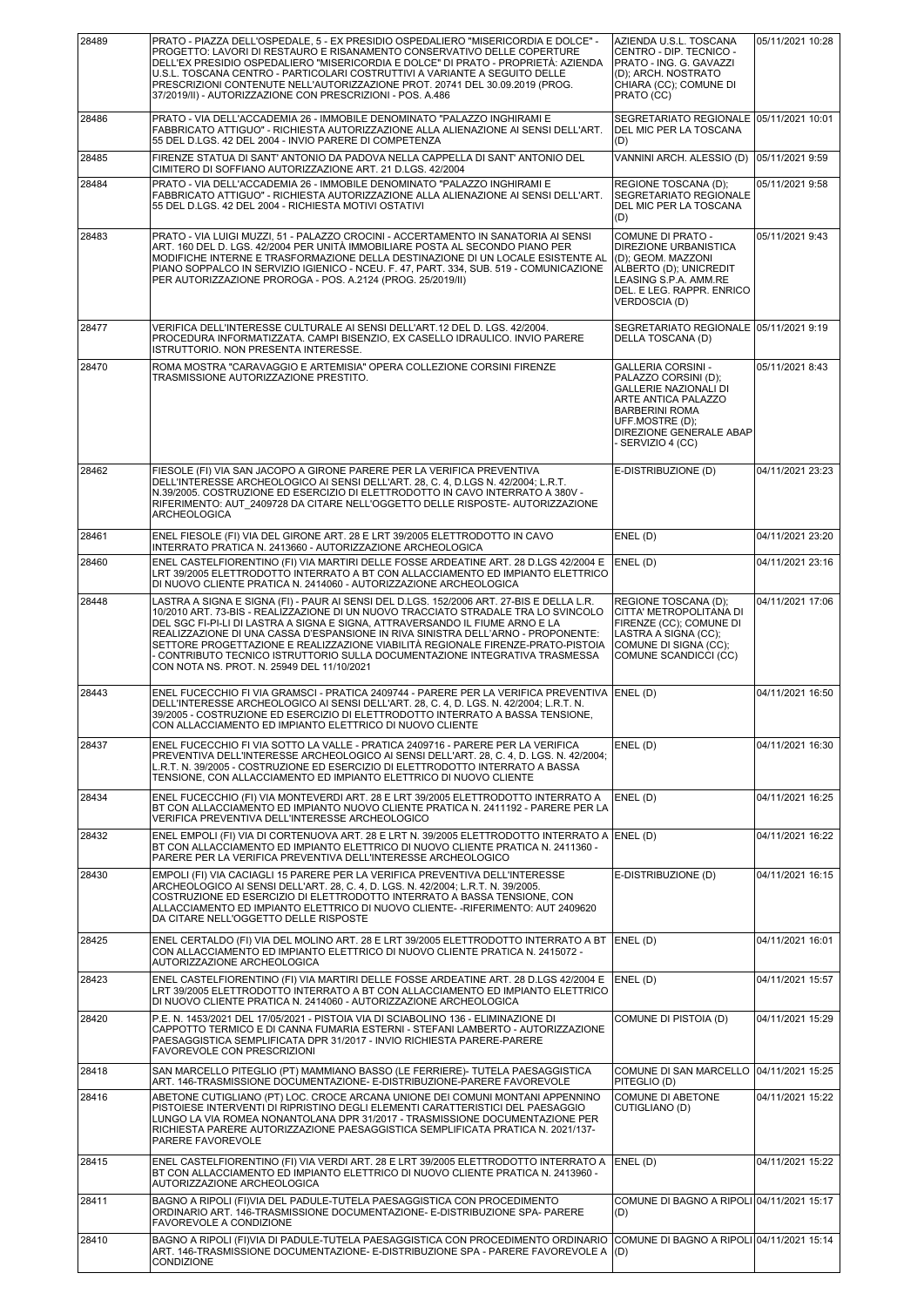| 28389 | FIRENZE, VIA BARTOLINI. INTERVENTI DI SCAVO PER SOSTITUZIONE DELLA GHISA<br>GRIGIA/ACCIAIO NON PROTETTO. INVIO PARERE DI COMPETENZA ARCHEOLOGICA.                                                                                                                                                                                                                                                                                                                                                                                                     | TOSCANA ENERGIA (D)                                                                                                                       | 04/11/2021 14:17 |
|-------|-------------------------------------------------------------------------------------------------------------------------------------------------------------------------------------------------------------------------------------------------------------------------------------------------------------------------------------------------------------------------------------------------------------------------------------------------------------------------------------------------------------------------------------------------------|-------------------------------------------------------------------------------------------------------------------------------------------|------------------|
| 28377 | ART. 21. FIRENZE - BASILICA DI SANTA CROCE - MANUTENZIONE SUL MONUMENTO A MICHAEL<br>KLEOPHAS OGINSKI DI FRANCESCO POZZI E SUL MONUMENTO A GIUSEPPE RADDI DI OTTAVIO (ONLUS (D); STEFANO<br>GIOVANNOZZI - INVIO NOTA DI AUTORIZZAZIONE.                                                                                                                                                                                                                                                                                                               | OPERA DI SANTA CROCE<br>FILIPPONI - OPERA DI SANTA<br>CROCE (D); PAOLA ROSA<br><b>RESTAURATRICE (CC)</b>                                  | 04/11/2021 14:00 |
| 28372 | VAGLIA (FI) PRATOLINO - FATTORIA VECCHIA VIA SAN JACOPO N. 769 SAGGI NEL RESEDE -<br>RICHIESTA AUTORIZZAZIONE LAVORI ART. 21 - TRASMISSIONE AUTORIZZAZIONE A<br>CONDIZIONE                                                                                                                                                                                                                                                                                                                                                                            | NENCIONI ARCH. SILVIA (D)                                                                                                                 | 04/11/2021 13:54 |
| 28364 | EMPOLI (FI)-PALAZZO GHIBELLINO - REALIZZAZIONE DI SAGGI AI FINI DELLA REDAZIONE DELLA<br>VULNERABILITÀ SISMICA DELLA STRUTTURA E LA SUCCESSIVA PROGETTAZIONE DEFINITIVA<br>ED ESECUTIVA - TRASMISSIONE AUTORIZZAZIONE A CONDIZIONE                                                                                                                                                                                                                                                                                                                    | COMUNE DI EMPOLI (D)                                                                                                                      | 04/11/2021 13:41 |
| 28354 | VICCHIO FI - PROGETTO DI FATTIBILITA' TECNICO ECONOMICA, DEFINITIVO ED ESECUTIVO<br>ADEGUAMENTO SISMICO PALAZZO COMUNALE - ESECUZIONI SAGGI - TRASMISSIOE<br>AUTORIZZAZIONE A CONDIZIONE                                                                                                                                                                                                                                                                                                                                                              | COMUNE DI VICCHIO (D)                                                                                                                     | 04/11/2021 13:04 |
| 28339 | NAPOLI MOSTRA "ANIELLO FALCONE" OPERE FONDAZIONE DE VITO VAGLIA FIRENZE INVIO<br>DOCUMENTAZIONE AUTORIZZAZIONE PRESTITO                                                                                                                                                                                                                                                                                                                                                                                                                               | DIREZIONE GENERALE ABAP 04/11/2021 12:23<br>- SERVIZIO 4 (D)                                                                              |                  |
| 28332 | BOLOGNA MOSTRA "REAL BODY EXEPERIENCE" OPERE MUSEO STIBBERT FIRENZE E<br>UNIVERSITÀ DEGLI STUDI DI FIRENZE MUSEO DI ANATOMIA FIRENZE INVIO DOCUMENTAZIONE<br>AUTORIZZAZIONE PRESTITO.                                                                                                                                                                                                                                                                                                                                                                 | DIREZIONE GENERALE ABAP 04/11/2021 12:05<br>- SERVIZIO 4 (D)                                                                              |                  |
| 28327 | TORINO MOSTRA "PARIGI ERA VIVA" OPERA MUSEO NOVECENTO FIRENZE INVIO<br>DOCUMENTAZIONE AUTORIZZAZIONE PRESTITO.                                                                                                                                                                                                                                                                                                                                                                                                                                        | DIREZIONE GENERALE ABAP 04/11/2021 11:39<br>- SERVIZIO 4 (D)                                                                              |                  |
| 28319 | FABRIANO MOSTRA "ORO E COLORE" OPERA ARCIDIOCESI DI FIRENZE INVIO<br>DOCUMENTAZIONE AUTORIZZAZIONE PRESTITO.                                                                                                                                                                                                                                                                                                                                                                                                                                          | <b>DIREZIONE GENERALE</b><br><b>ARCHEOLOGIA BELLE ARTI</b><br>E PAESAGGIO, SERVIZIO IV -<br>MIBAC (D)                                     | 04/11/2021 11:19 |
| 28318 | RIGNANO SULL'ARNO, IN LOC. S.DOANTO IN COLLINA VILLA DI TORRE A CONA, MURA DI<br>CONTENIMENTO DEL TERRENO ANTISTANTE LA VILLA .C.F. FG 29 PART.19. CONSOLIDAMENTO<br>STRUTTURALE DEL MURO A RETTA FATTORIA TORRE A CONA SOC. AGRICOLA SRL. POS.<br>A/1071                                                                                                                                                                                                                                                                                             | DI GIORGIO RENATE (D);<br>FATTORIA TORRE A CONA<br>SOCIETA' AGRICOLA S.R.L.<br>(D); MASIELLO EMANUELE<br>(D); ZETTI ARCH. IPPOLITA<br>(D) | 04/11/2021 11:19 |
| 28313 | ROMA MOSTRA "LA SCIENZA A ROMA" OPERE MUSEO GALILEO FIRENZE INVIO<br>DOCUMENTAZIONE AUTORIZZAZIONE PRESTITO.                                                                                                                                                                                                                                                                                                                                                                                                                                          | DIREZIONE GENERALE ABAP 04/11/2021 10:56<br>- SERVIZIO 4 (D)                                                                              |                  |
| 28312 | CALENZANO FI VIA BALDANZESE 13-17 TUTELA PAESAGGISTICA SEMPLIFICATA DPR 31/2017<br>PARERE FAVOREVOLE EL.EN. SPA - REALIZZAZIONE COLLEGAMENTO ORIZZONTALE COPERTO<br>SOPRAELEVATO TRA DUE EDIFICI                                                                                                                                                                                                                                                                                                                                                      | COMUNE DI CALENZANO (D)                                                                                                                   | 04/11/2021 10:52 |
| 28311 | MARRADI (FI) LOCALITA' VOSSEMOLE PAESAGGISTICA SEMPLIFICATA DPR 31/2017 PARERE<br>FAVOREVOLE CATANI FRANCESCO RIPRISTINO STRADA PODERALE MEDIANTE L'UTILIZZO DI<br>TERRA E MATERIALI ROCCIOSI REPERITI IN LOCO                                                                                                                                                                                                                                                                                                                                        | COMUNE DI MARRADI (D)                                                                                                                     | 04/11/2021 10:49 |
| 28310 | LASTRA A SIGNA (FI) VIA LIVORNESE, 281-283-285 TUTELA PAESAGGISTICA SEMPLIFICATA DPR<br>31/2017 PARERE FAVOREVOLE A CONDIZIONE MORELLI ADIMARI JACOPO, PINELLI NERI                                                                                                                                                                                                                                                                                                                                                                                   | COMUNE DI LASTRA A<br>SIGNA (D)                                                                                                           | 04/11/2021 10:37 |
| 28308 | LASTRA A SIGNA (FI) VIA LIVORNESE, 755 TUTELA PAESAGGISTICA SEMPLIFICATA DPR 31/2017<br>PARERE FAVOREVOLE A CONDIZIONE ZINNO MARCO -RISTRUTTURAZIONE CON INTERVENTO<br>DI RIQUALIFICA ENERGETICA E STRUTTURALE                                                                                                                                                                                                                                                                                                                                        | COMUNE DI LASTRA A<br>SIGNA (D)                                                                                                           | 04/11/2021 10:33 |
| 28302 | FIRENZE VIA IL PRATO 42 PALAZZO STIOZZI RIDOLFI E PALAZZO SONNINO GRAND HOTEL VILLA POCCIANTI CARLO (D)<br>MEDICI- RICHIESTA LAVORI ART. 21 RESTAURO FACCIATE - PROG. N. 518/21 AUTORIZZA                                                                                                                                                                                                                                                                                                                                                             |                                                                                                                                           | 04/11/2021 10:17 |
| 28296 | FIGLINE-INCISA VALDARNO. EX CHIESA DI S.BIAGIO ALL'INCISA FRAZ.INCISA VALDARNO. LOC.<br>CASTELLO C.F. FG 19 PART. 118, PART. 521,523. CAPANNI PAOLO. VARIANTE IN CORSO<br>D'OPERA RESTUARO E RISANAMENTO CONSERVATIVO PROT. 2298 DEL 30/01/2020. POS.A/1266                                                                                                                                                                                                                                                                                           | CAPANNI GEOM. PIERO (D);<br>CAPANNI PAOLA (D)                                                                                             | 04/11/2021 10:06 |
| 28294 | COMUNE DI PRATO (PO) - CONVOCAZIONE CONFERENZA DEI SERVIZI. AI SENSI DELL'ART.23.<br>COMMA 3 DELLA DISCIPLINA DEL PIT, CON VALENZA DI PIANO PAESAGGISTICO, PER L'ESAME<br>DEL "PIANO DI RECUPERO N. 387/2020 PER LA RISTRUTTURAZIONE DI UNA CASA COLONICA<br>CON PARZIALE DERURALIZZAZIONE E LA RICONFIGURAZIONE URBANISTICO-EDILIZIA DEI<br>VOLUMI SECONDARI PRESENTI, AI SENSI DELL'ART. 147 DELLE NTA DEL PIANO OPERATIVO,<br>POSTA IN PRATO VIA DEL PALCO, 257". VIDEO CONFERENZA DEL 22.11.2021 CONFERIMENTO<br>INCARICO ARCH. GIUSEPPINA CLAUSI | REGIONE TOSCANA (D);<br>SEGRETARIATO REGIONALE<br>DEL MIC PER LA TOSCANA<br>(CC)                                                          | 04/11/2021 10:01 |
| 28293 | FIRENZE VIA DELLE CASCINE 41 TEATRO PUCCINI - RICHIESTA AUTORIZZAZIONE ART. 21 C. 4<br>D.LGS. 42/2004 PER VARIANTE PROGETTO MIC SABAP-FI UO4-6 I 10/06/2021 0014821-P - -<br>ASSOCIAZIONE CULTURALE TEATRO PUCCINI GIANI CRISTINA - PROG. N. 507/21V AUTORIZZA A<br><b>CONDIZIONI</b>                                                                                                                                                                                                                                                                 | ARCH. CARLO CARBONE (D)                                                                                                                   | 04/11/2021 10:00 |
| 28289 | FIRENZE - SCHEDE NORMA ATT 03.13 CAMPOFIORE1 E ATA 06.09 MONTEPULCIANO<br>PROPOSTA PIANO DI RECUPERO (COMPARTO DISCONTINUO) CON CONTESTUALE VARIANTE<br>AL REGOLAMENTO URBANISTICO - CONVOCAZIONE CONFERENZA DI SERVIZI IN FORMA<br>SIMULTANEA, IN MODALITÀ SINCRONA E IN VIA TELEMATICA PER ENTI GESTORI DEI SERVIZI<br>PUBBLICI E UFFICI COMUNALI PER IL GIORNO 10 NOVEMBRE 2021 ALLE ORE 9.30<br>(COLLEGAMENTO DALLE ORE 9.15) - - PARERE DI COMPATIBILITA' E PRESCRIZIONI<br><b>ARCHEOLOGICHE</b>                                                 | COMUNE DI FIRENZE -<br>DIREZIONE URBANISTICA (D)                                                                                          | 04/11/2021 9:55  |
| 28288 | FIRENZE PIAZZA STAZIONE VIA DELLA SCALA - COMPENDIO IMMOBILIARE DI SANTA MARIA<br>NOVELLA - RESTAURO E RIQUALIFICAZIONE FUNZIONALE EX MONASTERO NUOVO PER LA<br>REALIZZAZIONE DEL MUSEO DELLA LINGUA ITALIANA A - RICHIESTA DI AUTORIZZAZIONE<br>ART.21 C.4, D.LGS. 42/2004 ARCHIVIO GIP N. L1326/2020 - COMUNE DI FIRENZE -PERV. INT.<br>PROT. 26969 E PROT. N. 27488 DEL 27/10/2021 PROG. N. 474/21 AUTORIZZAZIONE PARZIALE E<br>RICHIESTA DI APPROFONDIMENTO DELLA PROGETTAZIONE DELLA RESTANTE PARTE DELLE<br>OPERE PREVISTE                      | <b>COMUNE DI FIRENZE</b><br>DIREZIONE SERVIZI TECNICI<br>(D)                                                                              | 04/11/2021 9:51  |
| 28286 | GP 319778/2021 - FIRENZE VIA TAGLIAMENTO, SNC ART. 146 TUTELA PAESAGGISTICA IRENE<br>ROMAGNOLI, COMUNE DI FIRENZE IMPIANTO DI ILLUMINAZIONE A SERVIZIO GIARDINO<br>PUBBLICO VILLA DI SORGANE - AUTORIZZAZIONE PAESAGGISTICA ORDINARIA - PRATICA<br>10400/2021 - PARERE FAVOREVOLE CON PRESCRIZIONI ARCHEOLOGICHE                                                                                                                                                                                                                                      | COMUNE DI FIRENZE -<br>DIREZIONE URBANISTICA (D)                                                                                          | 04/11/2021 9:50  |
| 28285 | FIRENZE VIA DI RITORTOLI 8-10-12 - REALIZZAZIONE DI SISTEMAZIONI ESTERNE E PISCINE -<br>ELENA ARSENIO - AUTORIZZAZIONE PAESAGGISTICA ORDINARIA ART. 146 D.LGS. 42/2004 -<br>RICHIESTA PARERE PRATICA 8199/2021- PARERE FAVOREVOLE A CONDIZIONE E<br>PRESCRIZIONI ARCHEOLOGICHE                                                                                                                                                                                                                                                                        | COMUNE DI FIRENZE -<br>DIREZIONE URBANISTICA (D)                                                                                          | 04/11/2021 9:47  |
| 28284 | PASSARIANO-CODROIPO(UD) MOSTRA " NAPOLEONE - UN OMAGGIO" OPERA MUSEO PALAZZO<br>PRETORIO PRATO INVIO DOCUMENTAZIONE AUTORIZZAZIONE PRESTITO.                                                                                                                                                                                                                                                                                                                                                                                                          | DIREZIONE GENERALE ABAP 04/11/2021 9:41<br>- SERVIZIO 4 (D)                                                                               |                  |
| 28283 | GP 312329/2021 - FIRENZE VIA GUIDO BIAGI, 2R - VIA DELLA RONDINELLA, 36R - VIA PIO RAJNA,<br>SNC - VIA AUGUSTO NOVELLI, SNC TUTELA PAESAGGISTICA ART. 146 INSTALLAZIONE DI 4<br>ARMADI STRADALI E 4 POZZETTI LUIGI MUCCIOLI CASADEI OPEN FIBER SPA - TRASMISSIONE<br>DOCUMENTAZIONE PER RICHIESTA PARERE AUTORIZZAZIONE PAESAGGISTICA ORDINARIA -<br>PRATICA N. 8161/2021 - PARERE FAVOREVOLE CON PRESCRIZIONI ARCHEOLOGICHE                                                                                                                          | COMUNE DI FIRENZE -<br>DIREZIONE URBANISTICA (D)                                                                                          | 04/11/2021 9:39  |
|       |                                                                                                                                                                                                                                                                                                                                                                                                                                                                                                                                                       |                                                                                                                                           |                  |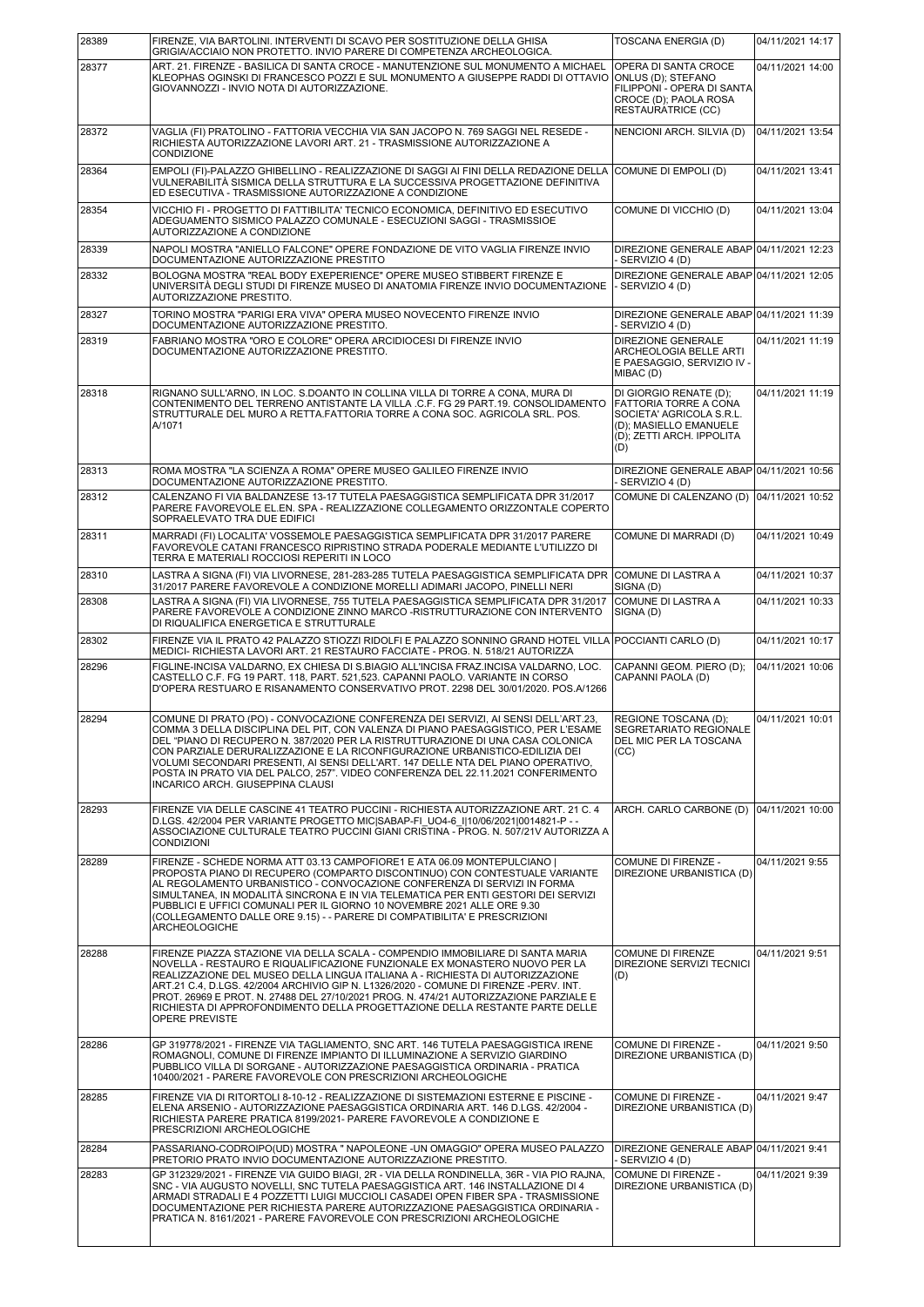| 28278 | PROT. 37340/2021 - BAGNO A RIPOLI (FI) PIAZZA DELLA VITTORIA, 1 PALAZZO COMUNALE -<br>LAVORI DI RIQUALIFICAZIONE SOSTITUZIONE DI ALCUNE PAVIMENTAZIONI DEL PALAZZO<br>MUNICIPALE - AUTORIZZAZIONE AI SENSI DELL'ART. 21 DEL D.LGS. 42/04 - PROGETTO 622 -<br>PARERE FAVOREVOLE A CONDIZIONE                                                                                                                                                                                             | ARCH. ANTONELLA<br>CARRATÙ DEL COMUNE DI<br>BAGNO A RIPOLI (D);<br>COMUNE DI BAGNO A RIPOLI<br>(D)                                                                   | 04/11/2021 9:23  |
|-------|-----------------------------------------------------------------------------------------------------------------------------------------------------------------------------------------------------------------------------------------------------------------------------------------------------------------------------------------------------------------------------------------------------------------------------------------------------------------------------------------|----------------------------------------------------------------------------------------------------------------------------------------------------------------------|------------------|
| 28276 | MILANO MOSTRA "IL GIOVANE BOCCIONI" OPERA UNIPOL SAI FIRENZE INVIO<br>DOCUMENTAZIONE AUTORIZZAZIONE PRESTITO.                                                                                                                                                                                                                                                                                                                                                                           | DIREZIONE GENERALE ABAP 04/11/2021 9:19<br>- SERVIZIO 4 (D)                                                                                                          |                  |
| 28272 | FIRENZE PIAZZA DUOMO - OCCUPAZIONE SUOLO PUBBLICO PER ALLESTIMENTO PRESEPE<br>DAL 30 NOVEMBRE 2021 AL 11 GENNAIO 2022 - OPERA DI SANTA MARIA DEL FIORE - RICHIESTA<br>RILASCIO NULLA OSTA ARTT. 106 E 49 D.LGS. 42/2004 (152/2021/OPM) - PARERE FAVOREVOLE                                                                                                                                                                                                                              | COMUNE DI FIRENZE<br>DIREZIONE SVILUPPO<br>ECONOMICO UFFICIO<br>SUOLO PUBBLICO (D)                                                                                   | 04/11/2021 9:11  |
| 28258 | FIRENZE VIA DANTE DA CASTIGLIONE 29 - REALIZZAZIONE DI ASCENSORE ESTERNO - ATTILIO<br>GIANNELLI - "AUTORIZZAZIONE PAESAGGISTICA" SEMPLIFICATA DPR 31/2017 - RICHIESTA<br>PARERE PRATICA 8333/2021-PARERE FAVOREVOLE ON PRESCRIZIONI ARCHEOLOGICHE                                                                                                                                                                                                                                       | COMUNE DI FIRENZE -<br>DIREZIONE URBANISTICA (D)                                                                                                                     | 04/11/2021 8:34  |
| 28255 | FIRENZE VIA DEI SERRAGLI SNC - VIA ROMANA SNC - INSTALLAZIONE DI DUE SEGNALI DI<br>INDICAZIONE SU PALINA ESISTENTE E NUOVA PALINA - MARCO CIANETTI FIRENZE PUBBLICTA'<br>SRL - "AUTORIZZAZIONE PAESAGGISTICA" SEMPLIFICATA DPR 31/2017 - RICHIESTA PARERE<br>PRATICA 9830/2021 - PARERE FAVOREVOLE                                                                                                                                                                                      | COMUNE DI FIRENZE -<br>DIREZIONE URBANISTICA (D)                                                                                                                     | 04/11/2021 8:29  |
| 28254 | FIRENZE VIA DELLE CAMELIE 14 - INSTALLAZIONE DI CALDAIA SU PARETE ESTERNA - FABRIZIO<br>D'ANCA - "AUTORIZZAZIONE PAESAGGISTICA" SEMPLIFICATA DPR 31/2017 - RICHIESTA PARERE<br>PRATICA 9946/2021-PARERE FAVOREVOLE A CONDIZIONI                                                                                                                                                                                                                                                         | <b>COMUNE DI FIRENZE -</b><br>DIREZIONE URBANISTICA (D)                                                                                                              | 04/11/2021 8:25  |
| 28253 | GP 312322/2021 - FIRENZE VIALE GALILEO, 26/B TUTELA PAESAGGISTICA ART. 146<br>RISANAMENTO ENERGETICO CON REALIZZAZIONE CAPPOTTO SU PARTIZIONI VERTICALI E<br>SULLA COPERTURA, MODIFICHE AL RESEDE E REALIZZAZIONE TERRAZZA A TASCA CARMEN<br>LODI - TRASMISSIONE DOCUMENTAZIONE PER RICHIESTA PARERE AUTORIZZAZIONE<br>PAESAGGISTICA ORDINARIA - PRATICA 7224/2021 - PARERE FAVOREVOLE                                                                                                  | COMUNE DI FIRENZE -<br>DIREZIONE URBANISTICA (D)                                                                                                                     | 04/11/2021 7:38  |
| 28252 | GP 312307/2021 - FIRENZE VIALE GALILEO, 26/B TUTELA PAESAGGISTICA ART. 146<br>RISANAMENTO ENERGETICO CON REALIZZAZIONE CAPPOTTO SU PARTIZIONI VERTICALI E<br>SULLA COPERTURA E MODIFICHE AL RESEDE, COPERTURA PERGOLA CON IMPIANTO<br>FOTOVOLTAICO FRANCESCO TERZANI - TRASMISSIONE DOCUMENTAZIONE PER RICHIESTA<br>PARERE AUTORIZZAZIONE PAESAGGISTICA ORDINARIA - PRATICA 9767/2021-PARERE<br><b>FAVOREVOLE</b>                                                                       | COMUNE DI FIRENZE -<br>DIREZIONE URBANISTICA (D)                                                                                                                     | 04/11/2021 7:35  |
| 28251 | GP 312321/2021 - FIRENZE VIALE GALILEO, 26/B TUTELA PAESAGGISTICA ART. 146<br>RISANAMENTO ENERGETICO CON REALIZZAZIONE CAPPOTTO SU PARTIZIONI VERTICALI E<br>SULLA COPERTURA E MODIFICHE AL RESEDE ANTONELLA VENTURINI - TRASMISSIONE<br>DOCUMENTAZIONE PER RICHIESTA PARERE AUTORIZZAZIONE PAESAGGISTICA ORDINARIA -<br>PRATICA 9768/2021 - INVIO 1/2 - PARERE FAVOREVOLE                                                                                                              | COMUNE DI FIRENZE -<br>DIREZIONE URBANISTICA (D)                                                                                                                     | 04/11/2021 7:31  |
| 28250 | CANTAGALLO (PO) FRAZIONE USELLA, VIA BOLOGNA 87 - VINCOLO INDIRETTO VILLA<br>GUICCIARDINI - REALIZZAZIONE DI CAPPOTTO ESTERNO CON TINTEGGIATURA POSA IN OPERA<br>NUOVO STRATO ISOLANTE MODIFICA/SOSTITUZIONE INFISSI SOSTITUZIONE MANTO DI<br>COPERTURA E POSA IN OPERA IMPIANTO FOTOVOLTAICO - ZANARDI PAOLA MARIA -<br>AUTORIZZAZIONE ALL'ESECUZIONE DI OPERE NON IN CONTRASTO CON LE PRESCRIZIONI DEL<br>VINCOLO INDIRETTO EX ART. 45 D.LGS. 42/2004 (POS. A/1103 PROG. 199/2021/II) | COMUNE DI CANTAGALLO<br>(D); ZANARDI PAOLA MARIA<br>(D); ALOIA PIERO (CC)                                                                                            | 03/11/2021 17:24 |
| 28242 | CERRETO GUIDI FI VIA ILDEBRANDINO 37 - INTERVENTI DI MANUTENZIONE STRAORDINARIA<br>ALLE SISTEMAZIONI ESTERNE E AL RESEDE - TUTELA PAESAGGISTICA SEMPLIFICATA DPR<br>31/2017 - P.E.95/2021 CIATTINI DANIELE - PARERE FAVOREVOLE A CONDIZIONI                                                                                                                                                                                                                                             | COMUNE DI CERRETO GUIDI 03/11/2021 15:56<br>(D)                                                                                                                      |                  |
| 28241 | CERRETO GUIDI FI VIA PROVINCIALE CERRETESE 100 - RIFACIMENTO TINTEGGIATURA<br>FABBRICATO RESIDENZIALE CON COLORI E FINITURE DIVERSE - TUTELA PAESAGGISTICA<br>SEMPLIFICATA DPR 31/2017 - P.E.97/2021 NACCI SIMONE - RICHIESTA INTEGRAZIONI                                                                                                                                                                                                                                              | COMUNE DI CERRETO GUIDI 03/11/2021 15:53<br>(D)                                                                                                                      |                  |
| 28240 | CERRETO GUIDI FI VIA DEI FOSSI 9 - RIFACIMENTO DELLA TINTEGGIATURA DI FABBRICATO<br>RESIDENZIALE CON COLORI E FINITURE DIVERSE - TUTELA PAESAGGISTICA SEMPLIFICATA<br>DPR 31/2017 - P.E.99/2021 BROTINI ALESSANDRO - RICHIESTA INTEGRAZIONI                                                                                                                                                                                                                                             | COMUNE DI CERRETO GUIDI 03/11/2021 15:51<br>(D)                                                                                                                      |                  |
| 28239 | BORGO SAN LORENZO FI VIA SAN FRANCESCO 3/5 - MONASTERO DI SANTA CATERINA DA<br>SIENA - COMUNICAZIONE INTERVENTI PROVVISORI IN SITUAZIONI DI URGENZA ART. 27 D.LGS.<br>42/2004 - CONGREGAZIONE DELLE SUORE DOMENICANE DELLO SPIRITO SANTO - PRESA<br>D'ATTO                                                                                                                                                                                                                              | CONGREGAZIONE DELLE<br>SUORE DOMENICANE<br>DELLO SPIRITO SANTO (D);<br>FABRICA CONSORZIO (CC)                                                                        | 03/11/2021 15:23 |
| 28238 | CALENZANO FI - VILLA PERAGALLO - COMUNICAZIONE LAVORI DI SOMMA URGENZA ART.27<br>D.LGS. N.42/2004 - MESSA IN SICUREZZA MURA VIA DEL CASTELLO - AZIZ KUSAI SAADELDIN -<br>PRESA D'ATTO                                                                                                                                                                                                                                                                                                   | MAGI MECONI ARCH.<br>FRANCESCA (D); COMUNE DI<br>CALENZANO (CC)                                                                                                      | 03/11/2021 15:21 |
| 28237 | PESCIA PT VIA CROCE DI COLLEVITI DALL' INCROCIO CON VIA GALEOTTI - ESTENSIONE DELLA<br>RETE DI DISTRIBUZIONE GAS METANO - TOSCANA ENERGIA SPA - RICHIESTA<br>DOCUMENTAZIONE VERIFICA PREVENTIVA INTERESSE ARCHEOLOGICO ART. 28 D.LGS. 42/2004                                                                                                                                                                                                                                           | TOSCANA ENERGIA (D)                                                                                                                                                  | 03/11/2021 15:10 |
| 28235 | BORGO SAN LORENZO (FI) LOCALITÀ PRETOLA PARERE ARCHEOLOGICO AI SENSI DELL'ART.<br>28, D. LGS N. 42/2004; L.R.T. N. 39/2005. COSTRUZIONE ED ESERCIZIO DI NUOVO<br>ELETTRODOTTO IN CAVO SOTTERRANEO BT (230-400 V) CON POSA IN OPERA DI NUOVO<br>ARMADIO STRADALE- PRATICA E-DIS. N° 2395784.                                                                                                                                                                                             | E-DISTRIBUZIONE (D):<br>SAMUELE ROCCHI (CC);<br>STUDIO CANOVARO<br>INGEGNERIA (CC)                                                                                   | 03/11/2021 15:03 |
| 28234 | PESCIA (PT) E MONTECARLO (LU) TRA VIA DI COLMATA E STRADA VICINALE SAN PIERO ART. 28<br>E LRT 39/2005 NUOVO ELETTRODOTTO IN CAVO SOTTERRANEO BT E POSA DI NUOVO<br>ARMADIO STRADALE PER ALLACCIAMENTO FOTOVOLTAICO PRATICA N. 2392688 - PARERE PER PAOLUCCI SANDRO (CC);<br>LA VERIFICA PREVENTIVA DELL'INTERESSE ARCHEOLOGICO                                                                                                                                                          | ENEL (D); ENEL<br>POSSIBLESTUDIO (CC);<br>SABAP-LU -<br>SOPRINTENDENZA<br>ARCHEOLOGIA, BELLE ARTI<br>E PAESAGGIO PER LE<br>PROVINCE DI LUCCA E<br>MASSA CARRARA (CC) | 03/11/2021 15:01 |
| 28233 | BORGO SAN LORENZO (FI) LOCALITA' LUCO DI MUGELLO-VIA DON DINO MARGHERI E VIA BINI-<br>PARERE ARCHEOLOGICO AI SENSI DELL'ART. 28, C. 4, D. LGS N. 42/2004; L.R.T. N. 39/2005.<br>COSTRUZIONE ED ESERCIZIO DI NUOVO ELETTRODOTTO IN CAVO INTERRATO IN BASSA<br>TENSIONE IN USCITA DA CASSETTI ESISTENTI- PRATICA E-DIS. N°2337740.                                                                                                                                                        | E-DISTRIBUZIONE (D);<br>SAMUELE ROCCHI (CC);<br>STUDIO CANOVARO<br>INGEGNERIA (CC)                                                                                   | 03/11/2021 14:57 |
| 28231 | BORGO SAN LORENZO(FI) LOCALITA' BATTILORO PARERE ARCHEOLOGICO AI SENSI DELL'ART.<br>28 D. LGS N. 42/2004; L.R.T. N. 39/2005. MESSA IN SERVIZIO DI CABINA MT/BT ESISTENTE, POSA<br>IN OPERA DI NUOVO ELETTRODOTTO CON CAVO INTERRATO BT (230-400 V) E MT (15 KV) E<br>POSIZIONAMENTO DI NUOVO ARMADIO STRADALE- PRATICA E-DIS. N°2308260.                                                                                                                                                | E-DISTRIBUZIONE (D);<br>SAMUELE ROCCHI (CC);<br>STUDIO CANOVARO<br>INGEGNERIA (CC)                                                                                   | 03/11/2021 14:55 |
| 28230 | FIRENZE PIAZZA DELLA SIGNORIA 35R (36-37-38R) - GUCCI LOUNGE BAR - MODIFICHE<br>ESTERNE - REDI SRL - RICHIESTA AUTORIZZAZIONE ART. 21 D.LGS. 42/2004-PROG. 375/21-<br>PARERE FAV. A COND.                                                                                                                                                                                                                                                                                               | LOSANNO ARCH.<br>PASQUALINO (D)                                                                                                                                      | 03/11/2021 14:54 |
| 28229 | SAN CASCIANO VAL DI PESA (FI) VIA CASEROTTA 3 - VILLA DI CASEROTTA - RICHIEDENTE<br>AGOSTINI GANUCCI CANCELLIERI GUALFREDI E ALTRI - TRASMISSIONE AUTORIZZAZIONE<br>LAVORI ART. 21                                                                                                                                                                                                                                                                                                      | RADASSAO GIANFRANCO<br>(D); COMUNE DI SAN<br>CASCIANO IN VAL DI PESA<br>(CC)                                                                                         | 03/11/2021 14:48 |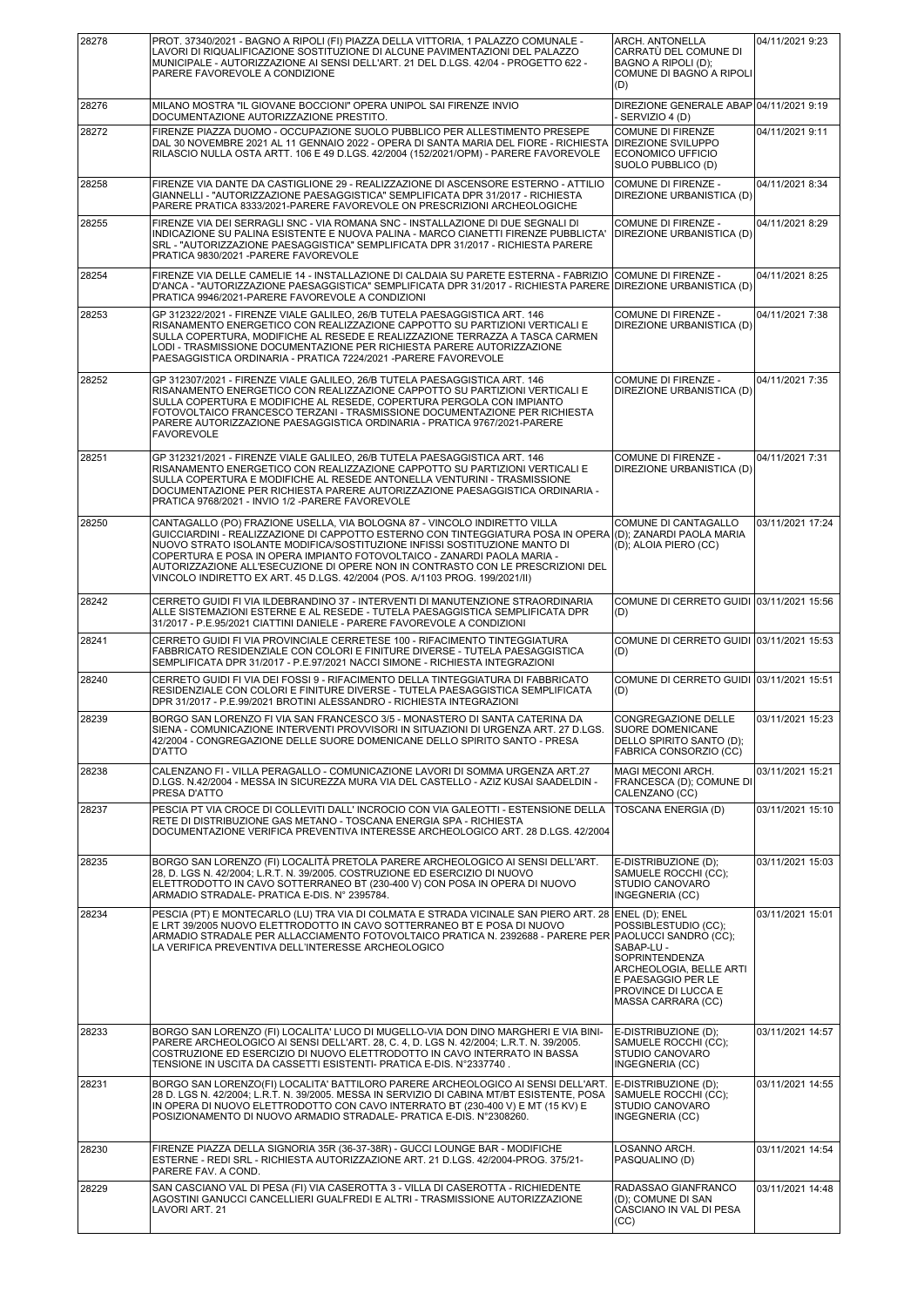| 28228 | FIRENZE PIAZZA DELLA SIGNORIA 35-37R - PALAZZO UGUCCIONI - VARIANTE IN CORSO D'<br>OPERA A PRATICA 15261 DEL 16.06.2021 - CHBEIR ZAKHIA REDI SRL FIRENZE - RICHIESTA<br>AUTORIZZAZIONE ART. 21 D.LGS. 42/2004- PROG. 481/21 V - PARERE FAVOREVOLE A<br><b>CONDIZIONI</b>                                                                                   | CHBEIR ZAKHIA REDI SRL<br>FIRENZE (D)                                                                             | 03/11/2021 14:48 |
|-------|------------------------------------------------------------------------------------------------------------------------------------------------------------------------------------------------------------------------------------------------------------------------------------------------------------------------------------------------------------|-------------------------------------------------------------------------------------------------------------------|------------------|
| 28219 | FIRENZE PIAZZA DELLA SIGNORIA, 40 PALAZZO ELLA MERCANZIA ART. 21 RICCERI MARIA<br>MANUTENZIONE ORDINARIA CORPI ILLUMINANTI IN FACCIATA - TRASMISSIONE<br>DOCUMENTAZIONE PER RICHIESTA AUTORIZZAZIONE -PROG. 456/21- PARERE FAVOREVOLE A<br><b>CONDIZIONI</b>                                                                                               | MARIA RICCERI (D)                                                                                                 | 03/11/2021 14:15 |
| 28216 | FIRENZE PIAZZA DELLA SIGNORIA, 40 PALAZZO DELLA MERCANZIA ART. 21 RICCERI MARIA<br>LIEVI MODIFICHE AD ALCUNI LOCALI DELLA GUCCI OSTERIA E SPOSTAMENTO INSEGNA<br>ESTERNA - TRASMISSIONE DOCUMENTAZIONE PER RICHIESTA AUTORIZZAZIONE -PROG.<br>453/21 PARERE FAVOREVOLE A CONDIZIONI                                                                        | MARIA RICCERI (D)                                                                                                 | 03/11/2021 14:10 |
| 28215 | FIRENZE BORGO SANTI APOSTOLI 9 - REALIZZAZIONE DI NUOVO VANO PORTA E OPERE DI<br>MANUTENZIONE ORDINARIA INTERNE - PAPINI PAOLO - RICHIESTA AUTORIZZAZIONE ART. 21<br>D.LGS. 42/2004 PROG. 526/21 PARERE FAVOREVOLE                                                                                                                                         | PAPINI PAOLO (D)                                                                                                  | 03/11/2021 14:03 |
| 28212 | PROT. N. 39273/2021 - BAGNO A RIPOLI (FI) VIA ROMANELLI, 48 ANTELLA TUTELA<br>PAESAGGISTICA ART. 146 MAREMMI GIANCARLO, COSI ANNA - TRASMISSIONE<br>DOCUMENTAZIONE RICHIESTA PARERE AUTORIZZAZIONE PAESAGGISTICA ORDINARIA -<br>PRATICA 956/2021 - PARERE FAVOREVOLE A CONDIZIONE                                                                          | COMUNE DI BAGNO A RIPOLI 03/11/2021 13:57<br>(D)                                                                  |                  |
| 28211 | PROT. N. 39261/2021 - BAGNO A RIPOLI (FI) VIA CHIANTIGIANA, 359 DPR 31/2017 PALLONI PAOLA<br>ISOLAMENTO FALDE DI COPERTURA E SOSTITUZIONE INFISSI - TRASMISSIONE<br>DOCUMENTAZIONE PER RICHIESTA PARERE AUTORIZZAZIONE PAESAGGISTICA SEMPLIFICATA<br>- PRATICA PRATICA 887/2021 - PARERE FAVOREVOLE A CONDIZIONE                                           | COMUNE DI BAGNO A RIPOLI 03/11/2021 13:55<br>(D)                                                                  |                  |
| 28209 | PROT. N. 39256/2021 - BAGNO A RIPOLI (FI) VIA VICCHIO E PATERNO, 2 DPR 31/2017<br>INSTALLAZIONE 14 MODULI FFOTOVOLTAICI IN COPERTURA MICHELE INNOCENTI -<br>TRASMISSIONE DOCUMENTAZIONE PER RICHIESTA PARERE AUTORIZZAZIONE<br>PAESAGGISTICA SEMPLIFICATA - PRATICA 879/2021-PARERE FAVOREVOLE A CONDIZIONE                                                | COMUNE DI BAGNO A RIPOLI 03/11/2021 13:52<br>(D)                                                                  |                  |
| 28207 | PROT. N. 39253/2021 - BAGNO A RIPOLI (FI) VIA FRANCESCO GRANACCI, 21 DPR 31/2017 FAILLI<br>FOSCO, MASINI PATRIZIA INSTALLAZIONE INFISSO A CHIUSURA LOGGIA TERGALE E<br>SOSTITUZIONE ALTRI INFISSI - TRASMISSIONE DOCUMENTAZIONE PER RICHIESTA PARERE<br>AUTORIZZAZIONE PAESAGGISTICA SEMPLIFICATA - PRATICA 679/2021 - PARERE FAVOREVOLE                   | COMUNE DI BAGNO A RIPOLI 03/11/2021 13:49<br>(D)                                                                  |                  |
| 28206 | PROT. N. 39266/2021 - BAGNO A RIPOLI (FI) VIAA ROMA, 83 DPR 31/2017 CARACERIU CORNELIU<br>NICOLAE - TRASMISSIONE DOCUMENTAZIONE PER RICHIESTA PARERE AUTORIZZAZIONE<br>PAESAGGISTICA SEMPLIFICATA PRATICA 891/2021 - PARERE FAVOREVOLE A CONDIZIONE                                                                                                        | COMUNE DI BAGNO A RIPOLI 03/11/2021 13:48<br>(D)                                                                  |                  |
| 28205 | ABETONE CUTIGLIANO (PT) LOC. CROCE ARCANA UNIONE DEI COMUNI MONTANI APPENNINO<br>PISTOIESE INTERVENTI DI RIPRISTINO DEGLI ELEMENTI CARATTERISTICI DEL PAESAGGIO<br>LUNGO LA VIA ROMEA NONANTOLANA DPR 31/2017 - TRASMISSIONE DOCUMENTAZIONE PER<br>RICHIESTA PARERE AUTORIZZAZIONE PAESAGGISTICA SEMPLIFICATA PRATICA N. 2021/137-<br>PARERE FAVOREVOLE    | <b>COMUNE DI ABETONE</b><br>CUTIGLIANO (D)                                                                        | 03/11/2021 13:47 |
| 28204 | GP 302822/2021 - FIRENZE LUNGARNO CRISTOFORO COLOMBO, 22 TUTELA PAESAGGISTICA<br>ART. 146 RISTRUTTURAZIONE EDILIZIA A DESTINAZIONE TURISTICO-RICETTIVA DENOMINATO<br>HOTEL COLUMBUS SEBASTIANO UGLIANO, VILLA DELLA QUERCE SPA - TRASMISSIONE<br>DOCUMENTAZIONE PER RICHIESTA PARERE AUTORIZZAZIONE PAESAGGISTICA PRATICA<br>6517/2021 - PARERE FAVOREVOLE | <b>COMUNE DI FIRENZE -</b><br>DIREZIONE URBANISTICA (D)                                                           | 03/11/2021 13:45 |
| 28203 | GP 289086/2021 - FIRENZE VIALE DONATO GIANNOTTI - VIA GHERARDO CAPONSACCHI, 11 L.<br>47/1985 CAMBIO DESTINAZIONE D'USO DA CIVILE A COMMERCIALE CARLO ANTONIO SANESI -<br>TRASMISSIONE DOCUMENTAZIONE PER RICHIESTA PARERE DI COMPETENZA - CONDONO<br>22321/1985 - PARERE NEGATIVO PARZIALE                                                                 | COMUNE DI FIRENZE -<br>DIREZIONE URBANISTICA (D)                                                                  | 03/11/2021 13:32 |
| 28190 | BORGO SAN LORENZO (FI) VIA DELLE SALAIOLE 19 ACCERTAMENTO DI COMPATIBILITA'<br>PAESAGGISTICA ART. 167 PRESA ATTO GIOVANNINI LUCA E PAOLA                                                                                                                                                                                                                   | COMUNE DI BORGO SAN<br>LORENZO (D); ROMOLINI<br>ALESSANDRO (CC)                                                   | 03/11/2021 12:41 |
| 28189 | TRASMISSIONE VISTO SU CEL N. 103091 - FIRENZE - PALAZZO VECCHIO - SALA DEGLI<br>ELEMENTI - AUTORIZZAZIONE PROT. SABAP_FI N.5687 DEL 14/03/2017 - AUTORIZZAZIONE<br>PROT. SABAP FI N. 11371 DEL 06/07/2018 - RESTAURO DEL SOFFITTO LIGNEO INTAGLIATO,<br>DORATO E DIPINTO.                                                                                  | <b>COMUNE DI FIRENZE</b><br>DIREZIONE SERVIZI TECNICI<br>(D)                                                      | 03/11/2021 12:40 |
| 28188 | UZZANO PT VIA DELLE FORNACI 11 - RISTRUTTURAZIONE DI EDIFICIO ARTIGIANALE - ALBERTO<br>TRINCI - AUTORIZZAZIONE PAESAGGISTICA ART. 146 D.LGS. 42/2004 - RICHIESTA PARERE -<br>PARERE FAVOREVOLE CON PRESCRIZIONI                                                                                                                                            | COMUNE DI UZZANO (D)                                                                                              | 03/11/2021 12:40 |
| 28187 | MONTECATINI TERME(PT)-VIA FELICE CAVALLOTTI 131-TUTELA PAESAGGISTICA SEMPLIFICATA<br>DPR 31/2017 TRASMISSIONE DOCUMENTAZIONE HOTEL PARMA E ORIENTE-BOLDRINI<br>GIUSEPPE - PARERE FAVOREVOLE CON PRESCRIZIONI                                                                                                                                               | COMUNE DI MONTECATINI<br>TERME - AREA GOVERNO<br>DEL TERRITORIO E<br>PATRIMONIO - SETTORE<br>EDILIZIA PRIVATA (D) | 03/11/2021 12:38 |
| 28186 | P.E. N. 574/2021 DEL 04/03/2021 - PISTOIA VIA DI SANTOMORO 66 - REALIZZAZIONE DI TETTOIA E COMUNE DI PISTOIA (D)<br>DI CAPPOTTO ESTERNO - SASSO FRANCESCO - AUTORIZZAZIONE PAESAGGISTICA<br>SEMPLIFICATA DPR 31/2017 - INVIO RICHIESTA PARERE -PARERE FAVOREVOLE CON<br><b>PRESCRIZIONI</b>                                                                |                                                                                                                   | 03/11/2021 12:36 |
| 28185 | CALENZANO (FI) LOCALITA' COLLINA KM 271+369 AUTOSTRADA A1 MILANO-NAPOLI -TUTELA<br>PAESAGGISTICA SEMPLIFICATA DPR 31/2017 - PARERE FAVOREVOLE A CONDIZIONI-<br>AUTOSTRADE PER L'ITALIA SPA - INTERVENTO DI MANUTENZIONE/RIPRISTINO VIADOTTO<br>PODERE VICCHIO                                                                                              | COMUNE DI CALENZANO (D) 03/11/2021 12:33                                                                          |                  |
| 28183 | P.E. N. 1506/2021 DEL 21/05/2021 AP - PISTOIA VIA DI SAN BIAGIO ALLA FALLITA 2 - MODIFICA DI<br>APERTURE ESTERNE, REALIZZAZIONE DI INTONACO E SISTEMAZIONI ESTERNE - LEONARDI<br>VALENTINA - AUTORIZZAZIONE PAESAGGISTICA SEMPLIFICATA DPR 31/2017 - INVIO RICHIESTA<br>DI PARERE-PARERE FAVOREVOLE CON PRESCRIZIONI                                       | COMUNE DI PISTOIA (D)                                                                                             | 03/11/2021 12:30 |
| 28182 | CALENZANO (FI) VIA ARRIGHETTO DA SETTIMELLO 105 TUTELA PAESAGGISTICA ART. 146<br>PARERE FAVOREVOLE A CONDIZIONI BERNI CLAUDIO RISTRUTTURAZIONE EDILIZIA E CAMBIO<br>DESTINAZIONE D'USO                                                                                                                                                                     | COMUNE DI CALENZANO (D) 03/11/2021 12:28                                                                          |                  |
| 28181 | PISTOIA VIA DELLA CHIESA DI SAN FELICE, 6 DPR 31/2017 CAPPOTTO TERMICO ESTERNO ED<br>ELIMINAZIONE CANNA FUMARIA ESTERNA GRASSI DEL CHICCA PAOLA - TRASMISSIONE<br>DOCUMENTAZIONE PER RICHIESTA PARERE AUTORIZZAZIONE PAESAGGISTICA SEMPLIFICATA<br>PRATICA P.E. N. 1414/2021 DEL 13/05/2021-PARERE FAVOREVOLE                                              | COMUNE DI PISTOIA (D)                                                                                             | 03/11/2021 12:28 |
| 28180 | CALENZANO (FI) VIA CARLO PISACANE 5 TUTELA PAESAGGISTICA ART. 146 PARERE<br>FAVOREVOLE A CONDIZIONI - GIANNETTI ROBI - BIAGI JASMINE                                                                                                                                                                                                                       | COMUNE DI CALENZANO (D) 03/11/2021 12:26                                                                          |                  |
| 28179 | PISTOIA VIA DI IGNO, 18/A DPR 31/2017 FABBRI LORENZO, MICHELOZZI PATRIZIA<br>INSTALLAZIONE IMPIANTO FOOTOVOLTAICO E TERMICO - TRASMISSIONE DOCUMENTAZIONE<br>PER RICHIESTA PARERE AUTORIZZAZIONE PAESAGGISTICA SEMPLIFICATA - P.E. N. 947/2021<br>DEL 06/04/2021 AP -PARERE FAVOREVOLE CON PRESCRIZIONI                                                    | COMUNE DI PISTOIA (D)                                                                                             | 03/11/2021 12:25 |
| 28175 | BORGO SAN LORENZO (FI) LOC. MUCCIANO TUTELA PAESAGGISTICA SEMPLIFICATA DPR<br>31/2017-PARERE FAVOREVOLE A CONDIZIONI-MINIATI ROBERTO E PAVOLINI FRANCESCA -<br>DEMOLIZIONE CON FEDELE RICOSTRUZIONE DI ANNESSO PERTINENZIALE -PRATICA<br>VINC/2021/00411/PAESPL                                                                                            | COMUNE DI BORGO SAN<br>LORENZO (D)                                                                                | 03/11/2021 12:20 |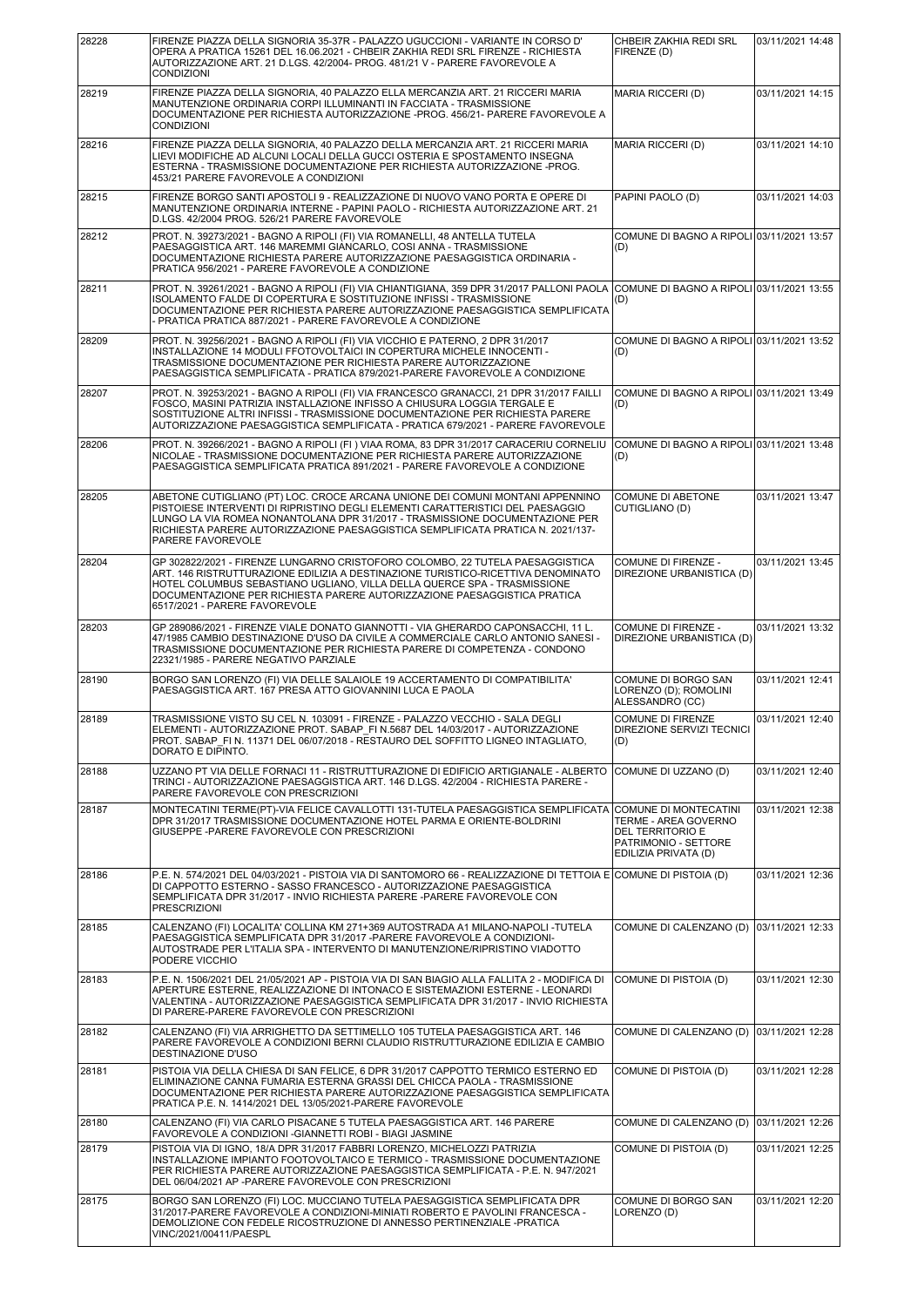| 28161 | CONVOCAZIONE DELLA CONFERENZA DEI SERVIZI SIMULTANEA, IN MODALITÀ SINCRONA E IN<br>VIA TELEMATICA AI SENSI DALL'ART. 14-TER DELLA L.241/1990 FINALIZZATA ALL'<br>APPROVAZIONE DEI PROGETTI DEFINITIVI PER IL 17.11.2021 - 1) "ADEGUAMENTO DELLA<br>RAMPA ESISTENTE TORRENTE OMBRONE A MONTE DEL GUADO DEI SARTI PISTOIA" - 2)<br>REALIZZAZIONE DI RAMPA E PIAZZOLA DI MANOVRA SULLA SOMMITÀ ARGINALE IN SINISTRA<br>IDRAULICA DEL TORRENTE OMBRONE LOC. PONTE ALLA PERGOLA PISTOIA - 3)<br>REALIZZAZIONE DI RAMPA E PIAZZOLA TORRENTE BRANA TRATTO TRA AUTOSTRADA A11 E<br>PONTE A MOSO AGLIANA PT - INVIO INTEGRATIVO ALLA PROVINCIA DI PISTOIA - PARERE<br>FAVOREVOLE CON PRESCRIZIONI                                                                                                                                                                                                                                                   | CONSORZIO DI BONIFICA 3<br>MEDIO VALDARNO (D)                                                                                                  | 03/11/2021 11:27 |
|-------|--------------------------------------------------------------------------------------------------------------------------------------------------------------------------------------------------------------------------------------------------------------------------------------------------------------------------------------------------------------------------------------------------------------------------------------------------------------------------------------------------------------------------------------------------------------------------------------------------------------------------------------------------------------------------------------------------------------------------------------------------------------------------------------------------------------------------------------------------------------------------------------------------------------------------------------------|------------------------------------------------------------------------------------------------------------------------------------------------|------------------|
| 28148 | MONTELUPO FIORENTINO(FI) LOCALITA' LA TORRE VIA DELLA CHIESA 77 TUTELA<br>PAESAGGISTICA SEMPLIFICATA DPR 31/2017 - PARERE FAVOREVOLE A CONDIZIONE CEI DINO-<br>ASSOCIAZIONE PUBBLICA ASSISTENZA - RIFERIMENTO PRATICA 151/2021 -                                                                                                                                                                                                                                                                                                                                                                                                                                                                                                                                                                                                                                                                                                           | COMUNE DI MONTELUPO<br>FIORENTINO (D)                                                                                                          | 03/11/2021 10:25 |
| 28147 | VAGLIA (FI) VIA DELLA LUPAIA -TUTELA PAESAGGISTICA SEMPLIFICATA DPR 31/2017-PARERE<br>FAVOREVOLE A CONDIZIONE MODESTI GABRIELLA - P.E. NR. 4848 - 2/2021 - AP                                                                                                                                                                                                                                                                                                                                                                                                                                                                                                                                                                                                                                                                                                                                                                              | COMUNE DI VAGLIA (D)                                                                                                                           | 03/11/2021 10:22 |
| 28146 | BORGO SAN LORENZO FI LOCALITA' SAN CRESCI 11-TUTELA PAESAGGISTICA SEMPLIFICATA<br>DPR 31/2017-PARERE FAVOREVOLE A CONDIZIONI-GALLINELLI ANDREA -RECUPERO<br>SUPERFICI AGRICOLE -PRATICA 2021/00399                                                                                                                                                                                                                                                                                                                                                                                                                                                                                                                                                                                                                                                                                                                                         | COMUNE DI BORGO SAN<br>LORENZO (D)                                                                                                             | 03/11/2021 10:19 |
| 28143 | SCANDICCI (FI) VIA DI LEGNAIA, 25-33 TUTELA PAESAGGISTICA ORDINARIA COMUNICAZIONI<br>PER ERRATO ITER-RIFACIMENTO TETTO E RESTAURO FACCIATE CON RIPRISTINO ELEMENTI<br>STORICIZZATI FRANCO ENRICA - - PAESAGGISTICA PA-474-2021                                                                                                                                                                                                                                                                                                                                                                                                                                                                                                                                                                                                                                                                                                             | COMUNE SCANDICCI (D)                                                                                                                           | 03/11/2021 9:48  |
| 28137 | COMUNE DI FIRENZE - RICHIESTA DENOMINAZIONE GIARDINO POSTO TRA VIA DEL<br>SANSOVINO E VIA BERTOLDO DI GIOVANNI IN GIARDINO GIORGIO GABER-PARERE<br><b>FAVOREVOLE</b>                                                                                                                                                                                                                                                                                                                                                                                                                                                                                                                                                                                                                                                                                                                                                                       | PREFETTURA DI FIRENZE (D) 03/11/2021 9:21                                                                                                      |                  |
| 28128 | OGGETTO: BARBERINO TAVARNELLE (FI), LOC. SAN DONATO KM 8 + 230 DX. AMBITO DI<br>PAESAGGIO N. 9, AI SENSI DEL PIANO D'INDIRIZZO TERRITORIALE DELLA REGIONE TOSCANA.<br>AREA TUTELATA AI SENSI DELLA PARTE III DEL DECRETO LEGISLATIVO 22 GENNAIO 2004, N. 42<br>E SUCCESSIVE MODIFICHE E INTEGRAZIONI (CODICE DEI BENI CULTURALI E DEL PAESAGGIO).<br>AI SENSI DELL'ART. 142 COMMA 1 LETT. G) DEL CODICE. RICHIESTA DI PARERE AI SENSI<br>DELL'ART. 146 DEL CODICE. PROCEDIMENTO AUTORIZZATORIO SEMPLIFICATO AI SENSI DEL<br>D.P.R. 13 FEBBRAIO 2017, N. 31. INTERVENTO DI: "INSTALLAZIONE CARTELLO PUBBLICITARIO<br>BIFACCIALE", TIPOLOGIA INTERVENTO DI CUI AL PUNTO B 36 DELL'ALLEGATO B, AI SENSI<br>DELL'ART. 3, COMMA 1, DEL "REGOLAMENTO RECANTE INDIVIDUAZIONE DEGLI INTERVENTI<br>ESCLUSI DALL'AUTORIZZAZIONE PAESAGGISTICA O SOTTOPOSTI A PROCEDURA<br>AUTORIZZATORIA SEMPLIFICATA". RICHIEDENTE: SERVINN SRL TRASMISSIONE PARERE | COMUNE DI BARBERINO<br>TAVARNELLE (D)                                                                                                          | 03/11/2021 8:34  |
| 28127 | OGGETTO: BARBERINO TAVARNELLE (FI), VIA DEI FOSSI, LOC. SAN DONATO. AMBITO DI<br>PAESAGGIO N. 10 "CHIANTI", AI SENSI DEL PIANO D'INDIRIZZO TERRITORIALE DELLA REGIONE<br>TOSCANA. AREA TUTELATA AI SENSI DELLA PARTE III DEL DECRETO LEGISLATIVO 22 GENNAIO<br>2004, N. 42 E SUCCESSIVE MODIFICHE (CODICE DEI BENI CULTURALI E DEL PAESAGGIO), AI<br>SENSI DELL'ART. 136 DEL CODICE CON DM 27.03.1970 (GU 106/1970). ACCERTAMENTO DI<br>COMPATIBILITÀ PAESAGGISTICA AI SENSI DELL'ART. 167, COMMA 5, E DELL'ART. 181, COMMA<br>1, DEL CODICE. INTERVENTO: "LIEVE MODIFICA A TERRAZZA TERGALE" RICHIEDENTE: SIG.<br>PAOLO AGRESTI PRATICA 2021/48 TRASMISSIONE PARERE DI COMPETENZA                                                                                                                                                                                                                                                         | COMUNE DI BARBERINO<br>TAVARNELLE (D)                                                                                                          | 03/11/2021 8:32  |
| 28126 | OGGETTO: GREVE IN CHIANTI (FI), VIA DA VERRAZZANO. AMBITO DI PAESAGGIO N. 10<br>"CHIANTI", AI SENSI DEL PIANO D'INDIRIZZO TERRITORIALE DELLA REGIONE TOSCANA. AREA<br>TUTELATA AI SENSI DELLA PARTE III DEL DECRETO LEGISLATIVO 22 GENNAIO 2004, N. 42 E<br>SUCCESSIVE MODIFICHE (CODICE DEI BENI CULTURALI E DEL PAESAGGIO), TUTELATO CON<br>DM 27.04.1974 (GU 293/1974). AI SENSI DELL'ART, 136 DEL CODICE, RICHIESTA DI PARERE AI<br>SENSI DELL'ART. 146 DEL CODICE. INTERVENTO: "ISOLAMENTO A CAPPOTTO SU FACCIATE<br>TERGALE E LATERALE E SULLA COPERTURA" CUI AI PUNTI B 3 E B 4 DELL'ALLEGATO B, AI<br>SENSI DELL'ART, 3, COMMA 1, DEL "REGOLAMENTO RECANTE INDIVIDUAZIONE DEGLI<br>INTERVENTI ESCLUSI DALL'AUTORIZZAZIONE PAESAGGISTICA O SOTTOPOSTI A PROCEDURA<br>AUTORIZZATORIA SEMPLIFICATA". RICHIEDENTE: SIG. PAOLO PAMPALONI PRATICA N.<br>2021/558/APS TRASMISSIONE PARERE                                                 | <b>COMUNE DI GREVE IN</b><br>CHIANTI (D)                                                                                                       | 03/11/2021 8:31  |
| 28125 | OGGETTO: BARBERINO TAVARNELLE (FI), LOC. SAN PIETRO IN BOSSOLO. AMBITO DI<br>PAESAGGIO N. 9 "CHIANTI", AI SENSI DEL PIANO D'INDIRIZZO TERRITORIALE DELLA REGIONE<br>TOSCANA. AREA TUTELATA AI SENSI DELLA PARTE III DEL DECRETO LEGISLATIVO 22 GENNAIO<br>2004, N. 42 E SUCCESSIVE MODIFICHE (CODICE DEI BENI CULTURALI E DEL PAESAGGIO),<br>TUTELATO AI SENSI DELL'ART. 136 DEL CODICE CON DM 22/07/1967 (GU 207 DEL 1967) E AI<br>SENSI DELL'ART. 142 COMMA 1 LETT. G) E B). RICHIESTA DI PARERE AI SENSI DELL'ART. 146<br>DEL CODICE. INTERVENTO: "INTERVENTO SELVICOLTURALE DI DIRADAMENTO DI FRUSTAIA".<br>RICHIEDENTE: AZIENDA AGRICOLA IL PINO PRATICA N. 2021/41 TRASMISSIONE PARERE DI<br><b>COMPETENZA</b>                                                                                                                                                                                                                       | COMUNE DI BARBERINO<br>TAVARNELLE (D)                                                                                                          | 03/11/2021 8:29  |
| 28102 | FIRENZE CASA D'ASTE PANDOLFINI MANIFATTURA GINORI "TEIERA" AUTORIZZAZIONE<br>SPOSTAMENTO BENE SOTTOPOSTO A PROCEDIMENTO PER LA DICHIARAZIONE DI INTERESSE<br>ARTISTICO E STORICO PARTICOLARMENTE IMPORTANTE NUOVO PROPRIETARIO                                                                                                                                                                                                                                                                                                                                                                                                                                                                                                                                                                                                                                                                                                             | CASA D'ASTE PANDOLFINI -<br>FIRENZE (D): LOKAR<br>GIOVANNI (D);<br>SOPRINTENDENZA ABAP<br>DEL FRIULI VENEZIA GIULIA<br>(D); FLORIDIA ANNA (CC) | 02/11/2021 16:14 |
| 28101 | FIRENZE PANDOLFINI CASA D'ASTE MANIFATTURA GINORI "CAFFETTIERA" AUTORIZZAZIONE<br>SPOSTAMENTO BENE SOTTOPOSTO A PROCEDIMENTO PER LA DICHIARAZIONE DI INTERESSE<br>ARTISTICO E STORICO PARTICOLARMENTE IMPORTANTE NUOVO PROPRIETARIO                                                                                                                                                                                                                                                                                                                                                                                                                                                                                                                                                                                                                                                                                                        | BARDELLI CARLO (D); CASA<br>D'ASTE PANDOLFINI -<br>FIRENZE (D)                                                                                 | 02/11/2021 16:03 |
| 28089 | FIESOLE, VILLA DI MONTALTO. TRASMISSIONE COPIA PROVVEDIMENTO DI TUTELA                                                                                                                                                                                                                                                                                                                                                                                                                                                                                                                                                                                                                                                                                                                                                                                                                                                                     | CONTI ARCH. MAURIZIO (D)                                                                                                                       | 02/11/2021 15:11 |
| 28086 | VERIFICA DELL'INTERESSE CULTURALE AI SENSI DELL'ART.12 DEL D. LGS. 42/2004.<br>PROCEDURA INFORMATIZZATA. MONTELUPO FIORENTINO, GARITTA F.2 PART. 79. INVIO<br>PARERE ISTRUTTORIO. NON PRESENTA INTERESSE.                                                                                                                                                                                                                                                                                                                                                                                                                                                                                                                                                                                                                                                                                                                                  | SEGRETARIATO REGIONALE 02/11/2021 14:59<br>DELLA TOSCANA (D)                                                                                   |                  |
| 28083 | VERIFICA DELL'INTERESSE CULTURALE AI SENSI DELL'ART.12 DEL D. LGS. 42/2004.<br>PROCEDURA INFORMATIZZATA. EMPOLI, GARITTA F.10 PART. 1098. INVIO PARERE<br>ISTRUTTORIO. NON PRESENTA INTERESSE.                                                                                                                                                                                                                                                                                                                                                                                                                                                                                                                                                                                                                                                                                                                                             | SEGRETARIATO REGIONALE 02/11/2021 14:55<br>DELLA TOSCANA (D)                                                                                   |                  |
| 28082 | VICCHIO FI FRAZIONE VEZZANO 101-102 - PRATICA 242/2021 CECCHERINI ROMANO -<br>INSTALLAZIONE PANNELLI FOTOVOLTAICI E COIBENTAZIONE COPERTURA E FACCIATE<br>INTERVENTO - ISTANZA PAESAGGISTICA SEMPLIFICATA DPR 31/2017 - TRASMISSIONE PARERE<br>FAVOREVOLE CON PRESCRIZIONI                                                                                                                                                                                                                                                                                                                                                                                                                                                                                                                                                                                                                                                                 | C VICCHIO (D)                                                                                                                                  | 02/11/2021 14:53 |
| 28080 | VERIFICA DELL'INTERESSE CULTURALE AI SENSI DELL'ART.12 DEL D. LGS. 42/2004.<br>PROCEDURA INFORMATIZZATA. EMPOLI, UNITÀ IMMOBILIARE IN VIA DEL PONTE N.10. INVIO<br>PARERE ISTRUTTORIO. NON PRESENTA INTERESSE.                                                                                                                                                                                                                                                                                                                                                                                                                                                                                                                                                                                                                                                                                                                             | SEGRETARIATO REGIONALE 02/11/2021 14:52<br>DELLA TOSCANA (D)                                                                                   |                  |
| 28078 | VERIFICA DELL'INTERESSE CULTURALE AI SENSI DELL'ART.12 DEL D. LGS. 42/2004.<br>PROCEDURA INFORMATIZZATA. BARBERINO DEL MUGELLO, IMMOBILE IN PIAZZA FRA<br>GIULIANO UGHI 2-3. INVIO PARERE ISTRUTTORIO. NON PRESENTA INTERESSE.                                                                                                                                                                                                                                                                                                                                                                                                                                                                                                                                                                                                                                                                                                             | SEGRETARIATO REGIONALE 02/11/2021 14:49<br>DELLA TOSCANA (D)                                                                                   |                  |
| 28075 | VERIFICA DELL'INTERESSE CULTURALE AI SENSI DELL'ART.12 DEL D. LGS. 42/2004.<br>PROCEDURA INFORMATIZZATA. BORGO SAN LORENZO, COMPLESSO FABBRICATI STAZIONE<br>FERROVIARIA. INVIO PARERE ISTRUTTORIO. NON PRESENTANO INTERESSE.                                                                                                                                                                                                                                                                                                                                                                                                                                                                                                                                                                                                                                                                                                              | SEGRETARIATO REGIONALE 02/11/2021 14:43<br>DELLA TOSCANA (D)                                                                                   |                  |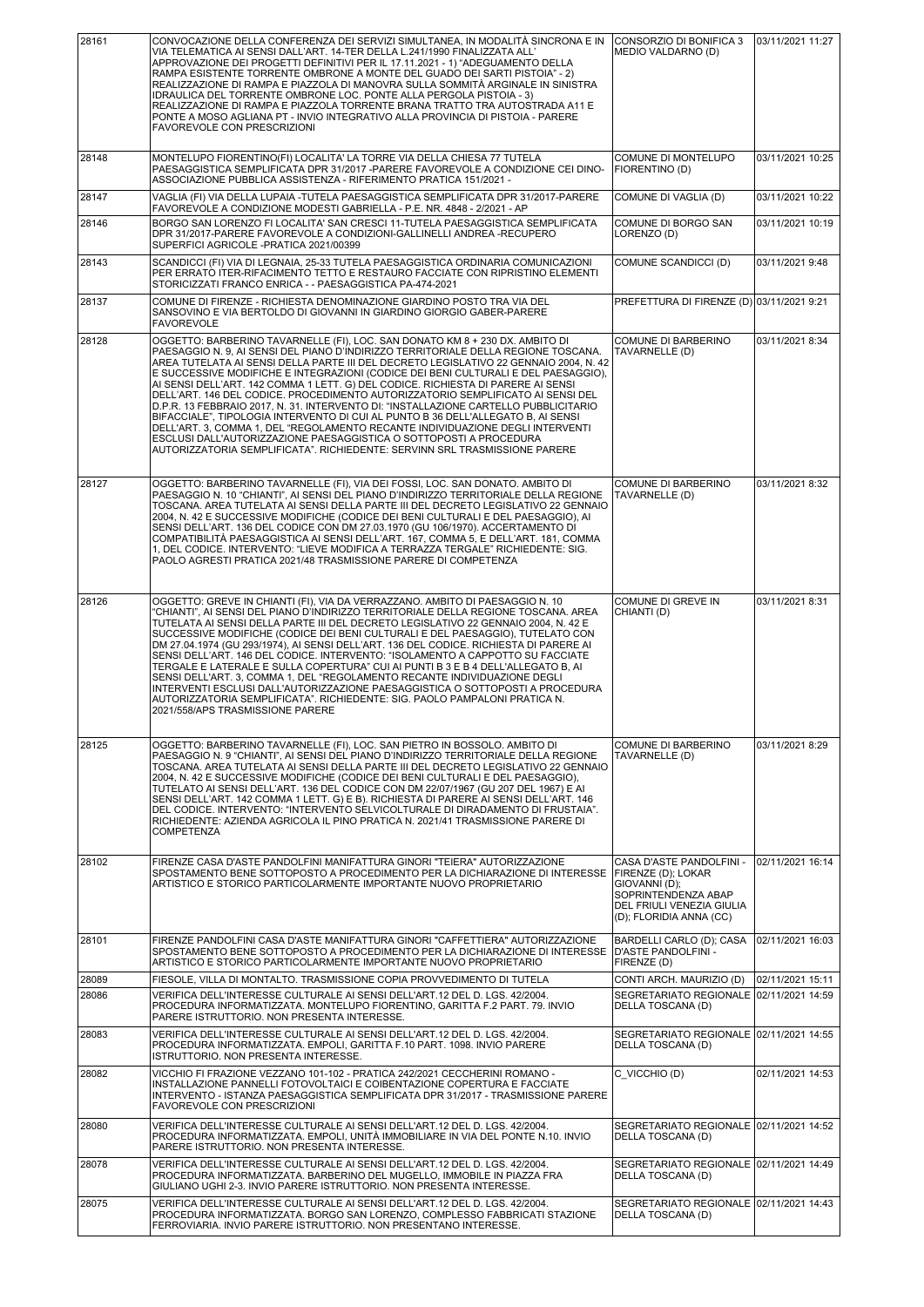| 28073 | CONVOCAZIONE CONFERENZA DI SERVIZI AI SENSI DELL'ART. 23 DELLA DISCIPLINA DEL P.I.T.<br>APPROVATO CON D.C.R.T. 37 DEL 27/04/2015 - ISTANTE: REGIONE TOSCANA - DIREZIONE<br>GENERALE GOVERNO DEL TERRITORIO - COMUNE DI PRATO (PO) - "PIANO DI RECUPERO N.<br>387/2020 PER LA RISTRUTTURAZIONE DI UNA CASA COLONICA CON PARZIALE<br>DERURALIZZAZIONE E LA RICONFIGURAZIONE URBANISTICO-EDILIZIA DEI VOLUMI SECONDARI<br>PRESENTI, AI SENSI DELL'ART. 147 DELLE NTA DEL PIANO OPERATIVO, POSTA IN PRATO VIA<br>DEL PALCO, 257" - VIDEOCONFERENZA COLLEGANDOSI AL LINK:<br>HTTPS://SPACES.AVAYACLOUD.COM/U/DOMENICOBARTOLO.SCRASCIA@REGIONE.TOSCANA.IT<br>IL GIORNO 22 NOVEMBRE 2021 ALLE ORE 09:30 CONFERIMENTO DI INCARICO - CLAUSI<br><b>GIUSEPPINA</b>                                                                                                                                                                                                                                                                                                                                                                                                                                                                                                                                                                                                                                                                           | REGIONE TOSCANA (D);<br>SEGRETARIATO REGIONALE<br>DEL MIC PER LA TOSCANA<br>(D); CLAUSI GIUSEPPINA<br>(CC) | 02/11/2021 14:41 |
|-------|-----------------------------------------------------------------------------------------------------------------------------------------------------------------------------------------------------------------------------------------------------------------------------------------------------------------------------------------------------------------------------------------------------------------------------------------------------------------------------------------------------------------------------------------------------------------------------------------------------------------------------------------------------------------------------------------------------------------------------------------------------------------------------------------------------------------------------------------------------------------------------------------------------------------------------------------------------------------------------------------------------------------------------------------------------------------------------------------------------------------------------------------------------------------------------------------------------------------------------------------------------------------------------------------------------------------------------------------------------------------------------------------------------------------------------------|------------------------------------------------------------------------------------------------------------|------------------|
| 28039 | PROT.N.0020011/2021 - SAN CASCIANO VAL DI PESA FI VIA MONTECAPRI 31 - PETRI SIMONA,<br>FANTONI ANDREA - ACCERTAMENTO DI COMPATIBILITA' PAESAGGISTICA - RICHIESTA PARERE<br>VINCOLANTE AI SENSI DELL'ART. 167. COMMA 5 D.LGS. 42/2004 E S.M.I. - RIF.TO PRATICA N.<br>2021/0894 - TRASMISSIONE PARERE FAVOREVOLE                                                                                                                                                                                                                                                                                                                                                                                                                                                                                                                                                                                                                                                                                                                                                                                                                                                                                                                                                                                                                                                                                                                   | COMUNE DI SAN CASCIANO<br>IN VAL DI PESA (D)                                                               | 02/11/2021 12:06 |
| 28038 | SAN CASCIANO VAL DI PESA(FI) VIA R. MORANDI, 2- ACCERTAMENTO DI COMPATIBILITÀ<br>PAESAGGISTICA ART. 167 - SEMPLICI ELISABETTA OPERE REALIZZATE IN CORSO D'OPERA IN<br>PARZIALE DIFFORMITÀ DALLA C.E. 162/1994 - PRATICA 2020/0353 - TRASMISSIONE PARERE<br><b>FAVOREVOLE</b>                                                                                                                                                                                                                                                                                                                                                                                                                                                                                                                                                                                                                                                                                                                                                                                                                                                                                                                                                                                                                                                                                                                                                      | COMUNE DI SAN CASCIANO<br>IN VAL DI PESA (D)                                                               | 02/11/2021 12:03 |
| 28032 | SAN CASCIANO VAL DI PESA FI - VIA CASEROTTA 3 - MANUTENZIONE STRAORDINARIA VILLA<br>CASEROTTA - NULLAOSTA DI CUI ALLA LETTERA N° 18.524 DEL 19/07/2021 - TRASMISSIONE DI<br>PRESA D'ATTO DOCUMENTAZIONE E COMUNICAZIONE RELATIVA ALLA DL                                                                                                                                                                                                                                                                                                                                                                                                                                                                                                                                                                                                                                                                                                                                                                                                                                                                                                                                                                                                                                                                                                                                                                                          | SARDELLI ALESSANDRO (D)                                                                                    | 02/11/2021 11:53 |
| 28013 | OGGETTO: CERTALDO (FI), VIA DELLA RENA N. 57. AMBITO DI PAESAGGIO N. 9 "VAL D'ELSA", AI<br>SENSI DEL PIANO D'INDIRIZZO TERRITORIALE DELLA REGIONE TOSCANA. AREA TUTELATA AI<br>SENSI DELLA PARTE III DEL DECRETO LEGISLATIVO 22 GENNAIO 2004, N. 42 E SUCCESSIVE<br>MODIFICHE (CODICE DEI BENI CULTURALI E DEL PAESAGGIO), CON DM 18.02.1958 (GU 30/1958).<br>CONDONO EDILIZIO PRESENTATO AI SENSI DELLA LEGGE N. 47/1985 E S.M.I. PARERE DI<br>COMPETENZA AI SENSI DELL'ART. 32, COMMA 1, DELLA L. 47/85. INTERVENTO DI: "APERTURA<br>FINESTRE". RICHIEDENTE: SIG. ALFIERO ZANOBINI TRASMISSIONE PARERE DI COMPETENZA                                                                                                                                                                                                                                                                                                                                                                                                                                                                                                                                                                                                                                                                                                                                                                                                            | COMUNE DI CERTALDO (D)                                                                                     | 02/11/2021 11:10 |
| 28012 | ENEL SCANDICCI VIA DEL CONFINE ART. 28 E LRT 39/22005 ELETTRODOTTO A MT CON<br>ALLACCIAMENTO ED IMPIANTO ELETTRICO NUOVO CLIENTE PRATICA N. 2392716 - PARERE<br>PER LA VERIFICA PREVENTIVA DELL'INTERESSE ARCHEOLOGICO                                                                                                                                                                                                                                                                                                                                                                                                                                                                                                                                                                                                                                                                                                                                                                                                                                                                                                                                                                                                                                                                                                                                                                                                            | ENEL(D)                                                                                                    | 02/11/2021 11:09 |
| 28011 | OGGETTO: CERTALDO (FI), PIAZZA BOCCACCIO - VIA ROMA - VIA GARIBALDI - VIA II GIUGNO.<br>INTERVENTO: "RIQUALIFICAZIONE CENTRO URBANO CERTALDO BASSO". IMMOBILE<br>PRESUNTIVAMENTE CULTURALE. AI SENSI DELLA PARTE II DEL D.LGS. 42/2004. RICHIEDENTE:<br>COMUNE DI CERTALDO. AMBITO DI PAESAGGIO N. 9, AI SENSI DEL PIANO D'INDIRIZZO<br>TERRITORIALE DELLA REGIONE TOSCANA. AREA TUTELATA AI SENSI DELLA PARTE III DEL<br>DECRETO LEGISLATIVO 22 GENNAIO 2004, N. 42 E SUCCESSIVE MODIFICHE (CODICE DEI BENI<br>CULTURALI E DEL PAESAGGIO), DM 18.02.1958 (GU 30/1958), E DM 13.07.1971 (197/1971), AI<br>SENSI DELL'ART. 136 DEL CODICE. AUTORIZZAZIONE AI SENSI DELL'ART. 21 DEL D. LGS. 22<br>GENNAIO 2004 N. 42, E SS.MM.II E PARERE NELL'AMBITO DELLA PROCEDURA DI<br>AUTORIZZAZIONE PAESAGGISTICA, AI SENSI DELL'ART. 146 DEL CODICE. PROCEDIMENTO<br>SEMPLIFICATO AI SENSI DELL'ART. 16 DEL DPR 31/2017, DI CUI AL PUNTO B12 DELL'ALLEGATO<br>B, AI SENSI DELL'ART. 3, COMMA 1, DEL "REGOLAMENTO RECANTE INDIVIDUAZIONE DEGLI<br>INTERVENTI ESCLUSI DALL'AUTORIZZAZIONE PAESAGGISTICA O SOTTOPOSTI A PROCEDURA<br>AUTORIZZATORIA SEMPLIFICATA". (RICHIESTA PERVENUTA CON NOTA PROT. N. 24347 DEL<br>24.09.2021, ASSUNTA AGLI ATTI CON IL SEGUENTE PROT. N. 19983 DEL 23.09.2021 E<br>SUCCESSIVA NOTA INTEGRATIVA PROT. N. 21673 DEL 13.10.2021 ASSUNTA AGLI ATTI CON<br>PROT. N. 26260 DEL 13.10.2021) TRASMISSIONE PARERE | COMUNE DI CERTALDO (D)                                                                                     | 02/11/2021 11:07 |
| 28009 | FIRENZE, UFFICIO VINCOLI BB MOBILI. TRASMISSIONE DECRETO DI DICHIARAZIONE<br>D'INTERESSE DELL'OPERA: ANTONIO PIRRI, PRESENTAZIONE DI GESÙ AL TEMPIO, SEC. XVI,<br>OLIO SU TAVOLA. D. DG ABAP 29/04/2020.                                                                                                                                                                                                                                                                                                                                                                                                                                                                                                                                                                                                                                                                                                                                                                                                                                                                                                                                                                                                                                                                                                                                                                                                                          | SABAP BOLOGNA (D)                                                                                          | 02/11/2021 11:04 |
| 28008 | SAN CASCIANO VAL DI PESA (FI) - VIA 1° MAGGIO 23- ISTANZA DI ACCERTAMENTO DI<br>COMPATBILITA' PAESAGGISTICA. RICHIEDENTE: MANTOVELLI GIULIA - RIF. TO PRAT. N.<br>2021/0458 - TRASMISSIONE PARERE                                                                                                                                                                                                                                                                                                                                                                                                                                                                                                                                                                                                                                                                                                                                                                                                                                                                                                                                                                                                                                                                                                                                                                                                                                 | COMUNE DI SAN CASCIANO   02/11/2021 11:03<br>IN VAL DI PESA (D)                                            |                  |
| 28006 | OGGETTO: GREVE IN CHIANTI (FI), VIA CHIANTIGIANA N. 18. AMBITO DI PAESAGGIO N. 10<br>"CHIANTI", AI SENSI DEL PIANO D'INDIRIZZO TERRITORIALE DELLA REGIONE TOSCANA. AREA<br>TUTELATA AI SENSI DELLA PARTE III DEL DECRETO LEGISLATIVO 22 GENNAIO 2004, N. 42 E<br>SUCCESSIVE MODIFICHE (CODICE DEI BENI CULTURALI E DEL PAESAGGIO), AI SENSI<br>DELL'ART. 136 DEL CODICE CON DM 27.04.1974 (GU 293/1974). ACCERTAMENTO DI<br>COMPATIBILITÀ PAESAGGISTICA AI SENSI DELL'ART. 167, COMMA 5, E DELL'ART. 181, COMMA<br>1, DEL CODICE. INTERVENTO: "INSTALLAZIONE VANO TECNICO A SERVIZIO DELL'ATTIVITÀ<br>ARTIGIANALE" RICHIEDENTE: FALEGNAMERIA FRATELLI FERRUZZI PRATICA 2021/395/ACOM<br>TRASMISSIONE PARERE                                                                                                                                                                                                                                                                                                                                                                                                                                                                                                                                                                                                                                                                                                                       | COMUNE DI GREVE IN<br>CHIANTI (D)                                                                          | 02/11/2021 10:58 |
| 28004 | OGGETTO: CERTALDO (FI), VIA DEL BOSCO 124. AMBITO DI PAESAGGIO N. 9, AI SENSI DEL<br>PIANO D'INDIRIZZO TERRITORIALE DELLA REGIONE TOSCANA. AREA TUTELATA AI SENSI<br>DELLA PARTE III DEL DECRETO LEGISLATIVO 22 GENNAIO 2004, N. 42 E SUCCESSIVE<br>MODIFICHE (CODICE DEI BENI CULTURALI E DEL PAESAGGIO), CON DM 13.07.1971 (197/1971), AI<br>SENSI DELL'ART. 136 DEL CODICE . PROCEDIMENTO IN ORDINE ALLA COMPATIBILITÀ<br>PAESAGGISTICA PER INTERVENTO ESEGUITO IN DIFFORMITÀ DAL TITOLO EDILIZIO IN EPOCA<br>ANTECEDENTE ALL'APPOSIZIONE DEL VINCOLO, IN CONSONANZA CON LA PROCEDURA<br>INDICATA NEL PARERE DELL'UFFICIO LEGISLATIVO MIBACT PROT. 12385 DEL 27/04/2016.<br>RICHIEDENTI: MONICA E ROBERTA ROVINALE PRATICA N. 342/2021 RISPOSTA ALLA LETTERA N.<br>21734 DEL 14/10/2021, AGLI ATTI PROT. 26367 DEL 14.10.2021 TRASMISSIONE COMUNICAZIONE                                                                                                                                                                                                                                                                                                                                                                                                                                                                                                                                                                       | COMUNE DI CERTALDO (D)                                                                                     | 02/11/2021 10:55 |
| 28003 | OGGETTO: CERTALDO (FI), PIAZZA SS IACOPO E FILIPPO. IMMOBILE DENOMINATO "MUSEO<br>ARTE SACRA". AMBITO DI PAESAGGIO N. 9, AI SENSI DEL PIANO D'INDIRIZZO TERRITORIALE<br>DELLA REGIONE TOSCANA. AREA TUTELATA AI SENSI DELLA PARTE III DEL DECRETO<br>LEGISLATIVO 22 GENNAIO 2004, N. 42 E SUCCESSIVE MODIFICHE (CODICE DEI BENI CULTURALI<br>E DEL PAESAGGIO), CON DM 18.02.1958 (GU 30/1958) E DM 13.07.1971 (197/1971), AI SENSI<br>DELL'ART. 136 DEL CODICE . RICHIESTA DI PARERE AI SENSI DELL'ART. 146 DEL CODICE.<br>INTERVENTO: "RISTRUTTURAZIONE, CONSOLIDAMENTO STRUTTURALE, REALIZZAZIONE<br>SERVIZI IGIENICI E RESTAURO FACCIATE", DI CUI AI PUNTI B 2, B3 DELL'ALLEGATO B, AI SENSI<br>DELL'ART. 3, COMMA 1, DEL "REGOLAMENTO RECANTE INDIVIDUAZIONE DEGLI INTERVENTI<br>ESCLUSI DALL'AUTORIZZAZIONE PAESAGGISTICA O SOTTOPOSTI A PROCEDURA<br>AUTORIZZATORIA SEMPLIFICATA". RICHIEDENTE: DON ROLANDO SPINELLI PRATICA N.<br>428/2021 TRASMISSIONE PARERE DI COMPETENZA                                                                                                                                                                                                                                                                                                                                                                                                                                               | COMUNE DI CERTALDO (D)                                                                                     | 02/11/2021 10:52 |
| 28001 | OGGETTO: GREVE IN CHIANTI (FI), VIA SS. CHIANTIGIANA. AMBITO DI PAESAGGIO N. 10<br>'CHIANTI", AI SENSI DEL PIANO D'INDIRIZZO TERRITORIALE DELLA REGIONE TOSCANA. AREA<br>TUTELATA AI SENSI DELLA PARTE III DEL DECRETO LEGISLATIVO 22 GENNAIO 2004, N. 42 E<br>SUCCESSIVE MODIFICHE (CODICE DEI BENI CULTURALI E DEL PAESAGGIO), TUTELATO AI<br>SENSI DELL'ART. 142 COMMA 1 LETT. C) DEL CODICE. RICHIESTA DI PARERE AI SENSI<br>DELL'ART. 146 DEL CODICE. INTERVENTO: "REALIZZAZIONE FABBRICATO": UMI 1.<br>RICHIEDENTE: AGRICOLA QUERCIABELLA SPA PRATICA N. 2021/357/AP TRASMISSIONE<br>PARERE DI COMPETENZA                                                                                                                                                                                                                                                                                                                                                                                                                                                                                                                                                                                                                                                                                                                                                                                                                   | COMUNE DI GREVE IN<br>CHIANTI (D)                                                                          | 02/11/2021 10:49 |